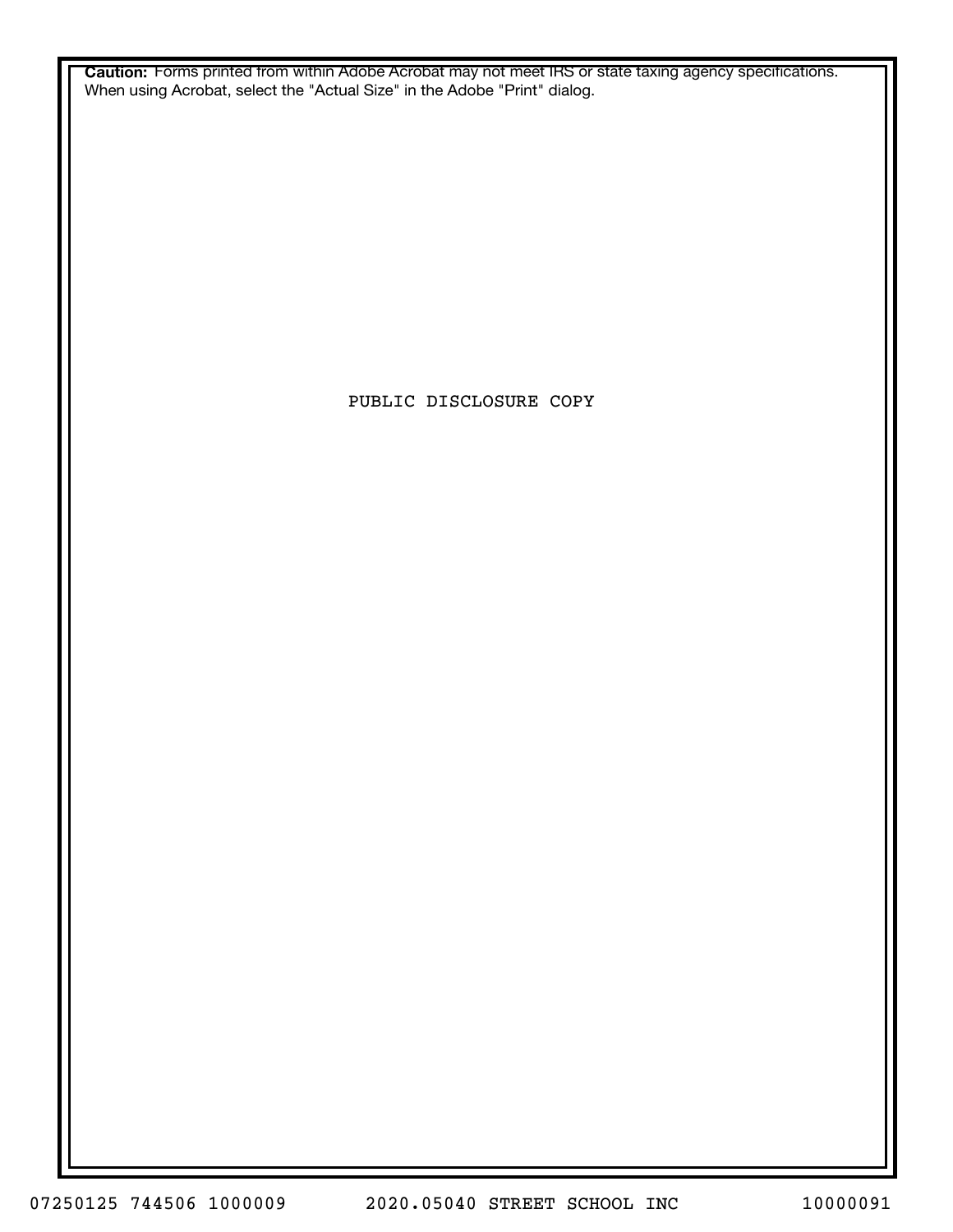|                                                                                                                                                |                         |                                       | PUBLIC DISCLOSURE COPY **                                                                                                                                                  |     |                                                     |                                                           |  |  |  |
|------------------------------------------------------------------------------------------------------------------------------------------------|-------------------------|---------------------------------------|----------------------------------------------------------------------------------------------------------------------------------------------------------------------------|-----|-----------------------------------------------------|-----------------------------------------------------------|--|--|--|
|                                                                                                                                                |                         |                                       | <b>Return of Organization Exempt From Income Tax</b>                                                                                                                       |     |                                                     | OMB No. 1545-0047                                         |  |  |  |
| Form 990                                                                                                                                       |                         |                                       | Under section 501(c), 527, or 4947(a)(1) of the Internal Revenue Code (except private foundations)                                                                         |     |                                                     |                                                           |  |  |  |
| Do not enter social security numbers on this form as it may be made public.                                                                    |                         |                                       |                                                                                                                                                                            |     |                                                     | Open to Public                                            |  |  |  |
| Department of the Treasury<br>Inspection<br>Go to www.irs.gov/Form990 for instructions and the latest information.<br>Internal Revenue Service |                         |                                       |                                                                                                                                                                            |     |                                                     |                                                           |  |  |  |
|                                                                                                                                                |                         |                                       | A For the 2020 calendar year, or tax year beginning $JUL$ 1, $2020$                                                                                                        |     | and ending JUN 30, 2021                             |                                                           |  |  |  |
| в                                                                                                                                              | Check if<br>applicable: |                                       | <b>C</b> Name of organization                                                                                                                                              |     | D Employer identification number                    |                                                           |  |  |  |
|                                                                                                                                                | Address<br>change       |                                       | STREET SCHOOL INC                                                                                                                                                          |     |                                                     |                                                           |  |  |  |
|                                                                                                                                                | Name<br>change          |                                       | Doing business as                                                                                                                                                          |     | 73-0942963                                          |                                                           |  |  |  |
|                                                                                                                                                | Initial<br>return       |                                       | Number and street (or P.O. box if mail is not delivered to street address)                                                                                                 |     | Room/suite   E Telephone number                     |                                                           |  |  |  |
|                                                                                                                                                | Final<br>return/        |                                       | 1135 SOUTH YALE                                                                                                                                                            |     | $918 - 833 - 9800$                                  |                                                           |  |  |  |
|                                                                                                                                                | termin-<br>ated         |                                       | City or town, state or province, country, and ZIP or foreign postal code                                                                                                   |     | G Gross receipts \$                                 | 3, 285, 099.                                              |  |  |  |
|                                                                                                                                                | Amended<br>return       |                                       | 74112<br>TULSA, OK                                                                                                                                                         |     | H(a) Is this a group return                         |                                                           |  |  |  |
|                                                                                                                                                | Applica-<br>tion        |                                       | F Name and address of principal officer: LORI-MCGINNIS-MADLAND                                                                                                             |     | for subordinates?                                   | $ {\mathsf Y}\mathsf{es}\ \overline{{\mathsf X}}$ No      |  |  |  |
|                                                                                                                                                | pending                 |                                       | SAME AS C ABOVE                                                                                                                                                            |     | $H(b)$ Are all subordinates included?               | ⊥Yes<br><b>No</b>                                         |  |  |  |
|                                                                                                                                                |                         | Tax-exempt status: $X \ 501(c)(3)$    | $4947(a)(1)$ or<br>$501(c)$ (<br>$\sqrt{\frac{1}{1}}$ (insert no.)                                                                                                         | 527 |                                                     | If "No," attach a list. See instructions                  |  |  |  |
|                                                                                                                                                |                         |                                       | J Website: WWW.STREETSCHOOL.ORG                                                                                                                                            |     | $H(c)$ Group exemption number $\blacktriangleright$ |                                                           |  |  |  |
|                                                                                                                                                |                         | K Form of organization: X Corporation | Trust<br>Association<br>Other $\blacktriangleright$                                                                                                                        |     |                                                     | L Year of formation: $1973$ M State of legal domicile: OK |  |  |  |
|                                                                                                                                                | Part I                  | <b>Summary</b>                        |                                                                                                                                                                            |     |                                                     |                                                           |  |  |  |
|                                                                                                                                                | 1                       |                                       | Briefly describe the organization's mission or most significant activities: TO PROVIDE COMPREHENSIVE AND                                                                   |     |                                                     |                                                           |  |  |  |
|                                                                                                                                                |                         |                                       | INDIVIDUALIZED SERVICES FOR STUDENTS IN A NON-TRADITIONAL SETTING.                                                                                                         |     |                                                     |                                                           |  |  |  |
|                                                                                                                                                | 2                       |                                       | Check this box $\blacktriangleright$ $\Box$ if the organization discontinued its operations or disposed of more than 25% of its net assets.                                |     |                                                     |                                                           |  |  |  |
| Governance                                                                                                                                     | З                       |                                       | Number of voting members of the governing body (Part VI, line 1a)                                                                                                          |     | 3                                                   | 21                                                        |  |  |  |
|                                                                                                                                                | 4                       |                                       |                                                                                                                                                                            |     | $\overline{\mathbf{4}}$                             | $\overline{21}$                                           |  |  |  |
| <b>Activities &amp;</b>                                                                                                                        | 5                       |                                       |                                                                                                                                                                            |     | 5                                                   | 29                                                        |  |  |  |
|                                                                                                                                                | 6                       |                                       |                                                                                                                                                                            |     | 6                                                   | 100                                                       |  |  |  |
|                                                                                                                                                |                         |                                       |                                                                                                                                                                            |     | <b>7a</b>                                           | $\overline{0}$ .<br>σ.                                    |  |  |  |
|                                                                                                                                                |                         |                                       |                                                                                                                                                                            |     | 7b                                                  |                                                           |  |  |  |
|                                                                                                                                                |                         |                                       |                                                                                                                                                                            |     | <b>Prior Year</b><br>3,050,504.                     | <b>Current Year</b><br>3, 154, 352.                       |  |  |  |
| Revenue                                                                                                                                        | 8<br>9                  |                                       | Program service revenue (Part VIII, line 2g)                                                                                                                               |     | 0.                                                  | 0.                                                        |  |  |  |
|                                                                                                                                                | 10                      |                                       |                                                                                                                                                                            |     | 43,327.                                             | 71,007.                                                   |  |  |  |
|                                                                                                                                                | 11                      |                                       | Other revenue (Part VIII, column (A), lines 5, 6d, 8c, 9c, 10c, and 11e)                                                                                                   |     | $-96,408.$                                          | $-58, 163.$                                               |  |  |  |
|                                                                                                                                                | 12                      |                                       | Total revenue - add lines 8 through 11 (must equal Part VIII, column (A), line 12)                                                                                         |     | 2,997,423.                                          | 3, 167, 196.                                              |  |  |  |
|                                                                                                                                                | 13                      |                                       | Grants and similar amounts paid (Part IX, column (A), lines 1-3)                                                                                                           |     | 5,625.                                              | 7,406.                                                    |  |  |  |
|                                                                                                                                                | 14                      |                                       | Benefits paid to or for members (Part IX, column (A), line 4)                                                                                                              |     | 0.                                                  | $\mathbf 0$ .                                             |  |  |  |
|                                                                                                                                                |                         |                                       | Salaries, other compensation, employee benefits (Part IX, column (A), lines 5-10)                                                                                          |     | 2,367,321.                                          | $2,466,513$ .                                             |  |  |  |
| Expenses                                                                                                                                       |                         |                                       |                                                                                                                                                                            |     | 0.                                                  | $\mathbf 0$ .                                             |  |  |  |
|                                                                                                                                                |                         |                                       |                                                                                                                                                                            |     |                                                     |                                                           |  |  |  |
|                                                                                                                                                | 17                      |                                       |                                                                                                                                                                            |     | 508, 591.                                           | 464, 493.                                                 |  |  |  |
|                                                                                                                                                | 18                      |                                       | Total expenses. Add lines 13-17 (must equal Part IX, column (A), line 25)                                                                                                  |     | 2,881,537.                                          | 2,938,412.                                                |  |  |  |
|                                                                                                                                                | 19                      |                                       |                                                                                                                                                                            |     | 115,886.                                            | 228, 784.                                                 |  |  |  |
|                                                                                                                                                |                         |                                       |                                                                                                                                                                            |     | <b>Beginning of Current Year</b>                    | <b>End of Year</b>                                        |  |  |  |
| Net Assets or                                                                                                                                  | 20                      | Total assets (Part X, line 16)        |                                                                                                                                                                            |     | 2,046,981.                                          | 2,429,578.                                                |  |  |  |
|                                                                                                                                                | 21                      |                                       | Total liabilities (Part X, line 26)                                                                                                                                        |     | 61,675.                                             | 9,795.                                                    |  |  |  |
|                                                                                                                                                | 22                      |                                       |                                                                                                                                                                            |     | 1,985,306.                                          | 2,419,783.                                                |  |  |  |
|                                                                                                                                                | Part II                 | Signature Block                       |                                                                                                                                                                            |     |                                                     |                                                           |  |  |  |
|                                                                                                                                                |                         |                                       | Under penalties of perjury, I declare that I have examined this return, including accompanying schedules and statements, and to the best of my knowledge and belief, it is |     |                                                     |                                                           |  |  |  |
|                                                                                                                                                |                         |                                       | true, correct, and complete. Declaration of preparer (other than officer) is based on all information of which preparer has any knowledge.                                 |     |                                                     |                                                           |  |  |  |
|                                                                                                                                                |                         | Signature of officer                  |                                                                                                                                                                            |     | Date                                                |                                                           |  |  |  |
| Sign                                                                                                                                           |                         |                                       |                                                                                                                                                                            |     |                                                     |                                                           |  |  |  |

| Sign     | <b>Signally OF OTIGER</b>                                                                                        | Dalt                               |  |  |  |  |  |  |
|----------|------------------------------------------------------------------------------------------------------------------|------------------------------------|--|--|--|--|--|--|
| Here     | MEGAN BROWN, BOARD CHAIR                                                                                         |                                    |  |  |  |  |  |  |
|          | Type or print name and title                                                                                     |                                    |  |  |  |  |  |  |
|          | Print/Type preparer's name<br>Preparer's signature                                                               | Date<br>PIIN<br>Check              |  |  |  |  |  |  |
| Paid     | THOMPSON, CPA KENNETH L. THOMPSON, 01/25/22 self-employed<br>KENNETH L.                                          | P00138460                          |  |  |  |  |  |  |
| Preparer | REGIER CARR & MONROE, LLP<br>Firm's name                                                                         | $1$ Firm's EIN $\geq 48 - 0573184$ |  |  |  |  |  |  |
| Use Only | Firm's address 1200 E SKELLY DRIVE, SUITE 560                                                                    |                                    |  |  |  |  |  |  |
|          | <b>TULSA, OK 74135</b>                                                                                           | Phone no. $918 - 271 - 5400$       |  |  |  |  |  |  |
|          | $\mathbf{X}$ Yes<br><b>No</b><br>May the IRS discuss this return with the preparer shown above? See instructions |                                    |  |  |  |  |  |  |
|          | Form 990 (2020)<br>LHA For Paperwork Reduction Act Notice, see the separate instructions.<br>032001 12-23-20     |                                    |  |  |  |  |  |  |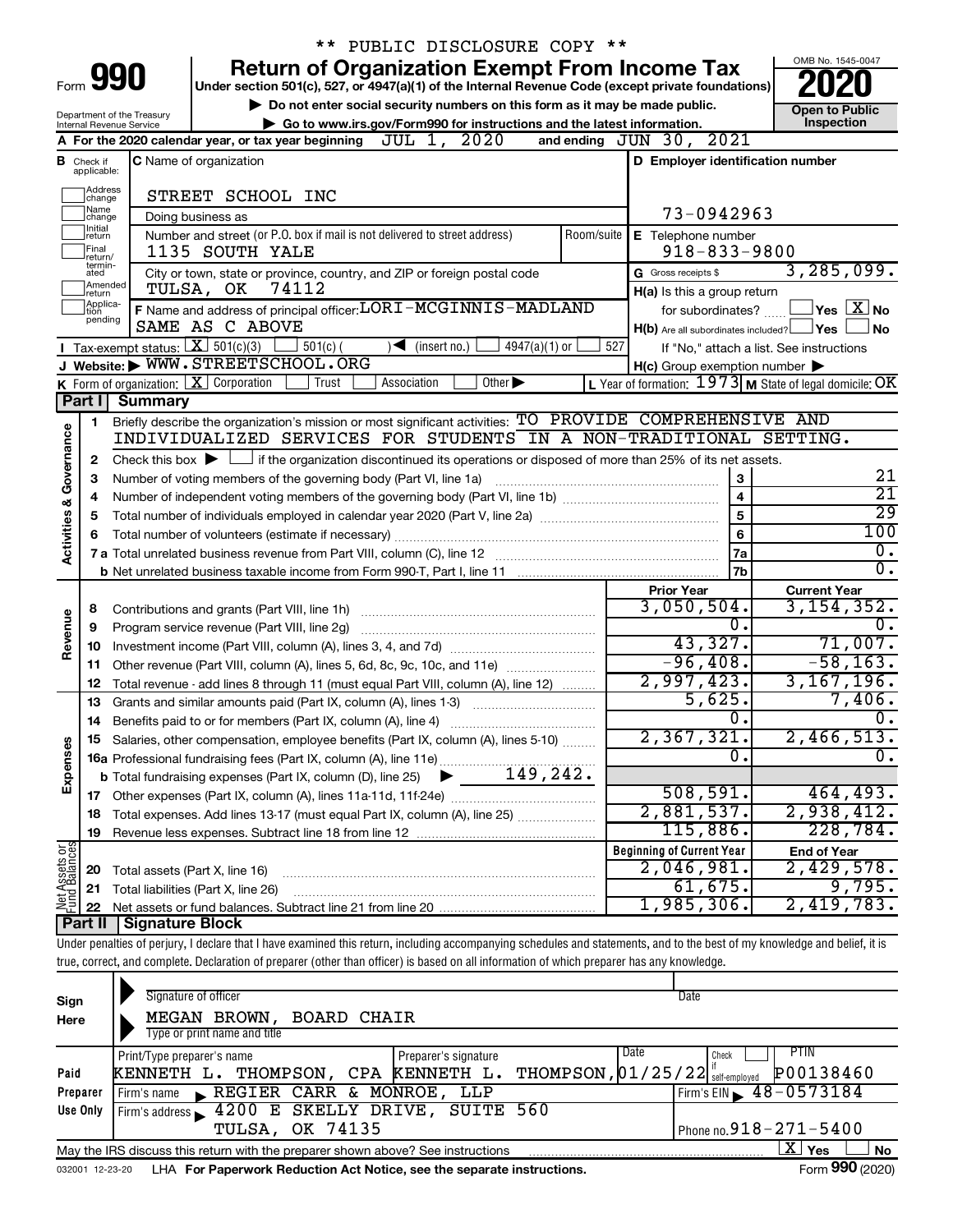|              | STREET SCHOOL INC<br>Form 990 (2020)                                                                                                                                 | 73-0942963                                       | Page 2 |
|--------------|----------------------------------------------------------------------------------------------------------------------------------------------------------------------|--------------------------------------------------|--------|
|              | Part III   Statement of Program Service Accomplishments                                                                                                              |                                                  |        |
|              |                                                                                                                                                                      |                                                  |        |
| 1            | Briefly describe the organization's mission:<br>STREET SCHOOL IS A NON-PROFIT ALTERNATIVE EDUCATION AND COUNSELING                                                   |                                                  |        |
|              | PROGRAM THAT TRANSFORMS LIVES BY BUILDING HEALTHY MINDS, CREATING                                                                                                    |                                                  |        |
|              | OPPORTUNITIES, AND PREPARING STUDENTS FOR THE FUTURE.                                                                                                                |                                                  |        |
|              |                                                                                                                                                                      |                                                  |        |
| $\mathbf{2}$ | Did the organization undertake any significant program services during the year which were not listed on the                                                         |                                                  |        |
|              | prior Form 990 or 990-EZ?                                                                                                                                            | $\overline{\ }$ Yes $\overline{\rm{X}}$ No       |        |
| 3            | If "Yes," describe these new services on Schedule O.<br>Did the organization cease conducting, or make significant changes in how it conducts, any program services? | $\overline{\ }$ Yes $\overline{\phantom{a}X}$ No |        |
|              | If "Yes," describe these changes on Schedule O.                                                                                                                      |                                                  |        |
| 4            | Describe the organization's program service accomplishments for each of its three largest program services, as measured by expenses.                                 |                                                  |        |
|              | Section 501(c)(3) and 501(c)(4) organizations are required to report the amount of grants and allocations to others, the total expenses, and                         |                                                  |        |
|              | revenue, if any, for each program service reported.                                                                                                                  |                                                  |        |
| 4a           | 1,615,582.<br>including grants of \$<br>) (Expenses \$<br>(Code:<br>ALTERNATIVE EDUCATION PROGRAM - STREET SCHOOL'S GOAL                                             | ) (Revenue \$<br>IS TO REDUCE THE                |        |
|              | HIGH SCHOOL-DROPOUT RATE AND PROVIDE AT-RISK STUDENTS THE SKILLS                                                                                                     |                                                  |        |
|              | NECESSARY TO BE COLLEGE AND CAREER READY; 39 OF 40 SENIORS GRADUATED                                                                                                 |                                                  | IN     |
|              | FY 21                                                                                                                                                                |                                                  |        |
|              |                                                                                                                                                                      |                                                  |        |
|              |                                                                                                                                                                      |                                                  |        |
|              |                                                                                                                                                                      |                                                  |        |
|              |                                                                                                                                                                      |                                                  |        |
|              |                                                                                                                                                                      |                                                  |        |
|              |                                                                                                                                                                      |                                                  |        |
|              |                                                                                                                                                                      |                                                  |        |
| 4b           | 879,880.<br>including grants of \$<br>(Expenses \$<br>(Code:                                                                                                         | ) (Revenue \$                                    |        |
|              | SOCIAL SERVICES PROGRAM - STREET SCHOOL FOCUSES ON STUDENTS WHO ARE                                                                                                  |                                                  |        |
|              | COMMITTED NOT ONLY TO THEIR EDUCATION,<br>BUT ALSO TO RESOLVING                                                                                                      |                                                  |        |
|              | SUBSTANCE-ABUSE PROBLEMS, LEARNING AND PRACTICING LIFE SKILLS AND                                                                                                    |                                                  |        |
|              | DEALING WITH BEHAVIORAL ISSUES. 82% OF STUDENTS SUCCESSFULLY COMPLETED<br>THEIR TREATMENT PLANS.                                                                     |                                                  |        |
|              |                                                                                                                                                                      |                                                  |        |
|              |                                                                                                                                                                      |                                                  |        |
|              |                                                                                                                                                                      |                                                  |        |
|              |                                                                                                                                                                      |                                                  |        |
|              |                                                                                                                                                                      |                                                  |        |
|              |                                                                                                                                                                      |                                                  |        |
|              |                                                                                                                                                                      |                                                  |        |
| 4c           | $7,406.$ (Revenue \$)<br>$7,406$ $\cdot$ including grants of \$<br>(Code:<br>) (Expenses \$<br><b>SCHOLARSHIPS</b>                                                   |                                                  |        |
|              |                                                                                                                                                                      |                                                  |        |
|              |                                                                                                                                                                      |                                                  |        |
|              |                                                                                                                                                                      |                                                  |        |
|              |                                                                                                                                                                      |                                                  |        |
|              |                                                                                                                                                                      |                                                  |        |
|              |                                                                                                                                                                      |                                                  |        |
|              |                                                                                                                                                                      |                                                  |        |
|              |                                                                                                                                                                      |                                                  |        |
|              |                                                                                                                                                                      |                                                  |        |
|              |                                                                                                                                                                      |                                                  |        |
| 4d           | Other program services (Describe on Schedule O.)                                                                                                                     |                                                  |        |
|              | (Expenses \$<br>including grants of \$<br>(Revenue \$                                                                                                                |                                                  |        |
| 4е           | 2,502,868.<br>Total program service expenses                                                                                                                         |                                                  |        |
|              |                                                                                                                                                                      | Form 990 (2020)                                  |        |
|              | 032002 12-23-20                                                                                                                                                      |                                                  |        |
|              | 2<br>2020.05040 STREET SCHOOL INC<br>07250125 744506 1000009                                                                                                         | 10000091                                         |        |
|              |                                                                                                                                                                      |                                                  |        |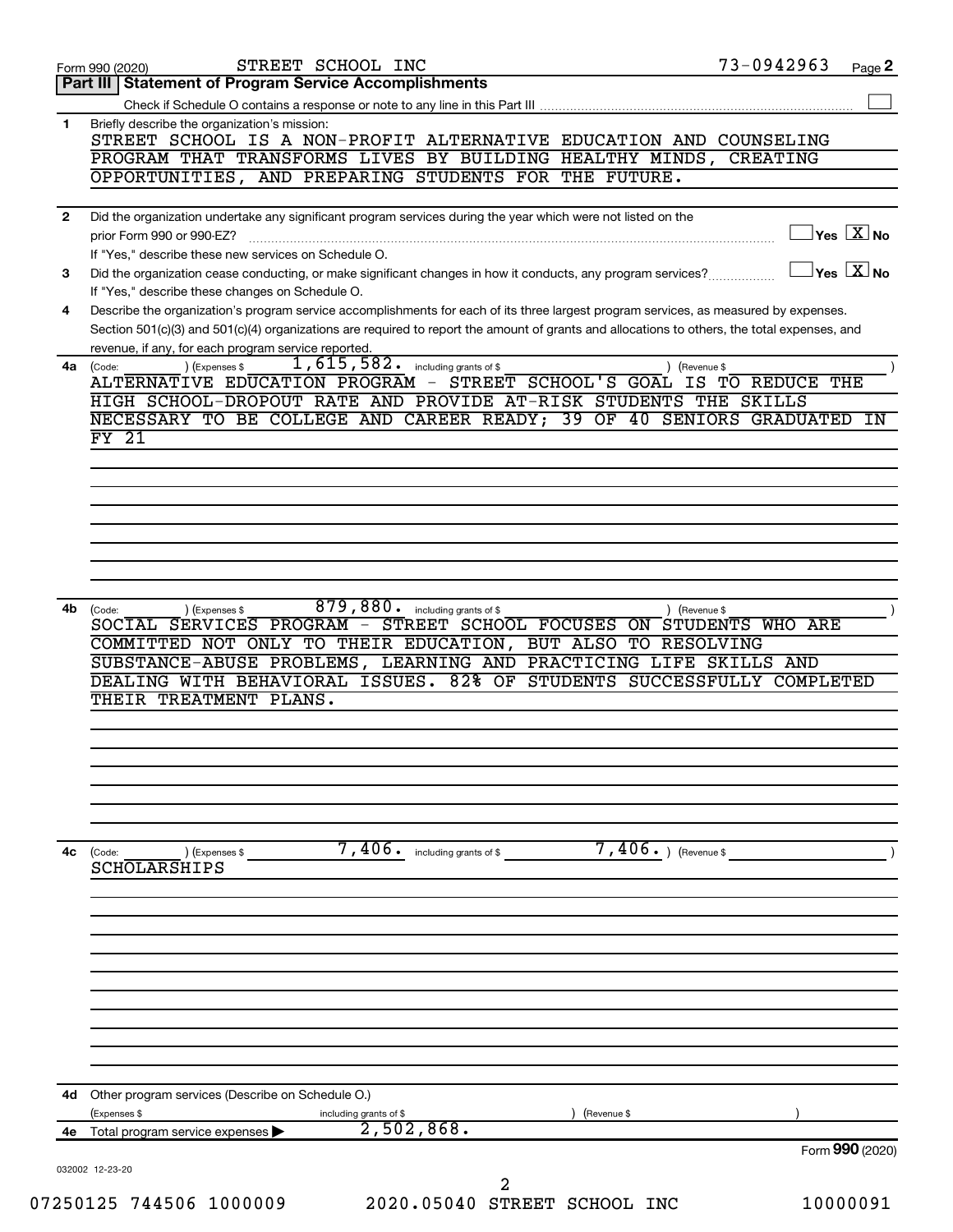|  | Form 990 (2020) |
|--|-----------------|

**Part IV Checklist of Required Schedules**

|     |                                                                                                                                                                       |                 | Yes                     | No                      |
|-----|-----------------------------------------------------------------------------------------------------------------------------------------------------------------------|-----------------|-------------------------|-------------------------|
| 1   | Is the organization described in section 501(c)(3) or 4947(a)(1) (other than a private foundation)?                                                                   |                 |                         |                         |
|     | If "Yes," complete Schedule A                                                                                                                                         | 1               | X                       |                         |
| 2   | Is the organization required to complete Schedule B, Schedule of Contributors? [111] [12] the organization required to complete Schedule B, Schedule of Contributors? | $\overline{2}$  | $\overline{\mathtt{x}}$ |                         |
| З   | Did the organization engage in direct or indirect political campaign activities on behalf of or in opposition to candidates for                                       |                 |                         |                         |
|     | public office? If "Yes," complete Schedule C, Part I                                                                                                                  | 3               |                         | x                       |
| 4   | Section 501(c)(3) organizations. Did the organization engage in lobbying activities, or have a section 501(h) election in effect                                      |                 |                         | x                       |
|     |                                                                                                                                                                       | 4               |                         |                         |
| 5   | Is the organization a section 501(c)(4), 501(c)(5), or 501(c)(6) organization that receives membership dues, assessments, or                                          | 5               |                         | x                       |
|     | Did the organization maintain any donor advised funds or any similar funds or accounts for which donors have the right to                                             |                 |                         |                         |
| 6   | provide advice on the distribution or investment of amounts in such funds or accounts? If "Yes," complete Schedule D, Part I                                          | 6               |                         | x                       |
| 7   | Did the organization receive or hold a conservation easement, including easements to preserve open space,                                                             |                 |                         |                         |
|     |                                                                                                                                                                       | $\overline{7}$  |                         | x                       |
| 8   | Did the organization maintain collections of works of art, historical treasures, or other similar assets? If "Yes," complete                                          |                 |                         |                         |
|     |                                                                                                                                                                       | 8               |                         | x                       |
| 9   | Did the organization report an amount in Part X, line 21, for escrow or custodial account liability, serve as a custodian for                                         |                 |                         |                         |
|     | amounts not listed in Part X; or provide credit counseling, debt management, credit repair, or debt negotiation services?                                             |                 |                         |                         |
|     |                                                                                                                                                                       | 9               |                         | x                       |
| 10  | Did the organization, directly or through a related organization, hold assets in donor-restricted endowments                                                          |                 |                         |                         |
|     |                                                                                                                                                                       | 10              | X                       |                         |
| 11  | If the organization's answer to any of the following questions is "Yes," then complete Schedule D, Parts VI, VII, VIII, IX, or X                                      |                 |                         |                         |
|     | as applicable.                                                                                                                                                        |                 |                         |                         |
|     | a Did the organization report an amount for land, buildings, and equipment in Part X, line 10? If "Yes," complete Schedule D,                                         |                 |                         |                         |
|     |                                                                                                                                                                       | 11a             | X                       |                         |
|     | <b>b</b> Did the organization report an amount for investments - other securities in Part X, line 12, that is 5% or more of its total                                 |                 |                         |                         |
|     | assets reported in Part X, line 16? If "Yes," complete Schedule D, Part VII [[[[[[[[[[[[[[[[[[[[[[[[[[[[[[[[[                                                         | 11b             |                         | x                       |
|     | c Did the organization report an amount for investments - program related in Part X, line 13, that is 5% or more of its total                                         |                 |                         |                         |
|     |                                                                                                                                                                       | 11c             |                         | x                       |
|     | d Did the organization report an amount for other assets in Part X, line 15, that is 5% or more of its total assets reported in                                       |                 |                         |                         |
|     |                                                                                                                                                                       | 11d             |                         | x                       |
|     |                                                                                                                                                                       | 11e             |                         | $\overline{\mathtt{x}}$ |
| f.  | Did the organization's separate or consolidated financial statements for the tax year include a footnote that addresses                                               |                 |                         |                         |
|     | the organization's liability for uncertain tax positions under FIN 48 (ASC 740)? If "Yes," complete Schedule D, Part X                                                | 11f             |                         | x                       |
|     | 12a Did the organization obtain separate, independent audited financial statements for the tax year? If "Yes," complete                                               |                 |                         |                         |
|     |                                                                                                                                                                       | 12a             | X                       |                         |
|     | <b>b</b> Was the organization included in consolidated, independent audited financial statements for the tax year?                                                    |                 |                         |                         |
|     | If "Yes," and if the organization answered "No" to line 12a, then completing Schedule D, Parts XI and XII is optional                                                 | 12 <sub>b</sub> | $\overline{\mathbf{X}}$ | х                       |
| 13  |                                                                                                                                                                       | 13              |                         | X                       |
| 14a |                                                                                                                                                                       | 14a             |                         |                         |
| b   | Did the organization have aggregate revenues or expenses of more than \$10,000 from grantmaking, fundraising, business,                                               |                 |                         |                         |
|     | investment, and program service activities outside the United States, or aggregate foreign investments valued at \$100,000                                            | 14b             |                         | x                       |
| 15  | Did the organization report on Part IX, column (A), line 3, more than \$5,000 of grants or other assistance to or for any                                             |                 |                         |                         |
|     |                                                                                                                                                                       | 15              |                         | x                       |
| 16  | Did the organization report on Part IX, column (A), line 3, more than \$5,000 of aggregate grants or other assistance to                                              |                 |                         |                         |
|     |                                                                                                                                                                       | 16              |                         | x                       |
| 17  | Did the organization report a total of more than \$15,000 of expenses for professional fundraising services on Part IX,                                               |                 |                         |                         |
|     |                                                                                                                                                                       | 17              |                         | x                       |
| 18  | Did the organization report more than \$15,000 total of fundraising event gross income and contributions on Part VIII, lines                                          |                 |                         |                         |
|     |                                                                                                                                                                       | 18              | х                       |                         |
| 19  | Did the organization report more than \$15,000 of gross income from gaming activities on Part VIII, line 9a? If "Yes,"                                                |                 |                         |                         |
|     |                                                                                                                                                                       | 19              |                         | x                       |
| 20a |                                                                                                                                                                       | 20a             |                         | $\overline{\mathbf{X}}$ |
| b   |                                                                                                                                                                       | 20 <sub>b</sub> |                         |                         |
| 21  | Did the organization report more than \$5,000 of grants or other assistance to any domestic organization or                                                           |                 |                         |                         |
|     |                                                                                                                                                                       | 21              |                         | x                       |
|     | 032003 12-23-20                                                                                                                                                       |                 |                         | Form 990 (2020)         |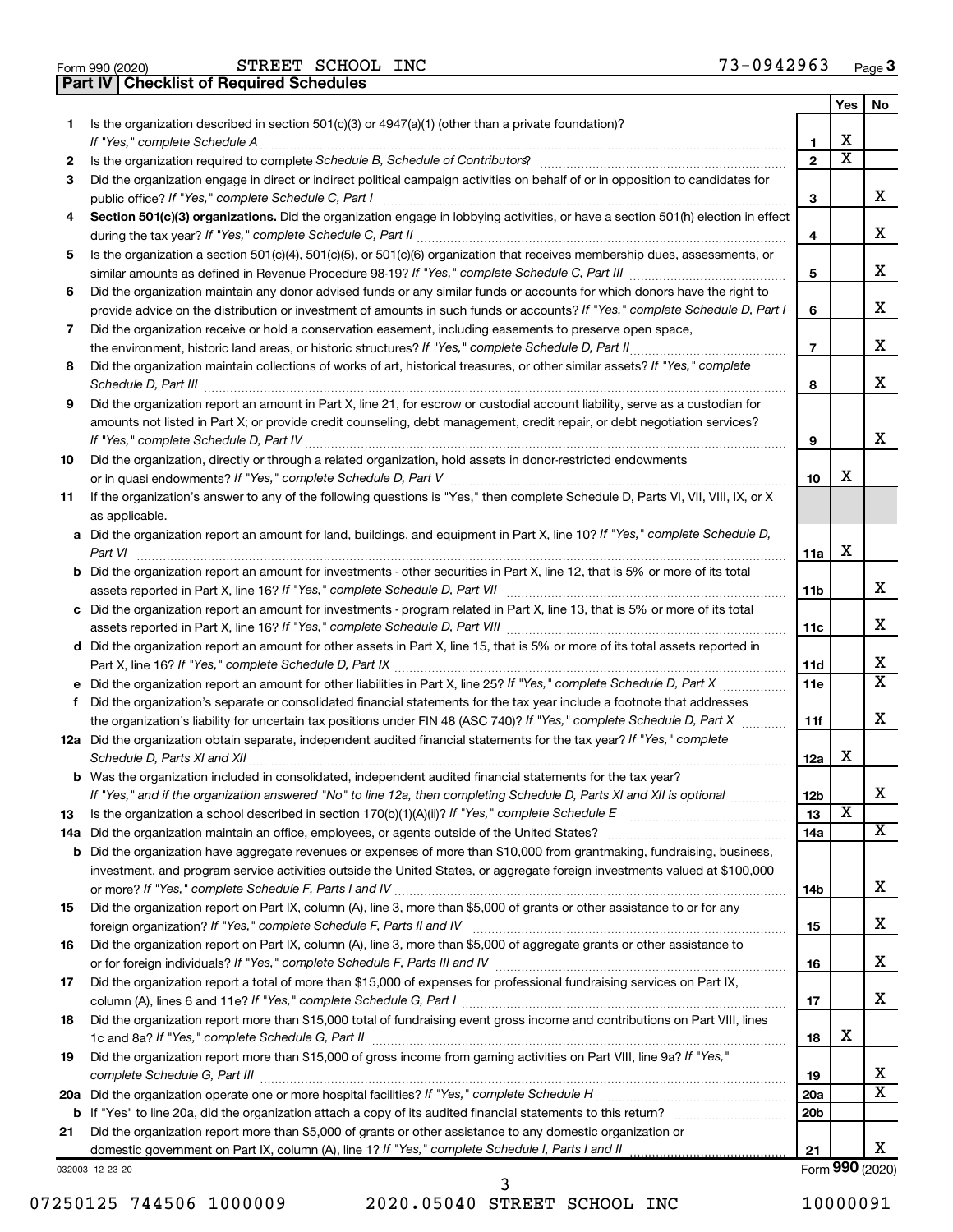|  | Form 990 (2020) |
|--|-----------------|
|  |                 |

**Part IV Checklist of Required Schedules**

STREET SCHOOL INC 73-0942963

*(continued)*

|        |                                                                                                                                    |                 | Yes | No                           |
|--------|------------------------------------------------------------------------------------------------------------------------------------|-----------------|-----|------------------------------|
| 22     | Did the organization report more than \$5,000 of grants or other assistance to or for domestic individuals on                      |                 |     |                              |
|        |                                                                                                                                    | 22              | х   |                              |
| 23     | Did the organization answer "Yes" to Part VII, Section A, line 3, 4, or 5 about compensation of the organization's current         |                 |     |                              |
|        | and former officers, directors, trustees, key employees, and highest compensated employees? If "Yes," complete                     |                 |     |                              |
|        | Schedule J <b>Execute Schedule J Execute Schedule J Execute Schedule J Execute Schedule J</b>                                      | 23              |     | X.                           |
|        | 24a Did the organization have a tax-exempt bond issue with an outstanding principal amount of more than \$100,000 as of the        |                 |     |                              |
|        | last day of the year, that was issued after December 31, 2002? If "Yes," answer lines 24b through 24d and complete                 |                 |     |                              |
|        |                                                                                                                                    | 24a             |     | x.                           |
|        |                                                                                                                                    | 24 <sub>b</sub> |     |                              |
|        | c Did the organization maintain an escrow account other than a refunding escrow at any time during the year to defease             |                 |     |                              |
|        |                                                                                                                                    | 24c             |     |                              |
|        |                                                                                                                                    | 24d             |     |                              |
|        | 25a Section 501(c)(3), 501(c)(4), and 501(c)(29) organizations. Did the organization engage in an excess benefit                   |                 |     |                              |
|        |                                                                                                                                    | 25a             |     | X.                           |
|        | b Is the organization aware that it engaged in an excess benefit transaction with a disqualified person in a prior year, and       |                 |     |                              |
|        | that the transaction has not been reported on any of the organization's prior Forms 990 or 990-EZ? If "Yes," complete              |                 |     |                              |
|        | Schedule L, Part I                                                                                                                 | 25b             |     | x                            |
| 26     | Did the organization report any amount on Part X, line 5 or 22, for receivables from or payables to any current                    |                 |     |                              |
|        | or former officer, director, trustee, key employee, creator or founder, substantial contributor, or 35%                            |                 |     |                              |
|        | controlled entity or family member of any of these persons? If "Yes," complete Schedule L, Part II                                 | 26              |     | x.                           |
|        |                                                                                                                                    |                 |     |                              |
| 27     | Did the organization provide a grant or other assistance to any current or former officer, director, trustee, key employee,        |                 |     |                              |
|        | creator or founder, substantial contributor or employee thereof, a grant selection committee member, or to a 35% controlled        |                 |     | x                            |
|        | entity (including an employee thereof) or family member of any of these persons? If "Yes," complete Schedule L, Part III           | 27              |     |                              |
| 28     | Was the organization a party to a business transaction with one of the following parties (see Schedule L, Part IV                  |                 |     |                              |
|        | instructions, for applicable filing thresholds, conditions, and exceptions):                                                       |                 |     |                              |
| a      | A current or former officer, director, trustee, key employee, creator or founder, or substantial contributor? If                   |                 |     | х                            |
|        |                                                                                                                                    | 28a             |     | $\overline{\mathtt{x}}$      |
|        |                                                                                                                                    | 28 <sub>b</sub> |     |                              |
|        | c A 35% controlled entity of one or more individuals and/or organizations described in lines 28a or 28b?If                         |                 |     | x                            |
| 29     |                                                                                                                                    | 28c<br>29       | X   |                              |
| 30     |                                                                                                                                    |                 |     |                              |
|        | Did the organization receive contributions of art, historical treasures, or other similar assets, or qualified conservation        |                 |     | x                            |
|        | contributions? If "Yes," complete Schedule M                                                                                       | 30              |     | $\overline{\text{x}}$        |
| 31     | Did the organization liquidate, terminate, or dissolve and cease operations? If "Yes," complete Schedule N, Part I                 | 31              |     |                              |
| 32     | Did the organization sell, exchange, dispose of, or transfer more than 25% of its net assets? If "Yes," complete                   |                 |     | x                            |
|        | Schedule N, Part II                                                                                                                | 32              |     |                              |
| 33     | Did the organization own 100% of an entity disregarded as separate from the organization under Regulations                         |                 |     | х                            |
|        |                                                                                                                                    | 33              |     |                              |
| 34     | Was the organization related to any tax-exempt or taxable entity? If "Yes," complete Schedule R, Part II, III, or IV, and          |                 |     |                              |
|        | Part V, line 1                                                                                                                     | 34              |     | х<br>$\overline{\texttt{x}}$ |
|        | 35a Did the organization have a controlled entity within the meaning of section 512(b)(13)?                                        | 35a             |     |                              |
|        | <b>b</b> If "Yes" to line 35a, did the organization receive any payment from or engage in any transaction with a controlled entity |                 |     |                              |
|        |                                                                                                                                    | 35b             |     |                              |
| 36     | Section 501(c)(3) organizations. Did the organization make any transfers to an exempt non-charitable related organization?         |                 |     |                              |
|        |                                                                                                                                    | 36              |     | х                            |
| 37     | Did the organization conduct more than 5% of its activities through an entity that is not a related organization                   |                 |     |                              |
|        |                                                                                                                                    | 37              |     | x.                           |
| 38     | Did the organization complete Schedule O and provide explanations in Schedule O for Part VI, lines 11b and 19?                     |                 |     |                              |
|        | Note: All Form 990 filers are required to complete Schedule O                                                                      | 38              | х   |                              |
| Part V | <b>Statements Regarding Other IRS Filings and Tax Compliance</b>                                                                   |                 |     |                              |
|        |                                                                                                                                    |                 |     |                              |
|        |                                                                                                                                    |                 | Yes | No                           |
|        | 1a                                                                                                                                 |                 |     |                              |
|        | b Enter the number of Forms W-2G included in line 1a. Enter -0- if not applicable<br>1b                                            |                 |     |                              |
|        | c Did the organization comply with backup withholding rules for reportable payments to vendors and reportable gaming               |                 |     |                              |
|        |                                                                                                                                    | 1c              | X   |                              |
|        | 032004 12-23-20<br>4                                                                                                               |                 |     | Form 990 (2020)              |
|        |                                                                                                                                    |                 |     |                              |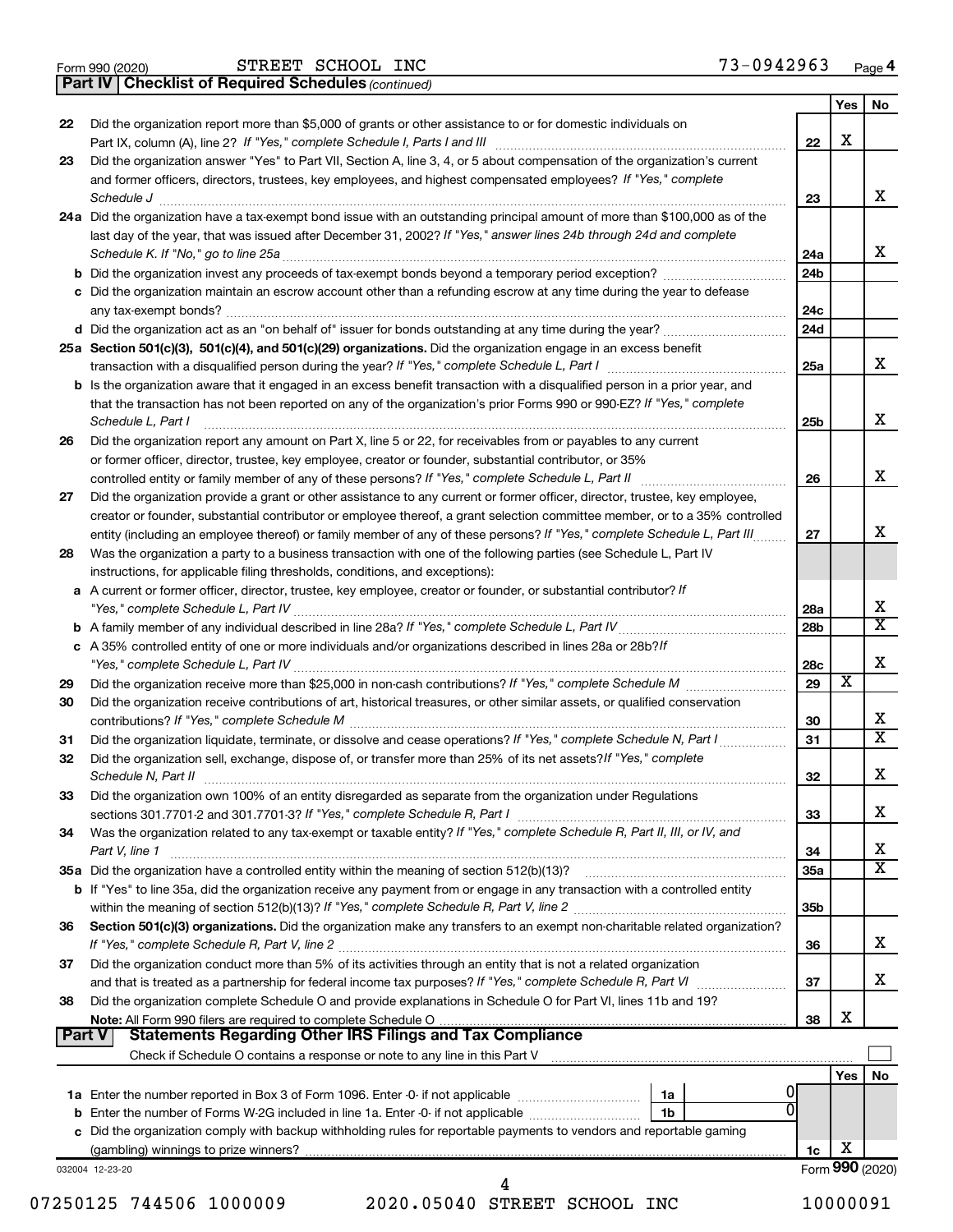| INC<br>SCHOOL<br>ᇑᇚᇛᇛ<br>aг<br>. נז<br>, 990 (2020)<br>-<br>Form<br>- 22 L<br>.nd<br><b>A</b><br>ີ | $\cdots$<br>Page <b>ວ</b><br>ິບ.<br>. . |
|----------------------------------------------------------------------------------------------------|-----------------------------------------|
|----------------------------------------------------------------------------------------------------|-----------------------------------------|

| Yes<br>2a Enter the number of employees reported on Form W-3, Transmittal of Wage and Tax Statements,<br>29<br>filed for the calendar year ending with or within the year covered by this return<br>2a<br>X<br>b If at least one is reported on line 2a, did the organization file all required federal employment tax returns?<br>2 <sub>b</sub><br>3a Did the organization have unrelated business gross income of \$1,000 or more during the year?<br>За<br>3b<br>4a At any time during the calendar year, did the organization have an interest in, or a signature or other authority over, a<br>financial account in a foreign country (such as a bank account, securities account, or other financial account)?<br>4a<br><b>b</b> If "Yes," enter the name of the foreign country $\blacktriangleright$<br>See instructions for filing requirements for FinCEN Form 114, Report of Foreign Bank and Financial Accounts (FBAR).<br>х<br>5a<br>5а<br>х<br>5b<br>5c<br>с<br>6a Does the organization have annual gross receipts that are normally greater than \$100,000, and did the organization solicit<br>x<br>6a<br>b If "Yes," did the organization include with every solicitation an express statement that such contributions or gifts<br>were not tax deductible?<br>6b<br>Organizations that may receive deductible contributions under section 170(c).<br>7<br>х<br>Did the organization receive a payment in excess of \$75 made partly as a contribution and partly for goods and services provided to the payor?<br>7a<br>X<br>7b<br>Did the organization sell, exchange, or otherwise dispose of tangible personal property for which it was required<br>х<br>7c<br>7d<br>х<br>Did the organization receive any funds, directly or indirectly, to pay premiums on a personal benefit contract?<br>7е<br>X<br>7f<br>Did the organization, during the year, pay premiums, directly or indirectly, on a personal benefit contract?<br>t<br>X<br>If the organization received a contribution of qualified intellectual property, did the organization file Form 8899 as required?<br>7g<br>х<br>7h<br>If the organization received a contribution of cars, boats, airplanes, or other vehicles, did the organization file a Form 1098-C?<br>h<br>Sponsoring organizations maintaining donor advised funds. Did a donor advised fund maintained by the<br>8<br>8<br>sponsoring organization have excess business holdings at any time during the year?<br>Sponsoring organizations maintaining donor advised funds.<br>9<br>Did the sponsoring organization make any taxable distributions under section 4966?<br>9а<br>а<br>9b<br>b<br>Section 501(c)(7) organizations. Enter:<br>10a<br>b Gross receipts, included on Form 990, Part VIII, line 12, for public use of club facilities<br>10b<br>Section 501(c)(12) organizations. Enter:<br>11<br>11a<br>b Gross income from other sources (Do not net amounts due or paid to other sources against<br>11b<br>12a<br>b If "Yes," enter the amount of tax-exempt interest received or accrued during the year<br>12b<br>Section 501(c)(29) qualified nonprofit health insurance issuers.<br>a Is the organization licensed to issue qualified health plans in more than one state?<br>1За<br>Note: See the instructions for additional information the organization must report on Schedule O.<br><b>b</b> Enter the amount of reserves the organization is required to maintain by the states in which the<br>13b<br>13c<br>х<br>14a<br><b>b</b> If "Yes," has it filed a Form 720 to report these payments? If "No," provide an explanation on Schedule O<br>14b<br>Is the organization subject to the section 4960 tax on payment(s) of more than \$1,000,000 in remuneration or<br>x<br>excess parachute payment(s) during the year?<br>15<br>If "Yes," see instructions and file Form 4720, Schedule N.<br>x<br>Is the organization an educational institution subject to the section 4968 excise tax on net investment income?<br>16<br>If "Yes," complete Form 4720, Schedule O.<br>Form 990 (2020) | Part V | Statements Regarding Other IRS Filings and Tax Compliance (continued) |  |    |
|---------------------------------------------------------------------------------------------------------------------------------------------------------------------------------------------------------------------------------------------------------------------------------------------------------------------------------------------------------------------------------------------------------------------------------------------------------------------------------------------------------------------------------------------------------------------------------------------------------------------------------------------------------------------------------------------------------------------------------------------------------------------------------------------------------------------------------------------------------------------------------------------------------------------------------------------------------------------------------------------------------------------------------------------------------------------------------------------------------------------------------------------------------------------------------------------------------------------------------------------------------------------------------------------------------------------------------------------------------------------------------------------------------------------------------------------------------------------------------------------------------------------------------------------------------------------------------------------------------------------------------------------------------------------------------------------------------------------------------------------------------------------------------------------------------------------------------------------------------------------------------------------------------------------------------------------------------------------------------------------------------------------------------------------------------------------------------------------------------------------------------------------------------------------------------------------------------------------------------------------------------------------------------------------------------------------------------------------------------------------------------------------------------------------------------------------------------------------------------------------------------------------------------------------------------------------------------------------------------------------------------------------------------------------------------------------------------------------------------------------------------------------------------------------------------------------------------------------------------------------------------------------------------------------------------------------------------------------------------------------------------------------------------------------------------------------------------------------------------------------------------------------------------------------------------------------------------------------------------------------------------------------------------------------------------------------------------------------------------------------------------------------------------------------------------------------------------------------------------------------------------------------------------------------------------------------------------------------------------------------------------------------------------------------------------------------------------------------------------------------------------------------------------------------------------------------------------------------------------------------------------------------------------------------------------------------------------------------------------------------------------------------------------------------------------------------------|--------|-----------------------------------------------------------------------|--|----|
|                                                                                                                                                                                                                                                                                                                                                                                                                                                                                                                                                                                                                                                                                                                                                                                                                                                                                                                                                                                                                                                                                                                                                                                                                                                                                                                                                                                                                                                                                                                                                                                                                                                                                                                                                                                                                                                                                                                                                                                                                                                                                                                                                                                                                                                                                                                                                                                                                                                                                                                                                                                                                                                                                                                                                                                                                                                                                                                                                                                                                                                                                                                                                                                                                                                                                                                                                                                                                                                                                                                                                                                                                                                                                                                                                                                                                                                                                                                                                                                                                                                                           |        |                                                                       |  | No |
|                                                                                                                                                                                                                                                                                                                                                                                                                                                                                                                                                                                                                                                                                                                                                                                                                                                                                                                                                                                                                                                                                                                                                                                                                                                                                                                                                                                                                                                                                                                                                                                                                                                                                                                                                                                                                                                                                                                                                                                                                                                                                                                                                                                                                                                                                                                                                                                                                                                                                                                                                                                                                                                                                                                                                                                                                                                                                                                                                                                                                                                                                                                                                                                                                                                                                                                                                                                                                                                                                                                                                                                                                                                                                                                                                                                                                                                                                                                                                                                                                                                                           |        |                                                                       |  |    |
|                                                                                                                                                                                                                                                                                                                                                                                                                                                                                                                                                                                                                                                                                                                                                                                                                                                                                                                                                                                                                                                                                                                                                                                                                                                                                                                                                                                                                                                                                                                                                                                                                                                                                                                                                                                                                                                                                                                                                                                                                                                                                                                                                                                                                                                                                                                                                                                                                                                                                                                                                                                                                                                                                                                                                                                                                                                                                                                                                                                                                                                                                                                                                                                                                                                                                                                                                                                                                                                                                                                                                                                                                                                                                                                                                                                                                                                                                                                                                                                                                                                                           |        |                                                                       |  |    |
|                                                                                                                                                                                                                                                                                                                                                                                                                                                                                                                                                                                                                                                                                                                                                                                                                                                                                                                                                                                                                                                                                                                                                                                                                                                                                                                                                                                                                                                                                                                                                                                                                                                                                                                                                                                                                                                                                                                                                                                                                                                                                                                                                                                                                                                                                                                                                                                                                                                                                                                                                                                                                                                                                                                                                                                                                                                                                                                                                                                                                                                                                                                                                                                                                                                                                                                                                                                                                                                                                                                                                                                                                                                                                                                                                                                                                                                                                                                                                                                                                                                                           |        |                                                                       |  |    |
|                                                                                                                                                                                                                                                                                                                                                                                                                                                                                                                                                                                                                                                                                                                                                                                                                                                                                                                                                                                                                                                                                                                                                                                                                                                                                                                                                                                                                                                                                                                                                                                                                                                                                                                                                                                                                                                                                                                                                                                                                                                                                                                                                                                                                                                                                                                                                                                                                                                                                                                                                                                                                                                                                                                                                                                                                                                                                                                                                                                                                                                                                                                                                                                                                                                                                                                                                                                                                                                                                                                                                                                                                                                                                                                                                                                                                                                                                                                                                                                                                                                                           |        |                                                                       |  |    |
|                                                                                                                                                                                                                                                                                                                                                                                                                                                                                                                                                                                                                                                                                                                                                                                                                                                                                                                                                                                                                                                                                                                                                                                                                                                                                                                                                                                                                                                                                                                                                                                                                                                                                                                                                                                                                                                                                                                                                                                                                                                                                                                                                                                                                                                                                                                                                                                                                                                                                                                                                                                                                                                                                                                                                                                                                                                                                                                                                                                                                                                                                                                                                                                                                                                                                                                                                                                                                                                                                                                                                                                                                                                                                                                                                                                                                                                                                                                                                                                                                                                                           |        |                                                                       |  | x  |
|                                                                                                                                                                                                                                                                                                                                                                                                                                                                                                                                                                                                                                                                                                                                                                                                                                                                                                                                                                                                                                                                                                                                                                                                                                                                                                                                                                                                                                                                                                                                                                                                                                                                                                                                                                                                                                                                                                                                                                                                                                                                                                                                                                                                                                                                                                                                                                                                                                                                                                                                                                                                                                                                                                                                                                                                                                                                                                                                                                                                                                                                                                                                                                                                                                                                                                                                                                                                                                                                                                                                                                                                                                                                                                                                                                                                                                                                                                                                                                                                                                                                           |        |                                                                       |  |    |
|                                                                                                                                                                                                                                                                                                                                                                                                                                                                                                                                                                                                                                                                                                                                                                                                                                                                                                                                                                                                                                                                                                                                                                                                                                                                                                                                                                                                                                                                                                                                                                                                                                                                                                                                                                                                                                                                                                                                                                                                                                                                                                                                                                                                                                                                                                                                                                                                                                                                                                                                                                                                                                                                                                                                                                                                                                                                                                                                                                                                                                                                                                                                                                                                                                                                                                                                                                                                                                                                                                                                                                                                                                                                                                                                                                                                                                                                                                                                                                                                                                                                           |        |                                                                       |  |    |
|                                                                                                                                                                                                                                                                                                                                                                                                                                                                                                                                                                                                                                                                                                                                                                                                                                                                                                                                                                                                                                                                                                                                                                                                                                                                                                                                                                                                                                                                                                                                                                                                                                                                                                                                                                                                                                                                                                                                                                                                                                                                                                                                                                                                                                                                                                                                                                                                                                                                                                                                                                                                                                                                                                                                                                                                                                                                                                                                                                                                                                                                                                                                                                                                                                                                                                                                                                                                                                                                                                                                                                                                                                                                                                                                                                                                                                                                                                                                                                                                                                                                           |        |                                                                       |  | x  |
|                                                                                                                                                                                                                                                                                                                                                                                                                                                                                                                                                                                                                                                                                                                                                                                                                                                                                                                                                                                                                                                                                                                                                                                                                                                                                                                                                                                                                                                                                                                                                                                                                                                                                                                                                                                                                                                                                                                                                                                                                                                                                                                                                                                                                                                                                                                                                                                                                                                                                                                                                                                                                                                                                                                                                                                                                                                                                                                                                                                                                                                                                                                                                                                                                                                                                                                                                                                                                                                                                                                                                                                                                                                                                                                                                                                                                                                                                                                                                                                                                                                                           |        |                                                                       |  |    |
|                                                                                                                                                                                                                                                                                                                                                                                                                                                                                                                                                                                                                                                                                                                                                                                                                                                                                                                                                                                                                                                                                                                                                                                                                                                                                                                                                                                                                                                                                                                                                                                                                                                                                                                                                                                                                                                                                                                                                                                                                                                                                                                                                                                                                                                                                                                                                                                                                                                                                                                                                                                                                                                                                                                                                                                                                                                                                                                                                                                                                                                                                                                                                                                                                                                                                                                                                                                                                                                                                                                                                                                                                                                                                                                                                                                                                                                                                                                                                                                                                                                                           |        |                                                                       |  |    |
|                                                                                                                                                                                                                                                                                                                                                                                                                                                                                                                                                                                                                                                                                                                                                                                                                                                                                                                                                                                                                                                                                                                                                                                                                                                                                                                                                                                                                                                                                                                                                                                                                                                                                                                                                                                                                                                                                                                                                                                                                                                                                                                                                                                                                                                                                                                                                                                                                                                                                                                                                                                                                                                                                                                                                                                                                                                                                                                                                                                                                                                                                                                                                                                                                                                                                                                                                                                                                                                                                                                                                                                                                                                                                                                                                                                                                                                                                                                                                                                                                                                                           |        |                                                                       |  |    |
|                                                                                                                                                                                                                                                                                                                                                                                                                                                                                                                                                                                                                                                                                                                                                                                                                                                                                                                                                                                                                                                                                                                                                                                                                                                                                                                                                                                                                                                                                                                                                                                                                                                                                                                                                                                                                                                                                                                                                                                                                                                                                                                                                                                                                                                                                                                                                                                                                                                                                                                                                                                                                                                                                                                                                                                                                                                                                                                                                                                                                                                                                                                                                                                                                                                                                                                                                                                                                                                                                                                                                                                                                                                                                                                                                                                                                                                                                                                                                                                                                                                                           |        |                                                                       |  |    |
|                                                                                                                                                                                                                                                                                                                                                                                                                                                                                                                                                                                                                                                                                                                                                                                                                                                                                                                                                                                                                                                                                                                                                                                                                                                                                                                                                                                                                                                                                                                                                                                                                                                                                                                                                                                                                                                                                                                                                                                                                                                                                                                                                                                                                                                                                                                                                                                                                                                                                                                                                                                                                                                                                                                                                                                                                                                                                                                                                                                                                                                                                                                                                                                                                                                                                                                                                                                                                                                                                                                                                                                                                                                                                                                                                                                                                                                                                                                                                                                                                                                                           |        |                                                                       |  |    |
|                                                                                                                                                                                                                                                                                                                                                                                                                                                                                                                                                                                                                                                                                                                                                                                                                                                                                                                                                                                                                                                                                                                                                                                                                                                                                                                                                                                                                                                                                                                                                                                                                                                                                                                                                                                                                                                                                                                                                                                                                                                                                                                                                                                                                                                                                                                                                                                                                                                                                                                                                                                                                                                                                                                                                                                                                                                                                                                                                                                                                                                                                                                                                                                                                                                                                                                                                                                                                                                                                                                                                                                                                                                                                                                                                                                                                                                                                                                                                                                                                                                                           |        |                                                                       |  |    |
|                                                                                                                                                                                                                                                                                                                                                                                                                                                                                                                                                                                                                                                                                                                                                                                                                                                                                                                                                                                                                                                                                                                                                                                                                                                                                                                                                                                                                                                                                                                                                                                                                                                                                                                                                                                                                                                                                                                                                                                                                                                                                                                                                                                                                                                                                                                                                                                                                                                                                                                                                                                                                                                                                                                                                                                                                                                                                                                                                                                                                                                                                                                                                                                                                                                                                                                                                                                                                                                                                                                                                                                                                                                                                                                                                                                                                                                                                                                                                                                                                                                                           |        |                                                                       |  |    |
|                                                                                                                                                                                                                                                                                                                                                                                                                                                                                                                                                                                                                                                                                                                                                                                                                                                                                                                                                                                                                                                                                                                                                                                                                                                                                                                                                                                                                                                                                                                                                                                                                                                                                                                                                                                                                                                                                                                                                                                                                                                                                                                                                                                                                                                                                                                                                                                                                                                                                                                                                                                                                                                                                                                                                                                                                                                                                                                                                                                                                                                                                                                                                                                                                                                                                                                                                                                                                                                                                                                                                                                                                                                                                                                                                                                                                                                                                                                                                                                                                                                                           |        |                                                                       |  |    |
|                                                                                                                                                                                                                                                                                                                                                                                                                                                                                                                                                                                                                                                                                                                                                                                                                                                                                                                                                                                                                                                                                                                                                                                                                                                                                                                                                                                                                                                                                                                                                                                                                                                                                                                                                                                                                                                                                                                                                                                                                                                                                                                                                                                                                                                                                                                                                                                                                                                                                                                                                                                                                                                                                                                                                                                                                                                                                                                                                                                                                                                                                                                                                                                                                                                                                                                                                                                                                                                                                                                                                                                                                                                                                                                                                                                                                                                                                                                                                                                                                                                                           |        |                                                                       |  |    |
|                                                                                                                                                                                                                                                                                                                                                                                                                                                                                                                                                                                                                                                                                                                                                                                                                                                                                                                                                                                                                                                                                                                                                                                                                                                                                                                                                                                                                                                                                                                                                                                                                                                                                                                                                                                                                                                                                                                                                                                                                                                                                                                                                                                                                                                                                                                                                                                                                                                                                                                                                                                                                                                                                                                                                                                                                                                                                                                                                                                                                                                                                                                                                                                                                                                                                                                                                                                                                                                                                                                                                                                                                                                                                                                                                                                                                                                                                                                                                                                                                                                                           |        |                                                                       |  |    |
|                                                                                                                                                                                                                                                                                                                                                                                                                                                                                                                                                                                                                                                                                                                                                                                                                                                                                                                                                                                                                                                                                                                                                                                                                                                                                                                                                                                                                                                                                                                                                                                                                                                                                                                                                                                                                                                                                                                                                                                                                                                                                                                                                                                                                                                                                                                                                                                                                                                                                                                                                                                                                                                                                                                                                                                                                                                                                                                                                                                                                                                                                                                                                                                                                                                                                                                                                                                                                                                                                                                                                                                                                                                                                                                                                                                                                                                                                                                                                                                                                                                                           |        |                                                                       |  |    |
|                                                                                                                                                                                                                                                                                                                                                                                                                                                                                                                                                                                                                                                                                                                                                                                                                                                                                                                                                                                                                                                                                                                                                                                                                                                                                                                                                                                                                                                                                                                                                                                                                                                                                                                                                                                                                                                                                                                                                                                                                                                                                                                                                                                                                                                                                                                                                                                                                                                                                                                                                                                                                                                                                                                                                                                                                                                                                                                                                                                                                                                                                                                                                                                                                                                                                                                                                                                                                                                                                                                                                                                                                                                                                                                                                                                                                                                                                                                                                                                                                                                                           |        |                                                                       |  |    |
| 10<br>12a Section 4947(a)(1) non-exempt charitable trusts. Is the organization filing Form 990 in lieu of Form 1041?<br>13<br>14a Did the organization receive any payments for indoor tanning services during the tax year?<br>15<br>16                                                                                                                                                                                                                                                                                                                                                                                                                                                                                                                                                                                                                                                                                                                                                                                                                                                                                                                                                                                                                                                                                                                                                                                                                                                                                                                                                                                                                                                                                                                                                                                                                                                                                                                                                                                                                                                                                                                                                                                                                                                                                                                                                                                                                                                                                                                                                                                                                                                                                                                                                                                                                                                                                                                                                                                                                                                                                                                                                                                                                                                                                                                                                                                                                                                                                                                                                                                                                                                                                                                                                                                                                                                                                                                                                                                                                                  |        |                                                                       |  |    |
|                                                                                                                                                                                                                                                                                                                                                                                                                                                                                                                                                                                                                                                                                                                                                                                                                                                                                                                                                                                                                                                                                                                                                                                                                                                                                                                                                                                                                                                                                                                                                                                                                                                                                                                                                                                                                                                                                                                                                                                                                                                                                                                                                                                                                                                                                                                                                                                                                                                                                                                                                                                                                                                                                                                                                                                                                                                                                                                                                                                                                                                                                                                                                                                                                                                                                                                                                                                                                                                                                                                                                                                                                                                                                                                                                                                                                                                                                                                                                                                                                                                                           |        |                                                                       |  |    |
|                                                                                                                                                                                                                                                                                                                                                                                                                                                                                                                                                                                                                                                                                                                                                                                                                                                                                                                                                                                                                                                                                                                                                                                                                                                                                                                                                                                                                                                                                                                                                                                                                                                                                                                                                                                                                                                                                                                                                                                                                                                                                                                                                                                                                                                                                                                                                                                                                                                                                                                                                                                                                                                                                                                                                                                                                                                                                                                                                                                                                                                                                                                                                                                                                                                                                                                                                                                                                                                                                                                                                                                                                                                                                                                                                                                                                                                                                                                                                                                                                                                                           |        |                                                                       |  |    |
|                                                                                                                                                                                                                                                                                                                                                                                                                                                                                                                                                                                                                                                                                                                                                                                                                                                                                                                                                                                                                                                                                                                                                                                                                                                                                                                                                                                                                                                                                                                                                                                                                                                                                                                                                                                                                                                                                                                                                                                                                                                                                                                                                                                                                                                                                                                                                                                                                                                                                                                                                                                                                                                                                                                                                                                                                                                                                                                                                                                                                                                                                                                                                                                                                                                                                                                                                                                                                                                                                                                                                                                                                                                                                                                                                                                                                                                                                                                                                                                                                                                                           |        |                                                                       |  |    |
|                                                                                                                                                                                                                                                                                                                                                                                                                                                                                                                                                                                                                                                                                                                                                                                                                                                                                                                                                                                                                                                                                                                                                                                                                                                                                                                                                                                                                                                                                                                                                                                                                                                                                                                                                                                                                                                                                                                                                                                                                                                                                                                                                                                                                                                                                                                                                                                                                                                                                                                                                                                                                                                                                                                                                                                                                                                                                                                                                                                                                                                                                                                                                                                                                                                                                                                                                                                                                                                                                                                                                                                                                                                                                                                                                                                                                                                                                                                                                                                                                                                                           |        |                                                                       |  |    |
|                                                                                                                                                                                                                                                                                                                                                                                                                                                                                                                                                                                                                                                                                                                                                                                                                                                                                                                                                                                                                                                                                                                                                                                                                                                                                                                                                                                                                                                                                                                                                                                                                                                                                                                                                                                                                                                                                                                                                                                                                                                                                                                                                                                                                                                                                                                                                                                                                                                                                                                                                                                                                                                                                                                                                                                                                                                                                                                                                                                                                                                                                                                                                                                                                                                                                                                                                                                                                                                                                                                                                                                                                                                                                                                                                                                                                                                                                                                                                                                                                                                                           |        |                                                                       |  |    |
|                                                                                                                                                                                                                                                                                                                                                                                                                                                                                                                                                                                                                                                                                                                                                                                                                                                                                                                                                                                                                                                                                                                                                                                                                                                                                                                                                                                                                                                                                                                                                                                                                                                                                                                                                                                                                                                                                                                                                                                                                                                                                                                                                                                                                                                                                                                                                                                                                                                                                                                                                                                                                                                                                                                                                                                                                                                                                                                                                                                                                                                                                                                                                                                                                                                                                                                                                                                                                                                                                                                                                                                                                                                                                                                                                                                                                                                                                                                                                                                                                                                                           |        |                                                                       |  |    |
|                                                                                                                                                                                                                                                                                                                                                                                                                                                                                                                                                                                                                                                                                                                                                                                                                                                                                                                                                                                                                                                                                                                                                                                                                                                                                                                                                                                                                                                                                                                                                                                                                                                                                                                                                                                                                                                                                                                                                                                                                                                                                                                                                                                                                                                                                                                                                                                                                                                                                                                                                                                                                                                                                                                                                                                                                                                                                                                                                                                                                                                                                                                                                                                                                                                                                                                                                                                                                                                                                                                                                                                                                                                                                                                                                                                                                                                                                                                                                                                                                                                                           |        |                                                                       |  |    |
|                                                                                                                                                                                                                                                                                                                                                                                                                                                                                                                                                                                                                                                                                                                                                                                                                                                                                                                                                                                                                                                                                                                                                                                                                                                                                                                                                                                                                                                                                                                                                                                                                                                                                                                                                                                                                                                                                                                                                                                                                                                                                                                                                                                                                                                                                                                                                                                                                                                                                                                                                                                                                                                                                                                                                                                                                                                                                                                                                                                                                                                                                                                                                                                                                                                                                                                                                                                                                                                                                                                                                                                                                                                                                                                                                                                                                                                                                                                                                                                                                                                                           |        |                                                                       |  |    |
|                                                                                                                                                                                                                                                                                                                                                                                                                                                                                                                                                                                                                                                                                                                                                                                                                                                                                                                                                                                                                                                                                                                                                                                                                                                                                                                                                                                                                                                                                                                                                                                                                                                                                                                                                                                                                                                                                                                                                                                                                                                                                                                                                                                                                                                                                                                                                                                                                                                                                                                                                                                                                                                                                                                                                                                                                                                                                                                                                                                                                                                                                                                                                                                                                                                                                                                                                                                                                                                                                                                                                                                                                                                                                                                                                                                                                                                                                                                                                                                                                                                                           |        |                                                                       |  |    |
|                                                                                                                                                                                                                                                                                                                                                                                                                                                                                                                                                                                                                                                                                                                                                                                                                                                                                                                                                                                                                                                                                                                                                                                                                                                                                                                                                                                                                                                                                                                                                                                                                                                                                                                                                                                                                                                                                                                                                                                                                                                                                                                                                                                                                                                                                                                                                                                                                                                                                                                                                                                                                                                                                                                                                                                                                                                                                                                                                                                                                                                                                                                                                                                                                                                                                                                                                                                                                                                                                                                                                                                                                                                                                                                                                                                                                                                                                                                                                                                                                                                                           |        |                                                                       |  |    |
|                                                                                                                                                                                                                                                                                                                                                                                                                                                                                                                                                                                                                                                                                                                                                                                                                                                                                                                                                                                                                                                                                                                                                                                                                                                                                                                                                                                                                                                                                                                                                                                                                                                                                                                                                                                                                                                                                                                                                                                                                                                                                                                                                                                                                                                                                                                                                                                                                                                                                                                                                                                                                                                                                                                                                                                                                                                                                                                                                                                                                                                                                                                                                                                                                                                                                                                                                                                                                                                                                                                                                                                                                                                                                                                                                                                                                                                                                                                                                                                                                                                                           |        |                                                                       |  |    |
|                                                                                                                                                                                                                                                                                                                                                                                                                                                                                                                                                                                                                                                                                                                                                                                                                                                                                                                                                                                                                                                                                                                                                                                                                                                                                                                                                                                                                                                                                                                                                                                                                                                                                                                                                                                                                                                                                                                                                                                                                                                                                                                                                                                                                                                                                                                                                                                                                                                                                                                                                                                                                                                                                                                                                                                                                                                                                                                                                                                                                                                                                                                                                                                                                                                                                                                                                                                                                                                                                                                                                                                                                                                                                                                                                                                                                                                                                                                                                                                                                                                                           |        |                                                                       |  |    |
|                                                                                                                                                                                                                                                                                                                                                                                                                                                                                                                                                                                                                                                                                                                                                                                                                                                                                                                                                                                                                                                                                                                                                                                                                                                                                                                                                                                                                                                                                                                                                                                                                                                                                                                                                                                                                                                                                                                                                                                                                                                                                                                                                                                                                                                                                                                                                                                                                                                                                                                                                                                                                                                                                                                                                                                                                                                                                                                                                                                                                                                                                                                                                                                                                                                                                                                                                                                                                                                                                                                                                                                                                                                                                                                                                                                                                                                                                                                                                                                                                                                                           |        |                                                                       |  |    |
|                                                                                                                                                                                                                                                                                                                                                                                                                                                                                                                                                                                                                                                                                                                                                                                                                                                                                                                                                                                                                                                                                                                                                                                                                                                                                                                                                                                                                                                                                                                                                                                                                                                                                                                                                                                                                                                                                                                                                                                                                                                                                                                                                                                                                                                                                                                                                                                                                                                                                                                                                                                                                                                                                                                                                                                                                                                                                                                                                                                                                                                                                                                                                                                                                                                                                                                                                                                                                                                                                                                                                                                                                                                                                                                                                                                                                                                                                                                                                                                                                                                                           |        |                                                                       |  |    |
|                                                                                                                                                                                                                                                                                                                                                                                                                                                                                                                                                                                                                                                                                                                                                                                                                                                                                                                                                                                                                                                                                                                                                                                                                                                                                                                                                                                                                                                                                                                                                                                                                                                                                                                                                                                                                                                                                                                                                                                                                                                                                                                                                                                                                                                                                                                                                                                                                                                                                                                                                                                                                                                                                                                                                                                                                                                                                                                                                                                                                                                                                                                                                                                                                                                                                                                                                                                                                                                                                                                                                                                                                                                                                                                                                                                                                                                                                                                                                                                                                                                                           |        |                                                                       |  |    |
|                                                                                                                                                                                                                                                                                                                                                                                                                                                                                                                                                                                                                                                                                                                                                                                                                                                                                                                                                                                                                                                                                                                                                                                                                                                                                                                                                                                                                                                                                                                                                                                                                                                                                                                                                                                                                                                                                                                                                                                                                                                                                                                                                                                                                                                                                                                                                                                                                                                                                                                                                                                                                                                                                                                                                                                                                                                                                                                                                                                                                                                                                                                                                                                                                                                                                                                                                                                                                                                                                                                                                                                                                                                                                                                                                                                                                                                                                                                                                                                                                                                                           |        |                                                                       |  |    |
|                                                                                                                                                                                                                                                                                                                                                                                                                                                                                                                                                                                                                                                                                                                                                                                                                                                                                                                                                                                                                                                                                                                                                                                                                                                                                                                                                                                                                                                                                                                                                                                                                                                                                                                                                                                                                                                                                                                                                                                                                                                                                                                                                                                                                                                                                                                                                                                                                                                                                                                                                                                                                                                                                                                                                                                                                                                                                                                                                                                                                                                                                                                                                                                                                                                                                                                                                                                                                                                                                                                                                                                                                                                                                                                                                                                                                                                                                                                                                                                                                                                                           |        |                                                                       |  |    |
|                                                                                                                                                                                                                                                                                                                                                                                                                                                                                                                                                                                                                                                                                                                                                                                                                                                                                                                                                                                                                                                                                                                                                                                                                                                                                                                                                                                                                                                                                                                                                                                                                                                                                                                                                                                                                                                                                                                                                                                                                                                                                                                                                                                                                                                                                                                                                                                                                                                                                                                                                                                                                                                                                                                                                                                                                                                                                                                                                                                                                                                                                                                                                                                                                                                                                                                                                                                                                                                                                                                                                                                                                                                                                                                                                                                                                                                                                                                                                                                                                                                                           |        |                                                                       |  |    |
|                                                                                                                                                                                                                                                                                                                                                                                                                                                                                                                                                                                                                                                                                                                                                                                                                                                                                                                                                                                                                                                                                                                                                                                                                                                                                                                                                                                                                                                                                                                                                                                                                                                                                                                                                                                                                                                                                                                                                                                                                                                                                                                                                                                                                                                                                                                                                                                                                                                                                                                                                                                                                                                                                                                                                                                                                                                                                                                                                                                                                                                                                                                                                                                                                                                                                                                                                                                                                                                                                                                                                                                                                                                                                                                                                                                                                                                                                                                                                                                                                                                                           |        |                                                                       |  |    |
|                                                                                                                                                                                                                                                                                                                                                                                                                                                                                                                                                                                                                                                                                                                                                                                                                                                                                                                                                                                                                                                                                                                                                                                                                                                                                                                                                                                                                                                                                                                                                                                                                                                                                                                                                                                                                                                                                                                                                                                                                                                                                                                                                                                                                                                                                                                                                                                                                                                                                                                                                                                                                                                                                                                                                                                                                                                                                                                                                                                                                                                                                                                                                                                                                                                                                                                                                                                                                                                                                                                                                                                                                                                                                                                                                                                                                                                                                                                                                                                                                                                                           |        |                                                                       |  |    |
|                                                                                                                                                                                                                                                                                                                                                                                                                                                                                                                                                                                                                                                                                                                                                                                                                                                                                                                                                                                                                                                                                                                                                                                                                                                                                                                                                                                                                                                                                                                                                                                                                                                                                                                                                                                                                                                                                                                                                                                                                                                                                                                                                                                                                                                                                                                                                                                                                                                                                                                                                                                                                                                                                                                                                                                                                                                                                                                                                                                                                                                                                                                                                                                                                                                                                                                                                                                                                                                                                                                                                                                                                                                                                                                                                                                                                                                                                                                                                                                                                                                                           |        |                                                                       |  |    |
|                                                                                                                                                                                                                                                                                                                                                                                                                                                                                                                                                                                                                                                                                                                                                                                                                                                                                                                                                                                                                                                                                                                                                                                                                                                                                                                                                                                                                                                                                                                                                                                                                                                                                                                                                                                                                                                                                                                                                                                                                                                                                                                                                                                                                                                                                                                                                                                                                                                                                                                                                                                                                                                                                                                                                                                                                                                                                                                                                                                                                                                                                                                                                                                                                                                                                                                                                                                                                                                                                                                                                                                                                                                                                                                                                                                                                                                                                                                                                                                                                                                                           |        |                                                                       |  |    |
|                                                                                                                                                                                                                                                                                                                                                                                                                                                                                                                                                                                                                                                                                                                                                                                                                                                                                                                                                                                                                                                                                                                                                                                                                                                                                                                                                                                                                                                                                                                                                                                                                                                                                                                                                                                                                                                                                                                                                                                                                                                                                                                                                                                                                                                                                                                                                                                                                                                                                                                                                                                                                                                                                                                                                                                                                                                                                                                                                                                                                                                                                                                                                                                                                                                                                                                                                                                                                                                                                                                                                                                                                                                                                                                                                                                                                                                                                                                                                                                                                                                                           |        |                                                                       |  |    |
|                                                                                                                                                                                                                                                                                                                                                                                                                                                                                                                                                                                                                                                                                                                                                                                                                                                                                                                                                                                                                                                                                                                                                                                                                                                                                                                                                                                                                                                                                                                                                                                                                                                                                                                                                                                                                                                                                                                                                                                                                                                                                                                                                                                                                                                                                                                                                                                                                                                                                                                                                                                                                                                                                                                                                                                                                                                                                                                                                                                                                                                                                                                                                                                                                                                                                                                                                                                                                                                                                                                                                                                                                                                                                                                                                                                                                                                                                                                                                                                                                                                                           |        |                                                                       |  |    |
|                                                                                                                                                                                                                                                                                                                                                                                                                                                                                                                                                                                                                                                                                                                                                                                                                                                                                                                                                                                                                                                                                                                                                                                                                                                                                                                                                                                                                                                                                                                                                                                                                                                                                                                                                                                                                                                                                                                                                                                                                                                                                                                                                                                                                                                                                                                                                                                                                                                                                                                                                                                                                                                                                                                                                                                                                                                                                                                                                                                                                                                                                                                                                                                                                                                                                                                                                                                                                                                                                                                                                                                                                                                                                                                                                                                                                                                                                                                                                                                                                                                                           |        |                                                                       |  |    |
|                                                                                                                                                                                                                                                                                                                                                                                                                                                                                                                                                                                                                                                                                                                                                                                                                                                                                                                                                                                                                                                                                                                                                                                                                                                                                                                                                                                                                                                                                                                                                                                                                                                                                                                                                                                                                                                                                                                                                                                                                                                                                                                                                                                                                                                                                                                                                                                                                                                                                                                                                                                                                                                                                                                                                                                                                                                                                                                                                                                                                                                                                                                                                                                                                                                                                                                                                                                                                                                                                                                                                                                                                                                                                                                                                                                                                                                                                                                                                                                                                                                                           |        |                                                                       |  |    |
|                                                                                                                                                                                                                                                                                                                                                                                                                                                                                                                                                                                                                                                                                                                                                                                                                                                                                                                                                                                                                                                                                                                                                                                                                                                                                                                                                                                                                                                                                                                                                                                                                                                                                                                                                                                                                                                                                                                                                                                                                                                                                                                                                                                                                                                                                                                                                                                                                                                                                                                                                                                                                                                                                                                                                                                                                                                                                                                                                                                                                                                                                                                                                                                                                                                                                                                                                                                                                                                                                                                                                                                                                                                                                                                                                                                                                                                                                                                                                                                                                                                                           |        |                                                                       |  |    |
|                                                                                                                                                                                                                                                                                                                                                                                                                                                                                                                                                                                                                                                                                                                                                                                                                                                                                                                                                                                                                                                                                                                                                                                                                                                                                                                                                                                                                                                                                                                                                                                                                                                                                                                                                                                                                                                                                                                                                                                                                                                                                                                                                                                                                                                                                                                                                                                                                                                                                                                                                                                                                                                                                                                                                                                                                                                                                                                                                                                                                                                                                                                                                                                                                                                                                                                                                                                                                                                                                                                                                                                                                                                                                                                                                                                                                                                                                                                                                                                                                                                                           |        |                                                                       |  |    |
|                                                                                                                                                                                                                                                                                                                                                                                                                                                                                                                                                                                                                                                                                                                                                                                                                                                                                                                                                                                                                                                                                                                                                                                                                                                                                                                                                                                                                                                                                                                                                                                                                                                                                                                                                                                                                                                                                                                                                                                                                                                                                                                                                                                                                                                                                                                                                                                                                                                                                                                                                                                                                                                                                                                                                                                                                                                                                                                                                                                                                                                                                                                                                                                                                                                                                                                                                                                                                                                                                                                                                                                                                                                                                                                                                                                                                                                                                                                                                                                                                                                                           |        |                                                                       |  |    |
|                                                                                                                                                                                                                                                                                                                                                                                                                                                                                                                                                                                                                                                                                                                                                                                                                                                                                                                                                                                                                                                                                                                                                                                                                                                                                                                                                                                                                                                                                                                                                                                                                                                                                                                                                                                                                                                                                                                                                                                                                                                                                                                                                                                                                                                                                                                                                                                                                                                                                                                                                                                                                                                                                                                                                                                                                                                                                                                                                                                                                                                                                                                                                                                                                                                                                                                                                                                                                                                                                                                                                                                                                                                                                                                                                                                                                                                                                                                                                                                                                                                                           |        |                                                                       |  |    |
|                                                                                                                                                                                                                                                                                                                                                                                                                                                                                                                                                                                                                                                                                                                                                                                                                                                                                                                                                                                                                                                                                                                                                                                                                                                                                                                                                                                                                                                                                                                                                                                                                                                                                                                                                                                                                                                                                                                                                                                                                                                                                                                                                                                                                                                                                                                                                                                                                                                                                                                                                                                                                                                                                                                                                                                                                                                                                                                                                                                                                                                                                                                                                                                                                                                                                                                                                                                                                                                                                                                                                                                                                                                                                                                                                                                                                                                                                                                                                                                                                                                                           |        |                                                                       |  |    |
|                                                                                                                                                                                                                                                                                                                                                                                                                                                                                                                                                                                                                                                                                                                                                                                                                                                                                                                                                                                                                                                                                                                                                                                                                                                                                                                                                                                                                                                                                                                                                                                                                                                                                                                                                                                                                                                                                                                                                                                                                                                                                                                                                                                                                                                                                                                                                                                                                                                                                                                                                                                                                                                                                                                                                                                                                                                                                                                                                                                                                                                                                                                                                                                                                                                                                                                                                                                                                                                                                                                                                                                                                                                                                                                                                                                                                                                                                                                                                                                                                                                                           |        |                                                                       |  |    |

032005 12-23-20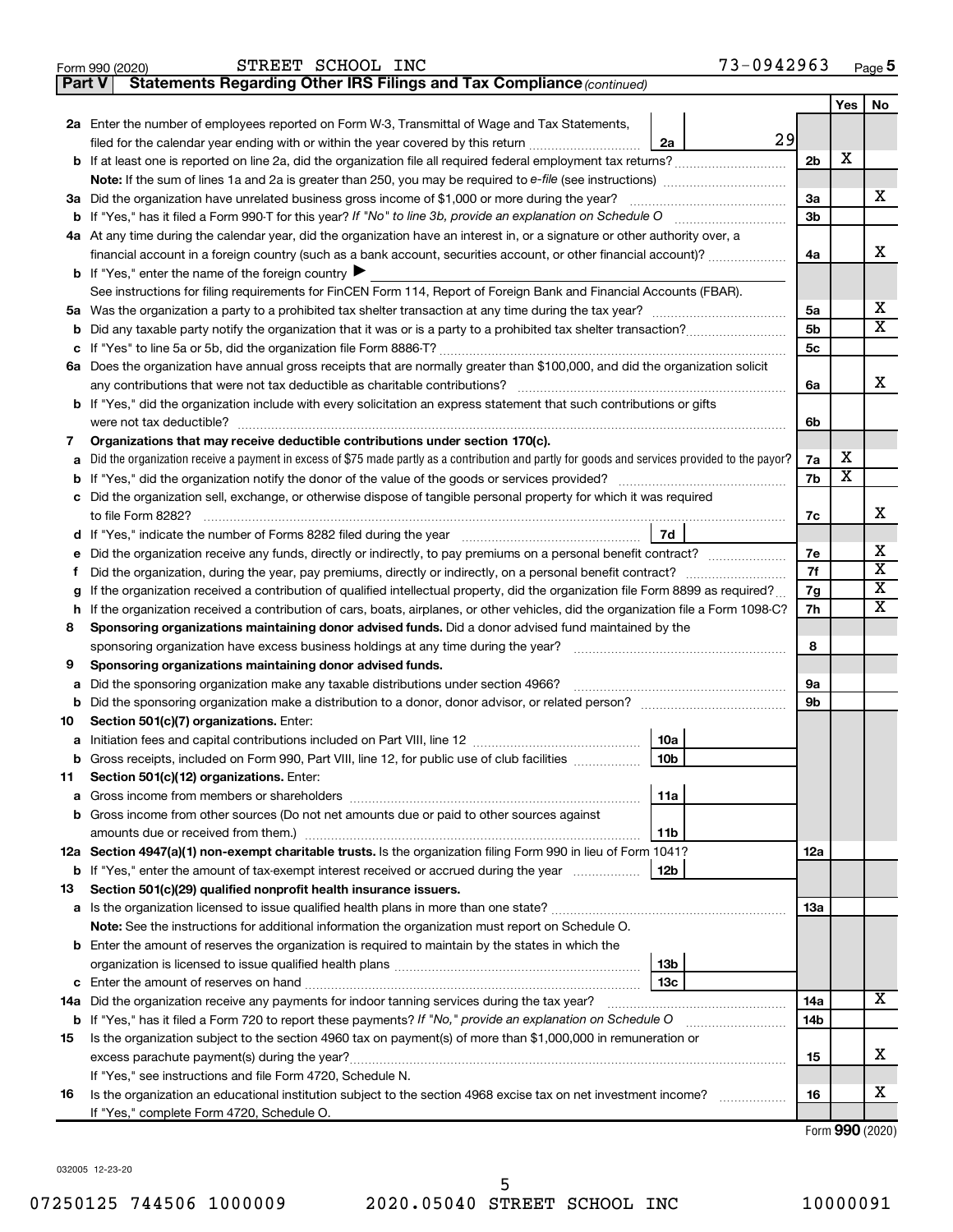| Form 990 (2020) |  |
|-----------------|--|
|-----------------|--|

Form 990 (2020) STREET SCHOOL INC 73-0942963 <sub>Page</sub>

**Part VI** Governance, Management, and Disclosure For each "Yes" response to lines 2 through 7b below, and for a "No" response *to line 8a, 8b, or 10b below, describe the circumstances, processes, or changes on Schedule O. See instructions.*

|     | Check if Schedule O contains a response or note to any line in this Part VI                                                                                                         |    |  |                 |                         | $\overline{\mathbf{X}}$ |
|-----|-------------------------------------------------------------------------------------------------------------------------------------------------------------------------------------|----|--|-----------------|-------------------------|-------------------------|
|     | <b>Section A. Governing Body and Management</b>                                                                                                                                     |    |  |                 |                         |                         |
|     |                                                                                                                                                                                     |    |  |                 | Yes                     | No                      |
|     | 1a Enter the number of voting members of the governing body at the end of the tax year <i>manamer</i>                                                                               | 1a |  | 21              |                         |                         |
|     | If there are material differences in voting rights among members of the governing body, or if the governing                                                                         |    |  |                 |                         |                         |
|     | body delegated broad authority to an executive committee or similar committee, explain on Schedule O.                                                                               |    |  |                 |                         |                         |
| b   | Enter the number of voting members included on line 1a, above, who are independent                                                                                                  | 1b |  | 21              |                         |                         |
| 2   | Did any officer, director, trustee, or key employee have a family relationship or a business relationship with any other                                                            |    |  |                 |                         |                         |
|     |                                                                                                                                                                                     |    |  | $\mathbf{2}$    |                         |                         |
| 3   | Did the organization delegate control over management duties customarily performed by or under the direct supervision                                                               |    |  |                 |                         |                         |
|     |                                                                                                                                                                                     |    |  | 3               |                         |                         |
| 4   | Did the organization make any significant changes to its governing documents since the prior Form 990 was filed?                                                                    |    |  | 4               |                         |                         |
| 5   |                                                                                                                                                                                     |    |  | 5               |                         |                         |
| 6   |                                                                                                                                                                                     |    |  | 6               |                         |                         |
| 7a  | Did the organization have members, stockholders, or other persons who had the power to elect or appoint one or                                                                      |    |  |                 |                         |                         |
|     |                                                                                                                                                                                     |    |  | 7a              |                         |                         |
| b   | Are any governance decisions of the organization reserved to (or subject to approval by) members, stockholders, or                                                                  |    |  |                 |                         |                         |
|     | persons other than the governing body?                                                                                                                                              |    |  | 7b              |                         |                         |
| 8   | Did the organization contemporaneously document the meetings held or written actions undertaken during the year by the following:                                                   |    |  |                 |                         |                         |
| а   |                                                                                                                                                                                     |    |  | 8а              | х                       |                         |
|     |                                                                                                                                                                                     |    |  | 8b              | $\overline{\textbf{x}}$ |                         |
| 9   | Is there any officer, director, trustee, or key employee listed in Part VII, Section A, who cannot be reached at the                                                                |    |  |                 |                         |                         |
|     |                                                                                                                                                                                     |    |  | 9               |                         |                         |
|     | Section B. Policies (This Section B requests information about policies not required by the Internal Revenue Code.)                                                                 |    |  |                 |                         |                         |
|     |                                                                                                                                                                                     |    |  |                 | Yes                     |                         |
|     |                                                                                                                                                                                     |    |  | 10a             |                         |                         |
|     |                                                                                                                                                                                     |    |  |                 |                         |                         |
|     | <b>b</b> If "Yes," did the organization have written policies and procedures governing the activities of such chapters, affiliates,                                                 |    |  |                 |                         |                         |
|     | and branches to ensure their operations are consistent with the organization's exempt purposes? www.www.www.www.                                                                    |    |  | 10 <sub>b</sub> |                         |                         |
|     | 11a Has the organization provided a complete copy of this Form 990 to all members of its governing body before filing the form?                                                     |    |  | 11a             | X                       |                         |
|     | Describe in Schedule O the process, if any, used by the organization to review this Form 990.                                                                                       |    |  |                 |                         |                         |
| 12a |                                                                                                                                                                                     |    |  | 12a             | х                       |                         |
|     | Were officers, directors, or trustees, and key employees required to disclose annually interests that could give rise to conflicts?                                                 |    |  | 12 <sub>b</sub> | $\overline{\text{x}}$   |                         |
| с   | Did the organization regularly and consistently monitor and enforce compliance with the policy? If "Yes," describe                                                                  |    |  |                 |                         |                         |
|     | in Schedule O how this was done manufactured and continuum and contract the state of the state of the state of                                                                      |    |  | 12c             | Х                       |                         |
| 13  |                                                                                                                                                                                     |    |  | 13              | $\overline{\textbf{x}}$ |                         |
| 14  | Did the organization have a written document retention and destruction policy? [11] manufaction model of the organization have a written document retention and destruction policy? |    |  | 14              | $\overline{\mathbf{X}}$ |                         |
| 15  | Did the process for determining compensation of the following persons include a review and approval by independent                                                                  |    |  |                 |                         |                         |
|     | persons, comparability data, and contemporaneous substantiation of the deliberation and decision?                                                                                   |    |  |                 |                         |                         |
| а   |                                                                                                                                                                                     |    |  | 15a             | х                       |                         |
|     |                                                                                                                                                                                     |    |  | 15b             | $\overline{\text{x}}$   |                         |
|     | If "Yes" to line 15a or 15b, describe the process in Schedule O (see instructions).                                                                                                 |    |  |                 |                         |                         |
|     | 16a Did the organization invest in, contribute assets to, or participate in a joint venture or similar arrangement with a                                                           |    |  |                 |                         |                         |
|     | taxable entity during the year?                                                                                                                                                     |    |  | 16a             |                         |                         |
|     | b If "Yes," did the organization follow a written policy or procedure requiring the organization to evaluate its participation                                                      |    |  |                 |                         |                         |
|     | in joint venture arrangements under applicable federal tax law, and take steps to safeguard the organization's                                                                      |    |  |                 |                         |                         |
|     |                                                                                                                                                                                     |    |  | 16b             |                         |                         |
|     | <b>Section C. Disclosure</b>                                                                                                                                                        |    |  |                 |                         |                         |
| 17  | List the states with which a copy of this Form 990 is required to be filed $\blacktriangleright$ OK                                                                                 |    |  |                 |                         |                         |
| 18  | Section 6104 requires an organization to make its Forms 1023 (1024 or 1024-A, if applicable), 990, and 990-T (Section 501(c)(3)s only) available                                    |    |  |                 |                         |                         |
|     | for public inspection. Indicate how you made these available. Check all that apply.                                                                                                 |    |  |                 |                         |                         |
|     | $\lfloor x \rfloor$ Another's website<br>$\lfloor x \rfloor$ Upon request<br>  X   Own website<br>Other (explain on Schedule O)                                                     |    |  |                 |                         |                         |
|     | Describe on Schedule O whether (and if so, how) the organization made its governing documents, conflict of interest policy, and financial                                           |    |  |                 |                         |                         |
| 19  |                                                                                                                                                                                     |    |  |                 |                         |                         |
|     | statements available to the public during the tax year.                                                                                                                             |    |  |                 |                         |                         |
| 20  | State the name, address, and telephone number of the person who possesses the organization's books and records                                                                      |    |  |                 |                         |                         |
|     | LORI MCGINNIS-MADLAND - 918-833-9805                                                                                                                                                |    |  |                 |                         |                         |
|     | 74112<br>1135 S YALE, TULSA, OK                                                                                                                                                     |    |  |                 |                         |                         |
|     | 032006 12-23-20                                                                                                                                                                     |    |  |                 | Form 990 (2020)         |                         |
|     | 6                                                                                                                                                                                   |    |  |                 |                         |                         |
|     | 2020.05040 STREET SCHOOL INC<br>07250125 744506 1000009                                                                                                                             |    |  |                 | 10000091                |                         |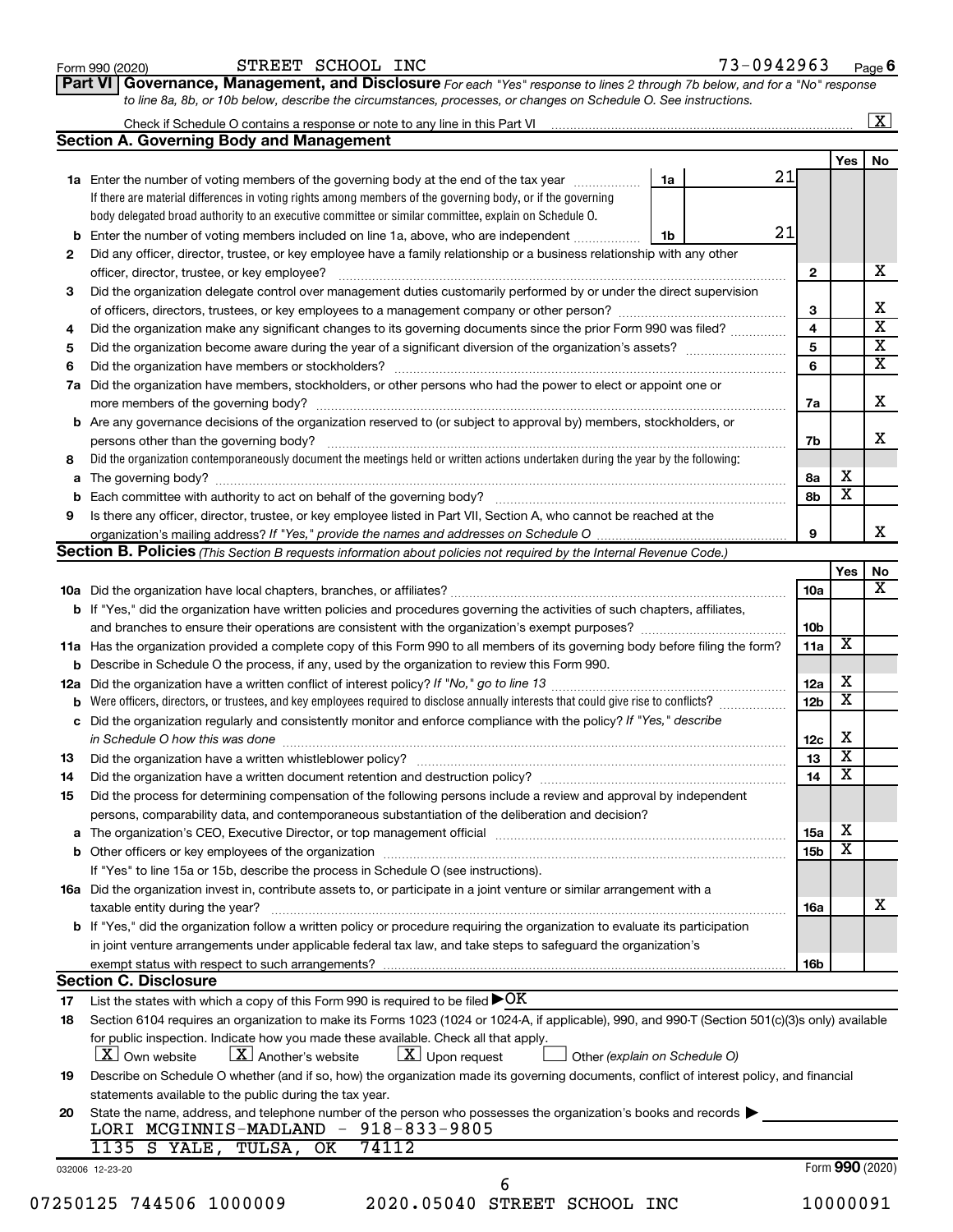$\Box$ 

| Part VII Compensation of Officers, Directors, Trustees, Key Employees, Highest Compensated |  |  |
|--------------------------------------------------------------------------------------------|--|--|
| <b>Employees, and Independent Contractors</b>                                              |  |  |

Check if Schedule O contains a response or note to any line in this Part VII

**Section A. Officers, Directors, Trustees, Key Employees, and Highest Compensated Employees**

**1a**  Complete this table for all persons required to be listed. Report compensation for the calendar year ending with or within the organization's tax year.  $\bullet$  List all of the organization's current officers, directors, trustees (whether individuals or organizations), regardless of amount of compensation.

Enter -0- in columns (D), (E), and (F) if no compensation was paid.

**•** List all of the organization's current key employees, if any. See instructions for definition of "key employee."

• List the organization's five *current* highest compensated employees (other than an officer, director, trustee, or key employee) who received reportable compensation (Box 5 of Form W-2 and/or Box 7 of Form 1099-MISC) of more than \$100,000 from the organization and any related organizations.

 $\bullet$  List all of the organization's former officers, key employees, and highest compensated employees who received more than \$100,000 of reportable compensation from the organization and any related organizations.

**•** List all of the organization's former directors or trustees that received, in the capacity as a former director or trustee of the organization, more than \$10,000 of reportable compensation from the organization and any related organizations.

See instructions for the order in which to list the persons above.

Check this box if neither the organization nor any related organization compensated any current officer, director, or trustee.  $\Box$ 

| (A)                          | (B)                  |                                |                                                                  | (C)         |              |                                   |        | (D)                             | (E)             | (F)                      |
|------------------------------|----------------------|--------------------------------|------------------------------------------------------------------|-------------|--------------|-----------------------------------|--------|---------------------------------|-----------------|--------------------------|
| Name and title               | Average              |                                | (do not check more than one                                      | Position    |              |                                   |        | Reportable                      | Reportable      | Estimated                |
|                              | hours per            |                                | box, unless person is both an<br>officer and a director/trustee) |             |              |                                   |        | compensation                    | compensation    | amount of                |
|                              | week                 |                                |                                                                  |             |              |                                   |        | from                            | from related    | other                    |
|                              | (list any            |                                |                                                                  |             |              |                                   |        | the                             | organizations   | compensation             |
|                              | hours for<br>related |                                |                                                                  |             |              |                                   |        | organization<br>(W-2/1099-MISC) | (W-2/1099-MISC) | from the<br>organization |
|                              | organizations        |                                |                                                                  |             |              |                                   |        |                                 |                 | and related              |
|                              | below                | Individual trustee or director | Institutional trustee                                            |             | Key employee |                                   |        |                                 |                 | organizations            |
|                              | line)                |                                |                                                                  | Officer     |              | Highest compensated<br>  employee | Former |                                 |                 |                          |
| LORI-MCGINNIS-MADLAND<br>(1) | 40.00                |                                |                                                                  |             |              |                                   |        |                                 |                 |                          |
| PRESIDENT & CEO              |                      |                                |                                                                  | $\mathbf X$ |              |                                   |        | 123,483.                        | $\mathbf 0$ .   | $\mathbf 0$ .            |
| (2)<br>SHANE AARON           | 0.00                 |                                |                                                                  |             |              |                                   |        |                                 |                 |                          |
| <b>DIRECTOR</b>              |                      | $\mathbf X$                    |                                                                  |             |              |                                   |        | 0.                              | $\mathbf 0$ .   | $\mathbf 0$ .            |
| (3)<br>NIMISH DHARMADHIKARI  | 0.00                 |                                |                                                                  |             |              |                                   |        |                                 |                 |                          |
| <b>SECRETARY</b>             |                      | X                              |                                                                  |             |              |                                   |        | $\mathbf 0$ .                   | 0.              | 0.                       |
| STEVE PTAK<br>(4)            | 0.00                 |                                |                                                                  |             |              |                                   |        |                                 |                 |                          |
| <b>DIRECTOR</b>              |                      | $\mathbf X$                    |                                                                  |             |              |                                   |        | $\mathbf 0$ .                   | $\mathbf 0$ .   | $\mathbf 0$ .            |
| (5)<br>MEGAN BROWN           | 0.00                 |                                |                                                                  |             |              |                                   |        |                                 |                 |                          |
| <b>CHAIR</b>                 |                      | $\mathbf X$                    |                                                                  | X           |              |                                   |        | $\mathbf 0$ .                   | $\mathbf 0$ .   | $\mathbf 0$ .            |
| KELLIE SMYTHE<br>(6)         | 0.00                 |                                |                                                                  |             |              |                                   |        |                                 |                 |                          |
| <b>DIRECTOR</b>              |                      | $\mathbf X$                    |                                                                  |             |              |                                   |        | $\mathbf 0$ .                   | $\mathbf 0$ .   | 0.                       |
| DYLAN COPE<br>(7)            | 0.00                 |                                |                                                                  |             |              |                                   |        |                                 |                 |                          |
| <b>DIRECTOR</b>              |                      | $\mathbf X$                    |                                                                  | $\mathbf X$ |              |                                   |        | $\mathbf 0$ .                   | $\mathbf 0$ .   | $\mathbf 0$ .            |
| (8)<br>DAN SIMONI            | 0.00                 |                                |                                                                  |             |              |                                   |        |                                 |                 |                          |
| PAST CHAIR                   |                      | $\mathbf X$                    |                                                                  | $\mathbf X$ |              |                                   |        | $\mathbf 0$ .                   | $\mathbf 0$ .   | $\mathbf 0$ .            |
| (9)<br><b>MARK WILSON</b>    | 0.00                 |                                |                                                                  |             |              |                                   |        |                                 |                 |                          |
| <b>DIRECTOR</b>              |                      | $\mathbf X$                    |                                                                  |             |              |                                   |        | 0.                              | $\mathbf 0$ .   | $0$ .                    |
| (10) PAT COYLE               | 0.00                 |                                |                                                                  |             |              |                                   |        |                                 |                 |                          |
| <b>DIRECTOR</b>              |                      | $\mathbf X$                    |                                                                  |             |              |                                   |        | 0.                              | $\mathbf 0$ .   | $\mathbf 0$ .            |
| (11) TIM GILPIN              | 0.00                 |                                |                                                                  |             |              |                                   |        |                                 |                 |                          |
| <b>DIRECTOR</b>              |                      | $\mathbf X$                    |                                                                  |             |              |                                   |        | $\mathbf 0$ .                   | $\mathbf 0$     | $\mathbf 0$ .            |
| (12) ADAM PALUKA             | 0.00                 |                                |                                                                  |             |              |                                   |        |                                 |                 |                          |
| <b>DIRECTOR</b>              |                      | $\mathbf X$                    |                                                                  |             |              |                                   |        | $\mathbf 0$ .                   | $\mathbf 0$ .   | $\mathbf 0$ .            |
| (13) MATT GOODING            | 0.00                 |                                |                                                                  |             |              |                                   |        |                                 |                 |                          |
| <b>DIRECTOR</b>              |                      | $\mathbf X$                    |                                                                  |             |              |                                   |        | 0.                              | $\mathbf 0$ .   | $\mathbf 0$ .            |
| (14) PAUL MEYERS             | 0.00                 |                                |                                                                  |             |              |                                   |        |                                 |                 |                          |
| VICE CHAIR                   |                      | $\mathbf X$                    |                                                                  | $\mathbf X$ |              |                                   |        | 0.                              | $\mathbf 0$ .   | $\mathbf 0$ .            |
| (15) SID SMITH               | 0.00                 |                                |                                                                  |             |              |                                   |        |                                 |                 |                          |
| <b>DIRECTOR</b>              |                      | $\mathbf X$                    |                                                                  |             |              |                                   |        | $\mathbf 0$ .                   | 0.              | $\mathbf 0$ .            |
| (16) STACEY STURGESS         | 0.00                 |                                |                                                                  |             |              |                                   |        |                                 |                 |                          |
| CHAIR ELECT                  |                      | $\mathbf X$                    |                                                                  | $\mathbf X$ |              |                                   |        | 0.                              | $\mathbf 0$ .   | $\mathbf 0$ .            |
| (17) KATY RICH               | 0.00                 |                                |                                                                  |             |              |                                   |        |                                 |                 |                          |
| <b>DIRECTOR</b>              |                      | $\mathbf X$                    |                                                                  | X           |              |                                   |        | 0.                              | $\mathbf 0$ .   | 0.                       |
| 032007 12-23-20              |                      |                                |                                                                  |             |              |                                   |        |                                 |                 | Form 990 (2020)          |

7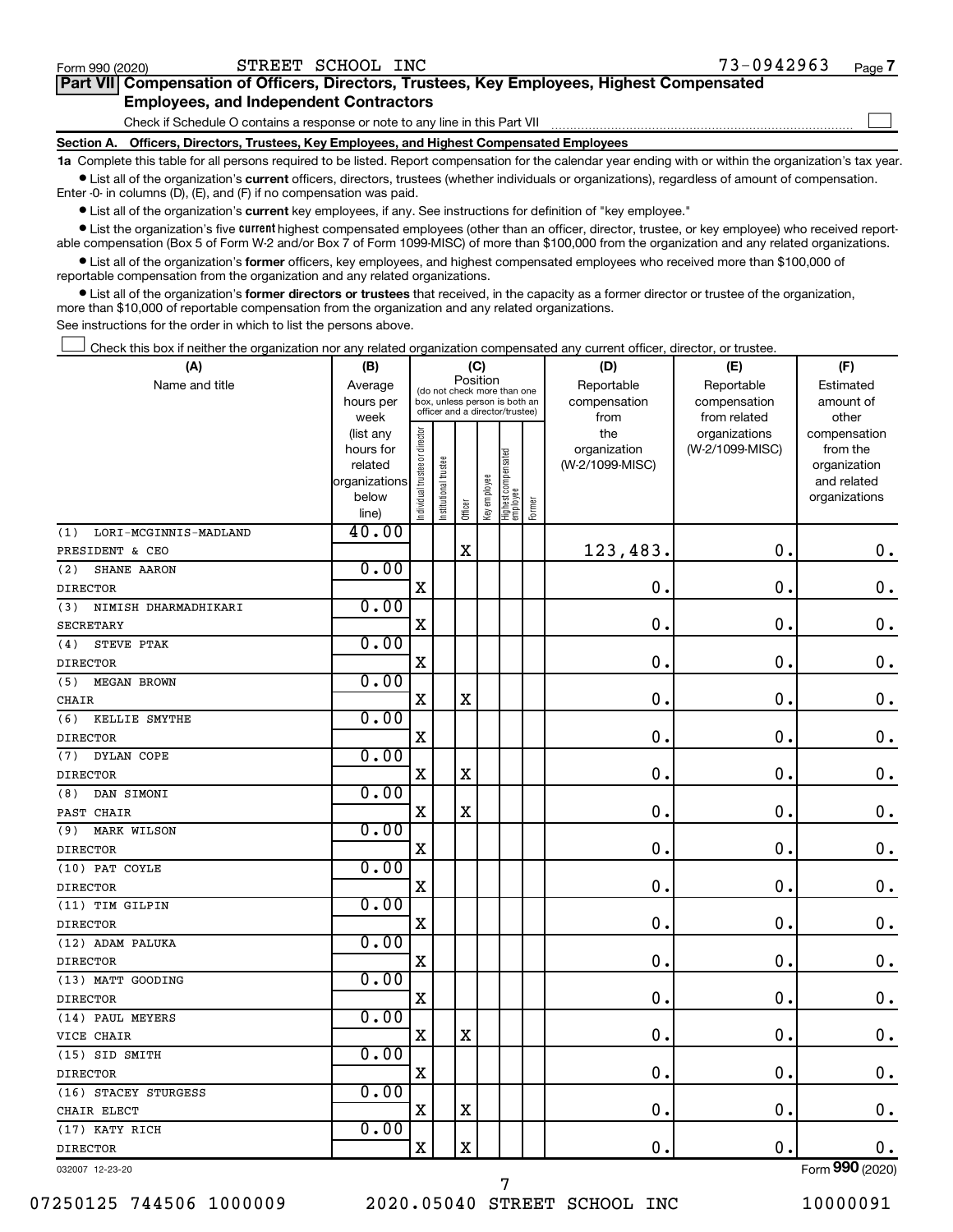|  | Form 990 (2020) |
|--|-----------------|
|  |                 |

| Part VII Section A. Officers, Directors, Trustees, Key Employees, and Highest Compensated Employees (continued)                            |               |                                |                       |          |              |                                   |        |                         |                 |                  |     |                 |    |
|--------------------------------------------------------------------------------------------------------------------------------------------|---------------|--------------------------------|-----------------------|----------|--------------|-----------------------------------|--------|-------------------------|-----------------|------------------|-----|-----------------|----|
| (A)                                                                                                                                        | (B)           |                                |                       |          | (C)          |                                   |        | (D)                     | (E)             |                  |     | (F)             |    |
| Name and title                                                                                                                             | Average       |                                |                       | Position |              | (do not check more than one       |        | Reportable              | Reportable      |                  |     | Estimated       |    |
|                                                                                                                                            | hours per     |                                |                       |          |              | box, unless person is both an     |        | compensation            | compensation    |                  |     | amount of       |    |
|                                                                                                                                            | week          |                                |                       |          |              | officer and a director/trustee)   |        | from                    | from related    |                  |     | other           |    |
|                                                                                                                                            | (list any     |                                |                       |          |              |                                   |        | the                     | organizations   |                  |     | compensation    |    |
|                                                                                                                                            | hours for     |                                |                       |          |              |                                   |        | organization            | (W-2/1099-MISC) |                  |     | from the        |    |
|                                                                                                                                            | related       |                                |                       |          |              |                                   |        | (W-2/1099-MISC)         |                 |                  |     | organization    |    |
|                                                                                                                                            | organizations | Individual trustee or director | Institutional trustee |          | Key employee |                                   |        |                         |                 |                  |     | and related     |    |
|                                                                                                                                            | below         |                                |                       |          |              |                                   | Former |                         |                 |                  |     | organizations   |    |
|                                                                                                                                            | line)         |                                |                       | Officer  |              | Highest compensated<br>  employee |        |                         |                 |                  |     |                 |    |
| (18) ZACH HARRIS                                                                                                                           | 0.00          |                                |                       |          |              |                                   |        |                         |                 |                  |     |                 |    |
| <b>TREASURER</b>                                                                                                                           |               | X                              |                       | X        |              |                                   |        | 0.                      |                 | 0.               |     |                 | 0. |
| (19) DREW BOONE                                                                                                                            | 0.00          |                                |                       |          |              |                                   |        |                         |                 |                  |     |                 |    |
| <b>DIRECTOR</b>                                                                                                                            |               | X                              |                       | X        |              |                                   |        | 0.                      |                 | 0.               |     |                 | 0. |
| $(20)$ TJ LINTZ                                                                                                                            | 0.00          |                                |                       |          |              |                                   |        |                         |                 |                  |     |                 |    |
| <b>DIRECTOR</b>                                                                                                                            |               | X                              |                       | X        |              |                                   |        | 0.                      |                 | 0.               |     |                 | 0. |
| (21) TODD WELSH                                                                                                                            | 0.00          |                                |                       |          |              |                                   |        |                         |                 |                  |     |                 |    |
| <b>DIRECTOR</b>                                                                                                                            |               | X                              |                       | X        |              |                                   |        | 0.                      |                 | О.               |     |                 | 0. |
|                                                                                                                                            |               |                                |                       |          |              |                                   |        |                         |                 |                  |     |                 |    |
|                                                                                                                                            |               |                                |                       |          |              |                                   |        |                         |                 |                  |     |                 |    |
|                                                                                                                                            |               |                                |                       |          |              |                                   |        |                         |                 |                  |     |                 |    |
|                                                                                                                                            |               |                                |                       |          |              |                                   |        |                         |                 |                  |     |                 |    |
|                                                                                                                                            |               |                                |                       |          |              |                                   |        |                         |                 |                  |     |                 |    |
|                                                                                                                                            |               |                                |                       |          |              |                                   |        |                         |                 |                  |     |                 |    |
|                                                                                                                                            |               |                                |                       |          |              |                                   |        |                         |                 |                  |     |                 |    |
|                                                                                                                                            |               |                                |                       |          |              |                                   |        |                         |                 |                  |     |                 |    |
|                                                                                                                                            |               |                                |                       |          |              |                                   |        |                         |                 |                  |     |                 |    |
|                                                                                                                                            |               |                                |                       |          |              |                                   |        |                         |                 |                  |     |                 |    |
|                                                                                                                                            |               |                                |                       |          |              |                                   |        |                         |                 |                  |     |                 |    |
|                                                                                                                                            |               |                                |                       |          |              |                                   |        | 123,483.                |                 | $\overline{0}$ . |     |                 | 0. |
| 1b Subtotal                                                                                                                                |               |                                |                       |          |              |                                   |        | 0.                      |                 | σ.               |     |                 | σ. |
| c Total from continuation sheets to Part VII, Section A manufactured by                                                                    |               |                                |                       |          |              |                                   |        |                         |                 | σ.               |     |                 | σ. |
|                                                                                                                                            |               |                                |                       |          |              |                                   |        | 123,483.                |                 |                  |     |                 |    |
| Total number of individuals (including but not limited to those listed above) who received more than \$100,000 of reportable<br>2          |               |                                |                       |          |              |                                   |        |                         |                 |                  |     |                 |    |
| compensation from the organization $\blacktriangleright$                                                                                   |               |                                |                       |          |              |                                   |        |                         |                 |                  |     |                 | 1  |
|                                                                                                                                            |               |                                |                       |          |              |                                   |        |                         |                 |                  |     | Yes<br>No       |    |
| Did the organization list any former officer, director, trustee, key employee, or highest compensated employee on<br>3                     |               |                                |                       |          |              |                                   |        |                         |                 |                  |     |                 |    |
| line 1a? If "Yes," complete Schedule J for such individual                                                                                 |               |                                |                       |          |              |                                   |        |                         |                 |                  | 3   | x               |    |
| For any individual listed on line 1a, is the sum of reportable compensation and other compensation from the organization<br>4              |               |                                |                       |          |              |                                   |        |                         |                 |                  |     |                 |    |
| and related organizations greater than \$150,000? If "Yes," complete Schedule J for such individual                                        |               |                                |                       |          |              |                                   |        |                         |                 |                  | 4   | X               |    |
| Did any person listed on line 1a receive or accrue compensation from any unrelated organization or individual for services<br>5            |               |                                |                       |          |              |                                   |        |                         |                 |                  |     |                 |    |
|                                                                                                                                            |               |                                |                       |          |              |                                   |        |                         |                 |                  | 5   | x               |    |
| <b>Section B. Independent Contractors</b>                                                                                                  |               |                                |                       |          |              |                                   |        |                         |                 |                  |     |                 |    |
|                                                                                                                                            |               |                                |                       |          |              |                                   |        |                         |                 |                  |     |                 |    |
| Complete this table for your five highest compensated independent contractors that received more than \$100,000 of compensation from<br>1. |               |                                |                       |          |              |                                   |        |                         |                 |                  |     |                 |    |
| the organization. Report compensation for the calendar year ending with or within the organization's tax year.                             |               |                                |                       |          |              |                                   |        |                         |                 |                  |     |                 |    |
| (A)                                                                                                                                        |               |                                |                       |          |              |                                   |        | (B)                     |                 |                  | (C) |                 |    |
| Name and business address                                                                                                                  |               |                                |                       |          |              |                                   |        | Description of services |                 |                  |     | Compensation    |    |
| OKLAHOMA TEACHERS RETIREMENT SYSTEM                                                                                                        |               |                                |                       |          |              |                                   |        |                         |                 |                  |     |                 |    |
| P.O. BOX 53524, OKLAHOMA CITY, OK 73152                                                                                                    |               |                                |                       |          |              |                                   |        | EMPLOYEE RETIREMENT     |                 |                  |     | 226,220.        |    |
| <b>COMMUNITY CARE HMO</b>                                                                                                                  |               |                                |                       |          |              |                                   |        |                         |                 |                  |     |                 |    |
| P.O. BOX 21228 DEPT 4, TULSA, OK 74121<br><b>EMPLOYEE HEALTH CARE</b>                                                                      |               |                                |                       |          |              |                                   |        |                         |                 |                  |     | 192,108.        |    |
|                                                                                                                                            |               |                                |                       |          |              |                                   |        |                         |                 |                  |     |                 |    |
|                                                                                                                                            |               |                                |                       |          |              |                                   |        |                         |                 |                  |     |                 |    |
|                                                                                                                                            |               |                                |                       |          |              |                                   |        |                         |                 |                  |     |                 |    |
|                                                                                                                                            |               |                                |                       |          |              |                                   |        |                         |                 |                  |     |                 |    |
|                                                                                                                                            |               |                                |                       |          |              |                                   |        |                         |                 |                  |     |                 |    |
|                                                                                                                                            |               |                                |                       |          |              |                                   |        |                         |                 |                  |     |                 |    |
|                                                                                                                                            |               |                                |                       |          |              |                                   |        |                         |                 |                  |     |                 |    |
| Total number of independent contractors (including but not limited to those listed above) who received more than<br>2                      |               |                                |                       |          |              |                                   |        |                         |                 |                  |     |                 |    |
| \$100,000 of compensation from the organization                                                                                            |               |                                |                       |          |              | 2                                 |        |                         |                 |                  |     |                 |    |
|                                                                                                                                            |               |                                |                       |          |              |                                   |        |                         |                 |                  |     | Form 990 (2020) |    |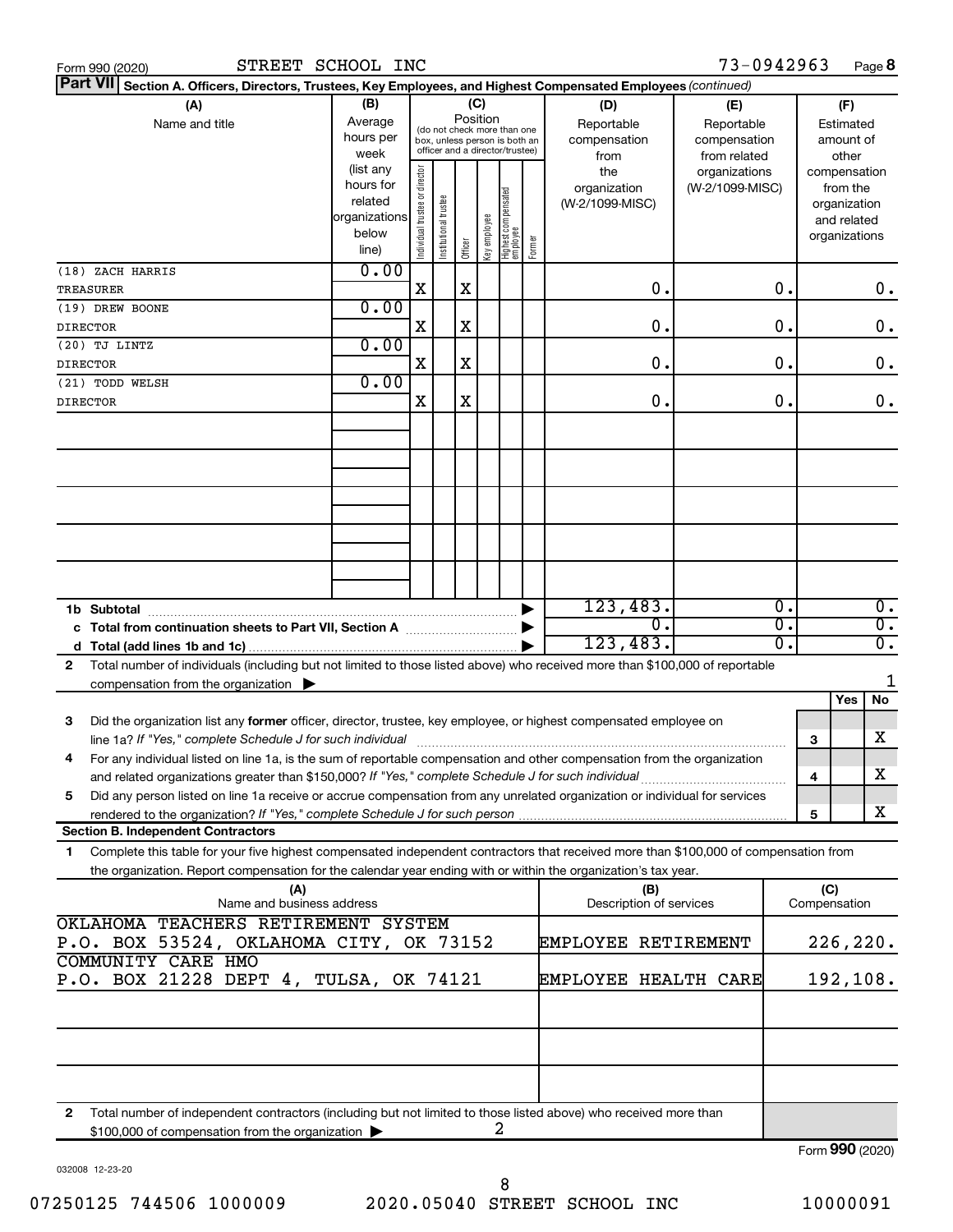|                                                           |             |                        |                                                                                                                                                                                                                                                                                                                                                                                                                                |                       | Total revenue            | Related or exempt<br>function revenue business revenue | Unrelated | (D)<br>Revenue excluded<br>from tax under<br>sections 512 - 514 |
|-----------------------------------------------------------|-------------|------------------------|--------------------------------------------------------------------------------------------------------------------------------------------------------------------------------------------------------------------------------------------------------------------------------------------------------------------------------------------------------------------------------------------------------------------------------|-----------------------|--------------------------|--------------------------------------------------------|-----------|-----------------------------------------------------------------|
| Contributions, Gifts, Grants<br>and Other Similar Amounts |             | b<br>с<br>d<br>f<br>h. | 1 a Federated campaigns<br>1a<br>1 <sub>b</sub><br>Membership dues<br>357,655.<br>1 <sub>c</sub><br>Fundraising events<br>1 <sub>d</sub><br>Related organizations<br>839,413.<br>1e<br>Government grants (contributions)<br>All other contributions, gifts, grants, and<br>$\frac{1}{19}$ 1, 957, 284.<br>$\frac{1}{19}$ \$1, 018, 557.<br>similar amounts not included above<br>Noncash contributions included in lines 1a-1f |                       | $\overline{3}$ ,154,352. |                                                        |           |                                                                 |
| Program Service<br>Revenue                                |             | 2a<br>b<br>c<br>d<br>f | <b>Business Code</b><br>the control of the control of the control of the control of the control of<br>the control of the control of the control of the control of the control of<br>the control of the control of the control of the control of the control of<br><u> 1989 - Johann Barbara, martin a bhaile an t-Alban Barbara ann an t-Alban Barbara ann an t-Alban Barbara ann an</u><br>All other program service revenue  | ▶                     |                          |                                                        |           |                                                                 |
|                                                           | 3<br>4<br>5 |                        | Investment income (including dividends, interest, and<br>Income from investment of tax-exempt bond proceeds                                                                                                                                                                                                                                                                                                                    |                       | 10,423.                  |                                                        |           | 10,423.                                                         |
|                                                           |             | 6а<br>b<br>d           | (i) Real<br>(ii) Personal<br>Gross rents<br>  6a<br>.<br>6b<br>Less: rental expenses<br>6с<br>Rental income or (loss)<br>Net rental income or (loss)                                                                                                                                                                                                                                                                           |                       |                          |                                                        |           |                                                                 |
| Revenue                                                   |             |                        | (i) Securities<br>(ii) Other<br>7 a Gross amount from sales of<br>73,824.<br>assets other than inventory<br>7a<br><b>b</b> Less: cost or other basis<br>$ z_{\text{b}} $ 13,240.<br>and sales expenses<br>60,584.                                                                                                                                                                                                              |                       |                          |                                                        |           |                                                                 |
|                                                           |             |                        | 7c <br>c Gain or (loss)                                                                                                                                                                                                                                                                                                                                                                                                        |                       | 60,584.                  |                                                        |           | 60,584.                                                         |
| ৯<br>Ĕ                                                    |             |                        | 8 a Gross income from fundraising events (not $\begin{bmatrix} \end{bmatrix}$<br>357,655. <sub>of</sub><br>including \$<br>contributions reported on line 1c). See<br>46,500.<br>l 8a<br>$8b \, 104, 663$ .<br><b>b</b> Less: direct expenses <i>manually contained</i>                                                                                                                                                        |                       |                          |                                                        |           |                                                                 |
|                                                           |             |                        | c Net income or (loss) from fundraising events                                                                                                                                                                                                                                                                                                                                                                                 |                       | $-58, 163.$              |                                                        |           | $-58, 163.$                                                     |
|                                                           |             |                        | 9 a Gross income from gaming activities. See<br> 9a                                                                                                                                                                                                                                                                                                                                                                            |                       |                          |                                                        |           |                                                                 |
|                                                           |             |                        | 9 <sub>b</sub>                                                                                                                                                                                                                                                                                                                                                                                                                 |                       |                          |                                                        |           |                                                                 |
|                                                           |             |                        | c Net income or (loss) from gaming activities<br>10 a Gross sales of inventory, less returns<br> 10a                                                                                                                                                                                                                                                                                                                           |                       |                          |                                                        |           |                                                                 |
|                                                           |             |                        | 10bl<br><b>b</b> Less: cost of goods sold                                                                                                                                                                                                                                                                                                                                                                                      |                       |                          |                                                        |           |                                                                 |
|                                                           |             |                        | c Net income or (loss) from sales of inventory                                                                                                                                                                                                                                                                                                                                                                                 |                       |                          |                                                        |           |                                                                 |
| Miscellaneous<br>Revenue                                  | 11a         |                        | <b>Business Code</b><br><u> 1989 - Johann Barbara, martin a bhann an t-Alban an t-Alban an t-Alban an t-Alban an t-Alban an t-Alban an t-</u>                                                                                                                                                                                                                                                                                  |                       |                          |                                                        |           |                                                                 |
|                                                           |             | b                      |                                                                                                                                                                                                                                                                                                                                                                                                                                |                       |                          |                                                        |           |                                                                 |
|                                                           |             | c                      | <u> 1989 - Johann Barbara, martin a</u>                                                                                                                                                                                                                                                                                                                                                                                        |                       |                          |                                                        |           |                                                                 |
|                                                           |             |                        |                                                                                                                                                                                                                                                                                                                                                                                                                                |                       |                          |                                                        |           |                                                                 |
|                                                           |             |                        |                                                                                                                                                                                                                                                                                                                                                                                                                                | $\blacktriangleright$ | $\overline{3,167,196}$ . | 0.                                                     | 0.        | 12,844.                                                         |
| 032009 12-23-20                                           | 12          |                        |                                                                                                                                                                                                                                                                                                                                                                                                                                |                       |                          |                                                        |           | Form 990 (2020)                                                 |

Form 990 (2020) S'I'REE'I' SCHOOL INC 7 3-0 9 4 2 9 6 3 Page

STREET SCHOOL INC 73-0942963

032009 12-23-20

9

**9**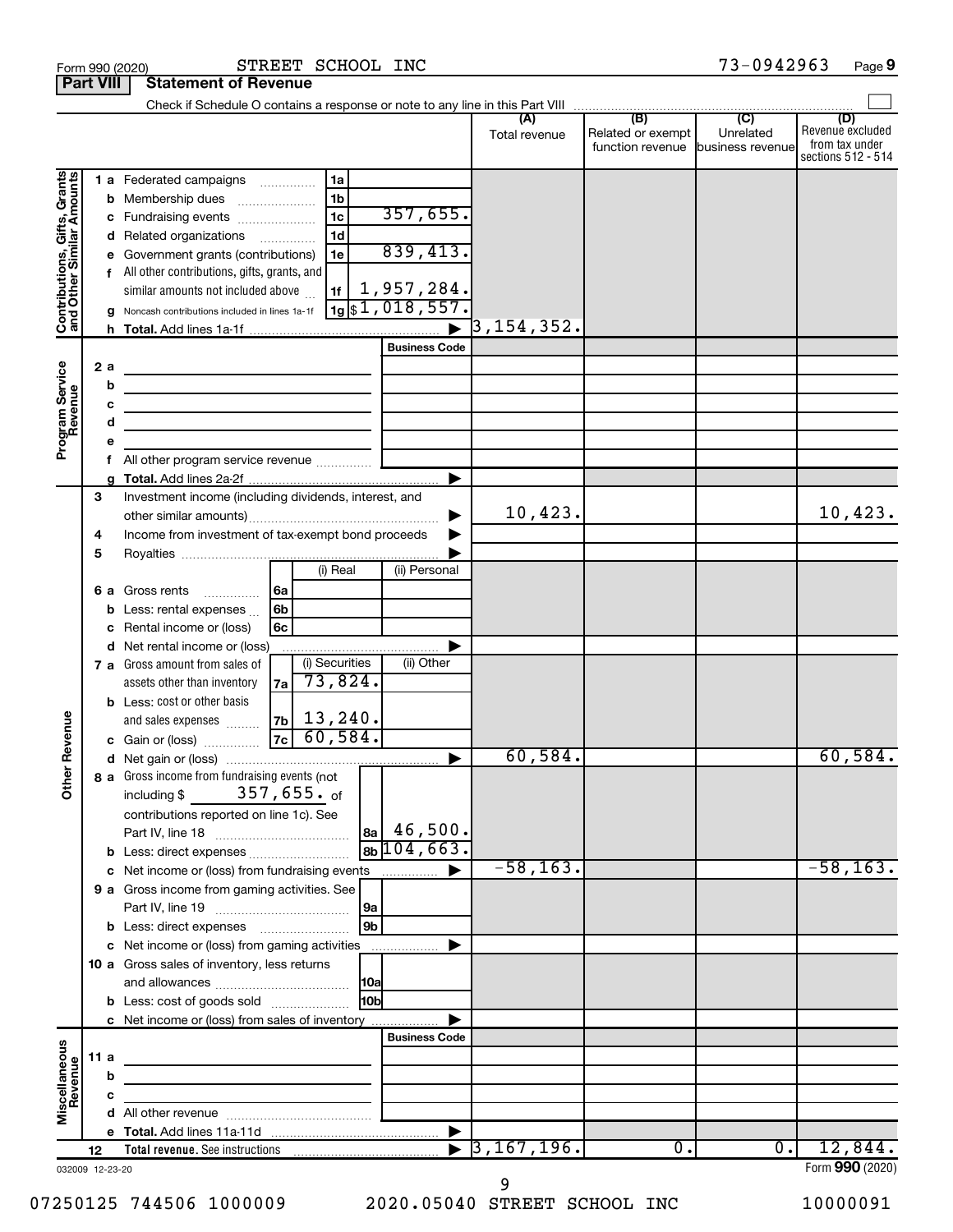Form 990 (2020) STREET SCHOOL INC 73-0942963 <sub>Page</sub>

**Part IX Statement of Functional Expenses**

*Section 501(c)(3) and 501(c)(4) organizations must complete all columns. All other organizations must complete column (A).*

|              | Do not include amounts reported on lines 6b,<br>7b, 8b, 9b, and 10b of Part VIII.                    | (A)<br>Total expenses | (B)<br>Program service<br>expenses | (C)<br>Management and<br>general expenses | (D)<br>Fundraising<br>expenses |
|--------------|------------------------------------------------------------------------------------------------------|-----------------------|------------------------------------|-------------------------------------------|--------------------------------|
| 1.           | Grants and other assistance to domestic organizations                                                |                       |                                    |                                           |                                |
|              | and domestic governments. See Part IV, line 21                                                       |                       |                                    |                                           |                                |
| $\mathbf{2}$ | Grants and other assistance to domestic                                                              |                       |                                    |                                           |                                |
|              | individuals. See Part IV, line 22                                                                    | 7,406.                | 7,406.                             |                                           |                                |
| 3            | Grants and other assistance to foreign                                                               |                       |                                    |                                           |                                |
|              | organizations, foreign governments, and foreign                                                      |                       |                                    |                                           |                                |
|              | individuals. See Part IV, lines 15 and 16                                                            |                       |                                    |                                           |                                |
| 4            | Benefits paid to or for members                                                                      |                       |                                    |                                           |                                |
| 5            | Compensation of current officers, directors,                                                         |                       |                                    |                                           |                                |
|              | trustees, and key employees                                                                          | 129,741.              | 64,871.                            | 38,922.                                   | 25,948.                        |
| 6            | Compensation not included above to disqualified                                                      |                       |                                    |                                           |                                |
|              | persons (as defined under section 4958(f)(1)) and                                                    |                       |                                    |                                           |                                |
|              | persons described in section 4958(c)(3)(B)                                                           |                       |                                    |                                           |                                |
| 7            | Other salaries and wages                                                                             | 1,726,642.            | 1,600,314.                         | 50,038.                                   | 76, 290.                       |
| 8            | Pension plan accruals and contributions (include                                                     |                       |                                    |                                           |                                |
|              | section 401(k) and 403(b) employer contributions)                                                    |                       |                                    |                                           |                                |
| 9            | Other employee benefits                                                                              | 513, 184.             | 425, 415.                          | 59,683.                                   | 28,086.                        |
| 10           |                                                                                                      | 96,946.               | 72,600.                            | 16, 555.                                  | 7,791.                         |
| 11           | Fees for services (nonemployees):                                                                    |                       |                                    |                                           |                                |
| a            |                                                                                                      |                       |                                    |                                           |                                |
| b            |                                                                                                      |                       |                                    |                                           |                                |
| с            |                                                                                                      | 35,699.               |                                    | 35,699.                                   |                                |
| d            |                                                                                                      |                       |                                    |                                           |                                |
| e            | Professional fundraising services. See Part IV, line 17                                              |                       |                                    |                                           |                                |
| f            | Investment management fees                                                                           |                       |                                    |                                           |                                |
| g            | Other. (If line 11g amount exceeds 10% of line 25,                                                   |                       |                                    |                                           |                                |
|              | column (A) amount, list line 11g expenses on Sch O.)                                                 | 2,862.                |                                    | 2,862.                                    |                                |
| 12           |                                                                                                      |                       |                                    |                                           |                                |
| 13           |                                                                                                      | 1,850.                | 1,850.                             |                                           |                                |
| 14           |                                                                                                      |                       |                                    |                                           |                                |
| 15           |                                                                                                      | 308, 190.             | 261,961.                           | 46,229.                                   |                                |
| 16           |                                                                                                      | 34.                   | 2.                                 | 13.                                       | 19.                            |
| 17           | Travel                                                                                               |                       |                                    |                                           |                                |
| 18           | Payments of travel or entertainment expenses                                                         |                       |                                    |                                           |                                |
|              | for any federal, state, or local public officials                                                    |                       |                                    |                                           |                                |
| 19           | Conferences, conventions, and meetings<br>Interest                                                   |                       |                                    |                                           |                                |
| 20           |                                                                                                      |                       |                                    |                                           |                                |
| 21<br>22     | Depreciation, depletion, and amortization                                                            | 29,109.               | 24,743.                            | 3,784.                                    | 582.                           |
| 23           | Insurance                                                                                            | 34,397.               | 4,473.                             | 29,447.                                   | 477.                           |
| 24           | Other expenses. Itemize expenses not covered                                                         |                       |                                    |                                           |                                |
|              | above (List miscellaneous expenses on line 24e. If                                                   |                       |                                    |                                           |                                |
|              | line 24e amount exceeds 10% of line 25, column (A)<br>amount, list line 24e expenses on Schedule O.) |                       |                                    |                                           |                                |
| a            | <b>ACTIVITIES</b>                                                                                    | 15, 139.              | 15, 139.                           |                                           |                                |
| b            | <b>MISC</b>                                                                                          | 13,343.               | 12,695.                            | 648.                                      |                                |
| c            | <b>DUES &amp; MEMBERSHIPS</b>                                                                        | 8,609.                | 6,887.                             | 1,033.                                    | 689.                           |
| d            | <b>BAD DEBT</b>                                                                                      | 7,653.                |                                    |                                           | 7,653.                         |
| е            | All other expenses                                                                                   | 7,608.                | 4,512.                             | 1,389.                                    | 1,707.                         |
| 25           | Total functional expenses. Add lines 1 through 24e                                                   | 2,938,412.            | 2,502,868.                         | 286, 302.                                 | 149,242.                       |
| 26           | <b>Joint costs.</b> Complete this line only if the organization                                      |                       |                                    |                                           |                                |
|              | reported in column (B) joint costs from a combined                                                   |                       |                                    |                                           |                                |
|              | educational campaign and fundraising solicitation.                                                   |                       |                                    |                                           |                                |
|              | Check here $\blacktriangleright$<br>if following SOP 98-2 (ASC 958-720)                              |                       |                                    |                                           |                                |

032010 12-23-20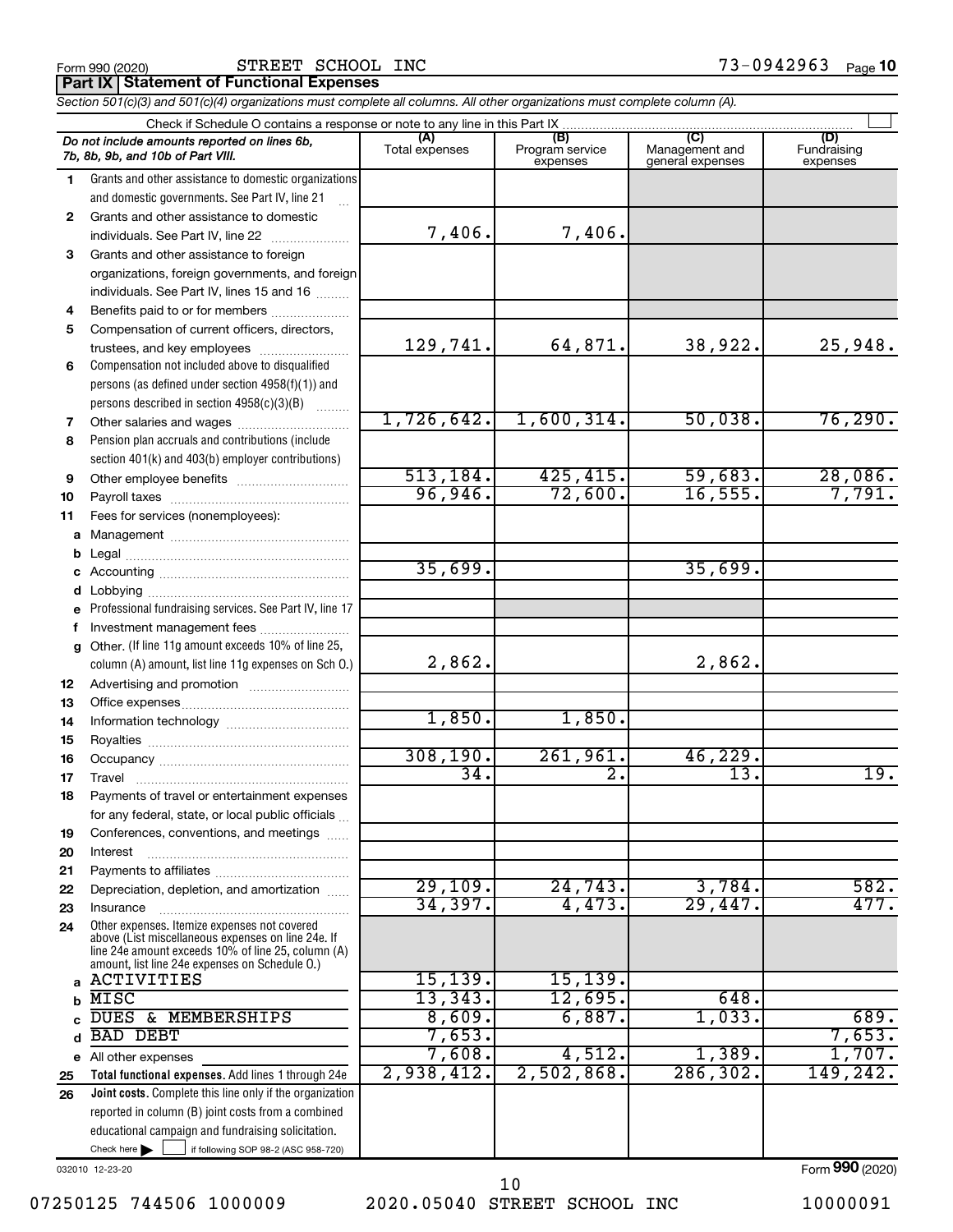**Part X Balance Sheet**<br>**Part X Balance Sheet** 

Form 990 (2020) STREET SCHOOL INC 73-0942963 Page 73-0942963 Page 11

|                             | $\mathbf{u}$ | טטווטט טווטט                                                                                           |            |                          |                 |                                           |
|-----------------------------|--------------|--------------------------------------------------------------------------------------------------------|------------|--------------------------|-----------------|-------------------------------------------|
|                             |              |                                                                                                        |            |                          |                 |                                           |
|                             |              |                                                                                                        |            | (A)<br>Beginning of year |                 | (B)<br>End of year                        |
|                             | 1            |                                                                                                        |            | 555, 111.                | $\mathbf{1}$    | 768, 753.                                 |
|                             | 2            |                                                                                                        |            |                          | $\mathbf{2}$    |                                           |
|                             | з            |                                                                                                        |            | 443,553.                 | 3               | 366,061.                                  |
|                             | 4            |                                                                                                        |            |                          | 4               |                                           |
|                             | 5            | Loans and other receivables from any current or former officer, director,                              |            |                          |                 |                                           |
|                             |              | trustee, key employee, creator or founder, substantial contributor, or 35%                             |            |                          |                 |                                           |
|                             |              | controlled entity or family member of any of these persons                                             |            |                          | 5               |                                           |
|                             | 6            | Loans and other receivables from other disqualified persons (as defined                                |            |                          |                 |                                           |
|                             |              | under section 4958(f)(1)), and persons described in section 4958(c)(3)(B)                              |            |                          | 6               |                                           |
|                             | 7            |                                                                                                        |            |                          | $\overline{7}$  |                                           |
| Assets                      | 8            |                                                                                                        |            | 698.                     | 8               | 590.                                      |
|                             | 9            | Prepaid expenses and deferred charges                                                                  |            | 14,320.                  | 9               | 13,414.                                   |
|                             |              | 10a Land, buildings, and equipment: cost or other                                                      |            |                          |                 |                                           |
|                             |              | basis. Complete Part VI of Schedule D  10a                                                             | 900,042.   |                          |                 |                                           |
|                             |              |                                                                                                        | 850, 569.  | 78,582.                  | 10 <sub>c</sub> | 49,473.                                   |
|                             | 11           |                                                                                                        |            | 954, 717.                | 11              | 1, 231, 287.                              |
|                             | 12           |                                                                                                        |            |                          | 12              |                                           |
|                             | 13           |                                                                                                        |            | 13                       |                 |                                           |
|                             | 14           |                                                                                                        |            | 14                       |                 |                                           |
|                             | 15           |                                                                                                        | 2,046,981. | 15                       | 2,429,578.      |                                           |
|                             | 16           |                                                                                                        | 975.       | 16                       | 9,795.          |                                           |
|                             | 17           |                                                                                                        |            | 17                       |                 |                                           |
|                             | 18<br>19     |                                                                                                        | 60,700.    | 18<br>19                 |                 |                                           |
|                             | 20           |                                                                                                        |            |                          | 20              |                                           |
|                             | 21           | Escrow or custodial account liability. Complete Part IV of Schedule D                                  |            |                          | 21              |                                           |
|                             | 22           | Loans and other payables to any current or former officer, director,                                   |            |                          |                 |                                           |
| Liabilities                 |              | trustee, key employee, creator or founder, substantial contributor, or 35%                             |            |                          |                 |                                           |
|                             |              | controlled entity or family member of any of these persons                                             |            |                          | 22              |                                           |
|                             | 23           | Secured mortgages and notes payable to unrelated third parties                                         |            |                          | 23              |                                           |
|                             | 24           | Unsecured notes and loans payable to unrelated third parties                                           |            |                          | 24              |                                           |
|                             | 25           | Other liabilities (including federal income tax, payables to related third                             |            |                          |                 |                                           |
|                             |              | parties, and other liabilities not included on lines 17-24). Complete Part X                           |            |                          |                 |                                           |
|                             |              | of Schedule D                                                                                          |            |                          | 25              |                                           |
|                             | 26           | Total liabilities. Add lines 17 through 25                                                             |            | 61,675.                  | 26              | 9,795.                                    |
|                             |              | Organizations that follow FASB ASC 958, check here $\blacktriangleright \lfloor \underline{X} \rfloor$ |            |                          |                 |                                           |
|                             |              | and complete lines 27, 28, 32, and 33.                                                                 |            |                          |                 |                                           |
|                             | 27           | Net assets without donor restrictions                                                                  |            | 1,315,477.               | 27              | $\frac{1,863,052.}{556,731.}$             |
|                             | 28           |                                                                                                        |            | 669,829.                 | 28              |                                           |
|                             |              | Organizations that do not follow FASB ASC 958, check here $\blacktriangleright$                        |            |                          |                 |                                           |
|                             |              | and complete lines 29 through 33.                                                                      |            |                          |                 |                                           |
| Net Assets or Fund Balances | 29           |                                                                                                        |            |                          | 29              |                                           |
|                             | 30           | Paid-in or capital surplus, or land, building, or equipment fund                                       |            |                          | 30              |                                           |
|                             | 31           | Retained earnings, endowment, accumulated income, or other funds                                       |            |                          | 31              |                                           |
|                             | 32           |                                                                                                        |            | 1,985,306.               | 32              | 2,419,783.                                |
|                             | 33           |                                                                                                        |            | 2,046,981.               | 33              | 2,429,578.<br>$E_{\text{arm}}$ QQ0 (2020) |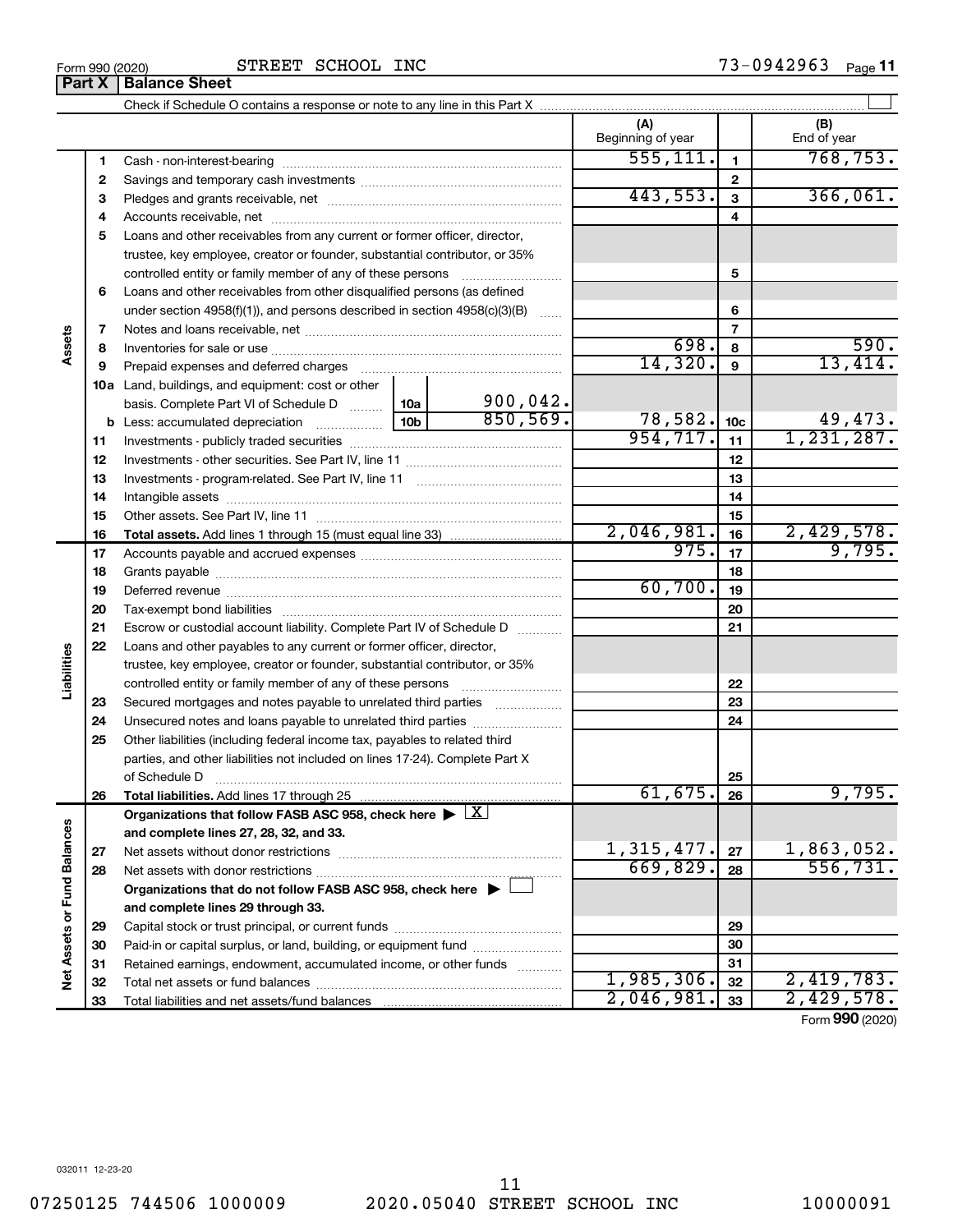|    | STREET SCHOOL INC<br>Form 990 (2020)                                                                                                                                                                                           |                         | 73-0942963     |              | Page 12          |
|----|--------------------------------------------------------------------------------------------------------------------------------------------------------------------------------------------------------------------------------|-------------------------|----------------|--------------|------------------|
|    | Part XI<br><b>Reconciliation of Net Assets</b>                                                                                                                                                                                 |                         |                |              |                  |
|    |                                                                                                                                                                                                                                |                         |                |              |                  |
|    |                                                                                                                                                                                                                                |                         |                |              |                  |
| 1  |                                                                                                                                                                                                                                | 1.                      | 3, 167, 196.   |              |                  |
| 2  |                                                                                                                                                                                                                                | $\mathbf{2}$            | 2,938,412.     |              |                  |
| 3  | Revenue less expenses. Subtract line 2 from line 1                                                                                                                                                                             | $\mathbf{3}$            |                |              | 228, 784.        |
| 4  |                                                                                                                                                                                                                                | $\overline{\mathbf{4}}$ | 1,985,306.     |              |                  |
| 5  |                                                                                                                                                                                                                                | 5                       |                |              | 205,693.         |
| 6  |                                                                                                                                                                                                                                | 6                       |                |              |                  |
| 7  | Investment expenses www.communication.com/www.communication.com/www.communication.com/www.com                                                                                                                                  | $\overline{7}$          |                |              |                  |
| 8  | Prior period adjustments material contents and content of the content of the content of the content of the content of the content of the content of the content of the content of the content of the content of the content of | 8                       |                |              |                  |
| 9  | Other changes in net assets or fund balances (explain on Schedule O)                                                                                                                                                           | 9                       |                |              | $\overline{0}$ . |
| 10 | Net assets or fund balances at end of year. Combine lines 3 through 9 (must equal Part X, line 32,                                                                                                                             |                         |                |              |                  |
|    |                                                                                                                                                                                                                                | 10                      | 2,419,783.     |              |                  |
|    | Part XII Financial Statements and Reporting                                                                                                                                                                                    |                         |                |              |                  |
|    |                                                                                                                                                                                                                                |                         |                |              | $\mathbf{X}$     |
|    |                                                                                                                                                                                                                                |                         |                | Yes          | <b>No</b>        |
| 1  | $\lfloor x \rfloor$ Accrual<br>Accounting method used to prepare the Form 990: $\Box$ Cash<br>Other<br>$\mathbf{L}$                                                                                                            |                         |                |              |                  |
|    | If the organization changed its method of accounting from a prior year or checked "Other," explain in Schedule O.                                                                                                              |                         |                |              |                  |
|    |                                                                                                                                                                                                                                |                         | 2a             |              | x                |
|    | If "Yes," check a box below to indicate whether the financial statements for the year were compiled or reviewed on a                                                                                                           |                         |                |              |                  |
|    | separate basis, consolidated basis, or both:                                                                                                                                                                                   |                         |                |              |                  |
|    | Both consolidated and separate basis<br>Separate basis<br>Consolidated basis                                                                                                                                                   |                         |                |              |                  |
|    |                                                                                                                                                                                                                                |                         | 2 <sub>b</sub> | x            |                  |
|    | If "Yes," check a box below to indicate whether the financial statements for the year were audited on a separate basis,                                                                                                        |                         |                |              |                  |
|    | consolidated basis, or both:                                                                                                                                                                                                   |                         |                |              |                  |
|    | $ \mathbf{X} $ Separate basis<br>Consolidated basis<br>Both consolidated and separate basis                                                                                                                                    |                         |                |              |                  |
|    | c If "Yes" to line 2a or 2b, does the organization have a committee that assumes responsibility for oversight of the audit,                                                                                                    |                         |                |              |                  |
|    | review, or compilation of its financial statements and selection of an independent accountant?                                                                                                                                 |                         | 2c             | X            |                  |
|    | If the organization changed either its oversight process or selection process during the tax year, explain on Schedule O.                                                                                                      |                         |                |              |                  |
|    | 3a As a result of a federal award, was the organization required to undergo an audit or audits as set forth in the Single Audit                                                                                                |                         |                |              |                  |
|    |                                                                                                                                                                                                                                |                         | 3a             |              | x                |
|    | <b>b</b> If "Yes," did the organization undergo the required audit or audits? If the organization did not undergo the required audit                                                                                           |                         |                |              |                  |
|    |                                                                                                                                                                                                                                |                         | Зb             |              |                  |
|    |                                                                                                                                                                                                                                |                         |                | $000 \text{$ |                  |

Form (2020) **990**

032012 12-23-20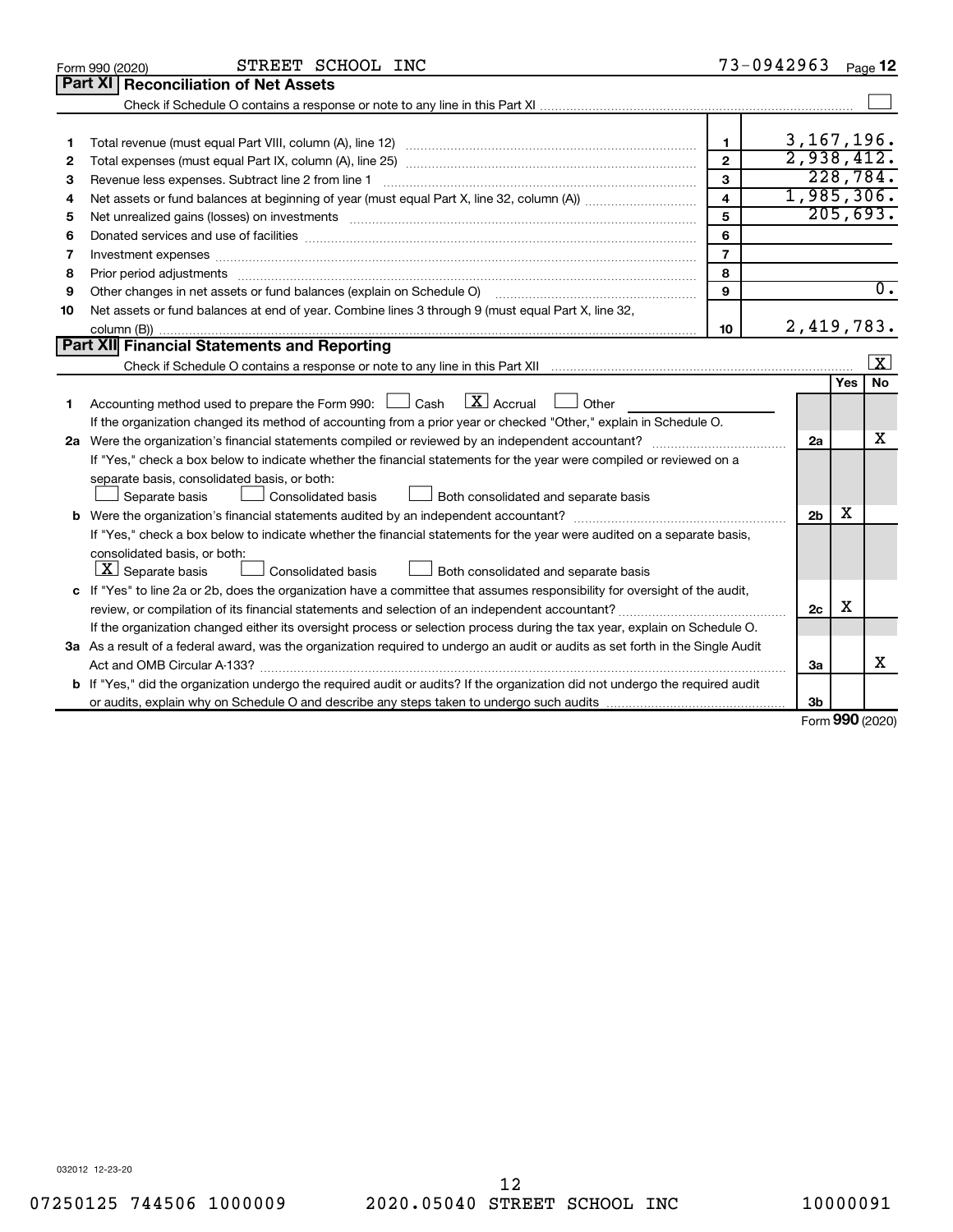**SCHEDULE A**

I

# **Public Charity Status and Public Support**

**(Form 990 or 990-EZ) Complete if the organization is a section 501(c)(3) organization or a section**

**4947(a)(1) nonexempt charitable trust.**

| <b>Open to Public</b><br>Inspection |
|-------------------------------------|
| r identification numbe              |

OMB No. 1545-0047

|              |                                                                                                  | Department of the Treasury<br>Internal Revenue Service |  |                                                                        | Attach to Form 990 or Form 990-EZ.<br>Go to www.irs.gov/Form990 for instructions and the latest information.                                                                                                                                              |                                                                |    |                            |  | <b>Open to Public</b><br>Inspection   |
|--------------|--------------------------------------------------------------------------------------------------|--------------------------------------------------------|--|------------------------------------------------------------------------|-----------------------------------------------------------------------------------------------------------------------------------------------------------------------------------------------------------------------------------------------------------|----------------------------------------------------------------|----|----------------------------|--|---------------------------------------|
|              |                                                                                                  | Name of the organization                               |  |                                                                        |                                                                                                                                                                                                                                                           |                                                                |    |                            |  | <b>Employer identification number</b> |
|              |                                                                                                  |                                                        |  | STREET SCHOOL INC                                                      |                                                                                                                                                                                                                                                           |                                                                |    |                            |  | 73-0942963                            |
|              | Part I                                                                                           |                                                        |  |                                                                        | Reason for Public Charity Status. (All organizations must complete this part.) See instructions.                                                                                                                                                          |                                                                |    |                            |  |                                       |
|              |                                                                                                  |                                                        |  |                                                                        | The organization is not a private foundation because it is: (For lines 1 through 12, check only one box.)                                                                                                                                                 |                                                                |    |                            |  |                                       |
| 1.           |                                                                                                  |                                                        |  |                                                                        | A church, convention of churches, or association of churches described in section 170(b)(1)(A)(i).                                                                                                                                                        |                                                                |    |                            |  |                                       |
| $\mathbf{2}$ | $\lfloor x \rfloor$                                                                              |                                                        |  |                                                                        | A school described in section 170(b)(1)(A)(ii). (Attach Schedule E (Form 990 or 990-EZ).)                                                                                                                                                                 |                                                                |    |                            |  |                                       |
| з            |                                                                                                  |                                                        |  |                                                                        | A hospital or a cooperative hospital service organization described in section 170(b)(1)(A)(iii).                                                                                                                                                         |                                                                |    |                            |  |                                       |
| 4            |                                                                                                  |                                                        |  |                                                                        | A medical research organization operated in conjunction with a hospital described in section 170(b)(1)(A)(iii). Enter the hospital's name,                                                                                                                |                                                                |    |                            |  |                                       |
|              |                                                                                                  | city, and state:                                       |  |                                                                        |                                                                                                                                                                                                                                                           |                                                                |    |                            |  |                                       |
| 5            |                                                                                                  |                                                        |  |                                                                        | An organization operated for the benefit of a college or university owned or operated by a governmental unit described in                                                                                                                                 |                                                                |    |                            |  |                                       |
|              |                                                                                                  |                                                        |  | section 170(b)(1)(A)(iv). (Complete Part II.)                          |                                                                                                                                                                                                                                                           |                                                                |    |                            |  |                                       |
| 6            | A federal, state, or local government or governmental unit described in section 170(b)(1)(A)(v). |                                                        |  |                                                                        |                                                                                                                                                                                                                                                           |                                                                |    |                            |  |                                       |
| 7            |                                                                                                  |                                                        |  |                                                                        | An organization that normally receives a substantial part of its support from a governmental unit or from the general public described in                                                                                                                 |                                                                |    |                            |  |                                       |
|              |                                                                                                  |                                                        |  | section 170(b)(1)(A)(vi). (Complete Part II.)                          |                                                                                                                                                                                                                                                           |                                                                |    |                            |  |                                       |
| 8            |                                                                                                  |                                                        |  |                                                                        | A community trust described in section 170(b)(1)(A)(vi). (Complete Part II.)                                                                                                                                                                              |                                                                |    |                            |  |                                       |
| 9            |                                                                                                  |                                                        |  |                                                                        | An agricultural research organization described in section 170(b)(1)(A)(ix) operated in conjunction with a land-grant college                                                                                                                             |                                                                |    |                            |  |                                       |
|              |                                                                                                  | university:                                            |  |                                                                        | or university or a non-land-grant college of agriculture (see instructions). Enter the name, city, and state of the college or                                                                                                                            |                                                                |    |                            |  |                                       |
| 10           |                                                                                                  |                                                        |  |                                                                        | An organization that normally receives (1) more than 33 1/3% of its support from contributions, membership fees, and gross receipts from                                                                                                                  |                                                                |    |                            |  |                                       |
|              |                                                                                                  |                                                        |  |                                                                        | activities related to its exempt functions, subject to certain exceptions; and (2) no more than 33 1/3% of its support from gross investment                                                                                                              |                                                                |    |                            |  |                                       |
|              |                                                                                                  |                                                        |  |                                                                        | income and unrelated business taxable income (less section 511 tax) from businesses acquired by the organization after June 30, 1975.                                                                                                                     |                                                                |    |                            |  |                                       |
|              |                                                                                                  |                                                        |  | See section 509(a)(2). (Complete Part III.)                            |                                                                                                                                                                                                                                                           |                                                                |    |                            |  |                                       |
| 11           |                                                                                                  |                                                        |  |                                                                        | An organization organized and operated exclusively to test for public safety. See section 509(a)(4).                                                                                                                                                      |                                                                |    |                            |  |                                       |
| 12           |                                                                                                  |                                                        |  |                                                                        | An organization organized and operated exclusively for the benefit of, to perform the functions of, or to carry out the purposes of one or                                                                                                                |                                                                |    |                            |  |                                       |
|              |                                                                                                  |                                                        |  |                                                                        | more publicly supported organizations described in section 509(a)(1) or section 509(a)(2). See section 509(a)(3). Check the box in                                                                                                                        |                                                                |    |                            |  |                                       |
|              |                                                                                                  |                                                        |  |                                                                        | lines 12a through 12d that describes the type of supporting organization and complete lines 12e, 12f, and 12g.                                                                                                                                            |                                                                |    |                            |  |                                       |
| а            |                                                                                                  |                                                        |  |                                                                        | Type I. A supporting organization operated, supervised, or controlled by its supported organization(s), typically by giving                                                                                                                               |                                                                |    |                            |  |                                       |
|              |                                                                                                  |                                                        |  |                                                                        | the supported organization(s) the power to regularly appoint or elect a majority of the directors or trustees of the supporting                                                                                                                           |                                                                |    |                            |  |                                       |
|              |                                                                                                  |                                                        |  | organization. You must complete Part IV, Sections A and B.             |                                                                                                                                                                                                                                                           |                                                                |    |                            |  |                                       |
| b            |                                                                                                  |                                                        |  |                                                                        | Type II. A supporting organization supervised or controlled in connection with its supported organization(s), by having                                                                                                                                   |                                                                |    |                            |  |                                       |
|              |                                                                                                  |                                                        |  |                                                                        | control or management of the supporting organization vested in the same persons that control or manage the supported                                                                                                                                      |                                                                |    |                            |  |                                       |
|              |                                                                                                  |                                                        |  | organization(s). You must complete Part IV, Sections A and C.          |                                                                                                                                                                                                                                                           |                                                                |    |                            |  |                                       |
| с            |                                                                                                  |                                                        |  |                                                                        | Type III functionally integrated. A supporting organization operated in connection with, and functionally integrated with,                                                                                                                                |                                                                |    |                            |  |                                       |
|              |                                                                                                  |                                                        |  |                                                                        | its supported organization(s) (see instructions). You must complete Part IV, Sections A, D, and E.                                                                                                                                                        |                                                                |    |                            |  |                                       |
| d            |                                                                                                  |                                                        |  |                                                                        | Type III non-functionally integrated. A supporting organization operated in connection with its supported organization(s)<br>that is not functionally integrated. The organization generally must satisfy a distribution requirement and an attentiveness |                                                                |    |                            |  |                                       |
|              |                                                                                                  |                                                        |  |                                                                        | requirement (see instructions). You must complete Part IV, Sections A and D, and Part V.                                                                                                                                                                  |                                                                |    |                            |  |                                       |
| е            |                                                                                                  |                                                        |  |                                                                        | Check this box if the organization received a written determination from the IRS that it is a Type I, Type II, Type III                                                                                                                                   |                                                                |    |                            |  |                                       |
|              |                                                                                                  |                                                        |  |                                                                        | functionally integrated, or Type III non-functionally integrated supporting organization.                                                                                                                                                                 |                                                                |    |                            |  |                                       |
|              |                                                                                                  |                                                        |  |                                                                        |                                                                                                                                                                                                                                                           |                                                                |    |                            |  |                                       |
|              |                                                                                                  |                                                        |  | Provide the following information about the supported organization(s). |                                                                                                                                                                                                                                                           |                                                                |    |                            |  |                                       |
|              |                                                                                                  | (i) Name of supported                                  |  | (ii) EIN                                                               | (iii) Type of organization<br>(described on lines 1-10                                                                                                                                                                                                    | (iv) Is the organization listed<br>in vour aoverning document? |    | (v) Amount of monetary     |  | (vi) Amount of other                  |
|              |                                                                                                  | organization                                           |  |                                                                        | above (see instructions))                                                                                                                                                                                                                                 | Yes                                                            | No | support (see instructions) |  | support (see instructions)            |
|              |                                                                                                  |                                                        |  |                                                                        |                                                                                                                                                                                                                                                           |                                                                |    |                            |  |                                       |
|              |                                                                                                  |                                                        |  |                                                                        |                                                                                                                                                                                                                                                           |                                                                |    |                            |  |                                       |
|              |                                                                                                  |                                                        |  |                                                                        |                                                                                                                                                                                                                                                           |                                                                |    |                            |  |                                       |
|              |                                                                                                  |                                                        |  |                                                                        |                                                                                                                                                                                                                                                           |                                                                |    |                            |  |                                       |
|              |                                                                                                  |                                                        |  |                                                                        |                                                                                                                                                                                                                                                           |                                                                |    |                            |  |                                       |
|              |                                                                                                  |                                                        |  |                                                                        |                                                                                                                                                                                                                                                           |                                                                |    |                            |  |                                       |
|              |                                                                                                  |                                                        |  |                                                                        |                                                                                                                                                                                                                                                           |                                                                |    |                            |  |                                       |
|              |                                                                                                  |                                                        |  |                                                                        |                                                                                                                                                                                                                                                           |                                                                |    |                            |  |                                       |
|              |                                                                                                  |                                                        |  |                                                                        |                                                                                                                                                                                                                                                           |                                                                |    |                            |  |                                       |
| Total        |                                                                                                  |                                                        |  |                                                                        |                                                                                                                                                                                                                                                           |                                                                |    |                            |  |                                       |

LHA For Paperwork Reduction Act Notice, see the Instructions for Form 990 or 990-EZ. 032021 01-25-21 Schedule A (Form 990 or 990-EZ) 2020 13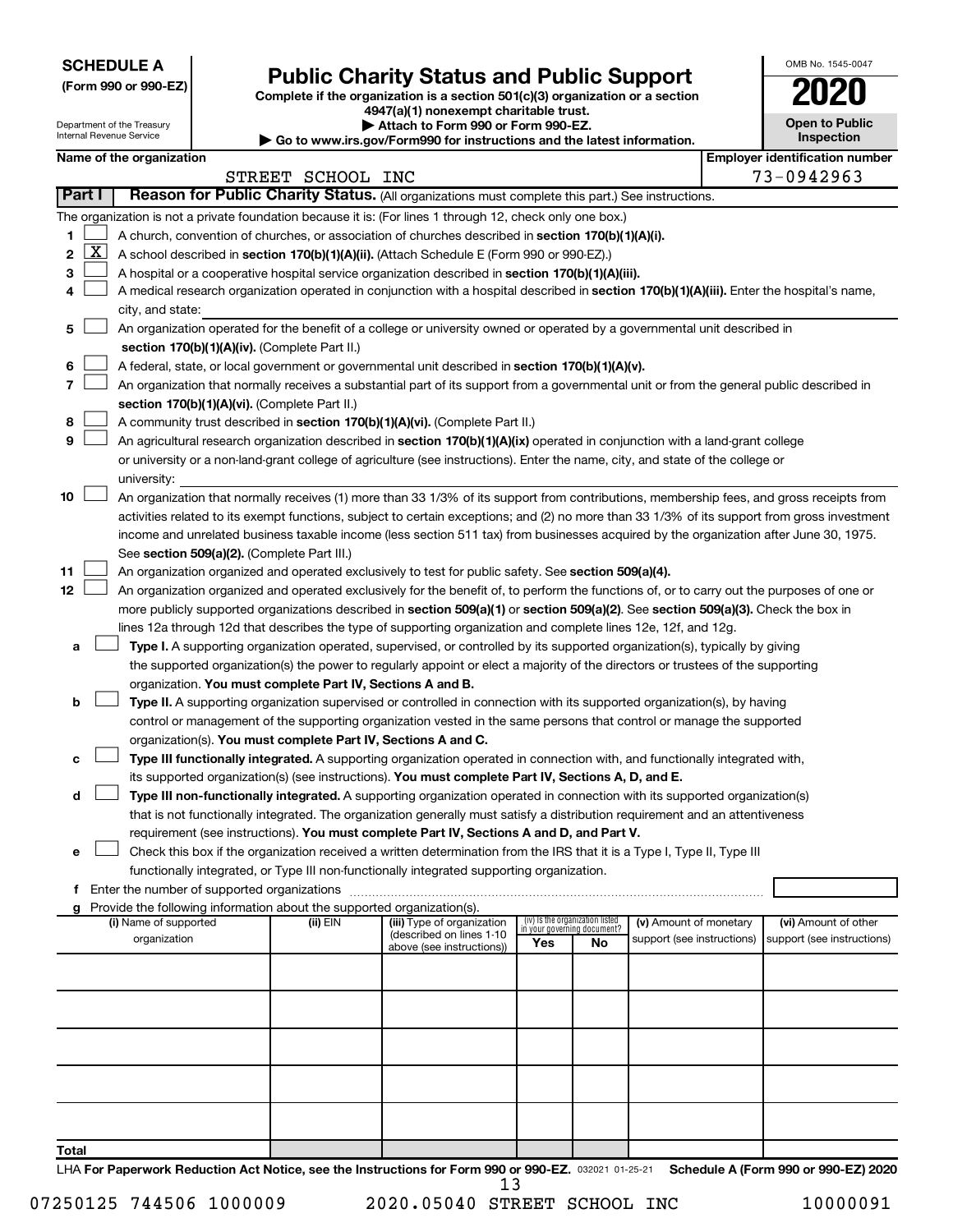# Schedule A (Form 990 or 990-EZ) 2020 STREET SCHOOL INC  $73-0942963$  Page

73-0942963 Page 2

(Complete only if you checked the box on line 5, 7, or 8 of Part I or if the organization failed to qualify under Part III. If the organization **Part II Support Schedule for Organizations Described in Sections 170(b)(1)(A)(iv) and 170(b)(1)(A)(vi)**

fails to qualify under the tests listed below, please complete Part III.)

|     | <b>Section A. Public Support</b>                                                                                                                                                                                              |          |          |            |            |                                      |           |
|-----|-------------------------------------------------------------------------------------------------------------------------------------------------------------------------------------------------------------------------------|----------|----------|------------|------------|--------------------------------------|-----------|
|     | Calendar year (or fiscal year beginning in) $\blacktriangleright$                                                                                                                                                             | (a) 2016 | (b) 2017 | $(c)$ 2018 | $(d)$ 2019 | (e) 2020                             | (f) Total |
|     | 1 Gifts, grants, contributions, and                                                                                                                                                                                           |          |          |            |            |                                      |           |
|     | membership fees received. (Do not                                                                                                                                                                                             |          |          |            |            |                                      |           |
|     | include any "unusual grants.")                                                                                                                                                                                                |          |          |            |            |                                      |           |
|     | 2 Tax revenues levied for the organ-                                                                                                                                                                                          |          |          |            |            |                                      |           |
|     | ization's benefit and either paid to                                                                                                                                                                                          |          |          |            |            |                                      |           |
|     | or expended on its behalf                                                                                                                                                                                                     |          |          |            |            |                                      |           |
|     | 3 The value of services or facilities                                                                                                                                                                                         |          |          |            |            |                                      |           |
|     | furnished by a governmental unit to                                                                                                                                                                                           |          |          |            |            |                                      |           |
|     | the organization without charge                                                                                                                                                                                               |          |          |            |            |                                      |           |
|     | Total. Add lines 1 through 3                                                                                                                                                                                                  |          |          |            |            |                                      |           |
| 5   | The portion of total contributions                                                                                                                                                                                            |          |          |            |            |                                      |           |
|     | by each person (other than a                                                                                                                                                                                                  |          |          |            |            |                                      |           |
|     | governmental unit or publicly                                                                                                                                                                                                 |          |          |            |            |                                      |           |
|     | supported organization) included                                                                                                                                                                                              |          |          |            |            |                                      |           |
|     | on line 1 that exceeds 2% of the                                                                                                                                                                                              |          |          |            |            |                                      |           |
|     | amount shown on line 11,                                                                                                                                                                                                      |          |          |            |            |                                      |           |
|     | column (f)                                                                                                                                                                                                                    |          |          |            |            |                                      |           |
|     | 6 Public support. Subtract line 5 from line 4.                                                                                                                                                                                |          |          |            |            |                                      |           |
|     | <b>Section B. Total Support</b>                                                                                                                                                                                               |          |          |            |            |                                      |           |
|     | Calendar year (or fiscal year beginning in) $\blacktriangleright$                                                                                                                                                             | (a) 2016 | (b) 2017 | $(c)$ 2018 | $(d)$ 2019 | (e) 2020                             | (f) Total |
|     | 7 Amounts from line 4                                                                                                                                                                                                         |          |          |            |            |                                      |           |
| 8   | Gross income from interest,                                                                                                                                                                                                   |          |          |            |            |                                      |           |
|     | dividends, payments received on                                                                                                                                                                                               |          |          |            |            |                                      |           |
|     | securities loans, rents, royalties,                                                                                                                                                                                           |          |          |            |            |                                      |           |
|     | and income from similar sources                                                                                                                                                                                               |          |          |            |            |                                      |           |
| 9   | Net income from unrelated business                                                                                                                                                                                            |          |          |            |            |                                      |           |
|     | activities, whether or not the                                                                                                                                                                                                |          |          |            |            |                                      |           |
|     | business is regularly carried on                                                                                                                                                                                              |          |          |            |            |                                      |           |
|     | 10 Other income. Do not include gain                                                                                                                                                                                          |          |          |            |            |                                      |           |
|     | or loss from the sale of capital                                                                                                                                                                                              |          |          |            |            |                                      |           |
|     | assets (Explain in Part VI.)                                                                                                                                                                                                  |          |          |            |            |                                      |           |
|     | <b>11 Total support.</b> Add lines 7 through 10                                                                                                                                                                               |          |          |            |            |                                      |           |
|     | <b>12</b> Gross receipts from related activities, etc. (see instructions)                                                                                                                                                     |          |          |            |            | 12                                   |           |
|     | 13 First 5 years. If the Form 990 is for the organization's first, second, third, fourth, or fifth tax year as a section 501(c)(3)                                                                                            |          |          |            |            |                                      |           |
|     | organization, check this box and stop here                                                                                                                                                                                    |          |          |            |            |                                      |           |
|     | <b>Section C. Computation of Public Support Percentage</b>                                                                                                                                                                    |          |          |            |            |                                      |           |
|     | 14 Public support percentage for 2020 (line 6, column (f), divided by line 11, column (f)                                                                                                                                     |          |          |            |            | 14                                   | %         |
|     |                                                                                                                                                                                                                               |          |          |            |            | 15                                   | %         |
|     | 16a 33 1/3% support test - 2020. If the organization did not check the box on line 13, and line 14 is 33 1/3% or more, check this box and                                                                                     |          |          |            |            |                                      |           |
|     | stop here. The organization qualifies as a publicly supported organization manufaction manufacture or the organization manufacture or the organization manufacture or the organization of the state of the state of the state |          |          |            |            |                                      |           |
|     | b 33 1/3% support test - 2019. If the organization did not check a box on line 13 or 16a, and line 15 is 33 1/3% or more, check this box                                                                                      |          |          |            |            |                                      |           |
|     |                                                                                                                                                                                                                               |          |          |            |            |                                      |           |
|     | 17a 10% -facts-and-circumstances test - 2020. If the organization did not check a box on line 13, 16a, or 16b, and line 14 is 10% or more,                                                                                    |          |          |            |            |                                      |           |
|     | and if the organization meets the facts-and-circumstances test, check this box and stop here. Explain in Part VI how the organization                                                                                         |          |          |            |            |                                      |           |
|     | meets the facts-and-circumstances test. The organization qualifies as a publicly supported organization                                                                                                                       |          |          |            |            |                                      |           |
|     | b 10% -facts-and-circumstances test - 2019. If the organization did not check a box on line 13, 16a, 16b, or 17a, and line 15 is 10% or                                                                                       |          |          |            |            |                                      |           |
|     | more, and if the organization meets the facts-and-circumstances test, check this box and stop here. Explain in Part VI how the                                                                                                |          |          |            |            |                                      |           |
|     |                                                                                                                                                                                                                               |          |          |            |            |                                      |           |
|     | organization meets the facts-and-circumstances test. The organization qualifies as a publicly supported organization                                                                                                          |          |          |            |            |                                      |           |
| 18. | Private foundation. If the organization did not check a box on line 13, 16a, 16b, 17a, or 17b, check this box and see instructions                                                                                            |          |          |            |            | Schodule A (Form 000 or 000 F7) 2020 |           |

**Schedule A (Form 990 or 990-EZ) 2020**

032022 01-25-21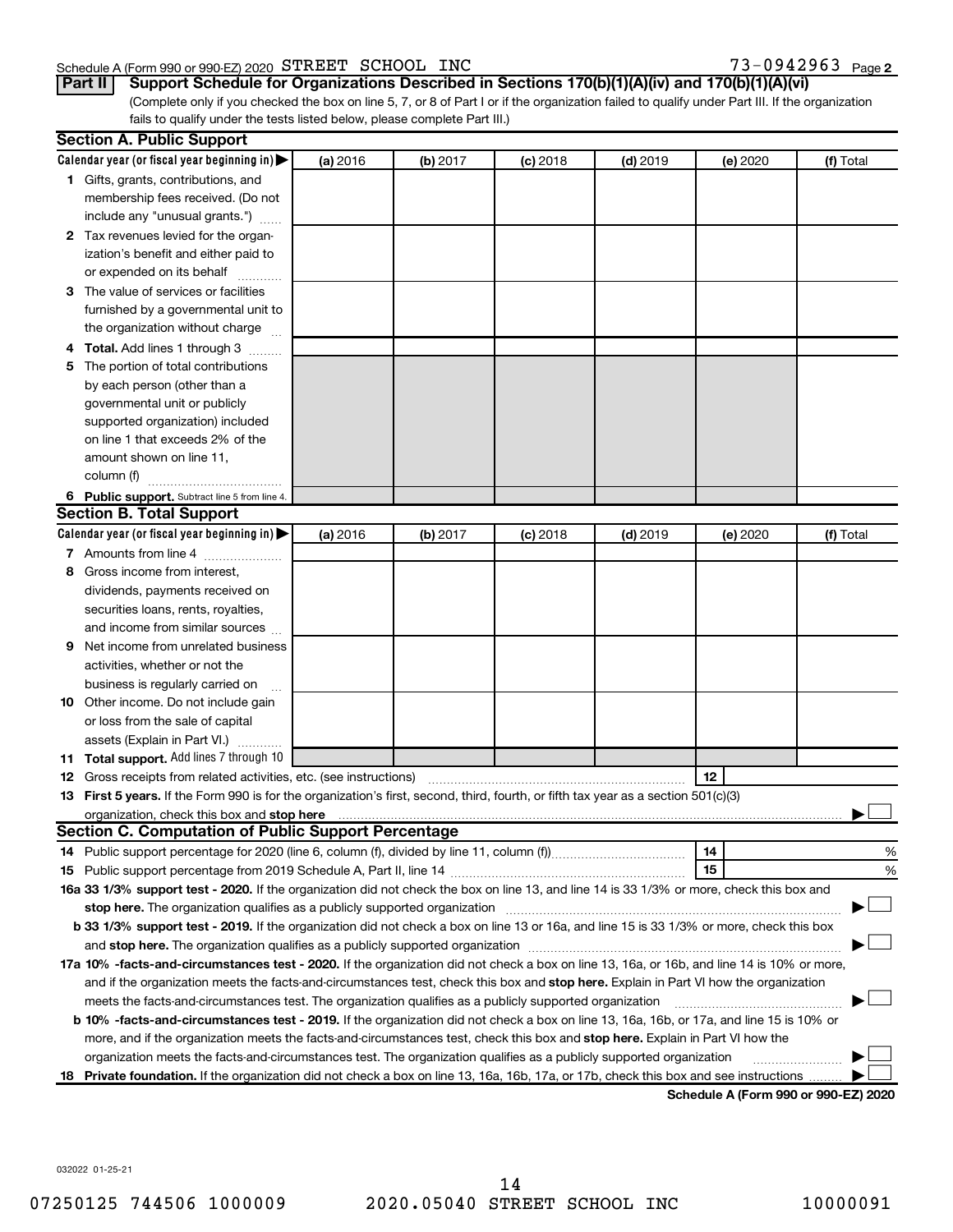#### Schedule A (Form 990 or 990-EZ) 2020 STREET SCHOOL INC  $73-0942963$  Page

# **Part III Support Schedule for Organizations Described in Section 509(a)(2)**

73-0942963 Page 3

(Complete only if you checked the box on line 10 of Part I or if the organization failed to qualify under Part II. If the organization fails to qualify under the tests listed below, please complete Part II.)

| <b>Section A. Public Support</b>                                                                                                                                                                                                                                       |          |          |          |            |          |                                      |
|------------------------------------------------------------------------------------------------------------------------------------------------------------------------------------------------------------------------------------------------------------------------|----------|----------|----------|------------|----------|--------------------------------------|
| Calendar year (or fiscal year beginning in)                                                                                                                                                                                                                            | (a) 2016 | (b) 2017 | (c) 2018 | $(d)$ 2019 | (e) 2020 | (f) Total                            |
| 1 Gifts, grants, contributions, and                                                                                                                                                                                                                                    |          |          |          |            |          |                                      |
| membership fees received. (Do not                                                                                                                                                                                                                                      |          |          |          |            |          |                                      |
| include any "unusual grants.")                                                                                                                                                                                                                                         |          |          |          |            |          |                                      |
| <b>2</b> Gross receipts from admissions,<br>merchandise sold or services per-<br>formed, or facilities furnished in<br>any activity that is related to the<br>organization's tax-exempt purpose                                                                        |          |          |          |            |          |                                      |
| 3 Gross receipts from activities that                                                                                                                                                                                                                                  |          |          |          |            |          |                                      |
| are not an unrelated trade or bus-                                                                                                                                                                                                                                     |          |          |          |            |          |                                      |
|                                                                                                                                                                                                                                                                        |          |          |          |            |          |                                      |
| iness under section 513                                                                                                                                                                                                                                                |          |          |          |            |          |                                      |
| 4 Tax revenues levied for the organ-<br>ization's benefit and either paid to                                                                                                                                                                                           |          |          |          |            |          |                                      |
| or expended on its behalf<br>.                                                                                                                                                                                                                                         |          |          |          |            |          |                                      |
| 5 The value of services or facilities                                                                                                                                                                                                                                  |          |          |          |            |          |                                      |
| furnished by a governmental unit to                                                                                                                                                                                                                                    |          |          |          |            |          |                                      |
| the organization without charge                                                                                                                                                                                                                                        |          |          |          |            |          |                                      |
| <b>6 Total.</b> Add lines 1 through 5                                                                                                                                                                                                                                  |          |          |          |            |          |                                      |
| 7a Amounts included on lines 1, 2, and                                                                                                                                                                                                                                 |          |          |          |            |          |                                      |
| 3 received from disqualified persons                                                                                                                                                                                                                                   |          |          |          |            |          |                                      |
| <b>b</b> Amounts included on lines 2 and 3 received<br>from other than disqualified persons that<br>exceed the greater of \$5,000 or 1% of the<br>amount on line 13 for the year                                                                                       |          |          |          |            |          |                                      |
| c Add lines 7a and 7b                                                                                                                                                                                                                                                  |          |          |          |            |          |                                      |
| 8 Public support. (Subtract line 7c from line 6.)                                                                                                                                                                                                                      |          |          |          |            |          |                                      |
| <b>Section B. Total Support</b>                                                                                                                                                                                                                                        |          |          |          |            |          |                                      |
| Calendar year (or fiscal year beginning in)                                                                                                                                                                                                                            | (a) 2016 | (b) 2017 | (c) 2018 | $(d)$ 2019 | (e) 2020 | (f) Total                            |
| <b>9</b> Amounts from line 6                                                                                                                                                                                                                                           |          |          |          |            |          |                                      |
| <b>10a</b> Gross income from interest,<br>dividends, payments received on<br>securities loans, rents, royalties,<br>and income from similar sources                                                                                                                    |          |          |          |            |          |                                      |
| <b>b</b> Unrelated business taxable income                                                                                                                                                                                                                             |          |          |          |            |          |                                      |
| (less section 511 taxes) from businesses<br>acquired after June 30, 1975                                                                                                                                                                                               |          |          |          |            |          |                                      |
| c Add lines 10a and 10b                                                                                                                                                                                                                                                |          |          |          |            |          |                                      |
| <b>11</b> Net income from unrelated business<br>activities not included in line 10b.<br>whether or not the business is<br>regularly carried on                                                                                                                         |          |          |          |            |          |                                      |
| 12 Other income. Do not include gain<br>or loss from the sale of capital<br>assets (Explain in Part VI.)                                                                                                                                                               |          |          |          |            |          |                                      |
| <b>13</b> Total support. (Add lines 9, 10c, 11, and 12.)                                                                                                                                                                                                               |          |          |          |            |          |                                      |
| 14 First 5 years. If the Form 990 is for the organization's first, second, third, fourth, or fifth tax year as a section 501(c)(3) organization,                                                                                                                       |          |          |          |            |          |                                      |
| check this box and stop here <b>construction and construction</b> and stop here <b>constructed</b> and stop here <b>constructed</b> and stop here <b>constructed</b> and <b>construction</b> and <b>construction</b> and <b>construction</b> and <b>construction</b> a |          |          |          |            |          |                                      |
| Section C. Computation of Public Support Percentage                                                                                                                                                                                                                    |          |          |          |            |          |                                      |
| 15 Public support percentage for 2020 (line 8, column (f), divided by line 13, column (f) <i></i>                                                                                                                                                                      |          |          |          |            | 15       | %                                    |
| 16 Public support percentage from 2019 Schedule A, Part III, line 15                                                                                                                                                                                                   |          |          |          |            | 16       | %                                    |
| Section D. Computation of Investment Income Percentage                                                                                                                                                                                                                 |          |          |          |            |          |                                      |
|                                                                                                                                                                                                                                                                        |          |          |          |            | 17       | %                                    |
| 18 Investment income percentage from 2019 Schedule A, Part III, line 17                                                                                                                                                                                                |          |          |          |            | 18       | %                                    |
| 19a 33 1/3% support tests - 2020. If the organization did not check the box on line 14, and line 15 is more than 33 1/3%, and line 17 is not                                                                                                                           |          |          |          |            |          |                                      |
| more than 33 1/3%, check this box and stop here. The organization qualifies as a publicly supported organization                                                                                                                                                       |          |          |          |            |          |                                      |
| b 33 1/3% support tests - 2019. If the organization did not check a box on line 14 or line 19a, and line 16 is more than 33 1/3%, and                                                                                                                                  |          |          |          |            |          |                                      |
| line 18 is not more than 33 1/3%, check this box and stop here. The organization qualifies as a publicly supported organization                                                                                                                                        |          |          |          |            |          |                                      |
|                                                                                                                                                                                                                                                                        |          |          |          |            |          |                                      |
|                                                                                                                                                                                                                                                                        |          |          |          |            |          | Schedule A (Form 990 or 990-EZ) 2020 |
| 032023 01-25-21                                                                                                                                                                                                                                                        |          |          | 15       |            |          |                                      |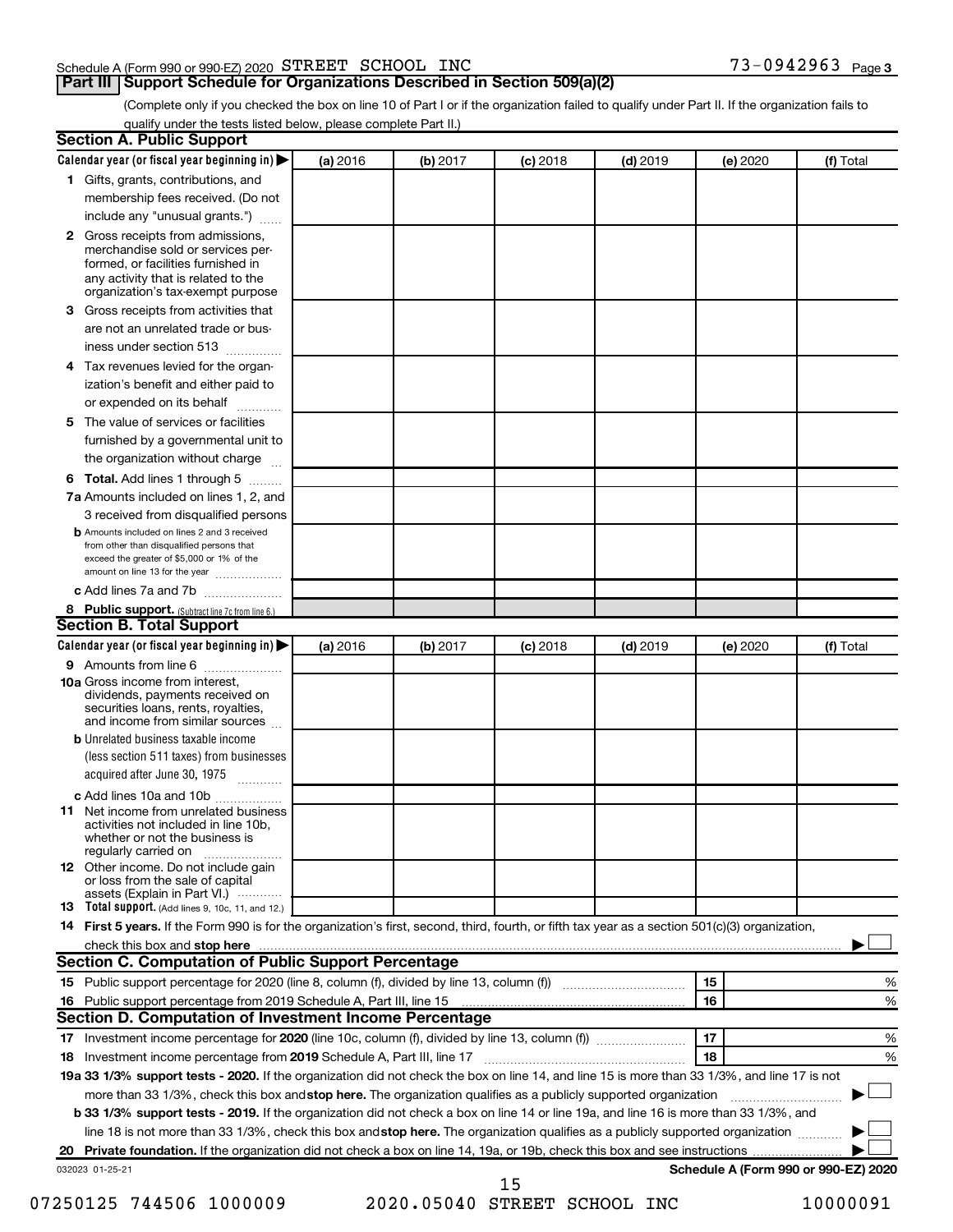**1**

**2**

**3a**

**3b**

**3c**

**4a**

**4b**

**4c**

**5a**

**5b 5c**

**6**

**7**

**8**

**9a**

**9b**

**9c**

**10a**

**Yes No**

# **Part IV Supporting Organizations**

(Complete only if you checked a box in line 12 on Part I. If you checked box 12a, Part I, complete Sections A and B. If you checked box 12b, Part I, complete Sections A and C. If you checked box 12c, Part I, complete Sections A, D, and E. If you checked box 12d, Part I, complete Sections A and D, and complete Part V.)

# **Section A. All Supporting Organizations**

- **1** Are all of the organization's supported organizations listed by name in the organization's governing documents? If "No," describe in Part VI how the supported organizations are designated. If designated by *class or purpose, describe the designation. If historic and continuing relationship, explain.*
- **2** Did the organization have any supported organization that does not have an IRS determination of status under section 509(a)(1) or (2)? If "Yes," explain in Part **VI** how the organization determined that the supported *organization was described in section 509(a)(1) or (2).*
- **3a** Did the organization have a supported organization described in section 501(c)(4), (5), or (6)? If "Yes," answer *lines 3b and 3c below.*
- **b** Did the organization confirm that each supported organization qualified under section 501(c)(4), (5), or (6) and satisfied the public support tests under section 509(a)(2)? If "Yes," describe in Part VI when and how the *organization made the determination.*
- **c** Did the organization ensure that all support to such organizations was used exclusively for section 170(c)(2)(B) purposes? If "Yes," explain in Part VI what controls the organization put in place to ensure such use.
- **4 a** *If* Was any supported organization not organized in the United States ("foreign supported organization")? *"Yes," and if you checked box 12a or 12b in Part I, answer lines 4b and 4c below.*
- **b** Did the organization have ultimate control and discretion in deciding whether to make grants to the foreign supported organization? If "Yes," describe in Part VI how the organization had such control and discretion *despite being controlled or supervised by or in connection with its supported organizations.*
- **c** Did the organization support any foreign supported organization that does not have an IRS determination under sections 501(c)(3) and 509(a)(1) or (2)? If "Yes," explain in Part VI what controls the organization used *to ensure that all support to the foreign supported organization was used exclusively for section 170(c)(2)(B) purposes.*
- **5a** Did the organization add, substitute, or remove any supported organizations during the tax year? If "Yes," answer lines 5b and 5c below (if applicable). Also, provide detail in **Part VI,** including (i) the names and EIN *numbers of the supported organizations added, substituted, or removed; (ii) the reasons for each such action; (iii) the authority under the organization's organizing document authorizing such action; and (iv) how the action was accomplished (such as by amendment to the organizing document).*
- **b** Type I or Type II only. Was any added or substituted supported organization part of a class already designated in the organization's organizing document?
- **c Substitutions only.**  Was the substitution the result of an event beyond the organization's control?
- **6** Did the organization provide support (whether in the form of grants or the provision of services or facilities) to **Part VI.** support or benefit one or more of the filing organization's supported organizations? If "Yes," provide detail in anyone other than (i) its supported organizations, (ii) individuals that are part of the charitable class benefited by one or more of its supported organizations, or (iii) other supporting organizations that also
- **7** Did the organization provide a grant, loan, compensation, or other similar payment to a substantial contributor regard to a substantial contributor? If "Yes," complete Part I of Schedule L (Form 990 or 990-EZ). (as defined in section 4958(c)(3)(C)), a family member of a substantial contributor, or a 35% controlled entity with
- **8** Did the organization make a loan to a disqualified person (as defined in section 4958) not described in line 7? *If "Yes," complete Part I of Schedule L (Form 990 or 990-EZ).*
- **9 a** Was the organization controlled directly or indirectly at any time during the tax year by one or more in section 509(a)(1) or (2))? If "Yes," provide detail in **Part VI.** disqualified persons, as defined in section 4946 (other than foundation managers and organizations described
- **b** Did one or more disqualified persons (as defined in line 9a) hold a controlling interest in any entity in which the supporting organization had an interest? If "Yes," provide detail in Part VI.
- **c** Did a disqualified person (as defined in line 9a) have an ownership interest in, or derive any personal benefit from, assets in which the supporting organization also had an interest? If "Yes," provide detail in Part VI.
- **10 a** Was the organization subject to the excess business holdings rules of section 4943 because of section supporting organizations)? If "Yes," answer line 10b below. 4943(f) (regarding certain Type II supporting organizations, and all Type III non-functionally integrated
	- **b** Did the organization have any excess business holdings in the tax year? (Use Schedule C, Form 4720, to *determine whether the organization had excess business holdings.)*

032024 01-25-21

**10b Schedule A (Form 990 or 990-EZ) 2020**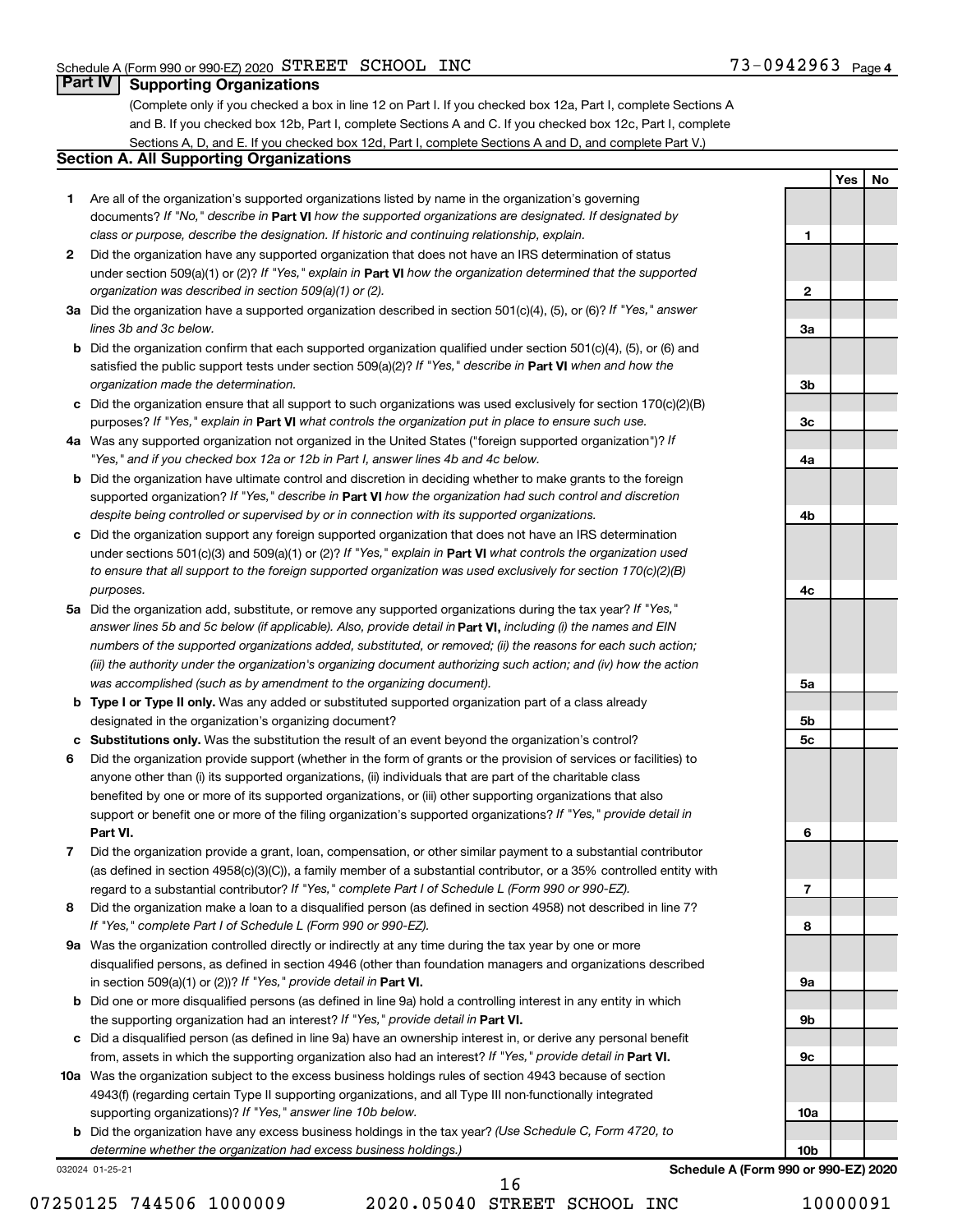|              |                                                                                                                                                                                                                                                                                                                                                                                                                                                                                                                          |                 | Yes | No |
|--------------|--------------------------------------------------------------------------------------------------------------------------------------------------------------------------------------------------------------------------------------------------------------------------------------------------------------------------------------------------------------------------------------------------------------------------------------------------------------------------------------------------------------------------|-----------------|-----|----|
| 11           | Has the organization accepted a gift or contribution from any of the following persons?                                                                                                                                                                                                                                                                                                                                                                                                                                  |                 |     |    |
|              | a A person who directly or indirectly controls, either alone or together with persons described in lines 11b and                                                                                                                                                                                                                                                                                                                                                                                                         |                 |     |    |
|              | 11c below, the governing body of a supported organization?                                                                                                                                                                                                                                                                                                                                                                                                                                                               | 11a             |     |    |
|              | <b>b</b> A family member of a person described in line 11a above?                                                                                                                                                                                                                                                                                                                                                                                                                                                        | 11 <sub>b</sub> |     |    |
|              | c A 35% controlled entity of a person described in line 11a or 11b above?If "Yes" to line 11a, 11b, or 11c, provide                                                                                                                                                                                                                                                                                                                                                                                                      |                 |     |    |
|              | detail in <b>Part VI.</b>                                                                                                                                                                                                                                                                                                                                                                                                                                                                                                | 11c             |     |    |
|              | <b>Section B. Type I Supporting Organizations</b>                                                                                                                                                                                                                                                                                                                                                                                                                                                                        |                 |     |    |
|              |                                                                                                                                                                                                                                                                                                                                                                                                                                                                                                                          |                 | Yes | No |
| 1            | Did the governing body, members of the governing body, officers acting in their official capacity, or membership of one or<br>more supported organizations have the power to regularly appoint or elect at least a majority of the organization's officers,<br>directors, or trustees at all times during the tax year? If "No," describe in Part VI how the supported organization(s)<br>effectively operated, supervised, or controlled the organization's activities. If the organization had more than one supported |                 |     |    |
|              | organization, describe how the powers to appoint and/or remove officers, directors, or trustees were allocated among the<br>supported organizations and what conditions or restrictions, if any, applied to such powers during the tax year.                                                                                                                                                                                                                                                                             | 1               |     |    |
| $\mathbf{2}$ | Did the organization operate for the benefit of any supported organization other than the supported                                                                                                                                                                                                                                                                                                                                                                                                                      |                 |     |    |
|              | organization(s) that operated, supervised, or controlled the supporting organization? If "Yes," explain in                                                                                                                                                                                                                                                                                                                                                                                                               |                 |     |    |
|              | Part VI how providing such benefit carried out the purposes of the supported organization(s) that operated,                                                                                                                                                                                                                                                                                                                                                                                                              |                 |     |    |
|              | supervised, or controlled the supporting organization.                                                                                                                                                                                                                                                                                                                                                                                                                                                                   | 2               |     |    |
|              | <b>Section C. Type II Supporting Organizations</b>                                                                                                                                                                                                                                                                                                                                                                                                                                                                       |                 |     |    |
|              |                                                                                                                                                                                                                                                                                                                                                                                                                                                                                                                          |                 | Yes | No |
| 1.           | Were a majority of the organization's directors or trustees during the tax year also a majority of the directors                                                                                                                                                                                                                                                                                                                                                                                                         |                 |     |    |
|              | or trustees of each of the organization's supported organization(s)? If "No," describe in Part VI how control                                                                                                                                                                                                                                                                                                                                                                                                            |                 |     |    |
|              | or management of the supporting organization was vested in the same persons that controlled or managed                                                                                                                                                                                                                                                                                                                                                                                                                   |                 |     |    |
|              | the supported organization(s).                                                                                                                                                                                                                                                                                                                                                                                                                                                                                           | 1               |     |    |
|              | <b>Section D. All Type III Supporting Organizations</b>                                                                                                                                                                                                                                                                                                                                                                                                                                                                  |                 |     |    |
|              |                                                                                                                                                                                                                                                                                                                                                                                                                                                                                                                          |                 | Yes | No |
| 1            | Did the organization provide to each of its supported organizations, by the last day of the fifth month of the                                                                                                                                                                                                                                                                                                                                                                                                           |                 |     |    |
|              | organization's tax year, (i) a written notice describing the type and amount of support provided during the prior tax                                                                                                                                                                                                                                                                                                                                                                                                    |                 |     |    |
|              | year, (ii) a copy of the Form 990 that was most recently filed as of the date of notification, and (iii) copies of the                                                                                                                                                                                                                                                                                                                                                                                                   |                 |     |    |
|              | organization's governing documents in effect on the date of notification, to the extent not previously provided?                                                                                                                                                                                                                                                                                                                                                                                                         | 1               |     |    |
| $\mathbf{2}$ | Were any of the organization's officers, directors, or trustees either (i) appointed or elected by the supported                                                                                                                                                                                                                                                                                                                                                                                                         |                 |     |    |
|              | organization(s) or (ii) serving on the governing body of a supported organization? If "No," explain in Part VI how                                                                                                                                                                                                                                                                                                                                                                                                       |                 |     |    |
|              | the organization maintained a close and continuous working relationship with the supported organization(s).                                                                                                                                                                                                                                                                                                                                                                                                              | 2               |     |    |
| 3            | By reason of the relationship described in line 2, above, did the organization's supported organizations have a                                                                                                                                                                                                                                                                                                                                                                                                          |                 |     |    |
|              | significant voice in the organization's investment policies and in directing the use of the organization's                                                                                                                                                                                                                                                                                                                                                                                                               |                 |     |    |
|              | income or assets at all times during the tax year? If "Yes," describe in Part VI the role the organization's                                                                                                                                                                                                                                                                                                                                                                                                             |                 |     |    |
|              |                                                                                                                                                                                                                                                                                                                                                                                                                                                                                                                          | З               |     |    |
|              | supported organizations played in this regard.<br>Section E. Type III Functionally Integrated Supporting Organizations                                                                                                                                                                                                                                                                                                                                                                                                   |                 |     |    |
|              | Check the box next to the method that the organization used to satisfy the Integral Part Test during the yealsee instructions).                                                                                                                                                                                                                                                                                                                                                                                          |                 |     |    |
| 1            | The organization satisfied the Activities Test. Complete line 2 below.                                                                                                                                                                                                                                                                                                                                                                                                                                                   |                 |     |    |
| а            | The organization is the parent of each of its supported organizations. Complete line 3 below.                                                                                                                                                                                                                                                                                                                                                                                                                            |                 |     |    |
| b            | The organization supported a governmental entity. Describe in Part VI how you supported a governmental entity (see instructions).                                                                                                                                                                                                                                                                                                                                                                                        |                 |     |    |
| c            | Activities Test. Answer lines 2a and 2b below.                                                                                                                                                                                                                                                                                                                                                                                                                                                                           |                 | Yes | No |
| 2            |                                                                                                                                                                                                                                                                                                                                                                                                                                                                                                                          |                 |     |    |
| а            | Did substantially all of the organization's activities during the tax year directly further the exempt purposes of<br>the supported organization(s) to which the organization was responsive? If "Yes," then in Part VI identify                                                                                                                                                                                                                                                                                         |                 |     |    |
|              | those supported organizations and explain how these activities directly furthered their exempt purposes,                                                                                                                                                                                                                                                                                                                                                                                                                 |                 |     |    |
|              | how the organization was responsive to those supported organizations, and how the organization determined                                                                                                                                                                                                                                                                                                                                                                                                                |                 |     |    |
|              | that these activities constituted substantially all of its activities.                                                                                                                                                                                                                                                                                                                                                                                                                                                   |                 |     |    |
|              |                                                                                                                                                                                                                                                                                                                                                                                                                                                                                                                          | 2a              |     |    |
| b            | Did the activities described in line 2a, above, constitute activities that, but for the organization's involvement,                                                                                                                                                                                                                                                                                                                                                                                                      |                 |     |    |
|              | one or more of the organization's supported organization(s) would have been engaged in? If "Yes," explain in                                                                                                                                                                                                                                                                                                                                                                                                             |                 |     |    |
|              | Part VI the reasons for the organization's position that its supported organization(s) would have engaged in                                                                                                                                                                                                                                                                                                                                                                                                             |                 |     |    |
|              | these activities but for the organization's involvement.                                                                                                                                                                                                                                                                                                                                                                                                                                                                 | 2b              |     |    |
| 3            | Parent of Supported Organizations. Answer lines 3a and 3b below.                                                                                                                                                                                                                                                                                                                                                                                                                                                         |                 |     |    |
|              | a Did the organization have the power to regularly appoint or elect a majority of the officers, directors, or                                                                                                                                                                                                                                                                                                                                                                                                            |                 |     |    |
|              | trustees of each of the supported organizations? If "Yes" or "No" provide details in Part VI.                                                                                                                                                                                                                                                                                                                                                                                                                            | За              |     |    |
|              | <b>b</b> Did the organization exercise a substantial degree of direction over the policies, programs, and activities of each                                                                                                                                                                                                                                                                                                                                                                                             |                 |     |    |
|              | of its supported organizations? If "Yes," describe in Part VI the role played by the organization in this regard.                                                                                                                                                                                                                                                                                                                                                                                                        | Зb              |     |    |

032025 01-25-21

**Schedule A (Form 990 or 990-EZ) 2020**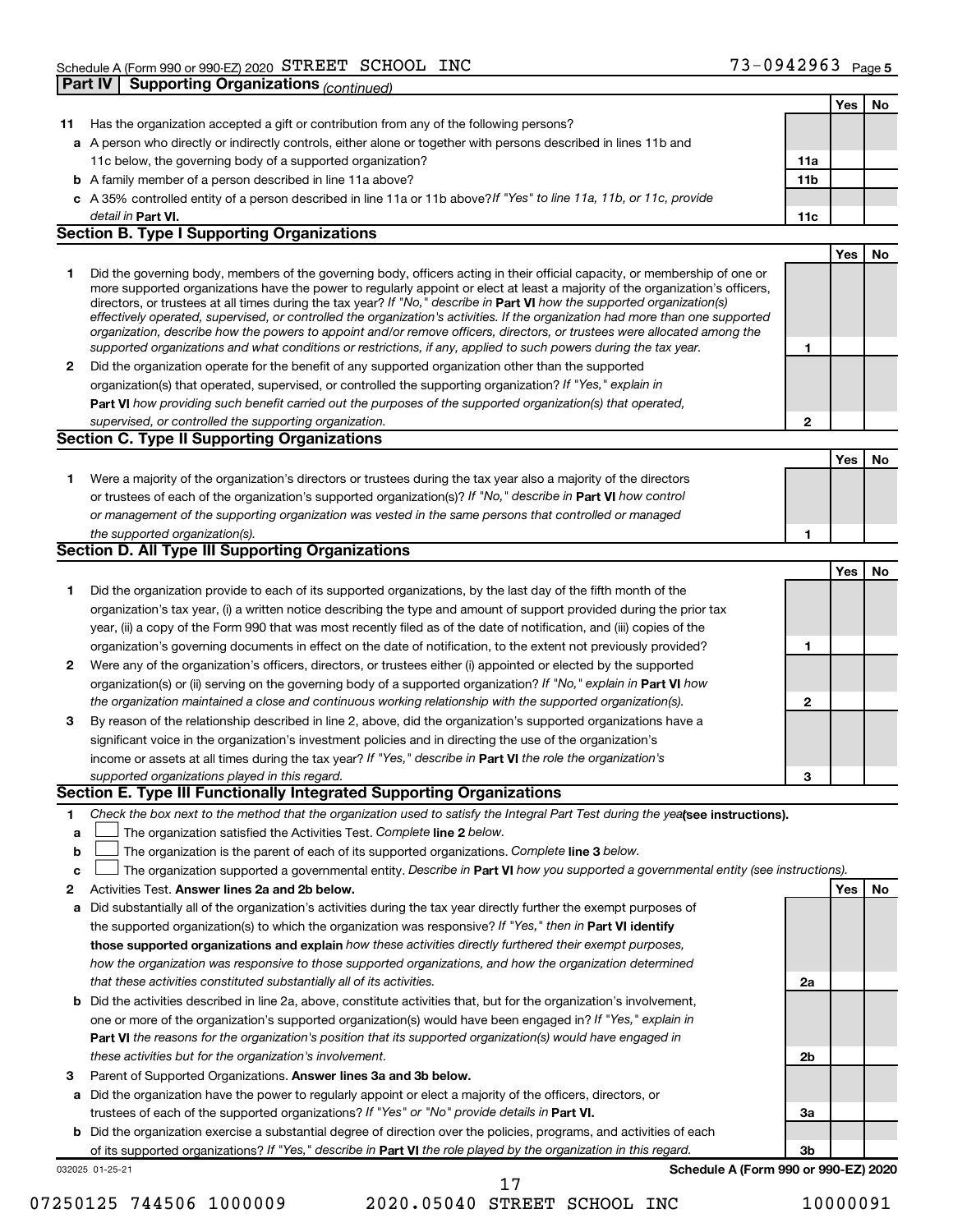Schedule A (Form 990 or 990-EZ) 2020 STREET SCHOOL INC  $73-0942963$  Page **Part V Type III Non-Functionally Integrated 509(a)(3) Supporting Organizations** 

1 **Letter See instructions.** Check here if the organization satisfied the Integral Part Test as a qualifying trust on Nov. 20, 1970 (*explain in* Part **VI**). See instructions. All other Type III non-functionally integrated supporting organizations must complete Sections A through E.

|   | Section A - Adjusted Net Income                                             |                | (A) Prior Year | (B) Current Year<br>(optional) |
|---|-----------------------------------------------------------------------------|----------------|----------------|--------------------------------|
| 1 | Net short-term capital gain                                                 | 1              |                |                                |
| 2 | Recoveries of prior-year distributions                                      | $\mathbf{2}$   |                |                                |
| 3 | Other gross income (see instructions)                                       | 3              |                |                                |
| 4 | Add lines 1 through 3.                                                      | 4              |                |                                |
| 5 | Depreciation and depletion                                                  | 5              |                |                                |
| 6 | Portion of operating expenses paid or incurred for production or            |                |                |                                |
|   | collection of gross income or for management, conservation, or              |                |                |                                |
|   | maintenance of property held for production of income (see instructions)    | 6              |                |                                |
| 7 | Other expenses (see instructions)                                           | $\overline{7}$ |                |                                |
| 8 | <b>Adjusted Net Income</b> (subtract lines 5, 6, and 7 from line 4)         | 8              |                |                                |
|   | <b>Section B - Minimum Asset Amount</b>                                     |                | (A) Prior Year | (B) Current Year<br>(optional) |
| 1 | Aggregate fair market value of all non-exempt-use assets (see               |                |                |                                |
|   | instructions for short tax year or assets held for part of year):           |                |                |                                |
|   | <b>a</b> Average monthly value of securities                                | 1a             |                |                                |
|   | <b>b</b> Average monthly cash balances                                      | 1 <sub>b</sub> |                |                                |
|   | <b>c</b> Fair market value of other non-exempt-use assets                   | 1c             |                |                                |
|   | d Total (add lines 1a, 1b, and 1c)                                          | 1d             |                |                                |
|   | e Discount claimed for blockage or other factors                            |                |                |                                |
|   | (explain in detail in <b>Part VI</b> ):                                     |                |                |                                |
| 2 | Acquisition indebtedness applicable to non-exempt-use assets                | $\mathbf{2}$   |                |                                |
| 3 | Subtract line 2 from line 1d.                                               | 3              |                |                                |
| 4 | Cash deemed held for exempt use. Enter 0.015 of line 3 (for greater amount, |                |                |                                |
|   | see instructions).                                                          | 4              |                |                                |
| 5 | Net value of non-exempt-use assets (subtract line 4 from line 3)            | 5              |                |                                |
| 6 | Multiply line 5 by 0.035.                                                   | 6              |                |                                |
| 7 | Recoveries of prior-year distributions                                      | $\overline{7}$ |                |                                |
| 8 | <b>Minimum Asset Amount (add line 7 to line 6)</b>                          | 8              |                |                                |
|   | <b>Section C - Distributable Amount</b>                                     |                |                | <b>Current Year</b>            |
| 1 | Adjusted net income for prior year (from Section A, line 8, column A)       | 1              |                |                                |
| 2 | Enter 0.85 of line 1.                                                       | $\mathbf{2}$   |                |                                |
| 3 | Minimum asset amount for prior year (from Section B, line 8, column A)      | 3              |                |                                |
| 4 | Enter greater of line 2 or line 3.                                          | 4              |                |                                |
| 5 | Income tax imposed in prior year                                            | 5              |                |                                |
| 6 | <b>Distributable Amount.</b> Subtract line 5 from line 4, unless subject to |                |                |                                |
|   | emergency temporary reduction (see instructions).                           | 6              |                |                                |
|   |                                                                             |                |                |                                |

**7** Check here if the current year is the organization's first as a non-functionally integrated Type III supporting organization (see † instructions).

**Schedule A (Form 990 or 990-EZ) 2020**

032026 01-25-21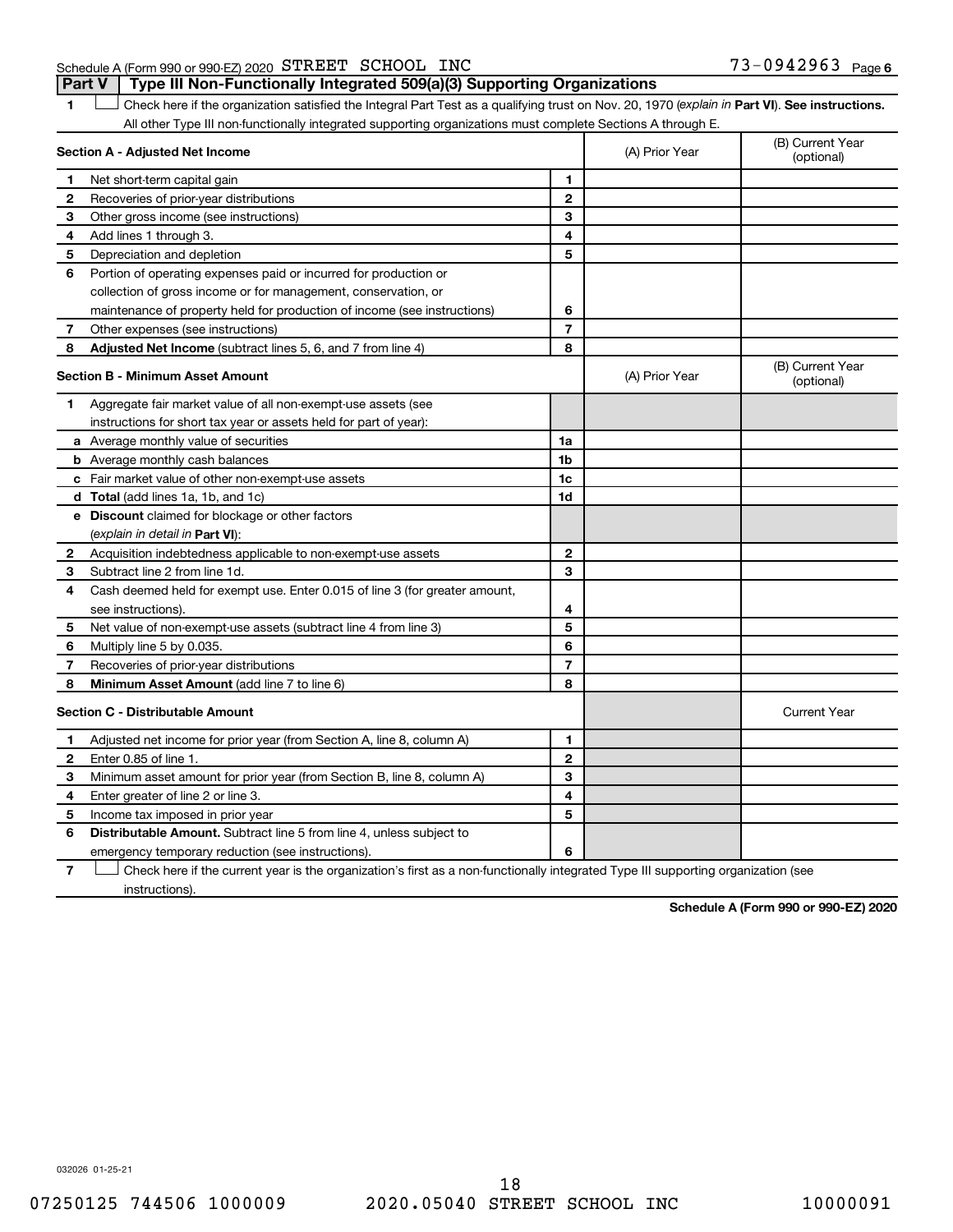| <b>Part V</b> | Type III Non-Functionally Integrated 509(a)(3) Supporting Organizations (continued)        |                                    |                                               |    |                                                  |
|---------------|--------------------------------------------------------------------------------------------|------------------------------------|-----------------------------------------------|----|--------------------------------------------------|
|               | <b>Section D - Distributions</b>                                                           |                                    |                                               |    | <b>Current Year</b>                              |
| 1             | Amounts paid to supported organizations to accomplish exempt purposes                      |                                    |                                               | 1  |                                                  |
| 2             | Amounts paid to perform activity that directly furthers exempt purposes of supported       |                                    |                                               |    |                                                  |
|               | organizations, in excess of income from activity                                           |                                    | 2                                             |    |                                                  |
| 3             | Administrative expenses paid to accomplish exempt purposes of supported organizations      |                                    |                                               | 3  |                                                  |
| 4             | Amounts paid to acquire exempt-use assets                                                  |                                    |                                               | 4  |                                                  |
| 5             | Qualified set-aside amounts (prior IRS approval required - provide details in Part VI)     |                                    |                                               | 5  |                                                  |
| 6             | Other distributions ( <i>describe in Part VI</i> ). See instructions.                      |                                    |                                               | 6  |                                                  |
| 7             | Total annual distributions. Add lines 1 through 6.                                         |                                    |                                               | 7  |                                                  |
| 8             | Distributions to attentive supported organizations to which the organization is responsive |                                    |                                               |    |                                                  |
|               | (provide details in Part VI). See instructions.                                            |                                    |                                               | 8  |                                                  |
| 9             | Distributable amount for 2020 from Section C, line 6                                       |                                    |                                               | 9  |                                                  |
| 10            | Line 8 amount divided by line 9 amount                                                     |                                    |                                               | 10 |                                                  |
|               | <b>Section E - Distribution Allocations (see instructions)</b>                             | (i)<br><b>Excess Distributions</b> | (ii)<br><b>Underdistributions</b><br>Pre-2020 |    | (iii)<br><b>Distributable</b><br>Amount for 2020 |
| 1             | Distributable amount for 2020 from Section C, line 6                                       |                                    |                                               |    |                                                  |
| 2             | Underdistributions, if any, for years prior to 2020 (reason-                               |                                    |                                               |    |                                                  |
|               | able cause required - explain in Part VI). See instructions.                               |                                    |                                               |    |                                                  |
| 3             | Excess distributions carryover, if any, to 2020                                            |                                    |                                               |    |                                                  |
|               | a From 2015                                                                                |                                    |                                               |    |                                                  |
|               | <b>b</b> From 2016                                                                         |                                    |                                               |    |                                                  |
|               | c From 2017                                                                                |                                    |                                               |    |                                                  |
|               | d From 2018                                                                                |                                    |                                               |    |                                                  |
|               | e From 2019                                                                                |                                    |                                               |    |                                                  |
|               | f Total of lines 3a through 3e                                                             |                                    |                                               |    |                                                  |
|               | g Applied to underdistributions of prior years                                             |                                    |                                               |    |                                                  |
|               | <b>h</b> Applied to 2020 distributable amount                                              |                                    |                                               |    |                                                  |
| Ť.            | Carryover from 2015 not applied (see instructions)                                         |                                    |                                               |    |                                                  |
|               | Remainder. Subtract lines 3g, 3h, and 3i from line 3f.                                     |                                    |                                               |    |                                                  |
| 4             | Distributions for 2020 from Section D,                                                     |                                    |                                               |    |                                                  |
|               | line $7:$                                                                                  |                                    |                                               |    |                                                  |
|               | a Applied to underdistributions of prior years                                             |                                    |                                               |    |                                                  |
|               | <b>b</b> Applied to 2020 distributable amount                                              |                                    |                                               |    |                                                  |
|               | c Remainder. Subtract lines 4a and 4b from line 4.                                         |                                    |                                               |    |                                                  |
| 5             | Remaining underdistributions for years prior to 2020, if                                   |                                    |                                               |    |                                                  |
|               | any. Subtract lines 3g and 4a from line 2. For result greater                              |                                    |                                               |    |                                                  |
|               | than zero, explain in Part VI. See instructions.                                           |                                    |                                               |    |                                                  |
| 6             | Remaining underdistributions for 2020. Subtract lines 3h                                   |                                    |                                               |    |                                                  |
|               | and 4b from line 1. For result greater than zero, explain in                               |                                    |                                               |    |                                                  |
|               | <b>Part VI.</b> See instructions.                                                          |                                    |                                               |    |                                                  |
| 7             | Excess distributions carryover to 2021. Add lines 3j                                       |                                    |                                               |    |                                                  |
|               | and 4c.                                                                                    |                                    |                                               |    |                                                  |
| 8             | Breakdown of line 7:                                                                       |                                    |                                               |    |                                                  |
|               | a Excess from 2016                                                                         |                                    |                                               |    |                                                  |
|               | <b>b</b> Excess from 2017                                                                  |                                    |                                               |    |                                                  |
|               | c Excess from 2018                                                                         |                                    |                                               |    |                                                  |
|               | d Excess from 2019                                                                         |                                    |                                               |    |                                                  |
|               | e Excess from 2020                                                                         |                                    |                                               |    |                                                  |

**Schedule A (Form 990 or 990-EZ) 2020**

032027 01-25-21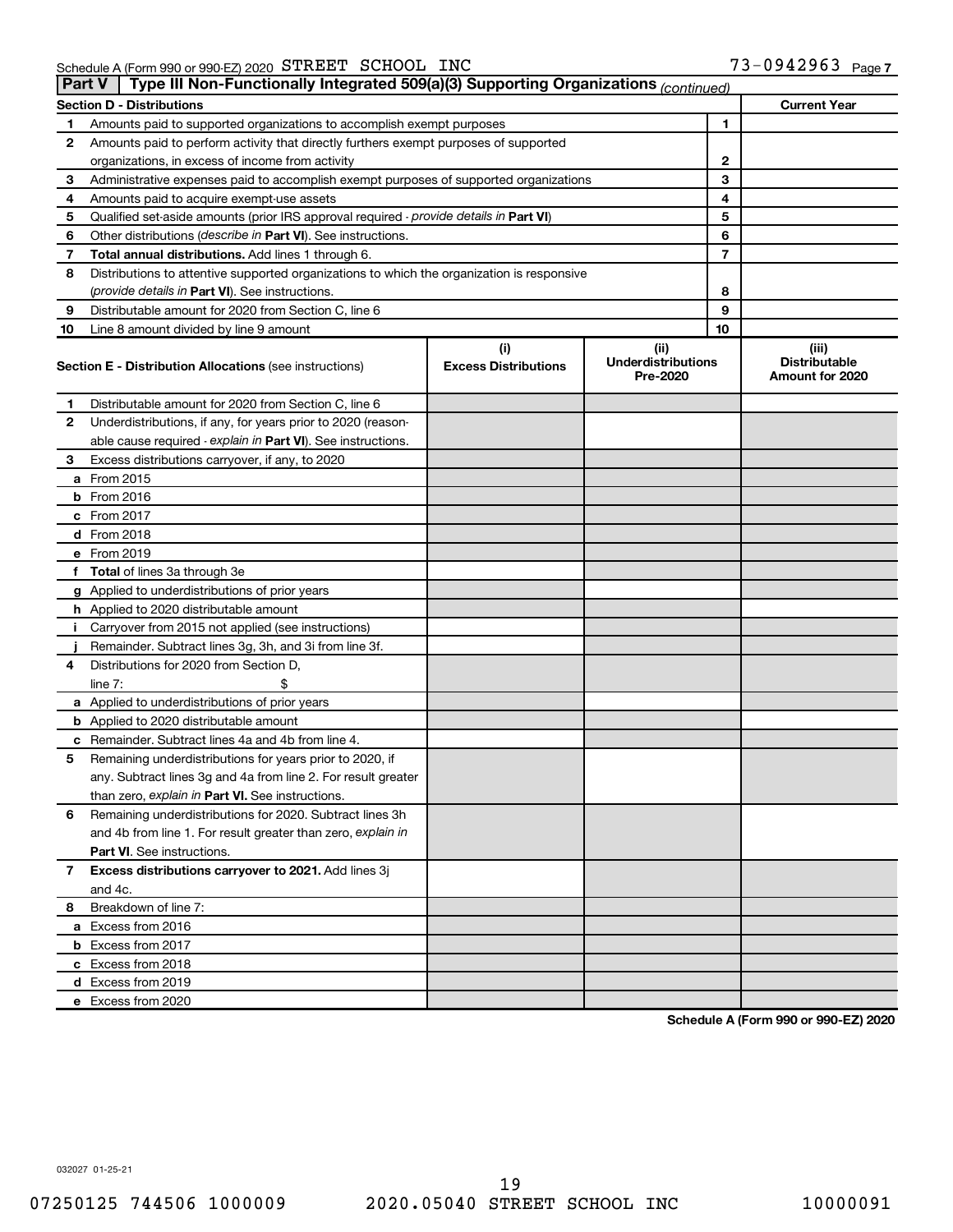| <b>Part VI</b><br>(See instructions.) | <b>Supplemental Information.</b> Provide the explanations required by Part II, line 10; Part II, line 17a or 17b; Part III, line 12;<br>Part IV, Section A, lines 1, 2, 3b, 3c, 4b, 4c, 5a, 6, 9a, 9b, 9c, 11a, 11b, and 11c; Part IV,<br>Section D, lines 5, 6, and 8; and Part V, Section E, lines 2, 5, and 6. Also complete this part for any additional information. |                                      |
|---------------------------------------|---------------------------------------------------------------------------------------------------------------------------------------------------------------------------------------------------------------------------------------------------------------------------------------------------------------------------------------------------------------------------|--------------------------------------|
|                                       |                                                                                                                                                                                                                                                                                                                                                                           |                                      |
|                                       |                                                                                                                                                                                                                                                                                                                                                                           |                                      |
|                                       |                                                                                                                                                                                                                                                                                                                                                                           |                                      |
|                                       |                                                                                                                                                                                                                                                                                                                                                                           |                                      |
|                                       |                                                                                                                                                                                                                                                                                                                                                                           |                                      |
|                                       |                                                                                                                                                                                                                                                                                                                                                                           |                                      |
|                                       |                                                                                                                                                                                                                                                                                                                                                                           |                                      |
|                                       |                                                                                                                                                                                                                                                                                                                                                                           |                                      |
|                                       |                                                                                                                                                                                                                                                                                                                                                                           |                                      |
|                                       |                                                                                                                                                                                                                                                                                                                                                                           |                                      |
|                                       |                                                                                                                                                                                                                                                                                                                                                                           |                                      |
|                                       |                                                                                                                                                                                                                                                                                                                                                                           |                                      |
|                                       |                                                                                                                                                                                                                                                                                                                                                                           |                                      |
|                                       |                                                                                                                                                                                                                                                                                                                                                                           |                                      |
|                                       |                                                                                                                                                                                                                                                                                                                                                                           |                                      |
|                                       |                                                                                                                                                                                                                                                                                                                                                                           |                                      |
|                                       |                                                                                                                                                                                                                                                                                                                                                                           |                                      |
|                                       |                                                                                                                                                                                                                                                                                                                                                                           |                                      |
|                                       |                                                                                                                                                                                                                                                                                                                                                                           |                                      |
|                                       |                                                                                                                                                                                                                                                                                                                                                                           |                                      |
|                                       |                                                                                                                                                                                                                                                                                                                                                                           |                                      |
|                                       |                                                                                                                                                                                                                                                                                                                                                                           |                                      |
|                                       |                                                                                                                                                                                                                                                                                                                                                                           |                                      |
|                                       |                                                                                                                                                                                                                                                                                                                                                                           |                                      |
|                                       |                                                                                                                                                                                                                                                                                                                                                                           |                                      |
|                                       |                                                                                                                                                                                                                                                                                                                                                                           |                                      |
|                                       |                                                                                                                                                                                                                                                                                                                                                                           |                                      |
|                                       |                                                                                                                                                                                                                                                                                                                                                                           |                                      |
|                                       |                                                                                                                                                                                                                                                                                                                                                                           |                                      |
|                                       |                                                                                                                                                                                                                                                                                                                                                                           |                                      |
|                                       |                                                                                                                                                                                                                                                                                                                                                                           |                                      |
|                                       |                                                                                                                                                                                                                                                                                                                                                                           |                                      |
|                                       |                                                                                                                                                                                                                                                                                                                                                                           |                                      |
|                                       |                                                                                                                                                                                                                                                                                                                                                                           |                                      |
| 032028 01-25-21                       | 20                                                                                                                                                                                                                                                                                                                                                                        | Schedule A (Form 990 or 990-EZ) 2020 |
| 07250125 744506 1000009               | 2020.05040 STREET SCHOOL INC                                                                                                                                                                                                                                                                                                                                              | 10000091                             |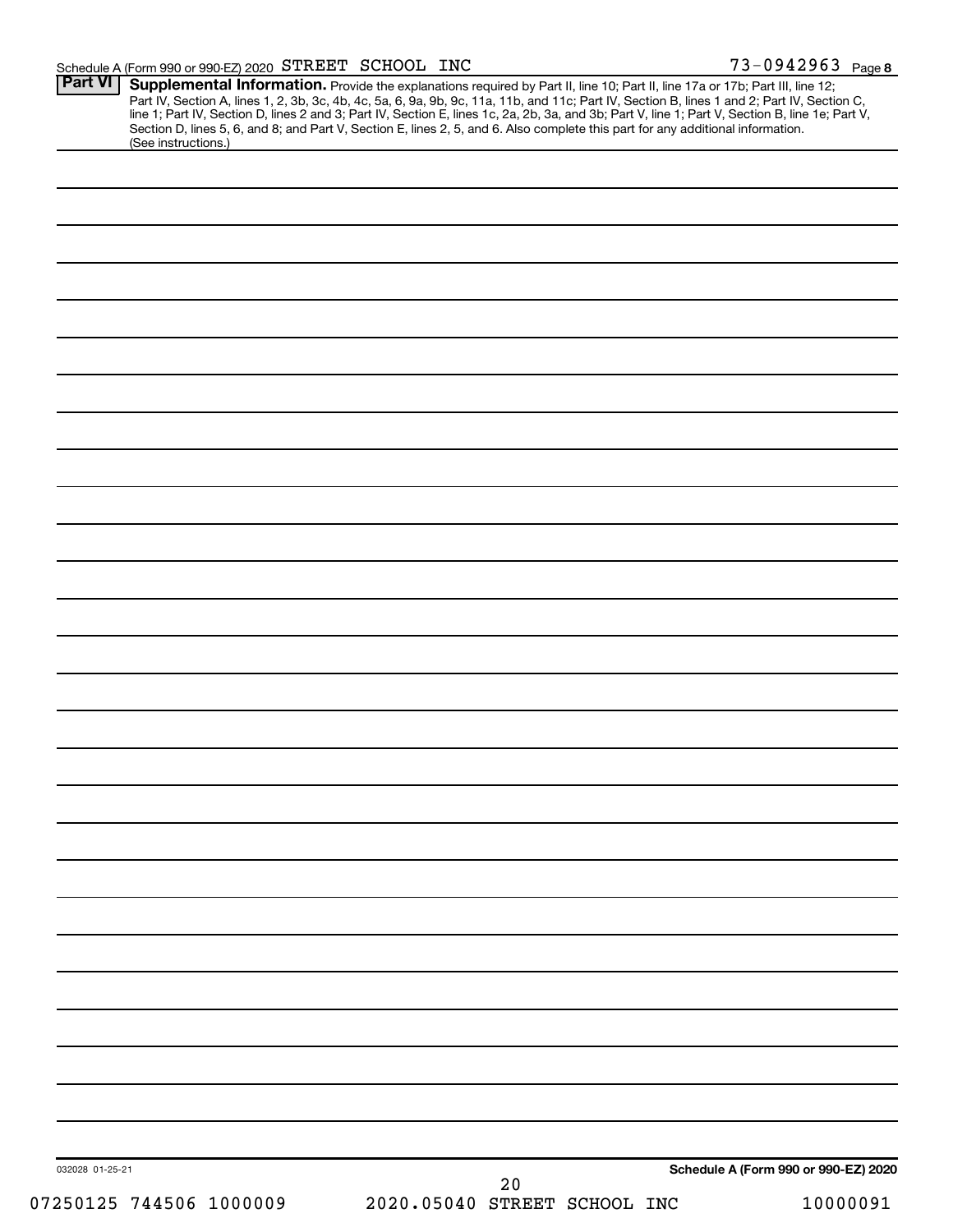Department of the Treasury Internal Revenue Service **(Form 990, 990-EZ,**

Name of the organization

# \*\* PUBLIC DISCLOSURE COPY \*\*

# **Schedule B Schedule of Contributors**

**or 990-PF) | Attach to Form 990, Form 990-EZ, or Form 990-PF. | Go to www.irs.gov/Form990 for the latest information.** OMB No. 1545-0047

**2020**

**Employer identification number**

| $3 - 0942963$ |  |  |  |
|---------------|--|--|--|
|               |  |  |  |

| STREET SCHOOL INC | 73-0942963 |  |
|-------------------|------------|--|
|                   |            |  |

| <b>Organization type (check one):</b> |                                                                           |  |  |  |
|---------------------------------------|---------------------------------------------------------------------------|--|--|--|
| Filers of:                            | Section:                                                                  |  |  |  |
| Form 990 or 990-EZ                    | $ \mathbf{X} $ 501(c)( 3) (enter number) organization                     |  |  |  |
|                                       | 4947(a)(1) nonexempt charitable trust not treated as a private foundation |  |  |  |
|                                       | 527 political organization                                                |  |  |  |
| Form 990-PF                           | 501(c)(3) exempt private foundation                                       |  |  |  |
|                                       | 4947(a)(1) nonexempt charitable trust treated as a private foundation     |  |  |  |
|                                       | 501(c)(3) taxable private foundation                                      |  |  |  |

Check if your organization is covered by the General Rule or a Special Rule.

**Note:**  Only a section 501(c)(7), (8), or (10) organization can check boxes for both the General Rule and a Special Rule. See instructions.

#### **General Rule**

**K** For an organization filing Form 990, 990-EZ, or 990-PF that received, during the year, contributions totaling \$5,000 or more (in money or property) from any one contributor. Complete Parts I and II. See instructions for determining a contributor's total contributions.

#### **Special Rules**

 $\Box$ 

any one contributor, during the year, total contributions of the greater of (1) \$5,000; or (2) 2% of the amount on (i) Form 990, Part VIII, line 1h; For an organization described in section 501(c)(3) filing Form 990 or 990-EZ that met the 33 1/3% support test of the regulations under sections 509(a)(1) and 170(b)(1)(A)(vi), that checked Schedule A (Form 990 or 990-EZ), Part II, line 13, 16a, or 16b, and that received from or (ii) Form 990-EZ, line 1. Complete Parts I and II.  $\Box$ 

For an organization described in section 501(c)(7), (8), or (10) filing Form 990 or 990-EZ that received from any one contributor, during the year, total contributions of more than \$1,000 exclusively for religious, charitable, scientific, literary, or educational purposes, or for the prevention of cruelty to children or animals. Complete Parts I (entering "N/A" in column (b) instead of the contributor name and address), II, and III.  $\Box$ 

purpose. Don't complete any of the parts unless the General Rule applies to this organization because it received nonexclusively year, contributions exclusively for religious, charitable, etc., purposes, but no such contributions totaled more than \$1,000. If this box is checked, enter here the total contributions that were received during the year for an exclusively religious, charitable, etc., For an organization described in section 501(c)(7), (8), or (10) filing Form 990 or 990-EZ that received from any one contributor, during the religious, charitable, etc., contributions totaling \$5,000 or more during the year  $~\ldots\ldots\ldots\ldots\ldots\ldots\ldots\ldots\blacktriangleright~$ \$

**Caution:**  An organization that isn't covered by the General Rule and/or the Special Rules doesn't file Schedule B (Form 990, 990-EZ, or 990-PF),  **must** but it answer "No" on Part IV, line 2, of its Form 990; or check the box on line H of its Form 990-EZ or on its Form 990-PF, Part I, line 2, to certify that it doesn't meet the filing requirements of Schedule B (Form 990, 990-EZ, or 990-PF).

**For Paperwork Reduction Act Notice, see the instructions for Form 990, 990-EZ, or 990-PF. Schedule B (Form 990, 990-EZ, or 990-PF) (2020)** LHA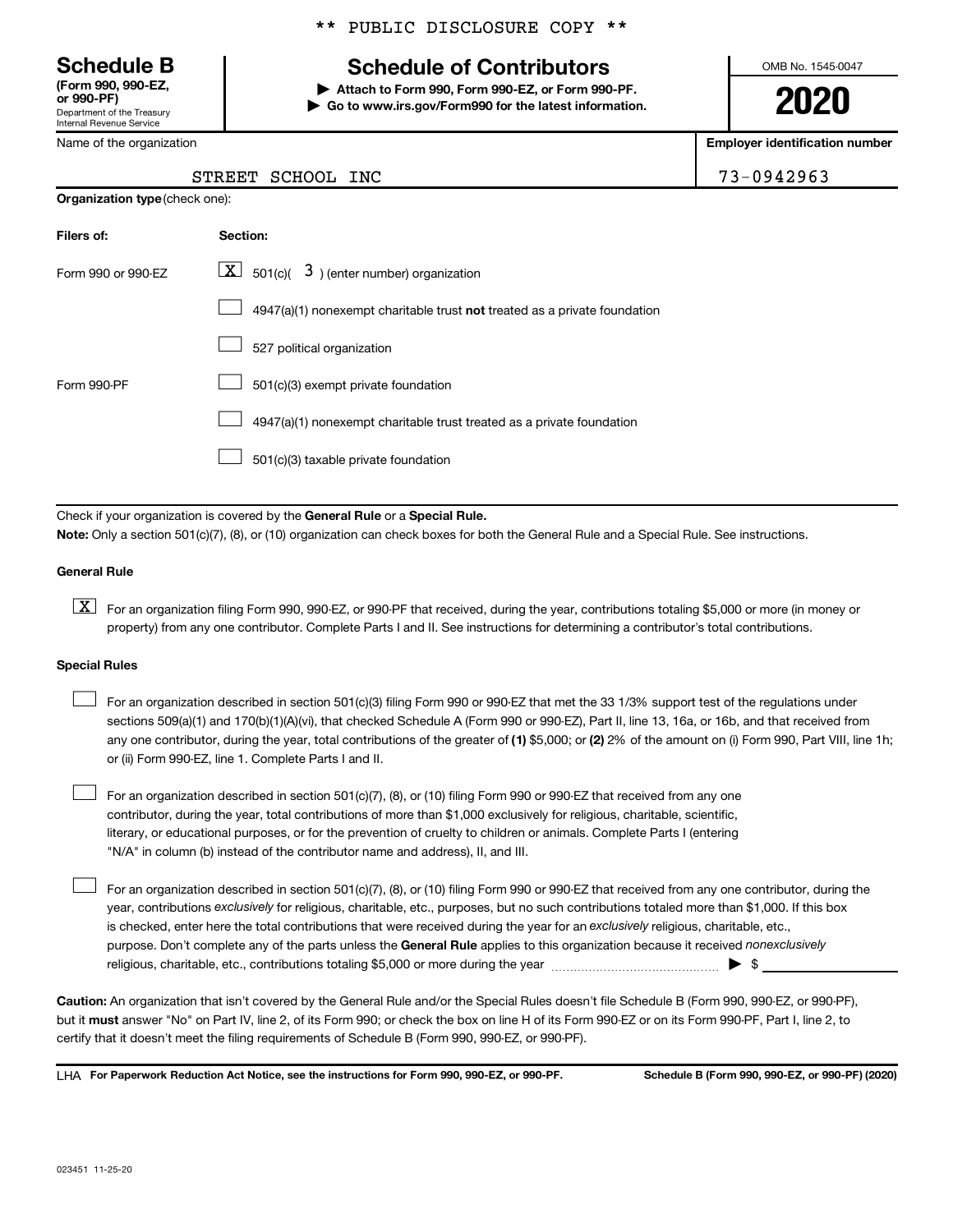Name of organization

# STREET SCHOOL INC 73-0942963

| Part I           | Contributors (see instructions). Use duplicate copies of Part I if additional space is needed. |                                   |                                                                                                                  |
|------------------|------------------------------------------------------------------------------------------------|-----------------------------------|------------------------------------------------------------------------------------------------------------------|
| (a)<br>No.       | (b)<br>Name, address, and ZIP + 4                                                              | (c)<br><b>Total contributions</b> | (d)<br>Type of contribution                                                                                      |
| $\mathbf 1$      |                                                                                                | 1,010,670.<br>$$\mathbb{S}$$      | Person<br>Payroll<br>$\overline{\texttt{x}}$<br>Noncash<br>(Complete Part II for<br>noncash contributions.)      |
| (a)<br>No.       | (b)<br>Name, address, and ZIP + 4                                                              | (c)<br><b>Total contributions</b> | (d)<br>Type of contribution                                                                                      |
| $\boldsymbol{2}$ |                                                                                                | 440,007.<br>\$                    | $\overline{\text{X}}$<br>Person<br>Payroll<br>Noncash<br>(Complete Part II for<br>noncash contributions.)        |
| (a)<br>No.       | (b)<br>Name, address, and ZIP + 4                                                              | (c)<br><b>Total contributions</b> | (d)<br>Type of contribution                                                                                      |
| 3                |                                                                                                | 225, 263.<br>\$                   | $\overline{\text{X}}$<br>Person<br>Payroll<br>Noncash<br>(Complete Part II for<br>noncash contributions.)        |
| (a)<br>No.       | (b)<br>Name, address, and ZIP + 4                                                              | (c)<br><b>Total contributions</b> | (d)<br>Type of contribution                                                                                      |
| 4                |                                                                                                | 100,000.<br>\$                    | х<br>Person<br>Payroll<br>Noncash<br>(Complete Part II for<br>noncash contributions.)                            |
| (a)<br>No.       | (b)<br>Name, address, and ZIP + 4                                                              | (c)<br><b>Total contributions</b> | (d)<br>Type of contribution                                                                                      |
| 5                |                                                                                                | 87,900.<br>\$                     | $\overline{\text{X}}$<br>Person<br>Payroll<br>Noncash<br>(Complete Part II for<br>noncash contributions.)        |
| (a)<br>No.       | (b)<br>Name, address, and ZIP + 4                                                              | (c)<br><b>Total contributions</b> | (d)<br>Type of contribution                                                                                      |
| 6                |                                                                                                | 60,000.<br>\$                     | $\overline{\text{X}}$<br>Person<br>Payroll<br><b>Noncash</b><br>(Complete Part II for<br>noncash contributions.) |

023452 11-25-20 **Schedule B (Form 990, 990-EZ, or 990-PF) (2020)**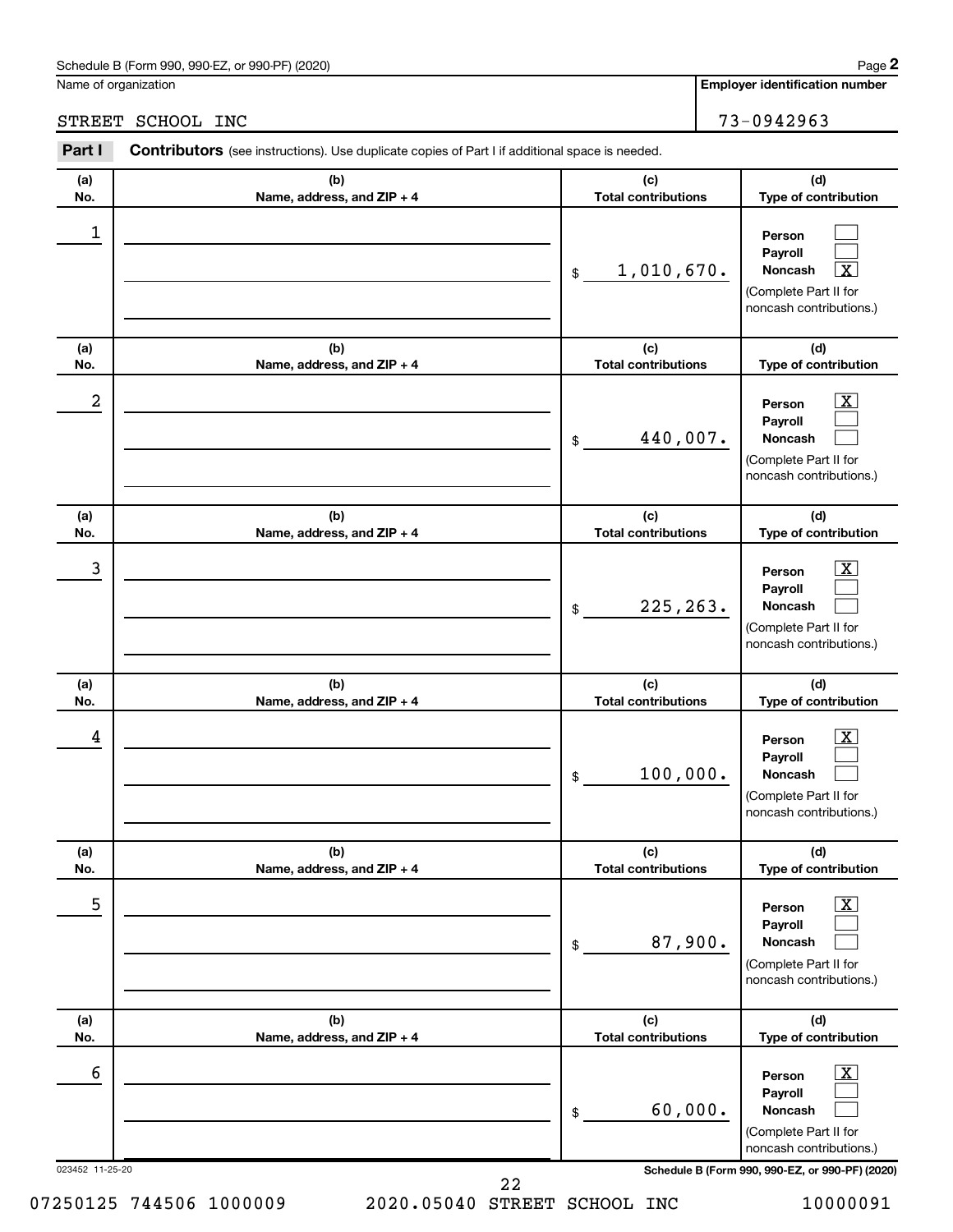Name of organization

**Employer identification number**

STREET SCHOOL INC 73-0942963

| Part I          | Contributors (see instructions). Use duplicate copies of Part I if additional space is needed. |                                   |                                                                                                                  |
|-----------------|------------------------------------------------------------------------------------------------|-----------------------------------|------------------------------------------------------------------------------------------------------------------|
| (a)<br>No.      | (b)<br>Name, address, and ZIP + 4                                                              | (c)<br><b>Total contributions</b> | (d)<br>Type of contribution                                                                                      |
| 7               |                                                                                                | 50,000.<br>\$                     | $\overline{\text{X}}$<br>Person<br>Payroll<br><b>Noncash</b><br>(Complete Part II for<br>noncash contributions.) |
| (a)<br>No.      | (b)<br>Name, address, and ZIP + 4                                                              | (c)<br><b>Total contributions</b> | (d)<br>Type of contribution                                                                                      |
| 8               |                                                                                                | 40,700.<br>\$                     | x<br>Person<br>Payroll<br><b>Noncash</b><br>(Complete Part II for<br>noncash contributions.)                     |
| (a)<br>No.      | (b)<br>Name, address, and ZIP + 4                                                              | (c)<br><b>Total contributions</b> | (d)<br>Type of contribution                                                                                      |
| 9               |                                                                                                | 40,000.<br>\$                     | $\overline{\text{X}}$<br>Person<br>Payroll<br><b>Noncash</b><br>(Complete Part II for<br>noncash contributions.) |
| (a)<br>No.      | (b)<br>Name, address, and ZIP + 4                                                              | (c)<br><b>Total contributions</b> | (d)<br>Type of contribution                                                                                      |
| 10              |                                                                                                | 40,000.<br>\$                     | x<br>Person<br>Payroll<br><b>Noncash</b><br>(Complete Part II for<br>noncash contributions.)                     |
| (a)<br>No.      | (b)<br>Name, address, and ZIP + 4                                                              | (c)<br><b>Total contributions</b> | (d)<br>Type of contribution                                                                                      |
| 11              |                                                                                                | 27,000.<br>\$                     | $\overline{\text{X}}$<br>Person<br>Payroll<br><b>Noncash</b><br>(Complete Part II for<br>noncash contributions.) |
| (a)<br>No.      | (b)<br>Name, address, and ZIP + 4                                                              | (c)<br><b>Total contributions</b> | (d)<br>Type of contribution                                                                                      |
| 12              |                                                                                                | 1,000.<br>\$                      | x<br>Person<br>Payroll<br><b>Noncash</b><br>(Complete Part II for<br>noncash contributions.)                     |
| 023452 11-25-20 |                                                                                                |                                   | Schedule B (Form 990, 990-EZ, or 990-PF) (2020                                                                   |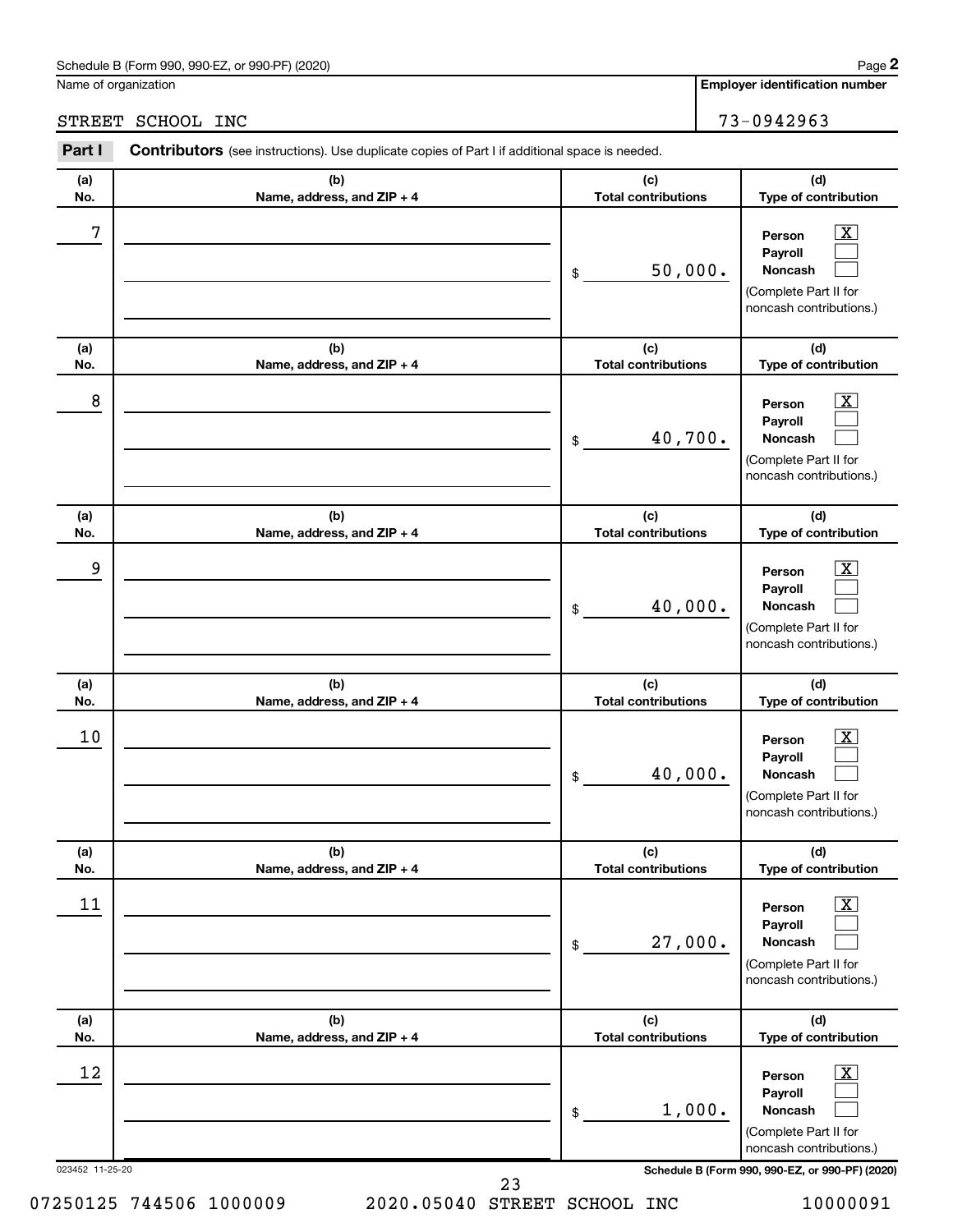Name of organization

**(a) No.**

**Part I** 

**(a) No.**

# STREET SCHOOL INC 73-0942963

| ırt I          | <b>Contributors</b> (see instructions). Use duplicate copies of Part I if additional space is needed. |                            |                                                                                                |
|----------------|-------------------------------------------------------------------------------------------------------|----------------------------|------------------------------------------------------------------------------------------------|
| (a)            | (b)                                                                                                   | (c)                        | (d)                                                                                            |
| ١o.            | Name, address, and ZIP + 4                                                                            | <b>Total contributions</b> | <b>Type of contribution</b>                                                                    |
| $\frac{13}{1}$ |                                                                                                       | 25,000.<br>\$              | <u>x</u><br>Person<br>Payroll<br><b>Noncash</b>                                                |
|                |                                                                                                       |                            | (Complete Part II for<br>noncash contributions.)                                               |
| (a)            | (b)                                                                                                   | (c)                        | (d)                                                                                            |
| ١o.            | Name, address, and ZIP + 4                                                                            | <b>Total contributions</b> | <b>Type of contribution</b>                                                                    |
| 14             |                                                                                                       | 25,000.<br>\$              | Person<br><b>Payroll</b><br><b>Noncash</b><br>(Complete Part II for<br>noncash contributions.) |

|                 |                                   |                                   | Complete Fart in for<br>noncash contributions.)                                                             |
|-----------------|-----------------------------------|-----------------------------------|-------------------------------------------------------------------------------------------------------------|
| (a)<br>No.      | (b)<br>Name, address, and ZIP + 4 | (c)<br><b>Total contributions</b> | (d)<br>Type of contribution                                                                                 |
| 15              |                                   | 25,000.<br>$$\mathbb{S}$$         | $\overline{\text{X}}$<br>Person<br>Payroll<br>Noncash<br>(Complete Part II for<br>noncash contributions.)   |
| (a)<br>No.      | (b)<br>Name, address, and ZIP + 4 | (c)<br><b>Total contributions</b> | (d)<br>Type of contribution                                                                                 |
| 16              |                                   | 20,000.<br>\$                     | $\overline{\textbf{X}}$<br>Person<br>Payroll<br>Noncash<br>(Complete Part II for<br>noncash contributions.) |
| (a)<br>No.      | (b)<br>Name, address, and ZIP + 4 | (c)<br><b>Total contributions</b> | (d)<br>Type of contribution                                                                                 |
| 17              |                                   | 20,000.<br>\$                     | $\boxed{\textbf{X}}$<br>Person<br>Payroll<br>Noncash<br>(Complete Part II for<br>noncash contributions.)    |
| (a)<br>No.      | (b)<br>Name, address, and ZIP + 4 | (c)<br><b>Total contributions</b> | (d)<br>Type of contribution                                                                                 |
| 18              |                                   | 15,000.<br>\$                     | $\overline{\mathbf{X}}$<br>Person<br>Payroll<br>Noncash<br>(Complete Part II for<br>noncash contributions.) |
| 023452 11-25-20 | 24                                |                                   | Schedule B (Form 990, 990-EZ, or 990-PF) (2020)                                                             |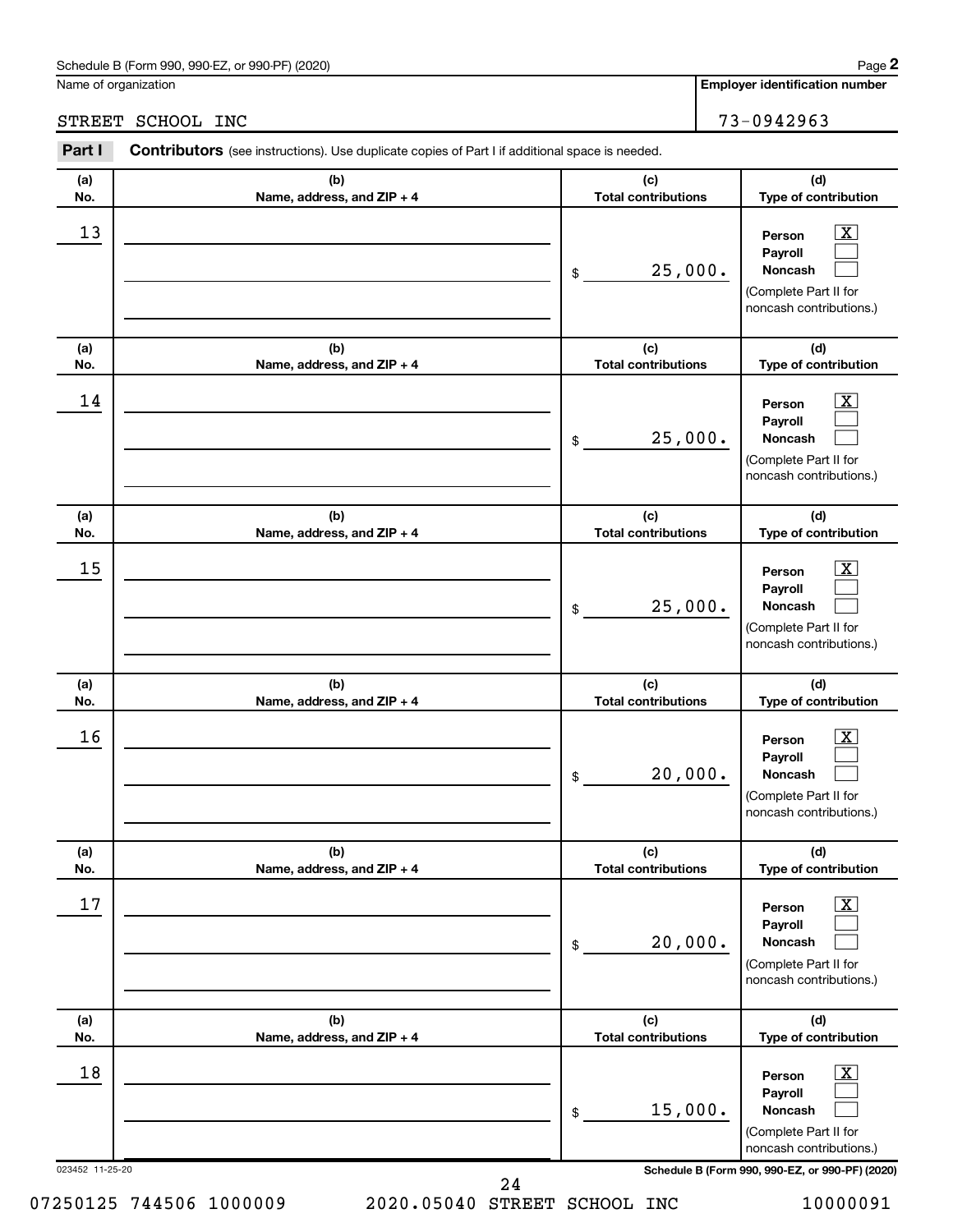Name of organization

STREET SCHOOL INC 73-0942963 **Part I** Contributors (see instructions). Use duplicate copies of Part I if additional space is needed. Τ **(c)** Τ **(d) Total contributions**

| (a)<br>No.            | (b)<br>Name, address, and ZIP + 4 | (c)<br><b>Total contributions</b> | (d)<br>Type of contribution                                                                                                                               |
|-----------------------|-----------------------------------|-----------------------------------|-----------------------------------------------------------------------------------------------------------------------------------------------------------|
| 19                    |                                   | 15,000.<br>$\$$                   | $\boxed{\textbf{X}}$<br>Person<br>Payroll<br>Noncash<br>(Complete Part II for<br>noncash contributions.)                                                  |
| (a)<br>No.            | (b)<br>Name, address, and ZIP + 4 | (c)<br><b>Total contributions</b> | (d)<br>Type of contribution                                                                                                                               |
| 20                    |                                   | 15,000.<br>$\$$                   | $\boxed{\textbf{X}}$<br>Person<br>Payroll<br><b>Noncash</b><br>(Complete Part II for<br>noncash contributions.)                                           |
| (a)<br>No.            | (b)<br>Name, address, and ZIP + 4 | (c)<br><b>Total contributions</b> | (d)<br>Type of contribution                                                                                                                               |
| 21                    |                                   | 15,000.<br>$\mathfrak{S}$         | $\overline{\mathbf{X}}$<br>Person<br>Payroll<br><b>Noncash</b><br>(Complete Part II for<br>noncash contributions.)                                        |
| (a)<br>No.            | (b)<br>Name, address, and ZIP + 4 | (c)<br><b>Total contributions</b> | (d)<br>Type of contribution                                                                                                                               |
| 22                    |                                   | 15,000.<br>$\frac{1}{2}$          | $\overline{\mathbf{X}}$<br>Person<br>Payroll<br><b>Noncash</b><br>(Complete Part II for<br>noncash contributions.)                                        |
| (a)<br>No.            | (b)<br>Name, address, and ZIP + 4 | (c)<br><b>Total contributions</b> | (d)<br>Type of contribution                                                                                                                               |
| 23                    |                                   | 14,875.<br>\$                     | $\boxed{\text{X}}$<br>Person<br>Payroll<br>Noncash<br>(Complete Part II for<br>noncash contributions.)                                                    |
| (a)<br>No.            | (b)<br>Name, address, and ZIP + 4 | (c)<br><b>Total contributions</b> | (d)<br>Type of contribution                                                                                                                               |
| 24<br>023452 11-25-20 |                                   | 13,310.<br>$\$$                   | $\boxed{\text{X}}$<br>Person<br>Payroll<br>Noncash<br>(Complete Part II for<br>noncash contributions.)<br>Schedule B (Form 990, 990-EZ, or 990-PF) (2020) |
|                       | 25                                |                                   |                                                                                                                                                           |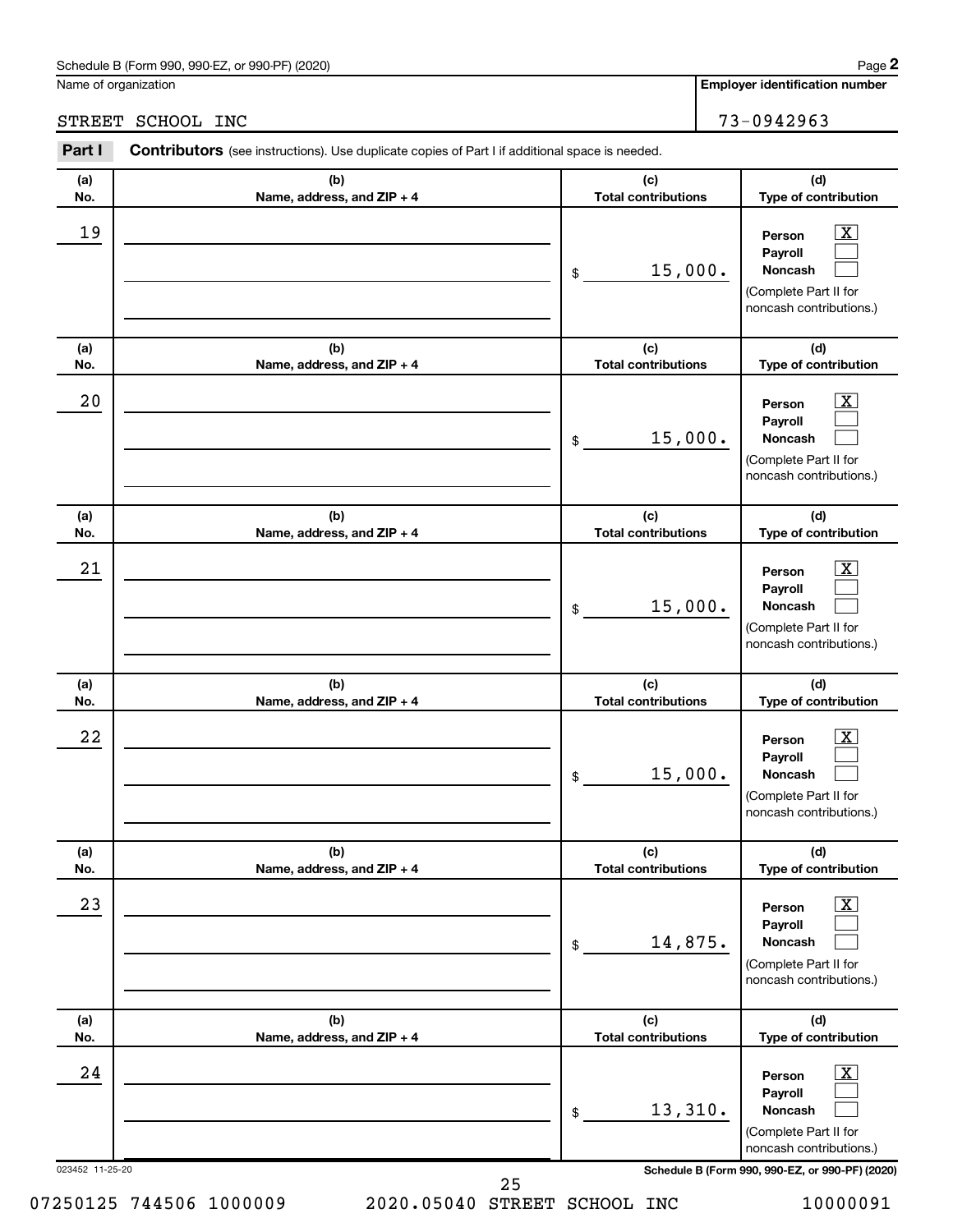Name of organization

# STREET SCHOOL INC<br>
73-0942963

| Part I                | <b>Contributors</b> (see instructions). Use duplicate copies of Part I if additional space is needed. |                                   |                                                                                                                                                             |
|-----------------------|-------------------------------------------------------------------------------------------------------|-----------------------------------|-------------------------------------------------------------------------------------------------------------------------------------------------------------|
| (a)<br>No.            | (b)<br>Name, address, and ZIP + 4                                                                     | (c)<br><b>Total contributions</b> | (d)<br>Type of contribution                                                                                                                                 |
| 25                    |                                                                                                       | 11,000.<br>\$                     | $\boxed{\text{X}}$<br>Person<br>Payroll<br>Noncash<br>(Complete Part II for<br>noncash contributions.)                                                      |
| (a)<br>No.            | (b)<br>Name, address, and ZIP + 4                                                                     | (c)<br><b>Total contributions</b> | (d)<br>Type of contribution                                                                                                                                 |
| 26                    |                                                                                                       | 10,915.<br>\$                     | $\boxed{\textbf{X}}$<br>Person<br>Payroll<br>Noncash<br>(Complete Part II for<br>noncash contributions.)                                                    |
| (a)<br>No.            | (b)<br>Name, address, and ZIP + 4                                                                     | (c)<br><b>Total contributions</b> | (d)<br>Type of contribution                                                                                                                                 |
| 27                    |                                                                                                       | 10,500.<br>\$                     | $\boxed{\text{X}}$<br>Person<br>Payroll<br>Noncash<br>(Complete Part II for<br>noncash contributions.)                                                      |
| (a)<br>No.            | (b)<br>Name, address, and ZIP + 4                                                                     | (c)<br><b>Total contributions</b> | (d)<br>Type of contribution                                                                                                                                 |
| 28                    |                                                                                                       | 10,000.<br>\$                     | $\boxed{\textbf{X}}$<br>Person<br>Payroll<br>Noncash<br>(Complete Part II for<br>noncash contributions.)                                                    |
| (a)<br>No.            | (b)<br>Name, address, and ZIP + 4                                                                     | (c)<br><b>Total contributions</b> | (d)<br>Type of contribution                                                                                                                                 |
| 29                    |                                                                                                       | 10,000.<br>\$                     | $\boxed{\text{X}}$<br>Person<br>Payroll<br>Noncash<br>(Complete Part II for<br>noncash contributions.)                                                      |
| (a)<br>No.            | (b)<br>Name, address, and ZIP + 4                                                                     | (c)<br><b>Total contributions</b> | (d)<br>Type of contribution                                                                                                                                 |
| 30<br>023452 11-25-20 |                                                                                                       | 10,000.<br>\$                     | $\boxed{\textbf{X}}$<br>Person<br>Payroll<br>Noncash<br>(Complete Part II for<br>noncash contributions.)<br>Schedule B (Form 990, 990-EZ, or 990-PF) (2020) |
|                       | 26                                                                                                    |                                   |                                                                                                                                                             |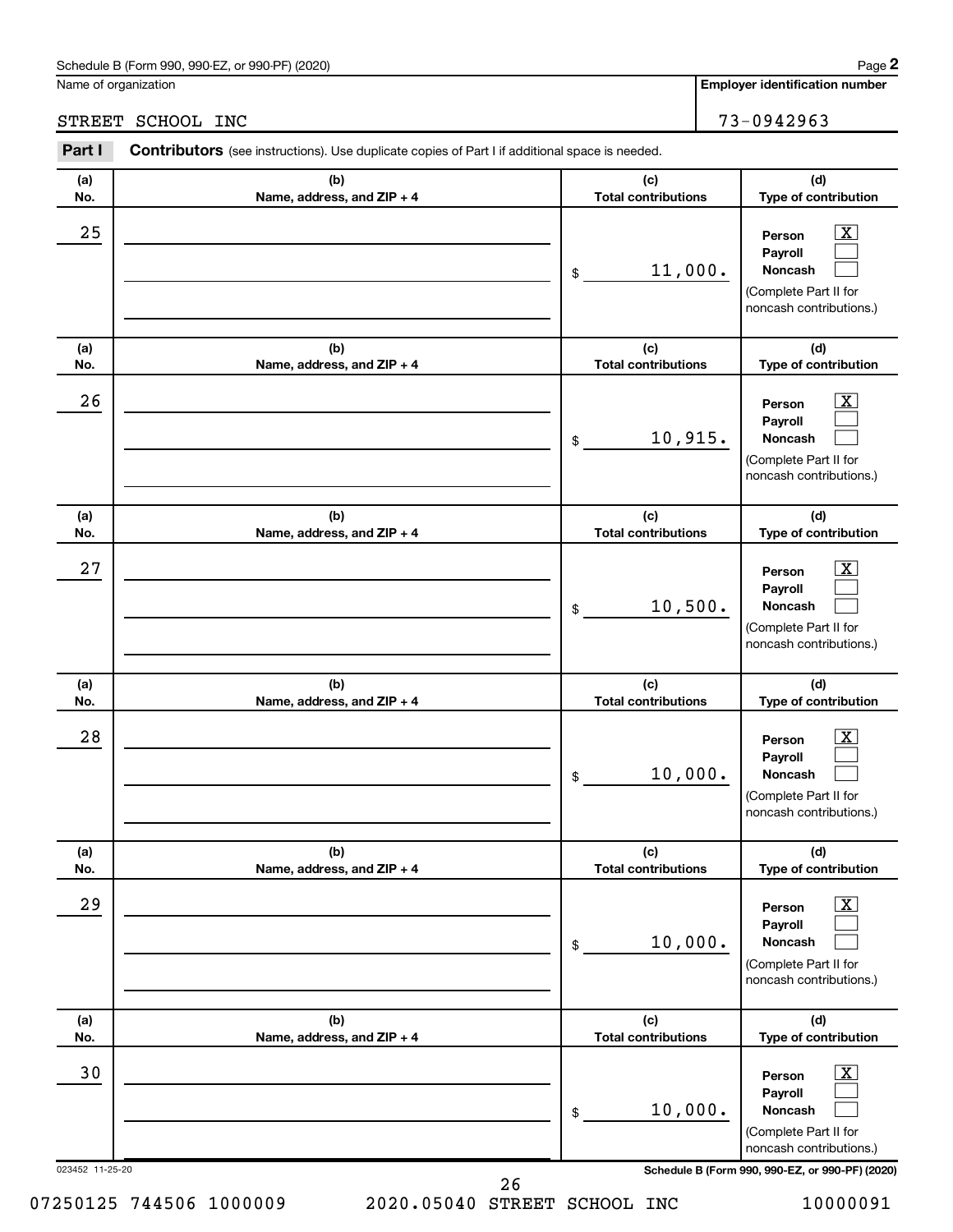Name of organization

# STREET SCHOOL INC 73-0942963

**Part I** Contributors (see instructions). Use duplicate copies of Part I if additional space is needed. Т Τ **(c) (d) Total contributions**

| (a)<br>No.            | (b)<br>Name, address, and ZIP + 4 | (c)<br><b>Total contributions</b> | (d)<br>Type of contribution                                                                                                                               |  |  |  |
|-----------------------|-----------------------------------|-----------------------------------|-----------------------------------------------------------------------------------------------------------------------------------------------------------|--|--|--|
| 31                    |                                   | 10,000.<br>\$                     | $\overline{\mathbf{x}}$<br>Person<br>Payroll<br>Noncash<br>(Complete Part II for<br>noncash contributions.)                                               |  |  |  |
| (a)<br>No.            | (b)<br>Name, address, and ZIP + 4 | (c)<br><b>Total contributions</b> | (d)<br>Type of contribution                                                                                                                               |  |  |  |
| 32                    |                                   | 10,000.<br>\$                     | $\overline{\mathbf{X}}$<br>Person<br>Payroll<br>Noncash<br>(Complete Part II for<br>noncash contributions.)                                               |  |  |  |
| (a)<br>No.            | (b)<br>Name, address, and ZIP + 4 | (c)<br><b>Total contributions</b> | (d)<br>Type of contribution                                                                                                                               |  |  |  |
| 33                    |                                   | 35,000.<br>\$                     | $\overline{\mathbf{X}}$<br>Person<br>Payroll<br>Noncash<br>(Complete Part II for<br>noncash contributions.)                                               |  |  |  |
| (a)<br>No.            | (b)<br>Name, address, and ZIP + 4 | (c)<br><b>Total contributions</b> | (d)<br>Type of contribution                                                                                                                               |  |  |  |
| 34                    |                                   | 10,000.<br>\$                     | $\overline{\text{X}}$<br>Person<br>Payroll<br>Noncash<br>(Complete Part II for<br>noncash contributions.)                                                 |  |  |  |
| (a)<br>No.            | (b)<br>Name, address, and ZIP + 4 | (c)<br><b>Total contributions</b> | (d)<br>Type of contribution                                                                                                                               |  |  |  |
| 35                    |                                   | 7,500.<br>\$                      | $\overline{\mathbf{X}}$<br>Person<br>Payroll<br>Noncash<br>(Complete Part II for<br>noncash contributions.)                                               |  |  |  |
| (a)<br>No.            | (b)<br>Name, address, and ZIP + 4 | (c)<br><b>Total contributions</b> | (d)<br>Type of contribution                                                                                                                               |  |  |  |
| 36<br>023452 11-25-20 |                                   | 6,000.<br>\$                      | $\boxed{\text{X}}$<br>Person<br>Payroll<br>Noncash<br>(Complete Part II for<br>noncash contributions.)<br>Schedule B (Form 990, 990-EZ, or 990-PF) (2020) |  |  |  |
|                       | 27                                |                                   |                                                                                                                                                           |  |  |  |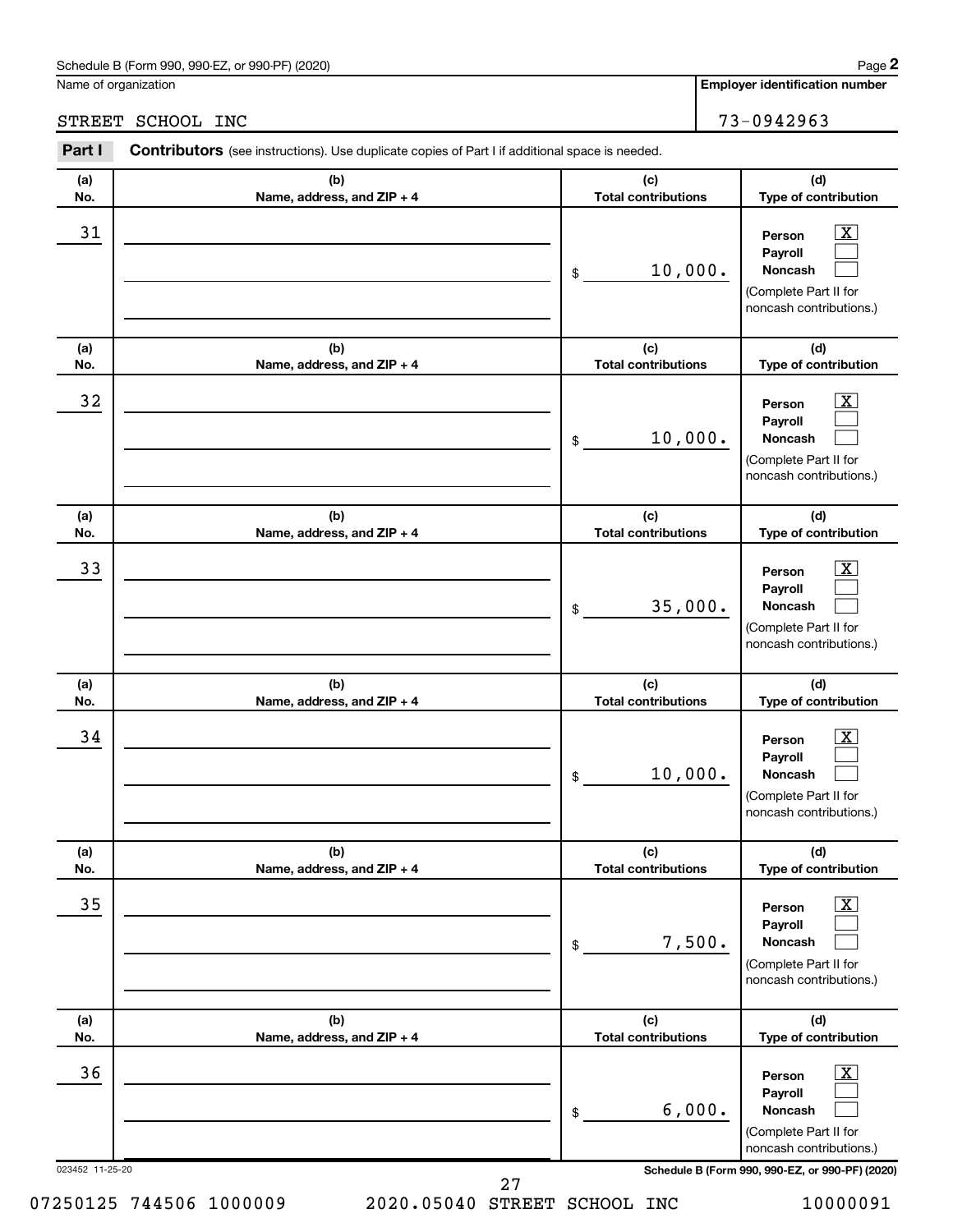Name of organization

# STREET SCHOOL INC 73-0942963

| Part I          | Contributors (see instructions). Use duplicate copies of Part I if additional space is needed. |                                   |                                                                                                                    |  |  |  |  |
|-----------------|------------------------------------------------------------------------------------------------|-----------------------------------|--------------------------------------------------------------------------------------------------------------------|--|--|--|--|
| (a)             | (b)                                                                                            | (c)                               | (d)                                                                                                                |  |  |  |  |
| No.             | Name, address, and ZIP + 4                                                                     | <b>Total contributions</b>        | Type of contribution                                                                                               |  |  |  |  |
| 37              |                                                                                                | 5,660.<br>\$                      | $\overline{\mathbf{X}}$<br>Person<br>Payroll<br><b>Noncash</b><br>(Complete Part II for<br>noncash contributions.) |  |  |  |  |
| (a)             | (b)                                                                                            | (c)                               | (d)                                                                                                                |  |  |  |  |
| No.             | Name, address, and ZIP + 4                                                                     | <b>Total contributions</b>        | Type of contribution                                                                                               |  |  |  |  |
| 38              |                                                                                                | 5,300.<br>\$                      | $\overline{\text{X}}$<br>Person<br>Payroll<br>Noncash<br>(Complete Part II for<br>noncash contributions.)          |  |  |  |  |
| (a)<br>No.      | (b)<br>Name, address, and ZIP + 4                                                              | (c)<br><b>Total contributions</b> | (d)<br>Type of contribution                                                                                        |  |  |  |  |
| 39              |                                                                                                | 5,250.<br>\$                      | $\overline{\mathbf{X}}$<br>Person<br>Payroll<br>Noncash<br>(Complete Part II for<br>noncash contributions.)        |  |  |  |  |
| (a)<br>No.      | (b)<br>Name, address, and ZIP + 4                                                              | (c)<br><b>Total contributions</b> | (d)<br>Type of contribution                                                                                        |  |  |  |  |
| 40              |                                                                                                | 5,200.<br>\$                      | $\overline{\text{X}}$<br>Person<br>Payroll<br>Noncash<br>(Complete Part II for<br>noncash contributions.)          |  |  |  |  |
| (a)<br>No.      | (b)<br>Name, address, and ZIP + 4                                                              | (c)<br><b>Total contributions</b> | (d)<br>Type of contribution                                                                                        |  |  |  |  |
| 41              |                                                                                                | 5,000.<br>\$                      | $\overline{\textbf{x}}$<br>Person<br>Payroll<br>Noncash<br>(Complete Part II for<br>noncash contributions.)        |  |  |  |  |
| (a)<br>No.      | (b)<br>Name, address, and ZIP + 4                                                              | (c)<br><b>Total contributions</b> | (d)<br>Type of contribution                                                                                        |  |  |  |  |
| 42              |                                                                                                | 5,000.<br>\$                      | $\overline{\textbf{x}}$<br>Person<br>Payroll<br>Noncash<br>(Complete Part II for<br>noncash contributions.)        |  |  |  |  |
| 023452 11-25-20 |                                                                                                |                                   | Schedule B (Form 990, 990-EZ, or 990-PF) (2020)                                                                    |  |  |  |  |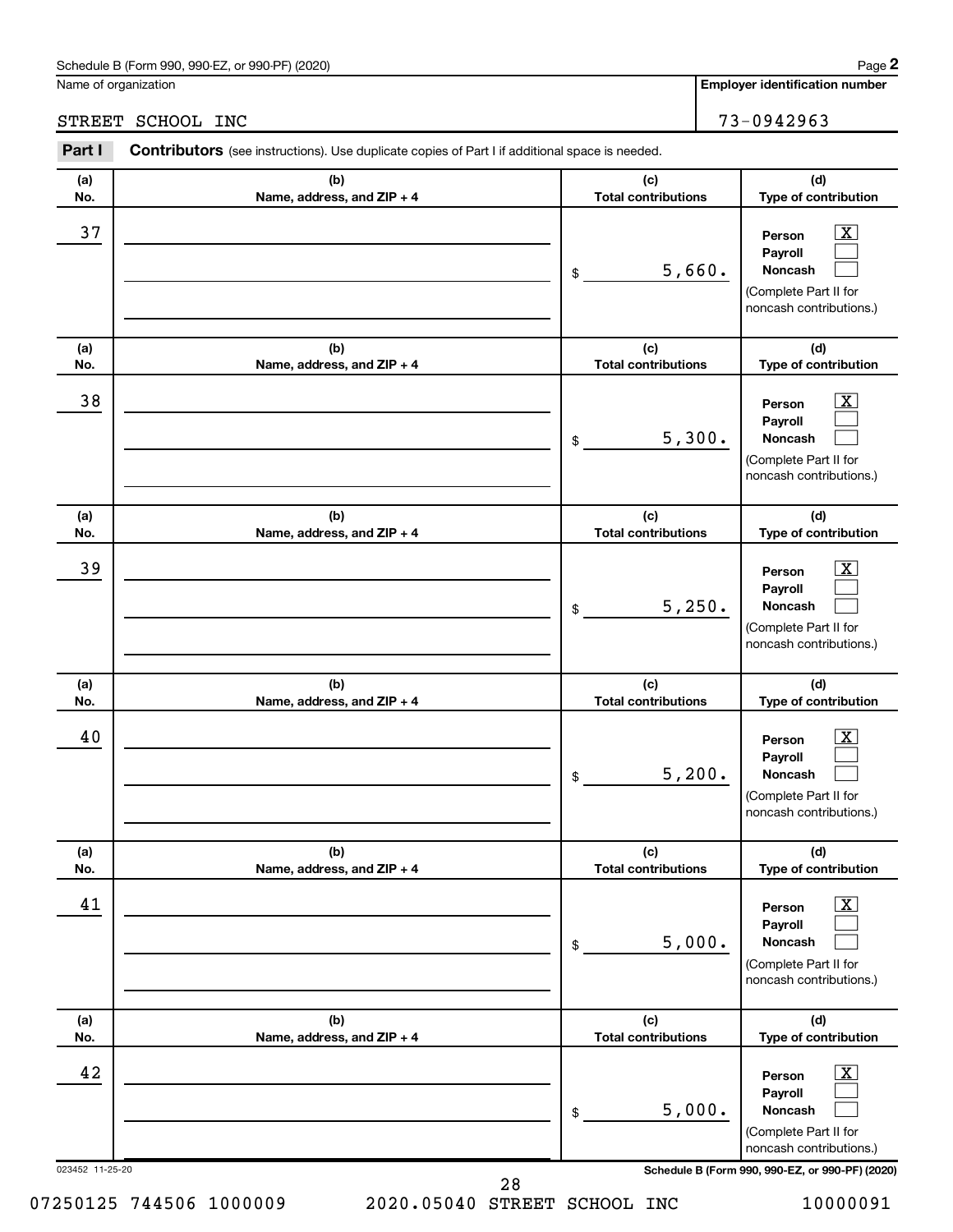Name of organization

| STREET | SCHOOL INC                                                                                            |                            | 73-0942963                                                                                                         |
|--------|-------------------------------------------------------------------------------------------------------|----------------------------|--------------------------------------------------------------------------------------------------------------------|
| Part I | <b>Contributors</b> (see instructions). Use duplicate copies of Part I if additional space is needed. |                            |                                                                                                                    |
| (a)    | (b)                                                                                                   | (c)                        | (d)                                                                                                                |
| No.    | Name, address, and ZIP + 4                                                                            | <b>Total contributions</b> | Type of contribution                                                                                               |
| 43     |                                                                                                       | 5,000.<br>\$               | $\overline{\textbf{X}}$<br>Person<br>Payroll<br><b>Noncash</b><br>(Complete Part II for<br>noncash contributions.) |
| (a)    | (b)                                                                                                   | (c)                        | (d)                                                                                                                |
| No.    | Name, address, and ZIP + 4                                                                            | <b>Total contributions</b> | Type of contribution                                                                                               |
| 44     |                                                                                                       | 5,000.<br>\$               | $\overline{\mathbf{X}}$<br>Person<br>Payroll<br><b>Noncash</b><br>(Complete Part II for<br>noncash contributions.) |
| (a)    | (b)                                                                                                   | (c)                        | (d)                                                                                                                |
| No.    | Name, address, and ZIP + 4                                                                            | <b>Total contributions</b> | Type of contribution                                                                                               |
| 45     |                                                                                                       |                            | $\mathbf{X}$<br>Person                                                                                             |

| No.             | Name, address, and ZIP + 4        | <b>Total contributions</b>        | Type of contribution                                                                                               |
|-----------------|-----------------------------------|-----------------------------------|--------------------------------------------------------------------------------------------------------------------|
| 45              |                                   | 5,000.<br>\$                      | $\overline{\mathbf{X}}$<br>Person<br>Payroll<br>Noncash<br>(Complete Part II for<br>noncash contributions.)        |
| (a)<br>No.      | (b)<br>Name, address, and ZIP + 4 | (c)<br><b>Total contributions</b> | (d)<br>Type of contribution                                                                                        |
| 46              |                                   | 5,000.<br>\$                      | $\overline{\mathbf{x}}$<br>Person<br>Payroll<br>Noncash<br>(Complete Part II for<br>noncash contributions.)        |
| (a)<br>No.      | (b)<br>Name, address, and ZIP + 4 | (c)<br><b>Total contributions</b> | (d)<br>Type of contribution                                                                                        |
| 47              |                                   | 5,000.<br>\$                      | $\overline{\mathbf{x}}$<br>Person<br>Payroll<br>Noncash<br>(Complete Part II for<br>noncash contributions.)        |
| (a)<br>No.      | (b)<br>Name, address, and ZIP + 4 | (c)<br><b>Total contributions</b> | (d)<br>Type of contribution                                                                                        |
| 48              |                                   | 5,000.<br>\$                      | $\overline{\mathbf{X}}$<br>Person<br>Payroll<br><b>Noncash</b><br>(Complete Part II for<br>noncash contributions.) |
| 023452 11-25-20 | 29                                |                                   | Schedule B (Form 990, 990-EZ, or 990-PF) (2020)                                                                    |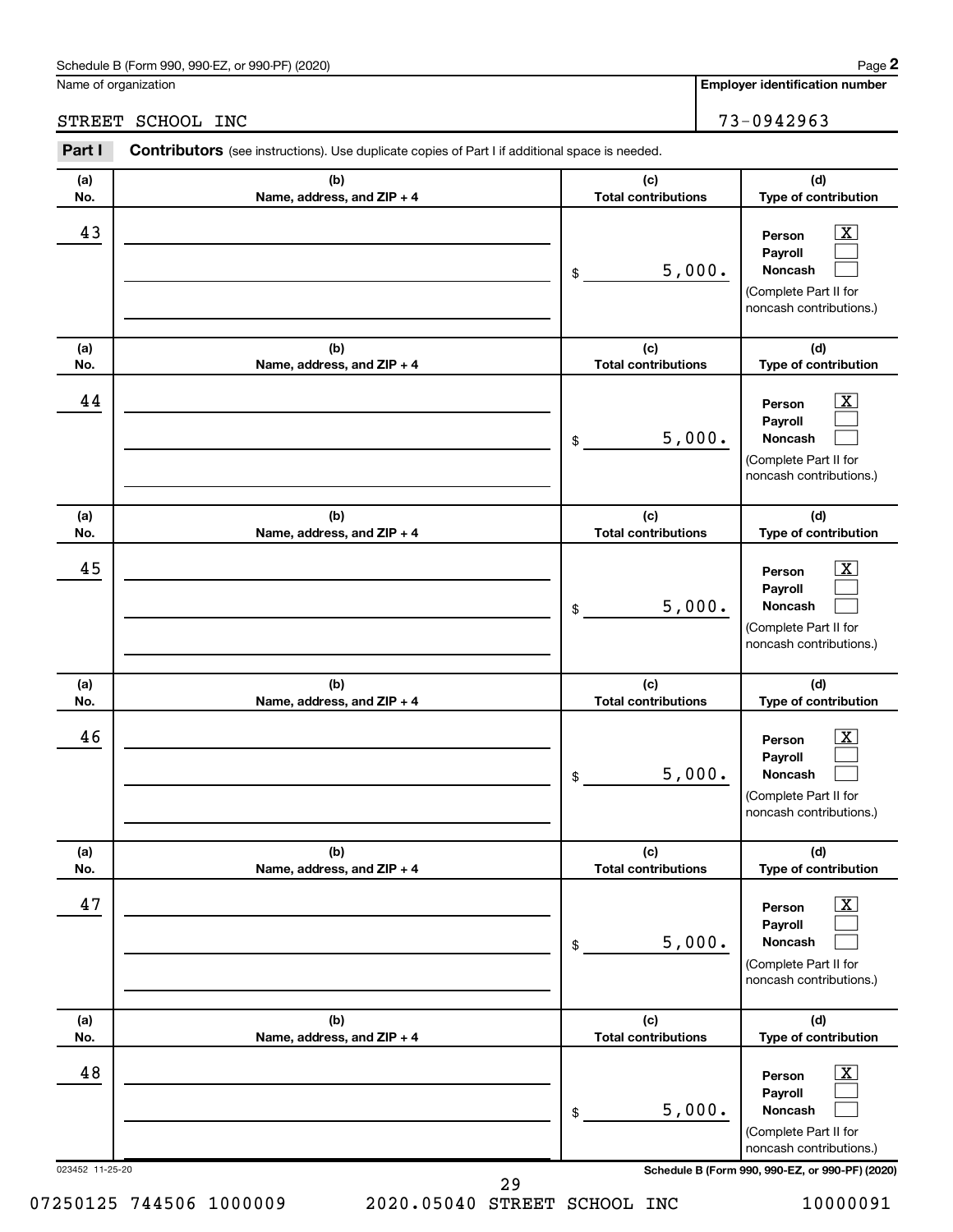Name of organization

# STREET SCHOOL INC 73-0942963

| Part I          | Contributors (see instructions). Use duplicate copies of Part I if additional space is needed. |                                   |                                                                                                                                     |
|-----------------|------------------------------------------------------------------------------------------------|-----------------------------------|-------------------------------------------------------------------------------------------------------------------------------------|
| (a)<br>No.      | (b)<br>Name, address, and ZIP + 4                                                              | (c)<br><b>Total contributions</b> | (d)<br>Type of contribution                                                                                                         |
| 49              |                                                                                                | 5,000.<br>\$                      | $\overline{\mathbf{X}}$<br>Person<br>Payroll<br>Noncash<br>(Complete Part II for<br>noncash contributions.)                         |
| (a)<br>No.      | (b)<br>Name, address, and ZIP + 4                                                              | (c)<br><b>Total contributions</b> | (d)<br>Type of contribution                                                                                                         |
| 50              |                                                                                                | 5,000.<br>\$                      | X.<br>Person<br>Payroll<br>Noncash<br>(Complete Part II for<br>noncash contributions.)                                              |
| (a)<br>No.      | (b)<br>Name, address, and ZIP + 4                                                              | (c)<br><b>Total contributions</b> | (d)<br>Type of contribution                                                                                                         |
|                 |                                                                                                | \$                                | Person<br>Payroll<br>Noncash<br>(Complete Part II for<br>noncash contributions.)                                                    |
| (a)<br>No.      | (b)<br>Name, address, and ZIP + 4                                                              | (c)<br><b>Total contributions</b> | (d)<br>Type of contribution                                                                                                         |
|                 |                                                                                                | \$                                | Person<br>Payroll<br>Noncash<br>(Complete Part II for<br>noncash contributions.)                                                    |
| (a)<br>No.      | (b)<br>Name, address, and ZIP + 4                                                              | (c)<br><b>Total contributions</b> | (d)<br>Type of contribution                                                                                                         |
|                 |                                                                                                | \$                                | Person<br>Payroll<br>Noncash<br>(Complete Part II for<br>noncash contributions.)                                                    |
| (a)<br>No.      | (b)<br>Name, address, and ZIP + 4                                                              | (c)<br><b>Total contributions</b> | (d)<br>Type of contribution                                                                                                         |
| 023452 11-25-20 |                                                                                                | \$                                | Person<br>Payroll<br>Noncash<br>(Complete Part II for<br>noncash contributions.)<br>Schedule B (Form 990, 990-EZ, or 990-PF) (2020) |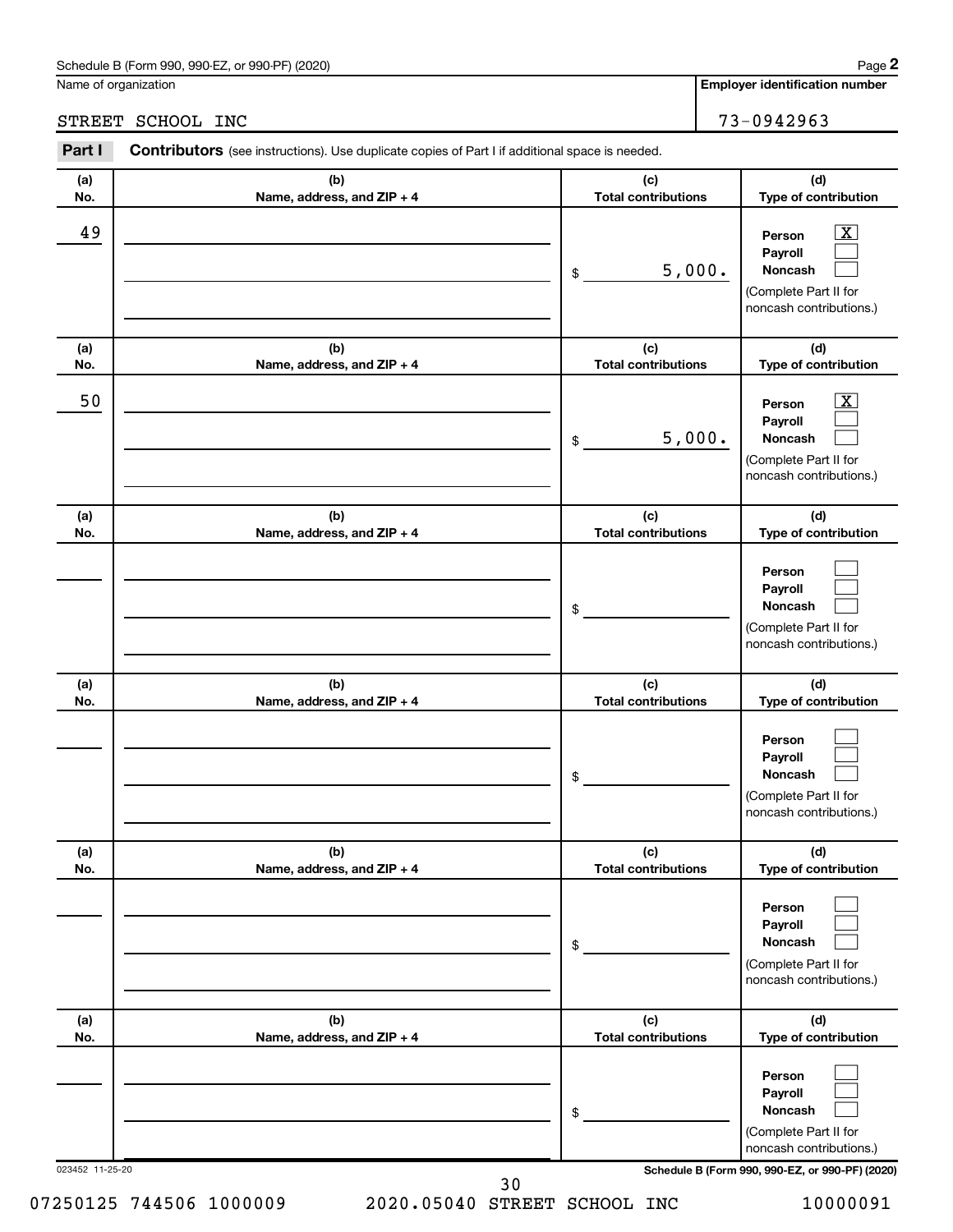Name of organization

# STREET SCHOOL INC 73-0942963

**Employer identification number**

| (a)<br>No.<br>from<br>Part I | (b)<br>Description of noncash property given   | (c)<br>FMV (or estimate)<br>(See instructions.) | (d)<br>Date received                            |  |
|------------------------------|------------------------------------------------|-------------------------------------------------|-------------------------------------------------|--|
| 1                            | TEACHERS SALARIES & BENEFITS<br><b>DONATED</b> |                                                 |                                                 |  |
|                              |                                                | 1,010,670.<br>$$\mathbb{S}$$                    | 06/30/21                                        |  |
| (a)<br>No.<br>from<br>Part I | (b)<br>Description of noncash property given   | (c)<br>FMV (or estimate)<br>(See instructions.) | (d)<br>Date received                            |  |
|                              |                                                | \$                                              |                                                 |  |
| (a)<br>No.<br>from<br>Part I | (b)<br>Description of noncash property given   | (c)<br>FMV (or estimate)<br>(See instructions.) | (d)<br>Date received                            |  |
|                              |                                                | \$                                              |                                                 |  |
| (a)<br>No.<br>from<br>Part I | (b)<br>Description of noncash property given   | (c)<br>FMV (or estimate)<br>(See instructions.) | (d)<br>Date received                            |  |
|                              |                                                | \$                                              |                                                 |  |
| (a)<br>No.<br>from<br>Part I | (b)<br>Description of noncash property given   | (c)<br>FMV (or estimate)<br>(See instructions.) | (d)<br>Date received                            |  |
|                              |                                                | \$                                              |                                                 |  |
| (a)<br>No.<br>from<br>Part I | (b)<br>Description of noncash property given   | (c)<br>FMV (or estimate)<br>(See instructions.) | (d)<br>Date received                            |  |
|                              |                                                | \$                                              |                                                 |  |
| 023453 11-25-20              |                                                |                                                 | Schedule B (Form 990, 990-EZ, or 990-PF) (2020) |  |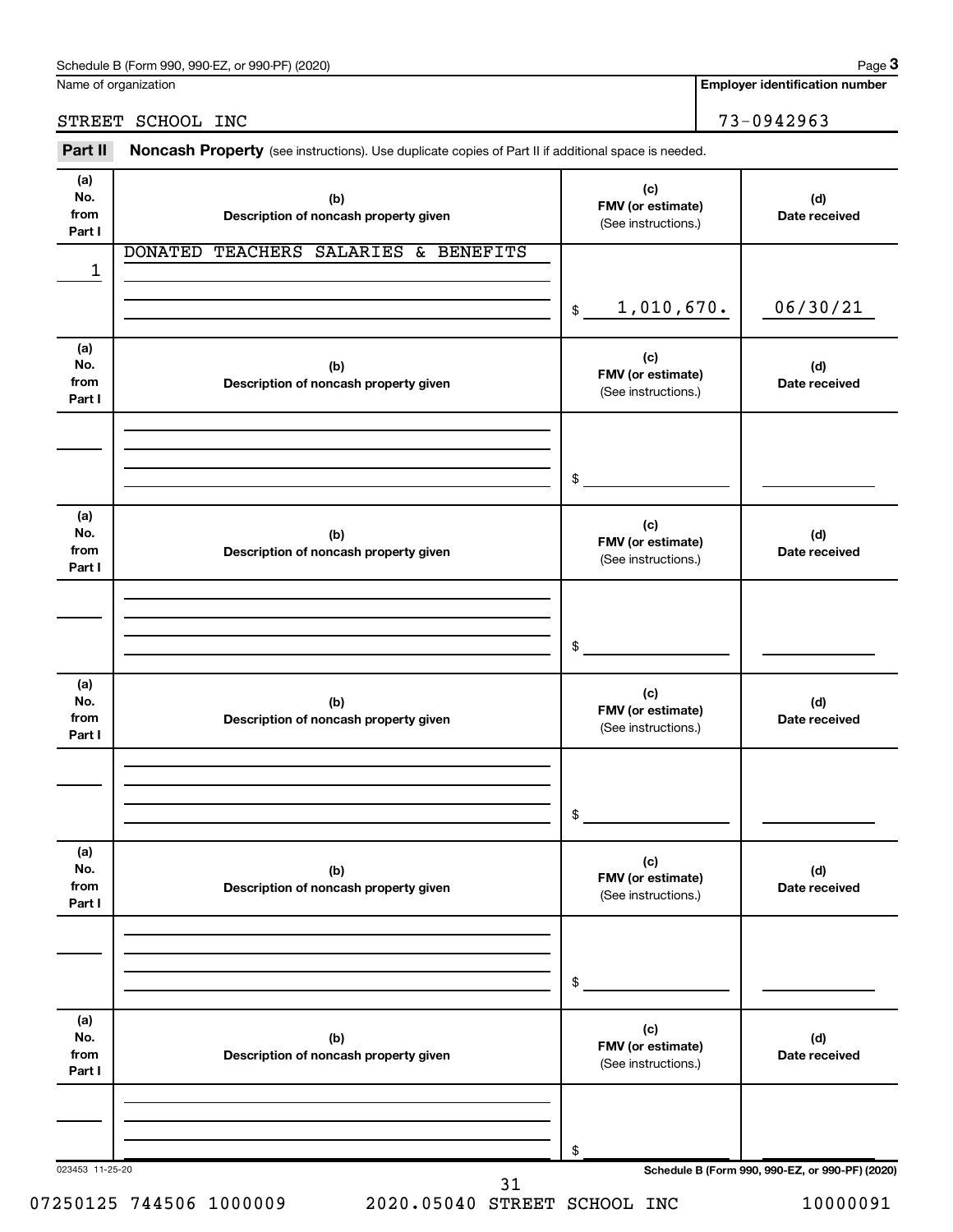| Name of organization      |                                                                                                                                                                                                                                                                                                                                                                                                                                                                                                             |                      | <b>Employer identification number</b>           |
|---------------------------|-------------------------------------------------------------------------------------------------------------------------------------------------------------------------------------------------------------------------------------------------------------------------------------------------------------------------------------------------------------------------------------------------------------------------------------------------------------------------------------------------------------|----------------------|-------------------------------------------------|
|                           | STREET SCHOOL INC                                                                                                                                                                                                                                                                                                                                                                                                                                                                                           |                      | 73-0942963                                      |
| Part III                  | Exclusively religious, charitable, etc., contributions to organizations described in section 501(c)(7), (8), or (10) that total more than \$1,000 for the year<br>from any one contributor. Complete columns (a) through (e) and the following line entry. For organizations<br>completing Part III, enter the total of exclusively religious, charitable, etc., contributions of \$1,000 or less for the year. (Enter this info. once.)<br>Use duplicate copies of Part III if additional space is needed. |                      |                                                 |
| (a) No.                   |                                                                                                                                                                                                                                                                                                                                                                                                                                                                                                             |                      |                                                 |
| from<br>Part I            | (b) Purpose of gift                                                                                                                                                                                                                                                                                                                                                                                                                                                                                         | (c) Use of gift      | (d) Description of how gift is held             |
|                           |                                                                                                                                                                                                                                                                                                                                                                                                                                                                                                             | (e) Transfer of gift |                                                 |
|                           | Transferee's name, address, and ZIP + 4                                                                                                                                                                                                                                                                                                                                                                                                                                                                     |                      | Relationship of transferor to transferee        |
| (a) No.<br>from           | (b) Purpose of gift                                                                                                                                                                                                                                                                                                                                                                                                                                                                                         | (c) Use of gift      | (d) Description of how gift is held             |
| Part I                    |                                                                                                                                                                                                                                                                                                                                                                                                                                                                                                             |                      |                                                 |
|                           |                                                                                                                                                                                                                                                                                                                                                                                                                                                                                                             | (e) Transfer of gift |                                                 |
|                           | Transferee's name, address, and $ZIP + 4$                                                                                                                                                                                                                                                                                                                                                                                                                                                                   |                      | Relationship of transferor to transferee        |
|                           |                                                                                                                                                                                                                                                                                                                                                                                                                                                                                                             |                      |                                                 |
| (a) No.<br>from<br>Part I | (b) Purpose of gift                                                                                                                                                                                                                                                                                                                                                                                                                                                                                         | (c) Use of gift      | (d) Description of how gift is held             |
|                           |                                                                                                                                                                                                                                                                                                                                                                                                                                                                                                             |                      |                                                 |
|                           | Transferee's name, address, and $ZIP + 4$                                                                                                                                                                                                                                                                                                                                                                                                                                                                   | (e) Transfer of gift | Relationship of transferor to transferee        |
|                           |                                                                                                                                                                                                                                                                                                                                                                                                                                                                                                             |                      |                                                 |
| (a) No.<br>from<br>Part I | (b) Purpose of gift                                                                                                                                                                                                                                                                                                                                                                                                                                                                                         | (c) Use of gift      | (d) Description of how gift is held             |
|                           |                                                                                                                                                                                                                                                                                                                                                                                                                                                                                                             |                      |                                                 |
|                           |                                                                                                                                                                                                                                                                                                                                                                                                                                                                                                             | (e) Transfer of gift |                                                 |
|                           | Transferee's name, address, and $ZIP + 4$                                                                                                                                                                                                                                                                                                                                                                                                                                                                   |                      | Relationship of transferor to transferee        |
|                           |                                                                                                                                                                                                                                                                                                                                                                                                                                                                                                             |                      |                                                 |
| 023454 11-25-20           |                                                                                                                                                                                                                                                                                                                                                                                                                                                                                                             | 32                   | Schedule B (Form 990, 990-EZ, or 990-PF) (2020) |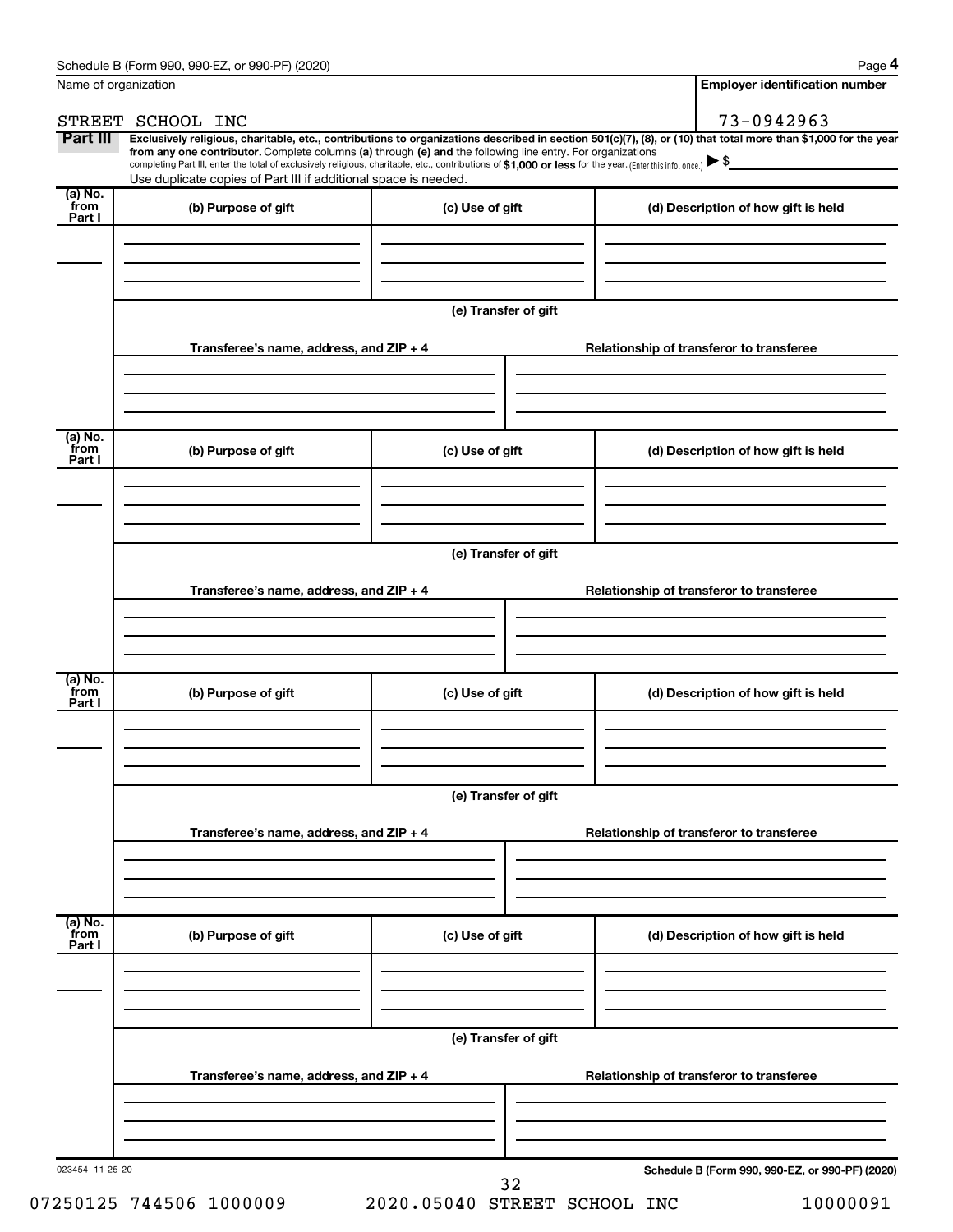| <b>SCHEDULE D</b> |  |
|-------------------|--|
|-------------------|--|

| (Form 990) |
|------------|
|------------|

# **SCHEDULE D Supplemental Financial Statements**<br> **Form 990 2020**<br> **Part IV** line 6.7.8.9.10, 11a, 11b, 11d, 11d, 11d, 11d, 11d, 12a, 0r, 12b

**(Form 990) | Complete if the organization answered "Yes" on Form 990, Part IV, line 6, 7, 8, 9, 10, 11a, 11b, 11c, 11d, 11e, 11f, 12a, or 12b.**

**| Attach to Form 990. |Go to www.irs.gov/Form990 for instructions and the latest information.**



Department of the Treasury Internal Revenue Service **Name of the organization <b>Employer is a set of the organization Employer in the organization Employer is a set of the organization Employer in the organization Employer is a set of the organization Employer in t** 

|  |  | ployer identification number                                                                                                                                                                                                                                                                                                                                                         |  |  |
|--|--|--------------------------------------------------------------------------------------------------------------------------------------------------------------------------------------------------------------------------------------------------------------------------------------------------------------------------------------------------------------------------------------|--|--|
|  |  | $\overline{z}$ $\overline{z}$ $\overline{z}$ $\overline{z}$ $\overline{z}$ $\overline{z}$ $\overline{z}$ $\overline{z}$ $\overline{z}$ $\overline{z}$ $\overline{z}$ $\overline{z}$ $\overline{z}$ $\overline{z}$ $\overline{z}$ $\overline{z}$ $\overline{z}$ $\overline{z}$ $\overline{z}$ $\overline{z}$ $\overline{z}$ $\overline{z}$ $\overline{z}$ $\overline{z}$ $\overline{$ |  |  |

|         | STREET SCHOOL INC                                                                                                                                                 |                                                | 73-0942963                                         |
|---------|-------------------------------------------------------------------------------------------------------------------------------------------------------------------|------------------------------------------------|----------------------------------------------------|
| Part I  | Organizations Maintaining Donor Advised Funds or Other Similar Funds or Accounts. Complete if the                                                                 |                                                |                                                    |
|         | organization answered "Yes" on Form 990, Part IV, line 6.                                                                                                         |                                                |                                                    |
|         | (a) Donor advised funds                                                                                                                                           |                                                | (b) Funds and other accounts                       |
| 1.      |                                                                                                                                                                   |                                                |                                                    |
| 2       | Aggregate value of contributions to (during year)                                                                                                                 |                                                |                                                    |
| з       | Aggregate value of grants from (during year)                                                                                                                      |                                                |                                                    |
| 4       |                                                                                                                                                                   |                                                |                                                    |
| 5       | Did the organization inform all donors and donor advisors in writing that the assets held in donor advised funds                                                  |                                                |                                                    |
|         |                                                                                                                                                                   |                                                | Yes<br>No                                          |
| 6       | Did the organization inform all grantees, donors, and donor advisors in writing that grant funds can be used only                                                 |                                                |                                                    |
|         | for charitable purposes and not for the benefit of the donor or donor advisor, or for any other purpose conferring                                                |                                                |                                                    |
|         | impermissible private benefit?                                                                                                                                    |                                                | Yes<br>No                                          |
| Part II | Conservation Easements. Complete if the organization answered "Yes" on Form 990, Part IV, line 7.                                                                 |                                                |                                                    |
| 1.      | Purpose(s) of conservation easements held by the organization (check all that apply).                                                                             |                                                |                                                    |
|         | Preservation of land for public use (for example, recreation or education)                                                                                        |                                                |                                                    |
|         | Protection of natural habitat                                                                                                                                     | Preservation of a certified historic structure | Preservation of a historically important land area |
|         | Preservation of open space                                                                                                                                        |                                                |                                                    |
|         |                                                                                                                                                                   |                                                |                                                    |
| 2       | Complete lines 2a through 2d if the organization held a qualified conservation contribution in the form of a conservation easement on the last                    |                                                | Held at the End of the Tax Year                    |
|         | day of the tax year.                                                                                                                                              |                                                |                                                    |
| а       |                                                                                                                                                                   |                                                | 2a                                                 |
|         | Total acreage restricted by conservation easements [11] [11] Total acreage restricted by conservation easements                                                   |                                                | 2b                                                 |
|         |                                                                                                                                                                   |                                                | 2c                                                 |
| d       | Number of conservation easements included in (c) acquired after 7/25/06, and not on a historic structure                                                          |                                                |                                                    |
|         |                                                                                                                                                                   |                                                | 2d                                                 |
| 3       | Number of conservation easements modified, transferred, released, extinguished, or terminated by the organization during the tax                                  |                                                |                                                    |
|         | year                                                                                                                                                              |                                                |                                                    |
| 4       | Number of states where property subject to conservation easement is located >                                                                                     |                                                |                                                    |
| 5       | Does the organization have a written policy regarding the periodic monitoring, inspection, handling of                                                            |                                                |                                                    |
|         | violations, and enforcement of the conservation easements it holds?                                                                                               |                                                | Yes<br>No                                          |
| 6       | Staff and volunteer hours devoted to monitoring, inspecting, handling of violations, and enforcing conservation easements during the year                         |                                                |                                                    |
|         |                                                                                                                                                                   |                                                |                                                    |
| 7       | Amount of expenses incurred in monitoring, inspecting, handling of violations, and enforcing conservation easements during the year                               |                                                |                                                    |
|         | $\blacktriangleright$ s                                                                                                                                           |                                                |                                                    |
| 8       | Does each conservation easement reported on line 2(d) above satisfy the requirements of section 170(h)(4)(B)(i)                                                   |                                                |                                                    |
|         |                                                                                                                                                                   |                                                | Yes<br>No                                          |
| 9       | In Part XIII, describe how the organization reports conservation easements in its revenue and expense statement and                                               |                                                |                                                    |
|         | balance sheet, and include, if applicable, the text of the footnote to the organization's financial statements that describes the                                 |                                                |                                                    |
|         | organization's accounting for conservation easements.<br>Organizations Maintaining Collections of Art, Historical Treasures, or Other Similar Assets.<br>Part III |                                                |                                                    |
|         | Complete if the organization answered "Yes" on Form 990, Part IV, line 8.                                                                                         |                                                |                                                    |
|         |                                                                                                                                                                   |                                                |                                                    |
|         | 1a If the organization elected, as permitted under FASB ASC 958, not to report in its revenue statement and balance sheet works                                   |                                                |                                                    |
|         | of art, historical treasures, or other similar assets held for public exhibition, education, or research in furtherance of public                                 |                                                |                                                    |
|         | service, provide in Part XIII the text of the footnote to its financial statements that describes these items.                                                    |                                                |                                                    |
| b       | If the organization elected, as permitted under FASB ASC 958, to report in its revenue statement and balance sheet works of                                       |                                                |                                                    |
|         | art, historical treasures, or other similar assets held for public exhibition, education, or research in furtherance of public service,                           |                                                |                                                    |
|         | provide the following amounts relating to these items:                                                                                                            |                                                |                                                    |
|         |                                                                                                                                                                   |                                                | \$                                                 |
|         | (ii) Assets included in Form 990, Part X                                                                                                                          |                                                | - \$                                               |
| 2       | If the organization received or held works of art, historical treasures, or other similar assets for financial gain, provide                                      |                                                |                                                    |
|         | the following amounts required to be reported under FASB ASC 958 relating to these items:                                                                         |                                                |                                                    |
| а       |                                                                                                                                                                   |                                                | \$                                                 |
|         |                                                                                                                                                                   |                                                | -\$                                                |
|         | LHA For Paperwork Reduction Act Notice, see the Instructions for Form 990.                                                                                        |                                                | Schedule D (Form 990) 2020                         |
|         | 032051 12-01-20                                                                                                                                                   |                                                |                                                    |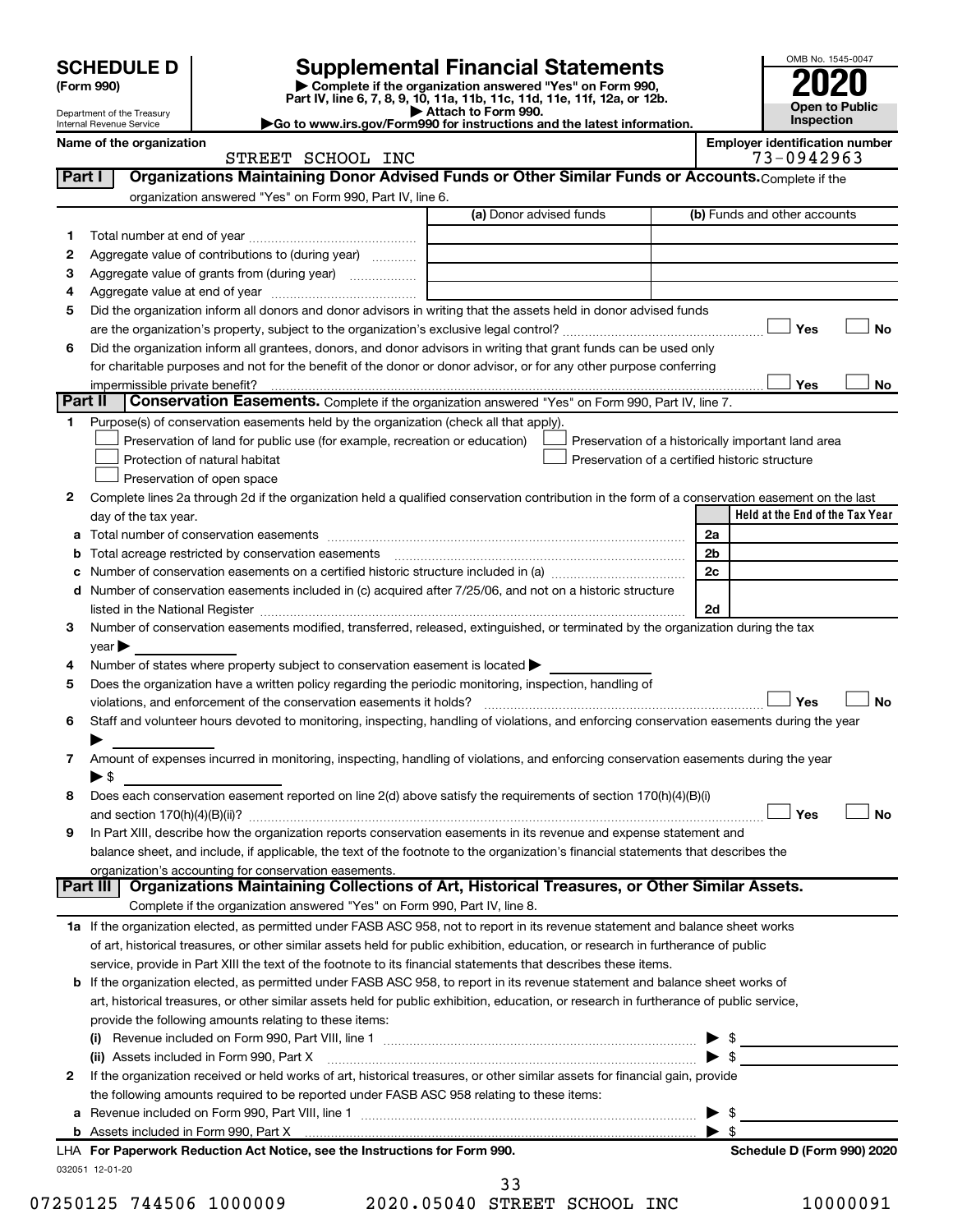|               | Schedule D (Form 990) 2020                                                                                                                                                                                                     | STREET SCHOOL INC  |                |                                                         |           |                 | 73-0942963 Page 2          |                     |             |          |
|---------------|--------------------------------------------------------------------------------------------------------------------------------------------------------------------------------------------------------------------------------|--------------------|----------------|---------------------------------------------------------|-----------|-----------------|----------------------------|---------------------|-------------|----------|
|               | Organizations Maintaining Collections of Art, Historical Treasures, or Other Similar Assets (continued)<br>Part III                                                                                                            |                    |                |                                                         |           |                 |                            |                     |             |          |
| 3             | Using the organization's acquisition, accession, and other records, check any of the following that make significant use of its                                                                                                |                    |                |                                                         |           |                 |                            |                     |             |          |
|               | collection items (check all that apply):                                                                                                                                                                                       |                    |                |                                                         |           |                 |                            |                     |             |          |
| a             | Public exhibition                                                                                                                                                                                                              |                    |                | Loan or exchange program                                |           |                 |                            |                     |             |          |
| b             | Scholarly research                                                                                                                                                                                                             |                    | Other          |                                                         |           |                 |                            |                     |             |          |
| c             | Preservation for future generations                                                                                                                                                                                            |                    |                |                                                         |           |                 |                            |                     |             |          |
| 4             | Provide a description of the organization's collections and explain how they further the organization's exempt purpose in Part XIII.                                                                                           |                    |                |                                                         |           |                 |                            |                     |             |          |
| 5             | During the year, did the organization solicit or receive donations of art, historical treasures, or other similar assets                                                                                                       |                    |                |                                                         |           |                 |                            |                     |             |          |
|               | Yes<br>No                                                                                                                                                                                                                      |                    |                |                                                         |           |                 |                            |                     |             |          |
|               | <b>Part IV</b><br><b>Escrow and Custodial Arrangements.</b> Complete if the organization answered "Yes" on Form 990, Part IV, line 9, or<br>reported an amount on Form 990, Part X, line 21.                                   |                    |                |                                                         |           |                 |                            |                     |             |          |
|               |                                                                                                                                                                                                                                |                    |                |                                                         |           |                 |                            |                     |             |          |
|               | 1a Is the organization an agent, trustee, custodian or other intermediary for contributions or other assets not included                                                                                                       |                    |                |                                                         |           |                 |                            | Yes                 |             | No       |
|               | b If "Yes," explain the arrangement in Part XIII and complete the following table:                                                                                                                                             |                    |                |                                                         |           |                 |                            |                     |             |          |
|               |                                                                                                                                                                                                                                |                    |                |                                                         |           |                 |                            | Amount              |             |          |
|               | c Beginning balance measurements and the contract of the contract of the contract of the contract of the contract of the contract of the contract of the contract of the contract of the contract of the contract of the contr |                    |                |                                                         |           | 1c              |                            |                     |             |          |
|               |                                                                                                                                                                                                                                |                    |                |                                                         |           | 1d              |                            |                     |             |          |
|               | e Distributions during the year manufactured and contain an account of the year manufactured and the year manufactured and the year manufactured and the year manufactured and the year manufactured and the year manufactured |                    |                |                                                         |           | 1e              |                            |                     |             |          |
|               |                                                                                                                                                                                                                                |                    |                |                                                         |           | 1f              |                            |                     |             |          |
|               | 2a Did the organization include an amount on Form 990, Part X, line 21, for escrow or custodial account liability?                                                                                                             |                    |                |                                                         |           |                 |                            | Yes                 |             | No       |
|               | b If "Yes," explain the arrangement in Part XIII. Check here if the explanation has been provided on Part XIII                                                                                                                 |                    |                |                                                         |           |                 |                            |                     |             |          |
| <b>Part V</b> | Endowment Funds. Complete if the organization answered "Yes" on Form 990, Part IV, line 10.                                                                                                                                    |                    |                |                                                         |           |                 |                            |                     |             |          |
|               |                                                                                                                                                                                                                                | (a) Current year   | (b) Prior year | (c) Two years back $\vert$ (d) Three years back $\vert$ |           |                 |                            | (e) Four years back |             |          |
|               | 1a Beginning of year balance                                                                                                                                                                                                   | 728,861.           | 706, 813.      |                                                         | 666,223.  |                 | 617,717.                   |                     |             | 551,688. |
| b             |                                                                                                                                                                                                                                |                    |                |                                                         |           |                 |                            |                     |             |          |
|               | c Net investment earnings, gains, and losses                                                                                                                                                                                   | 200,977.           | 22,048.        |                                                         | 40,590.   |                 | 48,506.                    |                     |             | 66,029.  |
|               |                                                                                                                                                                                                                                |                    |                |                                                         |           |                 |                            |                     |             |          |
|               | e Other expenditures for facilities                                                                                                                                                                                            |                    |                |                                                         |           |                 |                            |                     |             |          |
|               | and programs                                                                                                                                                                                                                   |                    |                |                                                         |           |                 |                            |                     |             |          |
|               |                                                                                                                                                                                                                                |                    |                |                                                         |           |                 |                            |                     |             |          |
| g             |                                                                                                                                                                                                                                | 929,838.           | 728,861.       |                                                         | 706, 813. |                 | 666,223.                   |                     |             | 617,717. |
| 2             | Provide the estimated percentage of the current year end balance (line 1g, column (a)) held as:                                                                                                                                |                    |                |                                                         |           |                 |                            |                     |             |          |
| a             | Board designated or quasi-endowment                                                                                                                                                                                            | 78.0000            | %              |                                                         |           |                 |                            |                     |             |          |
|               | <b>b</b> Permanent endowment $\blacktriangleright$ 22.0000                                                                                                                                                                     | %                  |                |                                                         |           |                 |                            |                     |             |          |
|               | c Term endowment $\blacktriangleright$<br>The percentages on lines 2a, 2b, and 2c should equal 100%.                                                                                                                           | %                  |                |                                                         |           |                 |                            |                     |             |          |
|               | 3a Are there endowment funds not in the possession of the organization that are held and administered for the organization                                                                                                     |                    |                |                                                         |           |                 |                            |                     |             |          |
|               | by:                                                                                                                                                                                                                            |                    |                |                                                         |           |                 |                            |                     | Yes         | No       |
|               | (i)                                                                                                                                                                                                                            |                    |                |                                                         |           |                 |                            | 3a(i)               | X           |          |
|               |                                                                                                                                                                                                                                |                    |                |                                                         |           |                 |                            | 3a(ii)              |             | X        |
|               |                                                                                                                                                                                                                                |                    |                |                                                         |           |                 |                            | 3b                  |             |          |
| 4             | Describe in Part XIII the intended uses of the organization's endowment funds.                                                                                                                                                 |                    |                |                                                         |           |                 |                            |                     |             |          |
|               | <b>Land, Buildings, and Equipment.</b><br><b>Part VI</b>                                                                                                                                                                       |                    |                |                                                         |           |                 |                            |                     |             |          |
|               | Complete if the organization answered "Yes" on Form 990, Part IV, line 11a. See Form 990, Part X, line 10.                                                                                                                     |                    |                |                                                         |           |                 |                            |                     |             |          |
|               | Description of property                                                                                                                                                                                                        | (a) Cost or other  |                | (b) Cost or other                                       |           | (c) Accumulated |                            | (d) Book value      |             |          |
|               |                                                                                                                                                                                                                                | basis (investment) |                | basis (other)                                           |           | depreciation    |                            |                     |             |          |
|               |                                                                                                                                                                                                                                |                    |                |                                                         |           |                 |                            |                     |             |          |
|               |                                                                                                                                                                                                                                |                    |                | 218,716.                                                |           |                 |                            |                     | 218,716.    |          |
|               |                                                                                                                                                                                                                                |                    |                |                                                         |           |                 |                            |                     |             |          |
|               |                                                                                                                                                                                                                                |                    |                | 681, 326.                                               |           |                 |                            |                     | 681, 326.   |          |
|               |                                                                                                                                                                                                                                |                    |                |                                                         |           | 850,569.        |                            |                     | $-850,569.$ |          |
|               | Total. Add lines 1a through 1e. (Column (d) must equal Form 990, Part X, column (B), line 10c.)                                                                                                                                |                    |                |                                                         |           |                 |                            |                     | 49,473.     |          |
|               |                                                                                                                                                                                                                                |                    |                |                                                         |           |                 | Schodule D (Form 000) 2020 |                     |             |          |

**Schedule D (Form 990) 2020**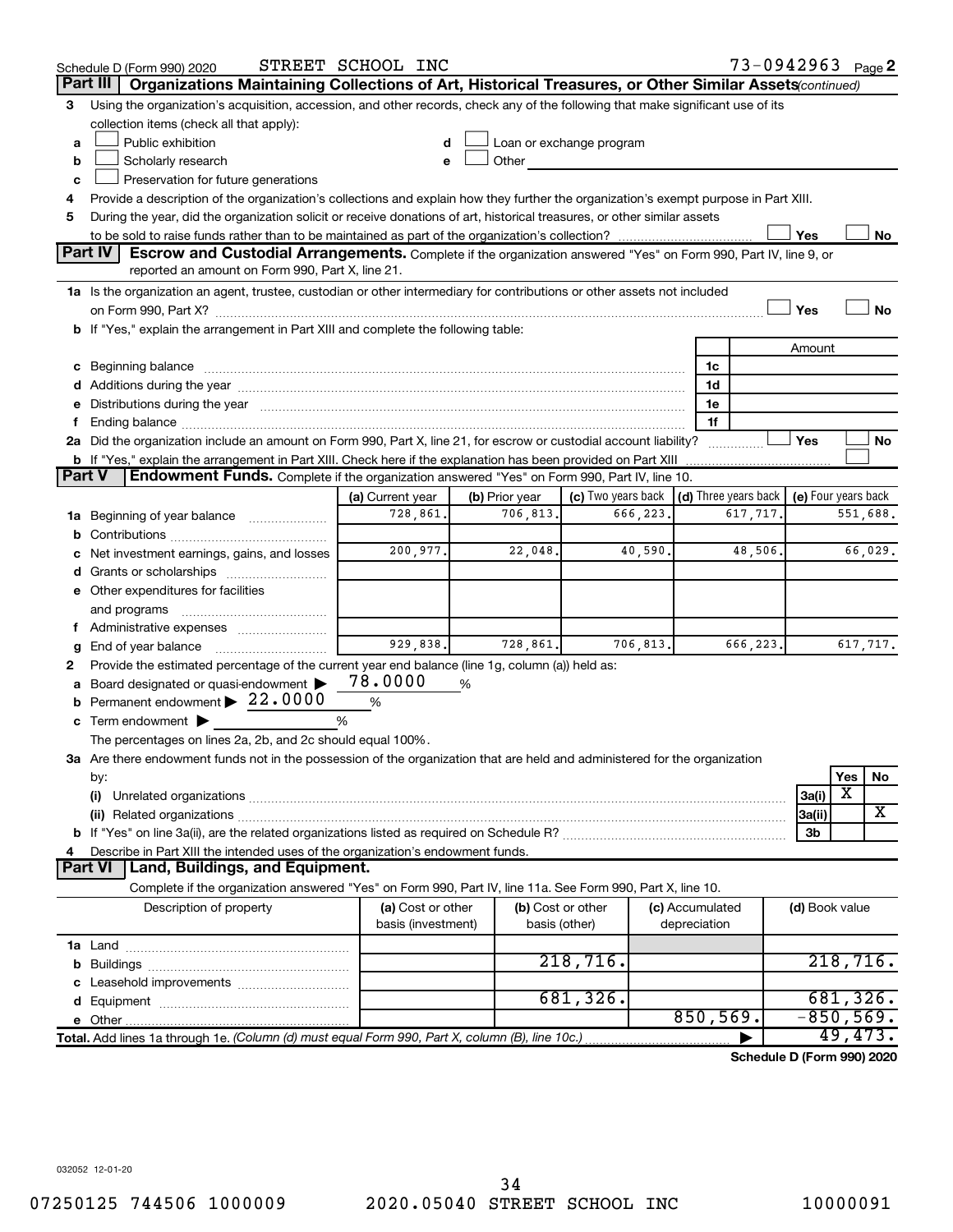| Complete if the organization answered "Yes" on Form 990, Part IV, line 11b. See Form 990, Part X, line 12.<br>(a) Description of security or category (including name of security) | (b) Book value  | (c) Method of valuation: Cost or end-of-year market value |                |
|------------------------------------------------------------------------------------------------------------------------------------------------------------------------------------|-----------------|-----------------------------------------------------------|----------------|
| (1) Financial derivatives                                                                                                                                                          |                 |                                                           |                |
|                                                                                                                                                                                    |                 |                                                           |                |
| $(3)$ Other                                                                                                                                                                        |                 |                                                           |                |
| (A)                                                                                                                                                                                |                 |                                                           |                |
| (B)                                                                                                                                                                                |                 |                                                           |                |
|                                                                                                                                                                                    |                 |                                                           |                |
| (C)                                                                                                                                                                                |                 |                                                           |                |
| (D)                                                                                                                                                                                |                 |                                                           |                |
| (E)                                                                                                                                                                                |                 |                                                           |                |
| (F)                                                                                                                                                                                |                 |                                                           |                |
| (G)                                                                                                                                                                                |                 |                                                           |                |
| (H)                                                                                                                                                                                |                 |                                                           |                |
| Total. (Col. (b) must equal Form 990, Part X, col. (B) line 12.) $\blacktriangleright$                                                                                             |                 |                                                           |                |
| Part VIII Investments - Program Related.                                                                                                                                           |                 |                                                           |                |
| Complete if the organization answered "Yes" on Form 990, Part IV, line 11c. See Form 990, Part X, line 13.                                                                         |                 |                                                           |                |
| (a) Description of investment                                                                                                                                                      | (b) Book value  | (c) Method of valuation: Cost or end-of-year market value |                |
| (1)                                                                                                                                                                                |                 |                                                           |                |
| (2)                                                                                                                                                                                |                 |                                                           |                |
| (3)                                                                                                                                                                                |                 |                                                           |                |
| (4)                                                                                                                                                                                |                 |                                                           |                |
| (5)                                                                                                                                                                                |                 |                                                           |                |
| (6)                                                                                                                                                                                |                 |                                                           |                |
| (7)                                                                                                                                                                                |                 |                                                           |                |
| (8)                                                                                                                                                                                |                 |                                                           |                |
|                                                                                                                                                                                    |                 |                                                           |                |
|                                                                                                                                                                                    |                 |                                                           |                |
| (9)                                                                                                                                                                                |                 |                                                           |                |
| Total. (Col. (b) must equal Form 990, Part X, col. (B) line 13.) $\blacktriangleright$                                                                                             |                 |                                                           |                |
| <b>Other Assets.</b>                                                                                                                                                               |                 |                                                           |                |
| Complete if the organization answered "Yes" on Form 990, Part IV, line 11d. See Form 990, Part X, line 15.                                                                         |                 |                                                           |                |
|                                                                                                                                                                                    | (a) Description |                                                           | (b) Book value |
| (1)                                                                                                                                                                                |                 |                                                           |                |
| (2)                                                                                                                                                                                |                 |                                                           |                |
| (3)                                                                                                                                                                                |                 |                                                           |                |
| (4)                                                                                                                                                                                |                 |                                                           |                |
| (5)                                                                                                                                                                                |                 |                                                           |                |
| (6)                                                                                                                                                                                |                 |                                                           |                |
|                                                                                                                                                                                    |                 |                                                           |                |
| (7)                                                                                                                                                                                |                 |                                                           |                |
| (8)<br>(9)                                                                                                                                                                         |                 |                                                           |                |
|                                                                                                                                                                                    |                 |                                                           |                |
|                                                                                                                                                                                    |                 |                                                           |                |
| <b>Other Liabilities.</b>                                                                                                                                                          |                 |                                                           |                |
| Complete if the organization answered "Yes" on Form 990, Part IV, line 11e or 11f. See Form 990, Part X, line 25.                                                                  |                 |                                                           |                |
| (a) Description of liability                                                                                                                                                       |                 |                                                           | (b) Book value |
| (1)<br>Federal income taxes                                                                                                                                                        |                 |                                                           |                |
| (2)                                                                                                                                                                                |                 |                                                           |                |
| (3)                                                                                                                                                                                |                 |                                                           |                |
| (4)                                                                                                                                                                                |                 |                                                           |                |
| (5)                                                                                                                                                                                |                 |                                                           |                |
| (6)                                                                                                                                                                                |                 |                                                           |                |
| (7)                                                                                                                                                                                |                 |                                                           |                |
|                                                                                                                                                                                    |                 |                                                           |                |
| Part IX<br>Part X<br>1.<br>(8)<br>(9)                                                                                                                                              |                 |                                                           |                |

**2.** Liability for uncertain tax positions. In Part XIII, provide the text of the footnote to the organization's financial statements that reports the organization's liability for uncertain tax positions under FASB ASC 740. Check here if the text of the footnote has been provided in Part XIII  $\perp$ 

**Schedule D (Form 990) 2020**

032053 12-01-20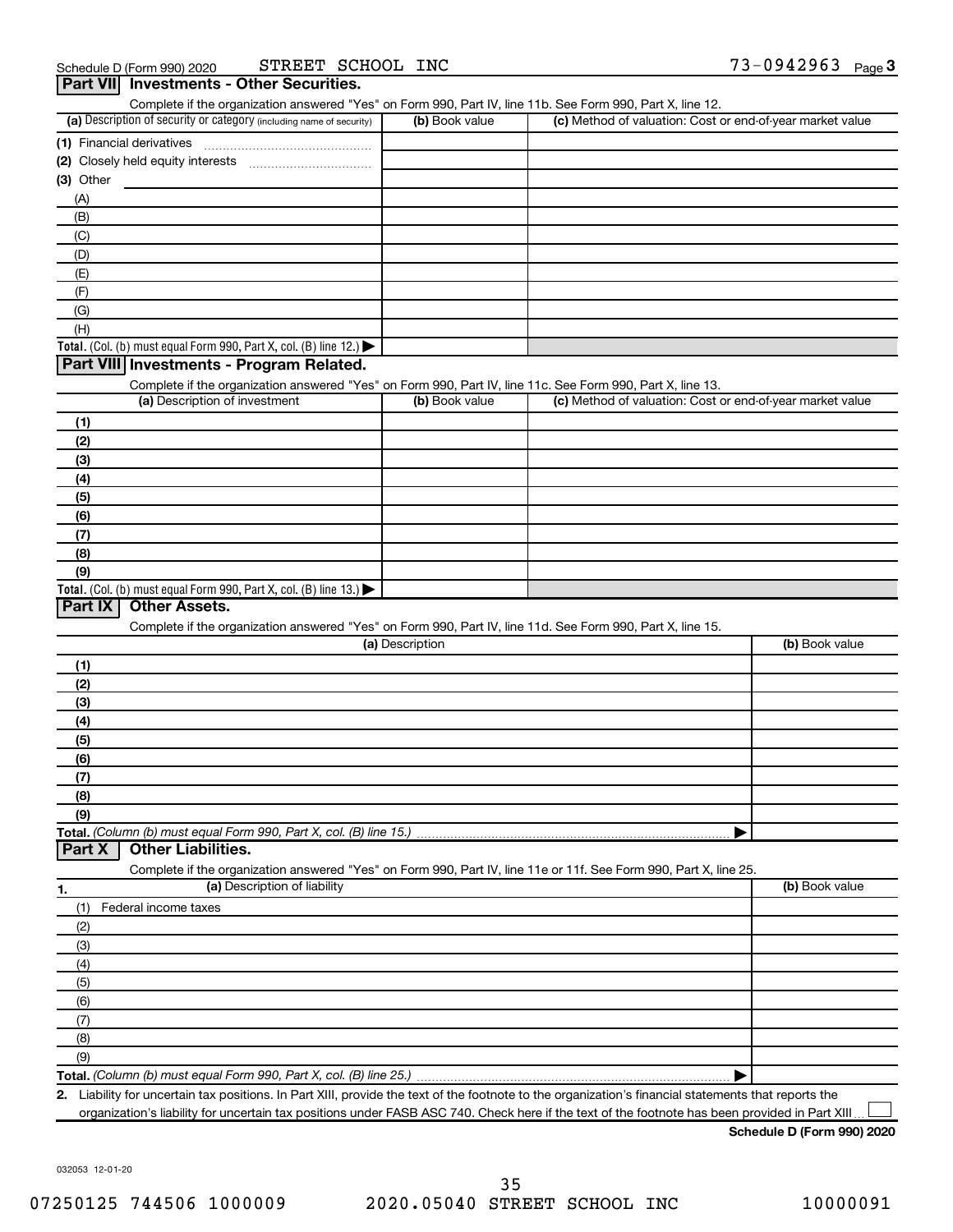|    | STREET SCHOOL INC<br>Schedule D (Form 990) 2020                                                                                                                                                                                     |                |          |                | 73-0942963 Page 4 |
|----|-------------------------------------------------------------------------------------------------------------------------------------------------------------------------------------------------------------------------------------|----------------|----------|----------------|-------------------|
|    | Reconciliation of Revenue per Audited Financial Statements With Revenue per Return.<br><b>Part XI</b>                                                                                                                               |                |          |                |                   |
|    | Complete if the organization answered "Yes" on Form 990, Part IV, line 12a.                                                                                                                                                         |                |          |                |                   |
| 1  | Total revenue, gains, and other support per audited financial statements [111] [11] Total revenue, gains, and other support per audited financial statements                                                                        |                |          | $\blacksquare$ | 3,372,889.        |
| 2  | Amounts included on line 1 but not on Form 990, Part VIII, line 12:                                                                                                                                                                 |                |          |                |                   |
|    | Net unrealized gains (losses) on investments [11] [11] Net unrealized gains (losses) on investments [11] [12]                                                                                                                       | 2a             | 205,693. |                |                   |
| b  |                                                                                                                                                                                                                                     | 2 <sub>b</sub> |          |                |                   |
| c  |                                                                                                                                                                                                                                     | 2c             |          |                |                   |
| d  |                                                                                                                                                                                                                                     | 2d             |          |                |                   |
| е  | Add lines 2a through 2d <b>continuum continuum contract and continuum contract a</b> through 2d continuum contract and continuum contract a term of the contract of the contract and contract a term of the contract of the contrac |                |          | 2e             | 205,693.          |
| 3  |                                                                                                                                                                                                                                     |                |          | $\mathbf{a}$   | 3,167,196.        |
| 4  | Amounts included on Form 990, Part VIII, line 12, but not on line 1:                                                                                                                                                                |                |          |                |                   |
| a  | Investment expenses not included on Form 990, Part VIII, line 7b [ <i>[[[[[[[[[[[]]]</i>                                                                                                                                            | 4a             |          |                |                   |
|    |                                                                                                                                                                                                                                     | 4 <sub>h</sub> |          |                |                   |
|    | c Add lines 4a and 4b                                                                                                                                                                                                               |                |          | 4c             |                   |
|    |                                                                                                                                                                                                                                     |                |          | 5              | 3, 167, 196.      |
|    | Part XII   Reconciliation of Expenses per Audited Financial Statements With Expenses per Return.                                                                                                                                    |                |          |                |                   |
|    | Complete if the organization answered "Yes" on Form 990, Part IV, line 12a.                                                                                                                                                         |                |          |                |                   |
| 1  |                                                                                                                                                                                                                                     |                |          | $\blacksquare$ | 2,938,412.        |
| 2  | Amounts included on line 1 but not on Form 990, Part IX, line 25:                                                                                                                                                                   |                |          |                |                   |
| a  |                                                                                                                                                                                                                                     | 2a             |          |                |                   |
| b  |                                                                                                                                                                                                                                     | 2 <sub>b</sub> |          |                |                   |
|    |                                                                                                                                                                                                                                     | 2c             |          |                |                   |
| d  |                                                                                                                                                                                                                                     | 2d             |          |                |                   |
|    |                                                                                                                                                                                                                                     |                |          | 2е             |                   |
| з  |                                                                                                                                                                                                                                     |                |          | $\mathbf{a}$   | 2,938,412.        |
| 4  | Amounts included on Form 990, Part IX, line 25, but not on line 1:                                                                                                                                                                  |                |          |                |                   |
| a  |                                                                                                                                                                                                                                     | 4a             |          |                |                   |
|    |                                                                                                                                                                                                                                     | 4 <sub>b</sub> |          |                |                   |
|    | c Add lines 4a and 4b                                                                                                                                                                                                               |                |          | 4c             | υ.                |
| 5. |                                                                                                                                                                                                                                     |                |          | 5              | 2,938,41          |
|    | Part XIII Supplemental Information.                                                                                                                                                                                                 |                |          |                |                   |

Provide the descriptions required for Part II, lines 3, 5, and 9; Part III, lines 1a and 4; Part IV, lines 1b and 2b; Part V, line 4; Part X, line 2; Part XI, lines 2d and 4b; and Part XII, lines 2d and 4b. Also complete this part to provide any additional information.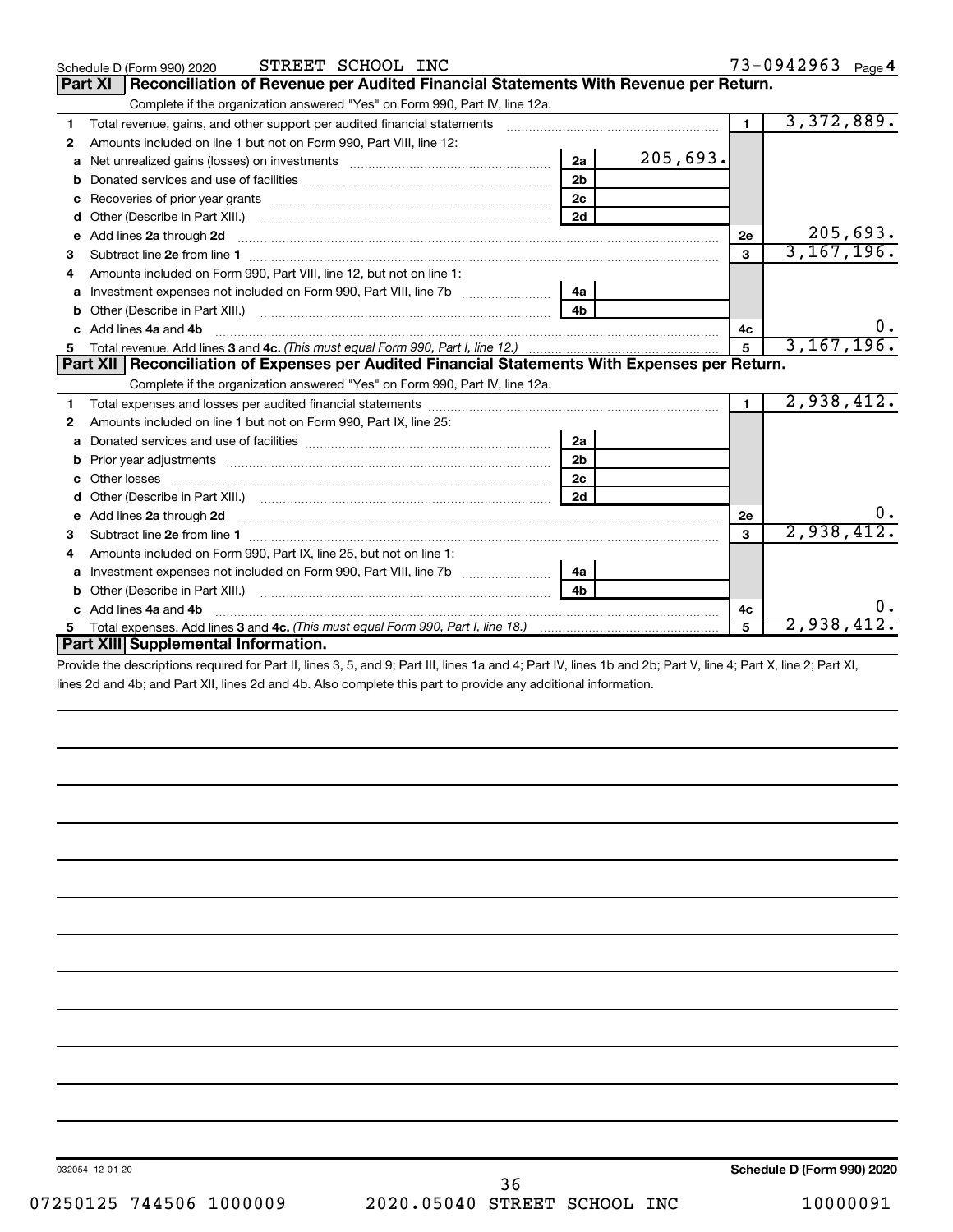|        | <b>Schools</b><br><b>SCHEDULE E</b><br>(Form 990 or 990-EZ)<br>Complete if the organization answered "Yes" on Form 990,<br>Part IV, line 13, or Form 990-EZ, Part VI, line 48.<br>Attach to Form 990 or Form 990-EZ.<br>Department of the Treasury<br>Internal Revenue Service<br>Go to www.irs.gov/Form990 for the latest information. | OMB No. 1545-0047<br><b>Open to Public</b><br>Inspection | 2020                  |                         |
|--------|-----------------------------------------------------------------------------------------------------------------------------------------------------------------------------------------------------------------------------------------------------------------------------------------------------------------------------------------|----------------------------------------------------------|-----------------------|-------------------------|
|        | <b>Employer identification number</b><br>Name of the organization                                                                                                                                                                                                                                                                       |                                                          |                       |                         |
|        | STREET SCHOOL INC                                                                                                                                                                                                                                                                                                                       | 73-0942963                                               |                       |                         |
| Part I |                                                                                                                                                                                                                                                                                                                                         |                                                          | <b>YES</b>            | <b>NO</b>               |
| 1      | Does the organization have a racially nondiscriminatory policy toward students by statement in its charter,                                                                                                                                                                                                                             |                                                          |                       |                         |
|        |                                                                                                                                                                                                                                                                                                                                         | 1                                                        | х                     |                         |
| 2      | Does the organization include a statement of its racially nondiscriminatory policy toward students in all its brochures,                                                                                                                                                                                                                |                                                          |                       |                         |
|        | catalogues, and other written communications with the public dealing with student admissions, programs, and scholarships?                                                                                                                                                                                                               | $\mathbf{2}$                                             | X                     |                         |
| 3      | Has the organization publicized its racially nondiscriminatory policy on its primary publicly accessible Internet                                                                                                                                                                                                                       |                                                          |                       |                         |
|        | homepage at all times during its taxable year in a manner reasonably expected to be noticed by visitors to the                                                                                                                                                                                                                          |                                                          |                       |                         |
|        | homepage, or through newspaper or broadcast media during the period of solicitation for students, or during the                                                                                                                                                                                                                         |                                                          |                       |                         |
|        | registration period if it has no solicitation program, in a way that makes the policy known to all parts of the general                                                                                                                                                                                                                 |                                                          |                       |                         |
|        |                                                                                                                                                                                                                                                                                                                                         | 3                                                        | х                     |                         |
|        | THE NONDISCRIMINATORY POLICY IS PRESENTED AT EACH STUDENT                                                                                                                                                                                                                                                                               |                                                          |                       |                         |
|        | ORIENTATION AND INCLUDED IN CLASSIFIED ADS WHEN FILLING                                                                                                                                                                                                                                                                                 |                                                          |                       |                         |
|        | VACANCIES. THE POLICY IS REVIEWED ANNUALLY WITH ALL STAFF                                                                                                                                                                                                                                                                               |                                                          |                       |                         |
|        | MEMBERS. THE POLICY IS POSTED IN THE MAIN OFFICE.                                                                                                                                                                                                                                                                                       |                                                          |                       |                         |
|        |                                                                                                                                                                                                                                                                                                                                         |                                                          |                       |                         |
| 4      | Does the organization maintain the following?                                                                                                                                                                                                                                                                                           |                                                          |                       |                         |
|        |                                                                                                                                                                                                                                                                                                                                         | 4a                                                       | х<br>X                |                         |
|        | b Records documenting that scholarships and other financial assistance are awarded on a racially nondiscriminatory basis?                                                                                                                                                                                                               | 4b                                                       |                       |                         |
|        | c Copies of all catalogues, brochures, announcements, and other written communications to the public dealing                                                                                                                                                                                                                            |                                                          | X                     |                         |
|        |                                                                                                                                                                                                                                                                                                                                         | 4с<br>4d                                                 | $\overline{\text{x}}$ |                         |
|        | If you answered "No" to any of the above, please explain. If you need more space, use Part II.                                                                                                                                                                                                                                          |                                                          |                       |                         |
|        |                                                                                                                                                                                                                                                                                                                                         |                                                          |                       |                         |
|        |                                                                                                                                                                                                                                                                                                                                         |                                                          |                       |                         |
|        | Does the organization discriminate by race in any way with respect to:                                                                                                                                                                                                                                                                  |                                                          |                       |                         |
|        |                                                                                                                                                                                                                                                                                                                                         | 5a                                                       |                       | х                       |
|        |                                                                                                                                                                                                                                                                                                                                         | 5b                                                       |                       | $\overline{\text{x}}$   |
|        |                                                                                                                                                                                                                                                                                                                                         | 5с                                                       |                       | $\overline{\textbf{x}}$ |
|        |                                                                                                                                                                                                                                                                                                                                         | 5d                                                       |                       | x                       |
|        |                                                                                                                                                                                                                                                                                                                                         | 5 <sub>e</sub>                                           |                       | X                       |
|        | f Use of facilities?                                                                                                                                                                                                                                                                                                                    | 5f                                                       |                       | $\overline{\mathbf{X}}$ |
|        |                                                                                                                                                                                                                                                                                                                                         | 5g                                                       |                       | $\overline{\textbf{X}}$ |
|        |                                                                                                                                                                                                                                                                                                                                         | 5h                                                       |                       | х                       |
|        | If you answered "Yes" to any of the above, please explain. If you need more space, use Part II.                                                                                                                                                                                                                                         |                                                          |                       |                         |
|        |                                                                                                                                                                                                                                                                                                                                         |                                                          |                       |                         |
|        |                                                                                                                                                                                                                                                                                                                                         | 6a                                                       | х                     |                         |
|        |                                                                                                                                                                                                                                                                                                                                         | 6b                                                       |                       | х                       |
|        | If you answered "Yes" on either line 6a or line 6b, explain on Part II.                                                                                                                                                                                                                                                                 |                                                          |                       |                         |
| 7      | Does the organization certify that it has complied with the applicable requirements of sections 4.01 through                                                                                                                                                                                                                            |                                                          |                       |                         |
|        |                                                                                                                                                                                                                                                                                                                                         | $\overline{7}$                                           | х                     |                         |
|        | Schedule E (Form 990 or 990-EZ) 2020<br>LHA For Paperwork Reduction Act Notice, see the Instructions for Form 990 or Form 990-EZ.                                                                                                                                                                                                       |                                                          |                       |                         |

032061 11-10-20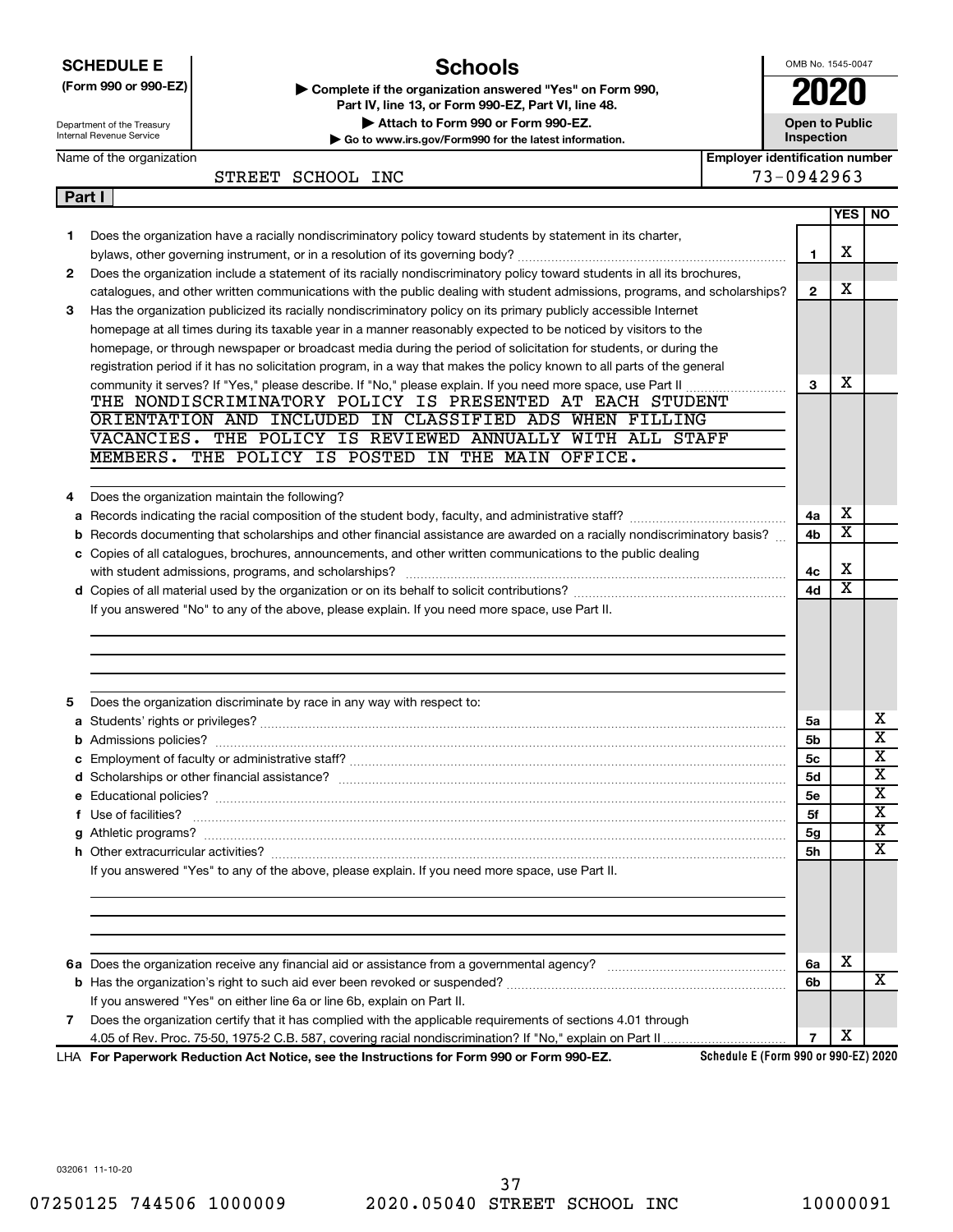Part II | Supplemental Information. Provide the explanations required by Part I, lines 3, 4d, 5h, 6b, and 7, as applicable. Also provide any other additional information.

# LINE 6 - EXPLANATION OF GOVERNMENT FINANCIAL AID:

THE ORGANIZATION RECEIVES GRANTS FROM THE OKLAHOMA DEPARTMENT OF MENTAL

# HEALTH, THE OKLAHOMA STATE DEPARTMENT OF EDUCATION, AND THE OFFICE OF

JUVENILE AFFAIRS.

032062 11-10-20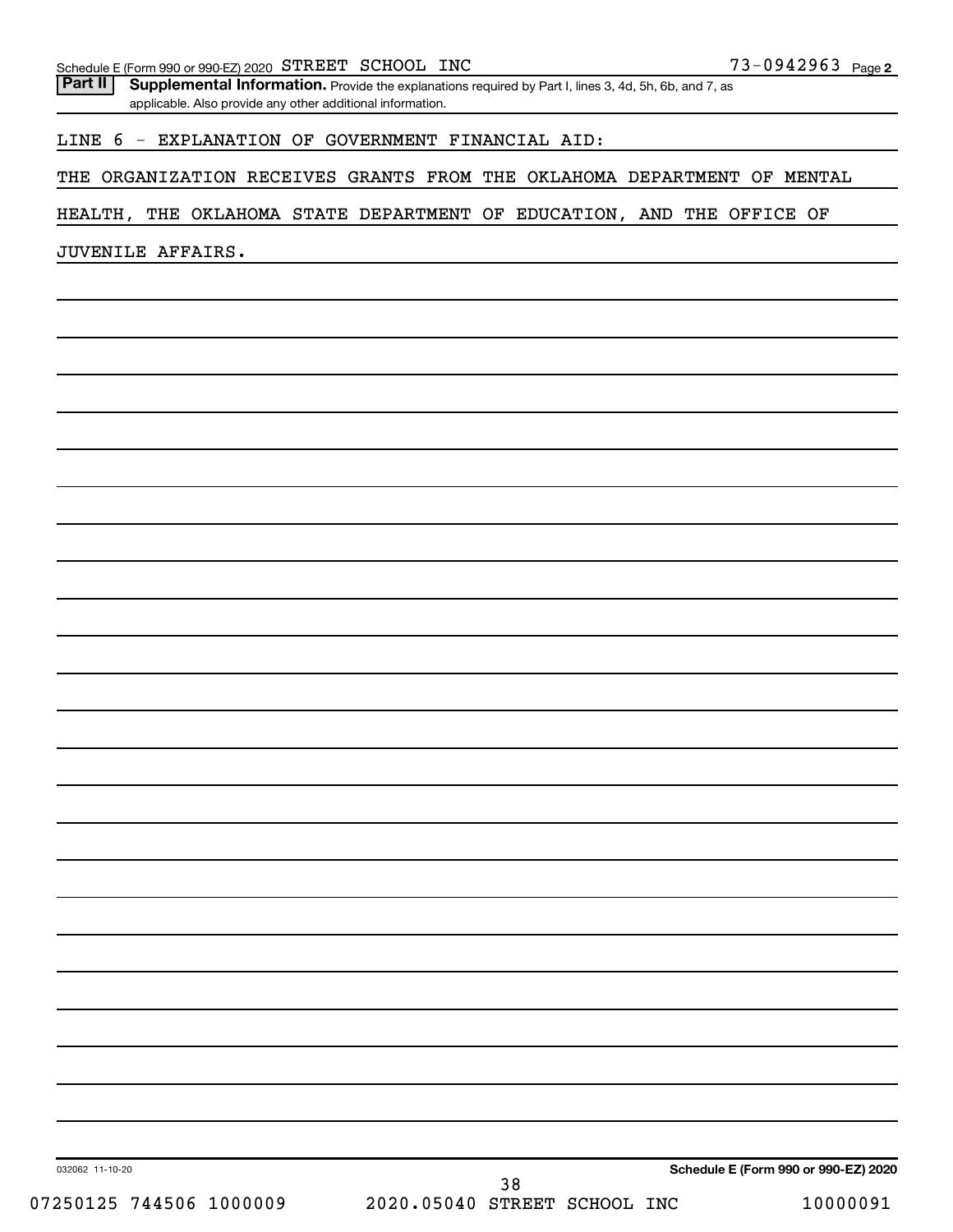| (Form 990 or 990-EZ)<br>Complete if the organization answered "Yes" on Form 990, Part IV, line 17, 18, or 19, or if the<br>organization entered more than \$15,000 on Form 990-EZ, line 6a.<br>Attach to Form 990 or Form 990-EZ.<br><b>Open to Public</b><br>Department of the Treasury<br>Inspection<br>Internal Revenue Service<br>► Go to www.irs.gov/Form990 for instructions and the latest information.<br><b>Employer identification number</b><br>Name of the organization<br>73-0942963<br>STREET SCHOOL INC<br>Part I<br>Fundraising Activities. Complete if the organization answered "Yes" on Form 990, Part IV, line 17. Form 990-EZ filers are not<br>required to complete this part.<br>1 Indicate whether the organization raised funds through any of the following activities. Check all that apply.<br>Mail solicitations<br>Solicitation of non-government grants<br>a<br>е<br>Internet and email solicitations<br>Solicitation of government grants<br>b<br>f<br>Phone solicitations<br>Special fundraising events<br>с<br>g<br>In-person solicitations<br>d<br>2 a Did the organization have a written or oral agreement with any individual (including officers, directors, trustees, or<br><b>No</b><br>key employees listed in Form 990, Part VII) or entity in connection with professional fundraising services?<br>Yes<br>b If "Yes," list the 10 highest paid individuals or entities (fundraisers) pursuant to agreements under which the fundraiser is to be<br>compensated at least \$5,000 by the organization.<br>(v) Amount paid<br>(iii) Did<br>fundraiser<br>(vi) Amount paid<br>(i) Name and address of individual<br>(iv) Gross receipts<br>to (or retained by)<br>(ii) Activity<br>to (or retained by)<br>have custody<br>fundraiser<br>or entity (fundraiser)<br>from activity<br>or control of<br>organization<br>listed in col. (i)<br>contributions?<br>Yes<br>No<br>Total<br>3 List all states in which the organization is registered or licensed to solicit contributions or has been notified it is exempt from registration<br>or licensing. | <b>SCHEDULE G</b> |  | <b>Supplemental Information Regarding Fundraising or Gaming Activities</b> |  |  |  |  |  | OMB No. 1545-0047 |
|------------------------------------------------------------------------------------------------------------------------------------------------------------------------------------------------------------------------------------------------------------------------------------------------------------------------------------------------------------------------------------------------------------------------------------------------------------------------------------------------------------------------------------------------------------------------------------------------------------------------------------------------------------------------------------------------------------------------------------------------------------------------------------------------------------------------------------------------------------------------------------------------------------------------------------------------------------------------------------------------------------------------------------------------------------------------------------------------------------------------------------------------------------------------------------------------------------------------------------------------------------------------------------------------------------------------------------------------------------------------------------------------------------------------------------------------------------------------------------------------------------------------------------------------------------------------------------------------------------------------------------------------------------------------------------------------------------------------------------------------------------------------------------------------------------------------------------------------------------------------------------------------------------------------------------------------------------------------------------------------------------------------------------------------------------------------------------------------|-------------------|--|----------------------------------------------------------------------------|--|--|--|--|--|-------------------|
|                                                                                                                                                                                                                                                                                                                                                                                                                                                                                                                                                                                                                                                                                                                                                                                                                                                                                                                                                                                                                                                                                                                                                                                                                                                                                                                                                                                                                                                                                                                                                                                                                                                                                                                                                                                                                                                                                                                                                                                                                                                                                                |                   |  |                                                                            |  |  |  |  |  |                   |
|                                                                                                                                                                                                                                                                                                                                                                                                                                                                                                                                                                                                                                                                                                                                                                                                                                                                                                                                                                                                                                                                                                                                                                                                                                                                                                                                                                                                                                                                                                                                                                                                                                                                                                                                                                                                                                                                                                                                                                                                                                                                                                |                   |  |                                                                            |  |  |  |  |  |                   |
|                                                                                                                                                                                                                                                                                                                                                                                                                                                                                                                                                                                                                                                                                                                                                                                                                                                                                                                                                                                                                                                                                                                                                                                                                                                                                                                                                                                                                                                                                                                                                                                                                                                                                                                                                                                                                                                                                                                                                                                                                                                                                                |                   |  |                                                                            |  |  |  |  |  |                   |
|                                                                                                                                                                                                                                                                                                                                                                                                                                                                                                                                                                                                                                                                                                                                                                                                                                                                                                                                                                                                                                                                                                                                                                                                                                                                                                                                                                                                                                                                                                                                                                                                                                                                                                                                                                                                                                                                                                                                                                                                                                                                                                |                   |  |                                                                            |  |  |  |  |  |                   |
|                                                                                                                                                                                                                                                                                                                                                                                                                                                                                                                                                                                                                                                                                                                                                                                                                                                                                                                                                                                                                                                                                                                                                                                                                                                                                                                                                                                                                                                                                                                                                                                                                                                                                                                                                                                                                                                                                                                                                                                                                                                                                                |                   |  |                                                                            |  |  |  |  |  |                   |
|                                                                                                                                                                                                                                                                                                                                                                                                                                                                                                                                                                                                                                                                                                                                                                                                                                                                                                                                                                                                                                                                                                                                                                                                                                                                                                                                                                                                                                                                                                                                                                                                                                                                                                                                                                                                                                                                                                                                                                                                                                                                                                |                   |  |                                                                            |  |  |  |  |  |                   |
|                                                                                                                                                                                                                                                                                                                                                                                                                                                                                                                                                                                                                                                                                                                                                                                                                                                                                                                                                                                                                                                                                                                                                                                                                                                                                                                                                                                                                                                                                                                                                                                                                                                                                                                                                                                                                                                                                                                                                                                                                                                                                                |                   |  |                                                                            |  |  |  |  |  |                   |
|                                                                                                                                                                                                                                                                                                                                                                                                                                                                                                                                                                                                                                                                                                                                                                                                                                                                                                                                                                                                                                                                                                                                                                                                                                                                                                                                                                                                                                                                                                                                                                                                                                                                                                                                                                                                                                                                                                                                                                                                                                                                                                |                   |  |                                                                            |  |  |  |  |  |                   |
|                                                                                                                                                                                                                                                                                                                                                                                                                                                                                                                                                                                                                                                                                                                                                                                                                                                                                                                                                                                                                                                                                                                                                                                                                                                                                                                                                                                                                                                                                                                                                                                                                                                                                                                                                                                                                                                                                                                                                                                                                                                                                                |                   |  |                                                                            |  |  |  |  |  |                   |
|                                                                                                                                                                                                                                                                                                                                                                                                                                                                                                                                                                                                                                                                                                                                                                                                                                                                                                                                                                                                                                                                                                                                                                                                                                                                                                                                                                                                                                                                                                                                                                                                                                                                                                                                                                                                                                                                                                                                                                                                                                                                                                |                   |  |                                                                            |  |  |  |  |  |                   |
|                                                                                                                                                                                                                                                                                                                                                                                                                                                                                                                                                                                                                                                                                                                                                                                                                                                                                                                                                                                                                                                                                                                                                                                                                                                                                                                                                                                                                                                                                                                                                                                                                                                                                                                                                                                                                                                                                                                                                                                                                                                                                                |                   |  |                                                                            |  |  |  |  |  |                   |
|                                                                                                                                                                                                                                                                                                                                                                                                                                                                                                                                                                                                                                                                                                                                                                                                                                                                                                                                                                                                                                                                                                                                                                                                                                                                                                                                                                                                                                                                                                                                                                                                                                                                                                                                                                                                                                                                                                                                                                                                                                                                                                |                   |  |                                                                            |  |  |  |  |  |                   |
|                                                                                                                                                                                                                                                                                                                                                                                                                                                                                                                                                                                                                                                                                                                                                                                                                                                                                                                                                                                                                                                                                                                                                                                                                                                                                                                                                                                                                                                                                                                                                                                                                                                                                                                                                                                                                                                                                                                                                                                                                                                                                                |                   |  |                                                                            |  |  |  |  |  |                   |
|                                                                                                                                                                                                                                                                                                                                                                                                                                                                                                                                                                                                                                                                                                                                                                                                                                                                                                                                                                                                                                                                                                                                                                                                                                                                                                                                                                                                                                                                                                                                                                                                                                                                                                                                                                                                                                                                                                                                                                                                                                                                                                |                   |  |                                                                            |  |  |  |  |  |                   |
|                                                                                                                                                                                                                                                                                                                                                                                                                                                                                                                                                                                                                                                                                                                                                                                                                                                                                                                                                                                                                                                                                                                                                                                                                                                                                                                                                                                                                                                                                                                                                                                                                                                                                                                                                                                                                                                                                                                                                                                                                                                                                                |                   |  |                                                                            |  |  |  |  |  |                   |
|                                                                                                                                                                                                                                                                                                                                                                                                                                                                                                                                                                                                                                                                                                                                                                                                                                                                                                                                                                                                                                                                                                                                                                                                                                                                                                                                                                                                                                                                                                                                                                                                                                                                                                                                                                                                                                                                                                                                                                                                                                                                                                |                   |  |                                                                            |  |  |  |  |  |                   |
|                                                                                                                                                                                                                                                                                                                                                                                                                                                                                                                                                                                                                                                                                                                                                                                                                                                                                                                                                                                                                                                                                                                                                                                                                                                                                                                                                                                                                                                                                                                                                                                                                                                                                                                                                                                                                                                                                                                                                                                                                                                                                                |                   |  |                                                                            |  |  |  |  |  |                   |
|                                                                                                                                                                                                                                                                                                                                                                                                                                                                                                                                                                                                                                                                                                                                                                                                                                                                                                                                                                                                                                                                                                                                                                                                                                                                                                                                                                                                                                                                                                                                                                                                                                                                                                                                                                                                                                                                                                                                                                                                                                                                                                |                   |  |                                                                            |  |  |  |  |  |                   |
|                                                                                                                                                                                                                                                                                                                                                                                                                                                                                                                                                                                                                                                                                                                                                                                                                                                                                                                                                                                                                                                                                                                                                                                                                                                                                                                                                                                                                                                                                                                                                                                                                                                                                                                                                                                                                                                                                                                                                                                                                                                                                                |                   |  |                                                                            |  |  |  |  |  |                   |
|                                                                                                                                                                                                                                                                                                                                                                                                                                                                                                                                                                                                                                                                                                                                                                                                                                                                                                                                                                                                                                                                                                                                                                                                                                                                                                                                                                                                                                                                                                                                                                                                                                                                                                                                                                                                                                                                                                                                                                                                                                                                                                |                   |  |                                                                            |  |  |  |  |  |                   |
|                                                                                                                                                                                                                                                                                                                                                                                                                                                                                                                                                                                                                                                                                                                                                                                                                                                                                                                                                                                                                                                                                                                                                                                                                                                                                                                                                                                                                                                                                                                                                                                                                                                                                                                                                                                                                                                                                                                                                                                                                                                                                                |                   |  |                                                                            |  |  |  |  |  |                   |
|                                                                                                                                                                                                                                                                                                                                                                                                                                                                                                                                                                                                                                                                                                                                                                                                                                                                                                                                                                                                                                                                                                                                                                                                                                                                                                                                                                                                                                                                                                                                                                                                                                                                                                                                                                                                                                                                                                                                                                                                                                                                                                |                   |  |                                                                            |  |  |  |  |  |                   |
|                                                                                                                                                                                                                                                                                                                                                                                                                                                                                                                                                                                                                                                                                                                                                                                                                                                                                                                                                                                                                                                                                                                                                                                                                                                                                                                                                                                                                                                                                                                                                                                                                                                                                                                                                                                                                                                                                                                                                                                                                                                                                                |                   |  |                                                                            |  |  |  |  |  |                   |
|                                                                                                                                                                                                                                                                                                                                                                                                                                                                                                                                                                                                                                                                                                                                                                                                                                                                                                                                                                                                                                                                                                                                                                                                                                                                                                                                                                                                                                                                                                                                                                                                                                                                                                                                                                                                                                                                                                                                                                                                                                                                                                |                   |  |                                                                            |  |  |  |  |  |                   |
|                                                                                                                                                                                                                                                                                                                                                                                                                                                                                                                                                                                                                                                                                                                                                                                                                                                                                                                                                                                                                                                                                                                                                                                                                                                                                                                                                                                                                                                                                                                                                                                                                                                                                                                                                                                                                                                                                                                                                                                                                                                                                                |                   |  |                                                                            |  |  |  |  |  |                   |
|                                                                                                                                                                                                                                                                                                                                                                                                                                                                                                                                                                                                                                                                                                                                                                                                                                                                                                                                                                                                                                                                                                                                                                                                                                                                                                                                                                                                                                                                                                                                                                                                                                                                                                                                                                                                                                                                                                                                                                                                                                                                                                |                   |  |                                                                            |  |  |  |  |  |                   |

**For Paperwork Reduction Act Notice, see the Instructions for Form 990 or 990-EZ. Schedule G (Form 990 or 990-EZ) 2020** LHA

032081 11-25-20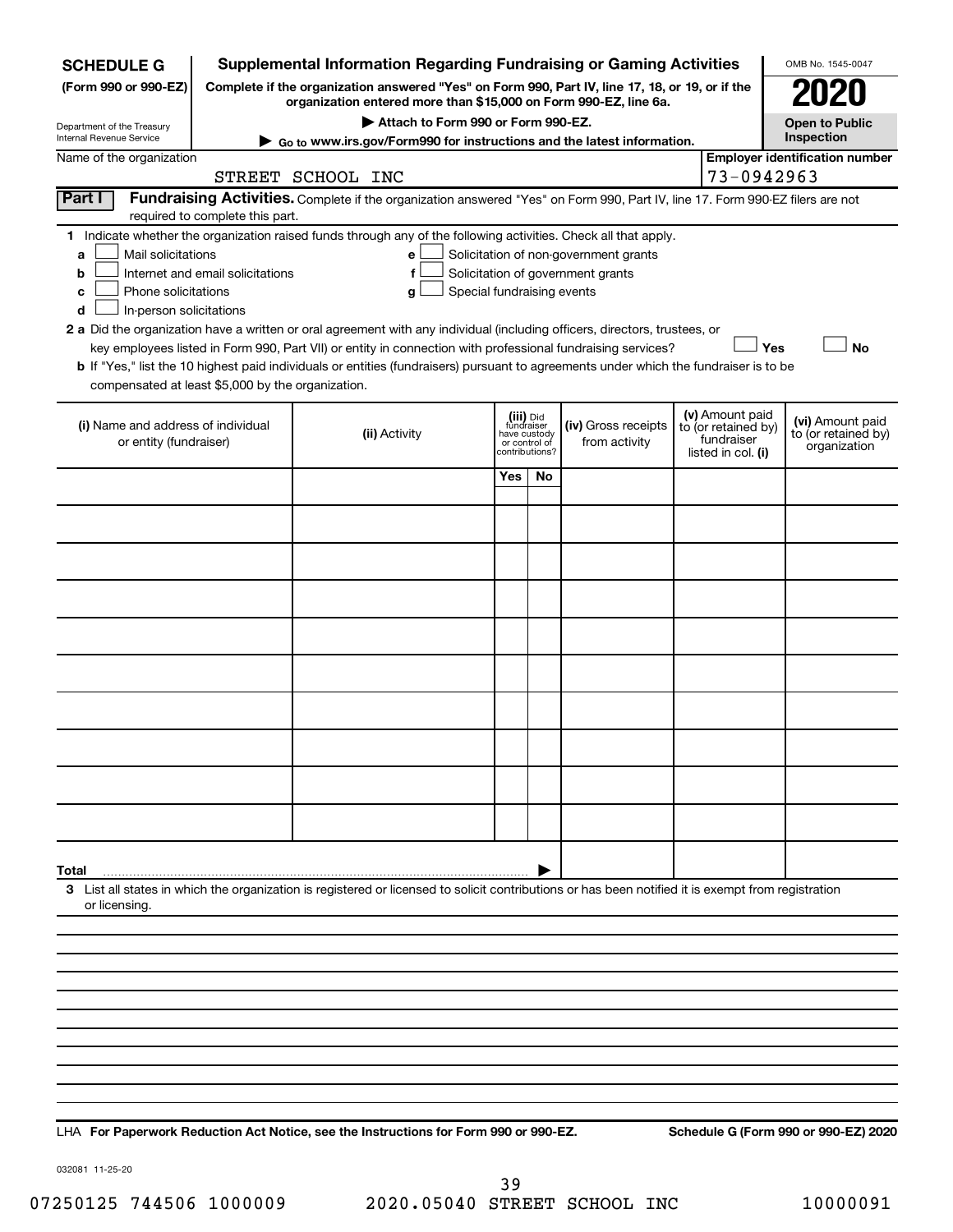#### Schedule G (Form 990 or 990-EZ) 2020 STREET SCHOOL INC  $73-0942963$  Page

Part II | Fundraising Events. Complete if the organization answered "Yes" on Form 990, Part IV, line 18, or reported more than \$15,000

|                 |              | of fundraising event contributions and gross income on Form 990-EZ, lines 1 and 6b. List events with gross receipts greater than \$5,000.           |                           |                                                  |                                 |                                                     |
|-----------------|--------------|-----------------------------------------------------------------------------------------------------------------------------------------------------|---------------------------|--------------------------------------------------|---------------------------------|-----------------------------------------------------|
|                 |              |                                                                                                                                                     | (a) Event $#1$<br>SPECIAL | $(b)$ Event #2                                   | (c) Other events<br><b>NONE</b> | (d) Total events<br>(add col. (a) through           |
|                 |              |                                                                                                                                                     | EVENTS<br>(event type)    | (event type)                                     | (total number)                  | col. (c)                                            |
| Revenue         | 1.           |                                                                                                                                                     | 404,155.                  |                                                  |                                 | 404, 155.                                           |
|                 | $\mathbf{2}$ |                                                                                                                                                     | 357,655.                  |                                                  |                                 | 357,655.                                            |
|                 | 3            | Gross income (line 1 minus line 2)                                                                                                                  | 46,500.                   |                                                  |                                 | 46,500.                                             |
|                 |              |                                                                                                                                                     |                           |                                                  |                                 |                                                     |
|                 |              |                                                                                                                                                     |                           |                                                  |                                 |                                                     |
|                 | 5            |                                                                                                                                                     |                           |                                                  |                                 |                                                     |
| Direct Expenses | 6            |                                                                                                                                                     |                           |                                                  |                                 |                                                     |
|                 | 7            | Food and beverages                                                                                                                                  |                           |                                                  |                                 |                                                     |
|                 | 8            |                                                                                                                                                     |                           |                                                  |                                 |                                                     |
|                 | 9            |                                                                                                                                                     | 104, 663.                 |                                                  |                                 | 104,663.                                            |
|                 | 10           | Direct expense summary. Add lines 4 through 9 in column (d)                                                                                         |                           |                                                  |                                 | 104,663.                                            |
|                 |              | 11 Net income summary. Subtract line 10 from line 3, column (d)                                                                                     |                           |                                                  |                                 | $-58, 163.$                                         |
|                 | Part III     | Gaming. Complete if the organization answered "Yes" on Form 990, Part IV, line 19, or reported more than                                            |                           |                                                  |                                 |                                                     |
|                 |              | \$15,000 on Form 990-EZ, line 6a.                                                                                                                   |                           |                                                  |                                 |                                                     |
| Revenue         |              |                                                                                                                                                     | (a) Bingo                 | (b) Pull tabs/instant<br>bingo/progressive bingo | (c) Other gaming                | (d) Total gaming (add<br>col. (a) through col. (c)) |
|                 | 1.           |                                                                                                                                                     |                           |                                                  |                                 |                                                     |
|                 |              |                                                                                                                                                     |                           |                                                  |                                 |                                                     |
|                 | 2            |                                                                                                                                                     |                           |                                                  |                                 |                                                     |
| Direct Expenses | 3            |                                                                                                                                                     |                           |                                                  |                                 |                                                     |
|                 | 4            |                                                                                                                                                     |                           |                                                  |                                 |                                                     |
|                 |              | 5 Other direct expenses                                                                                                                             |                           |                                                  |                                 |                                                     |
|                 |              |                                                                                                                                                     | %<br><b>Yes</b>           | Yes<br>%                                         | Yes<br>%                        |                                                     |
|                 |              | 6 Volunteer labor                                                                                                                                   | No                        | No                                               | No                              |                                                     |
|                 | 7            | Direct expense summary. Add lines 2 through 5 in column (d)                                                                                         |                           |                                                  |                                 |                                                     |
|                 |              |                                                                                                                                                     |                           |                                                  |                                 |                                                     |
|                 |              |                                                                                                                                                     |                           |                                                  |                                 |                                                     |
| 9               |              | Enter the state(s) in which the organization conducts gaming activities:                                                                            |                           |                                                  |                                 |                                                     |
|                 |              |                                                                                                                                                     |                           |                                                  |                                 | Yes<br><b>No</b>                                    |
|                 |              | <b>b</b> If "No," explain:<br><u> 1989 - Johann Stoff, deutscher Stoff, der Stoff, der Stoff, der Stoff, der Stoff, der Stoff, der Stoff, der S</u> |                           |                                                  |                                 |                                                     |
|                 |              |                                                                                                                                                     |                           |                                                  |                                 |                                                     |
|                 |              |                                                                                                                                                     |                           |                                                  |                                 | Yes<br>No                                           |
|                 |              | 10a Were any of the organization's gaming licenses revoked, suspended, or terminated during the tax year?                                           |                           |                                                  |                                 |                                                     |
|                 |              |                                                                                                                                                     |                           |                                                  |                                 |                                                     |
|                 |              |                                                                                                                                                     |                           |                                                  |                                 |                                                     |
|                 |              | 032082 11-25-20                                                                                                                                     |                           |                                                  |                                 | Schedule G (Form 990 or 990-EZ) 2020                |
|                 |              |                                                                                                                                                     |                           |                                                  |                                 |                                                     |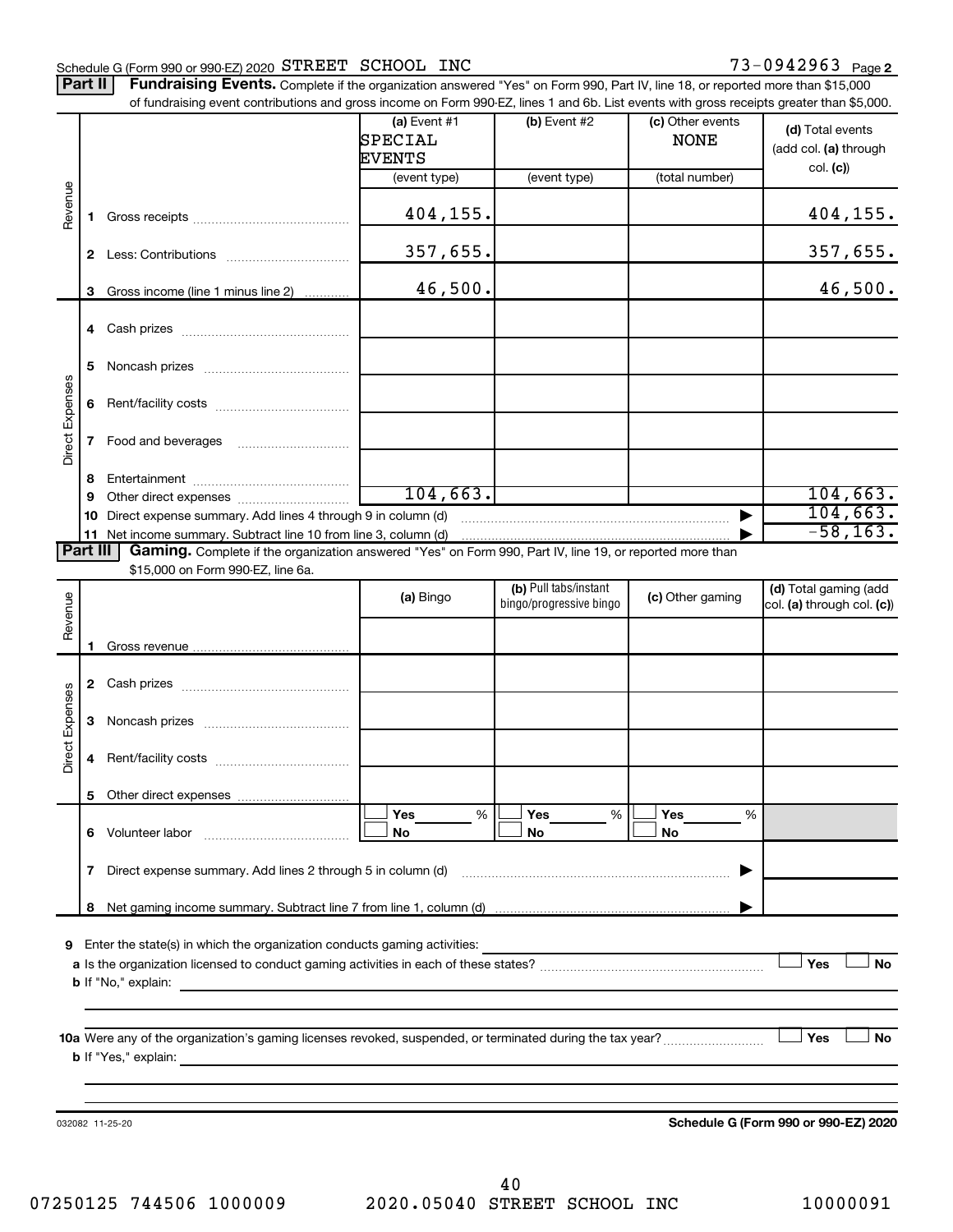| Schedule G (Form 990 or 990-EZ) 2020 STREET SCHOOL INC                                                                                                                                                                         | 73-0942963 |                 |       | Page 3               |
|--------------------------------------------------------------------------------------------------------------------------------------------------------------------------------------------------------------------------------|------------|-----------------|-------|----------------------|
|                                                                                                                                                                                                                                |            |                 | ∫ Yes | <b>No</b>            |
| 12 Is the organization a grantor, beneficiary or trustee of a trust, or a member of a partnership or other entity formed                                                                                                       |            |                 |       |                      |
|                                                                                                                                                                                                                                |            |                 | Yes   | No                   |
|                                                                                                                                                                                                                                |            |                 |       |                      |
| 13 Indicate the percentage of gaming activity conducted in:                                                                                                                                                                    |            |                 |       |                      |
|                                                                                                                                                                                                                                |            |                 |       | %                    |
| <b>b</b> An outside facility <i>www.communicality.communicality.communicality www.communicality.communicality.communicality</i>                                                                                                |            | 13 <sub>b</sub> |       | $\%$                 |
| 14 Enter the name and address of the person who prepares the organization's gaming/special events books and records:                                                                                                           |            |                 |       |                      |
|                                                                                                                                                                                                                                |            |                 |       |                      |
| Name $\blacktriangleright$<br><u> 1989 - Johann Barbara, martin amerikan basal dan berasal dan berasal dalam basal dan berasal dan berasal dan</u>                                                                             |            |                 |       |                      |
|                                                                                                                                                                                                                                |            |                 |       |                      |
|                                                                                                                                                                                                                                |            |                 |       |                      |
|                                                                                                                                                                                                                                |            |                 |       |                      |
| 158 Yes                                                                                                                                                                                                                        |            |                 |       | <b>No</b>            |
|                                                                                                                                                                                                                                |            |                 |       |                      |
|                                                                                                                                                                                                                                |            |                 |       |                      |
|                                                                                                                                                                                                                                |            |                 |       |                      |
| of gaming revenue retained by the third party $\triangleright$ \$                                                                                                                                                              |            |                 |       |                      |
| c If "Yes," enter name and address of the third party:                                                                                                                                                                         |            |                 |       |                      |
|                                                                                                                                                                                                                                |            |                 |       |                      |
| <u> 1989 - Andrea Stadt Britain, amerikansk politiker (</u><br>Name $\blacktriangleright$                                                                                                                                      |            |                 |       |                      |
|                                                                                                                                                                                                                                |            |                 |       |                      |
| Address $\blacktriangleright$                                                                                                                                                                                                  |            |                 |       |                      |
|                                                                                                                                                                                                                                |            |                 |       |                      |
| <b>16</b> Gaming manager information:                                                                                                                                                                                          |            |                 |       |                      |
|                                                                                                                                                                                                                                |            |                 |       |                      |
| Name $\blacktriangleright$                                                                                                                                                                                                     |            |                 |       |                      |
|                                                                                                                                                                                                                                |            |                 |       |                      |
|                                                                                                                                                                                                                                |            |                 |       |                      |
| Gaming manager compensation > \$                                                                                                                                                                                               |            |                 |       |                      |
|                                                                                                                                                                                                                                |            |                 |       |                      |
| Description of services provided states and the contract of the contract of the contract of the contract of the contract of the contract of the contract of the contract of the contract of the contract of the contract of th |            |                 |       |                      |
|                                                                                                                                                                                                                                |            |                 |       |                      |
|                                                                                                                                                                                                                                |            |                 |       |                      |
|                                                                                                                                                                                                                                |            |                 |       |                      |
| Director/officer<br>Employee<br>Independent contractor                                                                                                                                                                         |            |                 |       |                      |
|                                                                                                                                                                                                                                |            |                 |       |                      |
| <b>17</b> Mandatory distributions:                                                                                                                                                                                             |            |                 |       |                      |
| <b>a</b> Is the organization required under state law to make charitable distributions from the gaming proceeds to                                                                                                             |            |                 |       |                      |
|                                                                                                                                                                                                                                |            |                 |       | $\Box$ Yes $\Box$ No |
| <b>b</b> Enter the amount of distributions required under state law to be distributed to other exempt organizations or spent in the                                                                                            |            |                 |       |                      |
| organization's own exempt activities during the tax year $\triangleright$ \$                                                                                                                                                   |            |                 |       |                      |
| <b>Part IV</b><br>Supplemental Information. Provide the explanations required by Part I, line 2b, columns (iii) and (v); and Part III, lines 9, 9b, 10b,                                                                       |            |                 |       |                      |
| 15b, 15c, 16, and 17b, as applicable. Also provide any additional information. See instructions.                                                                                                                               |            |                 |       |                      |
|                                                                                                                                                                                                                                |            |                 |       |                      |
|                                                                                                                                                                                                                                |            |                 |       |                      |
|                                                                                                                                                                                                                                |            |                 |       |                      |
|                                                                                                                                                                                                                                |            |                 |       |                      |
|                                                                                                                                                                                                                                |            |                 |       |                      |
|                                                                                                                                                                                                                                |            |                 |       |                      |
|                                                                                                                                                                                                                                |            |                 |       |                      |
|                                                                                                                                                                                                                                |            |                 |       |                      |
|                                                                                                                                                                                                                                |            |                 |       |                      |
|                                                                                                                                                                                                                                |            |                 |       |                      |
|                                                                                                                                                                                                                                |            |                 |       |                      |
|                                                                                                                                                                                                                                |            |                 |       |                      |
|                                                                                                                                                                                                                                |            |                 |       |                      |
|                                                                                                                                                                                                                                |            |                 |       |                      |
|                                                                                                                                                                                                                                |            |                 |       |                      |
|                                                                                                                                                                                                                                |            |                 |       |                      |
|                                                                                                                                                                                                                                |            |                 |       |                      |
|                                                                                                                                                                                                                                |            |                 |       |                      |
|                                                                                                                                                                                                                                |            |                 |       |                      |
| Schedule G (Form 990 or 990-EZ) 2020<br>032083 11-25-20                                                                                                                                                                        |            |                 |       |                      |
| 41                                                                                                                                                                                                                             |            |                 |       |                      |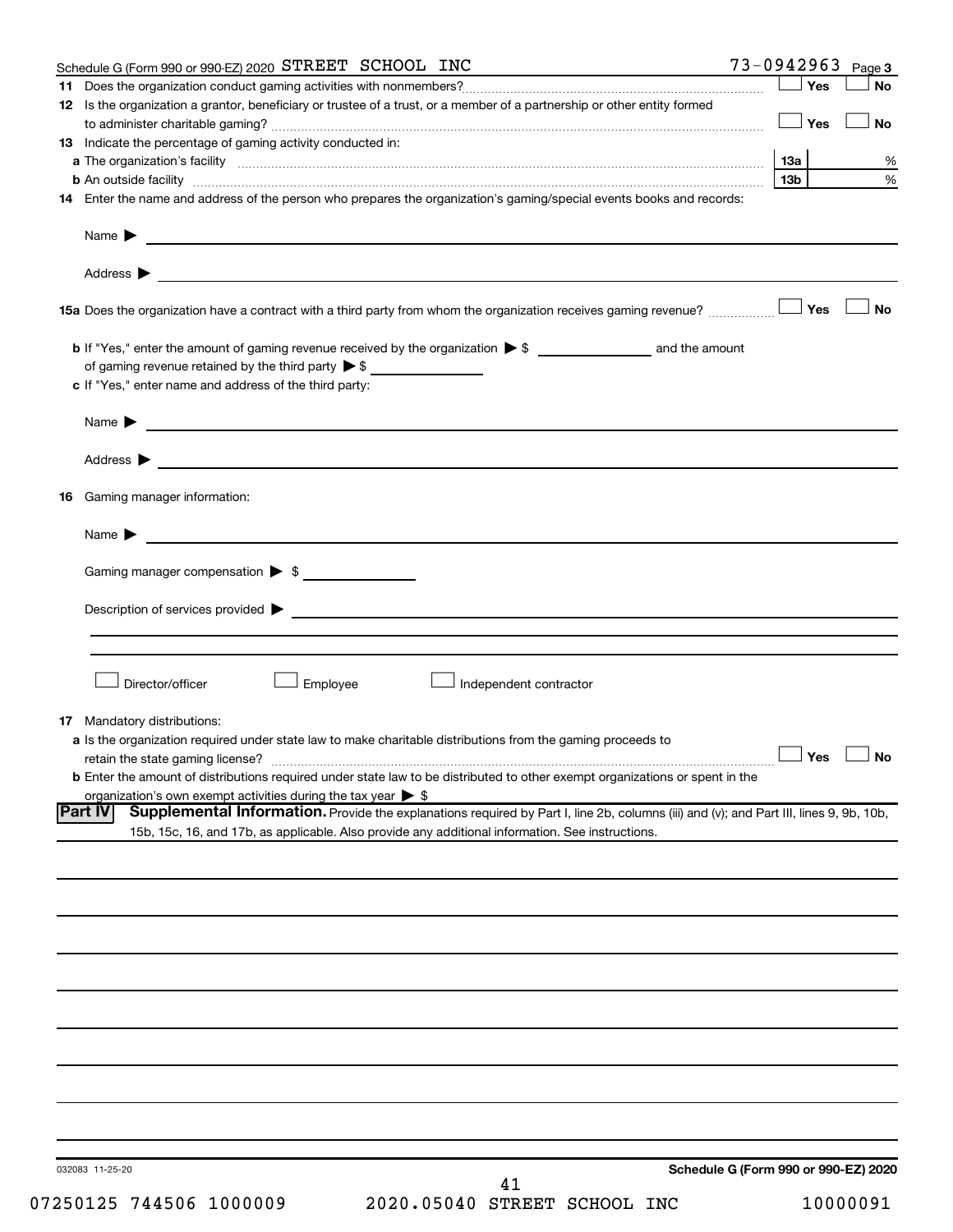|                 | Schedule G (Form 990 or 990-EZ) |
|-----------------|---------------------------------|
| 032084 04-01-20 |                                 |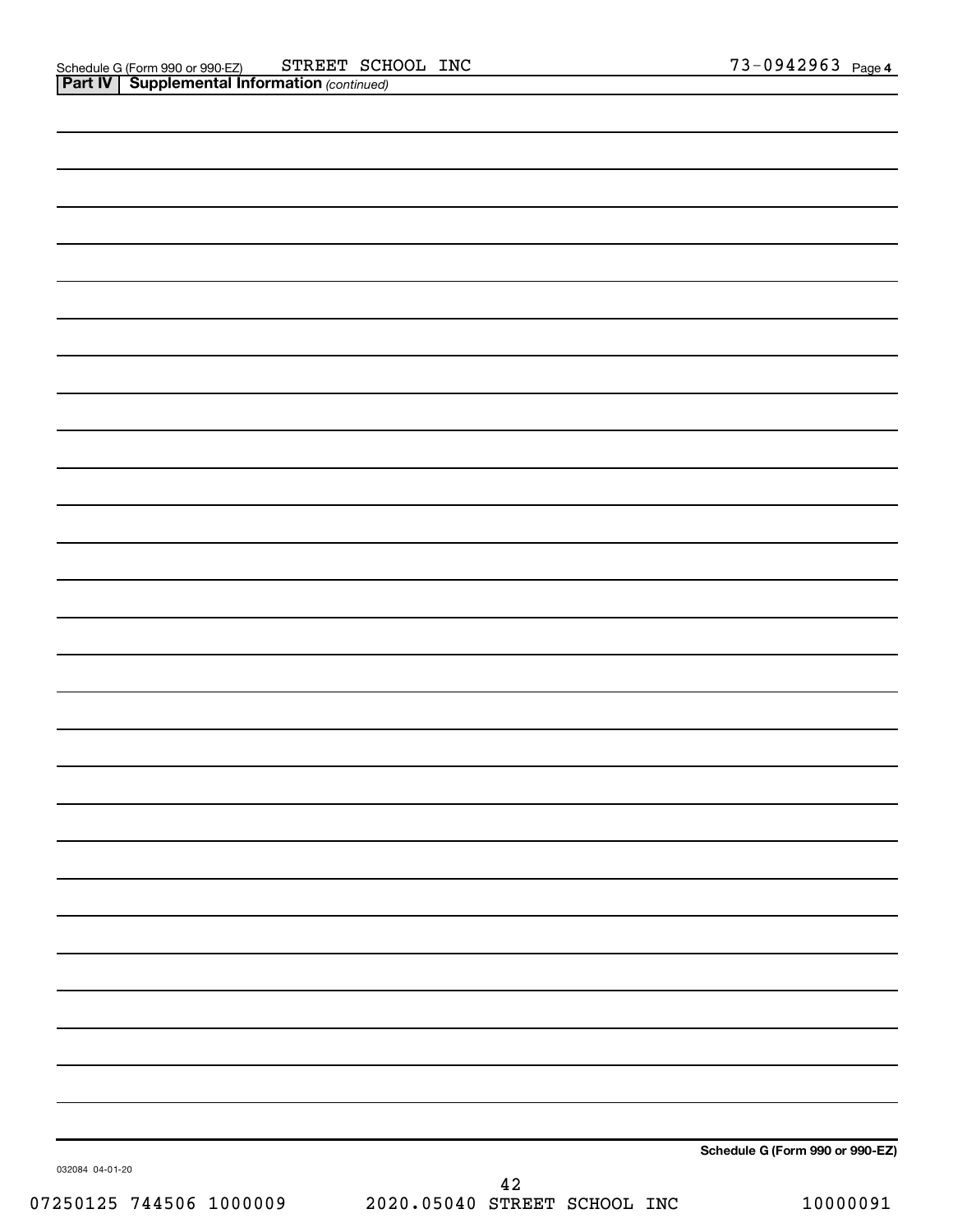| <b>SCHEDULE I</b><br>(Form 990)<br>Department of the Treasury<br>Internal Revenue Service |                                                                                                                                                                                                                                                                           |                   | <b>Grants and Other Assistance to Organizations,</b><br>Governments, and Individuals in the United States<br>Complete if the organization answered "Yes" on Form 990, Part IV, line 21 or 22. | Attach to Form 990.         | Go to www.irs.gov/Form990 for the latest information. |                                                                |                                          | OMB No. 1545-0047<br><b>Open to Public</b><br>Inspection |
|-------------------------------------------------------------------------------------------|---------------------------------------------------------------------------------------------------------------------------------------------------------------------------------------------------------------------------------------------------------------------------|-------------------|-----------------------------------------------------------------------------------------------------------------------------------------------------------------------------------------------|-----------------------------|-------------------------------------------------------|----------------------------------------------------------------|------------------------------------------|----------------------------------------------------------|
|                                                                                           | Name of the organization                                                                                                                                                                                                                                                  |                   |                                                                                                                                                                                               |                             |                                                       |                                                                |                                          | <b>Employer identification number</b>                    |
|                                                                                           |                                                                                                                                                                                                                                                                           | STREET SCHOOL INC |                                                                                                                                                                                               |                             |                                                       |                                                                |                                          | 73-0942963                                               |
| Part I                                                                                    | <b>General Information on Grants and Assistance</b>                                                                                                                                                                                                                       |                   |                                                                                                                                                                                               |                             |                                                       |                                                                |                                          |                                                          |
| $\mathbf 1$                                                                               | Does the organization maintain records to substantiate the amount of the grants or assistance, the grantees' eligibility for the grants or assistance, and the selection                                                                                                  |                   |                                                                                                                                                                                               |                             |                                                       |                                                                |                                          | $\boxed{\text{X}}$ Yes<br>l No                           |
| $\mathbf{2}$<br>Part II                                                                   | Describe in Part IV the organization's procedures for monitoring the use of grant funds in the United States.                                                                                                                                                             |                   |                                                                                                                                                                                               |                             |                                                       |                                                                |                                          |                                                          |
|                                                                                           | Grants and Other Assistance to Domestic Organizations and Domestic Governments. Complete if the organization answered "Yes" on Form 990, Part IV, line 21, for any<br>recipient that received more than \$5,000. Part II can be duplicated if additional space is needed. |                   |                                                                                                                                                                                               |                             |                                                       |                                                                |                                          |                                                          |
|                                                                                           | 1 (a) Name and address of organization<br>or government                                                                                                                                                                                                                   | (b) EIN           | (c) IRC section<br>(if applicable)                                                                                                                                                            | (d) Amount of<br>cash grant | (e) Amount of<br>non-cash<br>assistance               | (f) Method of<br>valuation (book,<br>FMV, appraisal,<br>other) | (g) Description of<br>noncash assistance | (h) Purpose of grant<br>or assistance                    |
|                                                                                           |                                                                                                                                                                                                                                                                           |                   |                                                                                                                                                                                               |                             |                                                       |                                                                |                                          |                                                          |
|                                                                                           |                                                                                                                                                                                                                                                                           |                   |                                                                                                                                                                                               |                             |                                                       |                                                                |                                          |                                                          |
|                                                                                           |                                                                                                                                                                                                                                                                           |                   |                                                                                                                                                                                               |                             |                                                       |                                                                |                                          |                                                          |
|                                                                                           |                                                                                                                                                                                                                                                                           |                   |                                                                                                                                                                                               |                             |                                                       |                                                                |                                          |                                                          |
|                                                                                           |                                                                                                                                                                                                                                                                           |                   |                                                                                                                                                                                               |                             |                                                       |                                                                |                                          |                                                          |
| $\mathbf{2}$<br>3                                                                         |                                                                                                                                                                                                                                                                           |                   |                                                                                                                                                                                               |                             |                                                       |                                                                |                                          |                                                          |

**For Paperwork Reduction Act Notice, see the Instructions for Form 990. Schedule I (Form 990) 2020** LHA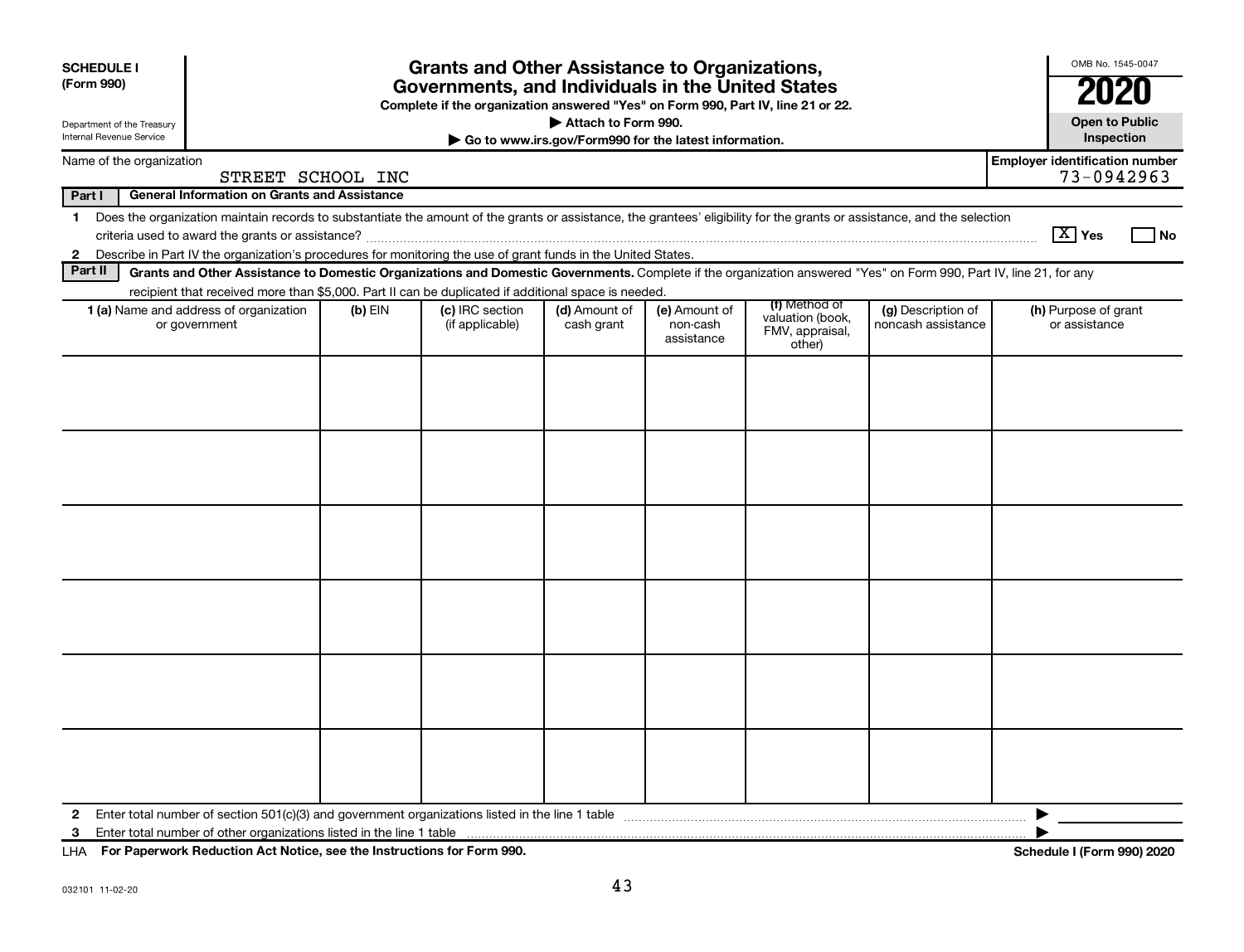Schedule I (Form 990) 2020 Page STREET SCHOOL INC

**2**

Part III | Grants and Other Assistance to Domestic Individuals. Complete if the organization answered "Yes" on Form 990, Part IV, line 22. Part III can be duplicated if additional space is needed.

| (a) Type of grant or assistance | (b) Number of<br>recipients | (c) Amount of<br>cash grant | (d) Amount of non-<br>cash assistance | (e) Method of valuation<br>(book, FMV, appraisal, other) | (f) Description of noncash assistance |
|---------------------------------|-----------------------------|-----------------------------|---------------------------------------|----------------------------------------------------------|---------------------------------------|
|                                 |                             |                             |                                       |                                                          |                                       |
| SCHOLARSHIPS                    |                             | 7,406.                      |                                       | 0. ACTUAL CASH VALUE                                     | N/A                                   |
|                                 |                             |                             |                                       |                                                          |                                       |
|                                 |                             |                             |                                       |                                                          |                                       |
|                                 |                             |                             |                                       |                                                          |                                       |
|                                 |                             |                             |                                       |                                                          |                                       |
|                                 |                             |                             |                                       |                                                          |                                       |
|                                 |                             |                             |                                       |                                                          |                                       |
|                                 |                             |                             |                                       |                                                          |                                       |
|                                 |                             |                             |                                       |                                                          |                                       |

Part IV | Supplemental Information. Provide the information required in Part I, line 2; Part III, column (b); and any other additional information.

PART I, LINE 2:

SCHOLARSHIP FUNDS ARE RECEIVED FROM OUTSIDE SOURCES AS RESTRICTED INCOME.

THE SCHOLARSHIP COMMITTEE REVIEWS SCHOLARSHIP APPLICATIONS AND AWARDS

AMOUNTS BASED ON FUNDS AVAILABLE, APPLICANT GRADES, AND PREVIOUS

ALLOCATIONS. THE COLLEGE SUBMITS AN INVOICE TO STREET SCHOOL FOR ACTUAL

COSTS NOT TO EXCEED THE SCHOLARSHIP AWARD.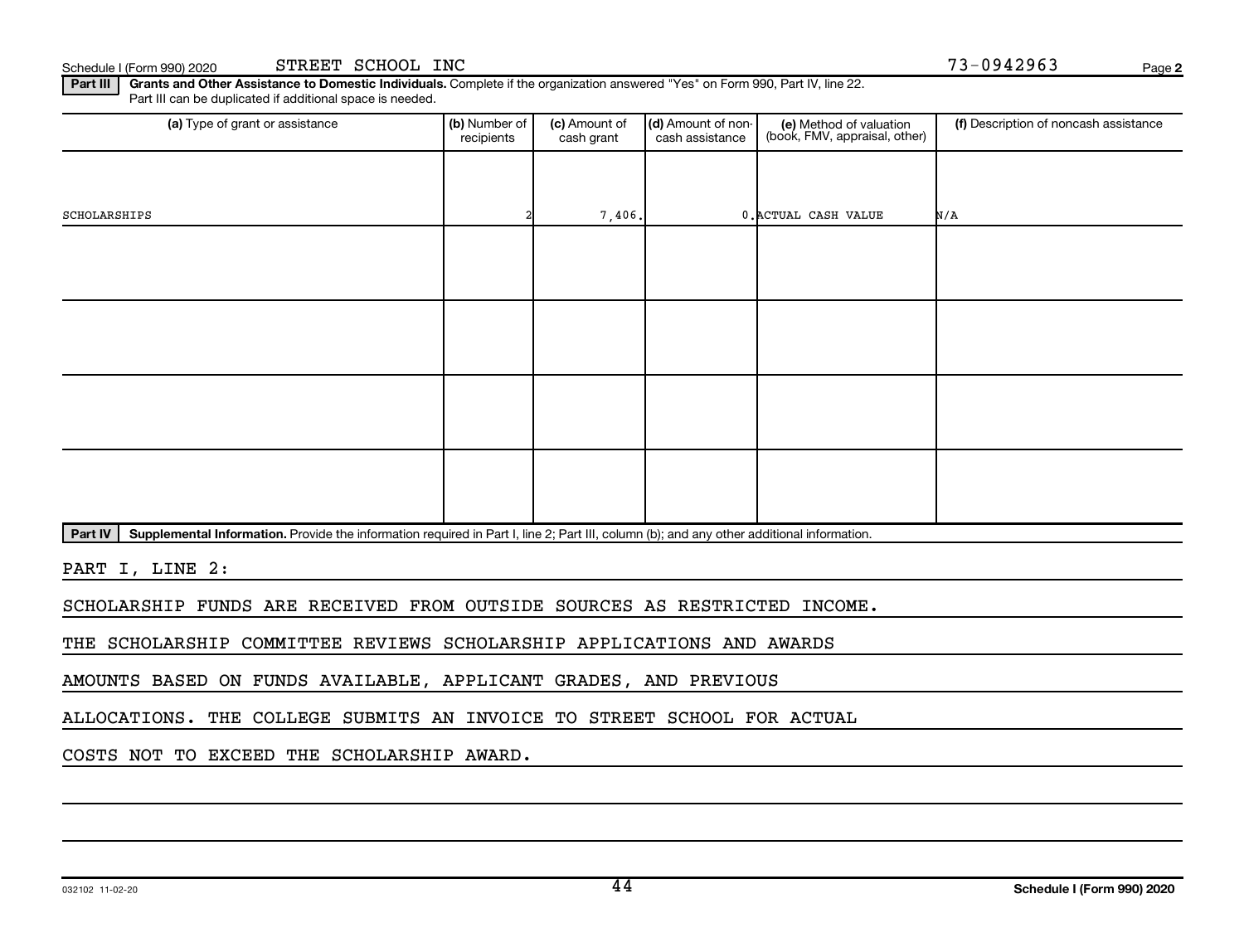# **SCHEDULE M (Form 990)**

# **Noncash Contributions**

OMB No. 1545-0047

**Employer identification number**

| Department of the Treasury |  |
|----------------------------|--|
| Internal Revenue Service   |  |

◆ Complete if the organizations answered "Yes" on Form 990, Part IV, lines 29 or 30.<br>● Complete if the organizations answered "Yes" on Form 990, Part IV, lines 29 or 30. **Attach to Form 990.**  $\blacktriangleright$ 

 **Go to www.irs.gov/Form990 for instructions and the latest information.**

**Open to Public Inspection**

|  |  | Name of the organization |  |
|--|--|--------------------------|--|
|--|--|--------------------------|--|

 $\blacktriangleright$ 

| STREET SCHOOL INC |  | 73-0942963 |
|-------------------|--|------------|
|-------------------|--|------------|

| <b>Part I</b> | <b>Types of Property</b>                                                                                                       |                               |                                                                                        |                                                    |                |                                                              |            |     |    |  |
|---------------|--------------------------------------------------------------------------------------------------------------------------------|-------------------------------|----------------------------------------------------------------------------------------|----------------------------------------------------|----------------|--------------------------------------------------------------|------------|-----|----|--|
|               |                                                                                                                                | (a)<br>Check if<br>applicable | (b)<br>Number of<br>contributions or<br>items contributed Form 990, Part VIII, line 1g | (c)<br>Noncash contribution<br>amounts reported on |                | (d)<br>Method of determining<br>noncash contribution amounts |            |     |    |  |
| 1.            |                                                                                                                                |                               |                                                                                        |                                                    |                |                                                              |            |     |    |  |
| 2             |                                                                                                                                |                               |                                                                                        |                                                    |                |                                                              |            |     |    |  |
| З             | Art - Fractional interests                                                                                                     |                               |                                                                                        |                                                    |                |                                                              |            |     |    |  |
| 4             | Books and publications                                                                                                         |                               |                                                                                        |                                                    |                |                                                              |            |     |    |  |
| 5             | Clothing and household goods                                                                                                   |                               |                                                                                        |                                                    |                |                                                              |            |     |    |  |
| 6             |                                                                                                                                |                               |                                                                                        |                                                    |                |                                                              |            |     |    |  |
| 7             |                                                                                                                                |                               |                                                                                        |                                                    |                |                                                              |            |     |    |  |
| 8             |                                                                                                                                |                               |                                                                                        |                                                    |                |                                                              |            |     |    |  |
| 9             | Securities - Publicly traded                                                                                                   |                               |                                                                                        |                                                    |                |                                                              |            |     |    |  |
| 10            | Securities - Closely held stock                                                                                                |                               |                                                                                        |                                                    |                |                                                              |            |     |    |  |
| 11            | Securities - Partnership, LLC, or                                                                                              |                               |                                                                                        |                                                    |                |                                                              |            |     |    |  |
|               | trust interests                                                                                                                |                               |                                                                                        |                                                    |                |                                                              |            |     |    |  |
| 12            |                                                                                                                                |                               |                                                                                        |                                                    |                |                                                              |            |     |    |  |
| 13            | Qualified conservation contribution -                                                                                          |                               |                                                                                        |                                                    |                |                                                              |            |     |    |  |
|               |                                                                                                                                |                               |                                                                                        |                                                    |                |                                                              |            |     |    |  |
| 14            | Qualified conservation contribution - Other                                                                                    |                               |                                                                                        |                                                    |                |                                                              |            |     |    |  |
| 15            |                                                                                                                                |                               |                                                                                        |                                                    |                |                                                              |            |     |    |  |
| 16            | Real estate - Commercial                                                                                                       |                               |                                                                                        |                                                    |                |                                                              |            |     |    |  |
| 17            |                                                                                                                                |                               |                                                                                        |                                                    |                |                                                              |            |     |    |  |
| 18            |                                                                                                                                |                               |                                                                                        |                                                    |                |                                                              |            |     |    |  |
| 19            |                                                                                                                                |                               |                                                                                        |                                                    |                |                                                              |            |     |    |  |
| 20            | Drugs and medical supplies                                                                                                     |                               |                                                                                        |                                                    |                |                                                              |            |     |    |  |
| 21            |                                                                                                                                |                               |                                                                                        |                                                    |                |                                                              |            |     |    |  |
| 22            |                                                                                                                                |                               |                                                                                        |                                                    |                |                                                              |            |     |    |  |
| 23            |                                                                                                                                |                               |                                                                                        |                                                    |                |                                                              |            |     |    |  |
| 24            | Archeological artifacts                                                                                                        |                               |                                                                                        |                                                    |                |                                                              |            |     |    |  |
| 25            | $($ TPS OCCUPANCY $)$<br>Other $\blacktriangleright$                                                                           | X                             |                                                                                        |                                                    | 1,010,670.COST |                                                              |            |     |    |  |
| 26            | $($ AUCTION ITEMS $)$<br>Other $\blacktriangleright$                                                                           | $\overline{\text{x}}$         | 19                                                                                     |                                                    | 7,887.COST     |                                                              |            |     |    |  |
| 27            | Other $\blacktriangleright$                                                                                                    |                               |                                                                                        |                                                    |                |                                                              |            |     |    |  |
| 28            | Other                                                                                                                          |                               |                                                                                        |                                                    |                |                                                              |            |     |    |  |
| 29            | Number of Forms 8283 received by the organization during the tax year for contributions                                        |                               |                                                                                        |                                                    |                |                                                              |            |     |    |  |
|               | for which the organization completed Form 8283, Part V, Donee Acknowledgement                                                  |                               |                                                                                        |                                                    |                |                                                              |            |     |    |  |
|               |                                                                                                                                |                               |                                                                                        |                                                    |                |                                                              |            | Yes | No |  |
|               | 30a During the year, did the organization receive by contribution any property reported in Part I, lines 1 through 28, that it |                               |                                                                                        |                                                    |                |                                                              |            |     |    |  |
|               | must hold for at least three years from the date of the initial contribution, and which isn't required to be used for          |                               |                                                                                        |                                                    |                |                                                              |            |     |    |  |
|               |                                                                                                                                |                               |                                                                                        |                                                    |                |                                                              | <b>30a</b> |     | x  |  |
| b             | If "Yes," describe the arrangement in Part II.                                                                                 |                               |                                                                                        |                                                    |                |                                                              |            | X   |    |  |
| 31            | Does the organization have a gift acceptance policy that requires the review of any nonstandard contributions?                 |                               |                                                                                        |                                                    |                |                                                              |            |     |    |  |
|               | 32a Does the organization hire or use third parties or related organizations to solicit, process, or sell noncash              |                               |                                                                                        |                                                    |                |                                                              |            |     |    |  |
|               | contributions?                                                                                                                 |                               |                                                                                        |                                                    |                |                                                              | 32a        |     | x  |  |
|               | <b>b</b> If "Yes," describe in Part II.                                                                                        |                               |                                                                                        |                                                    |                |                                                              |            |     |    |  |
| 33            | If the organization didn't report an amount in column (c) for a type of property for which column (a) is checked,              |                               |                                                                                        |                                                    |                |                                                              |            |     |    |  |
|               | describe in Part II.                                                                                                           |                               |                                                                                        |                                                    |                |                                                              |            |     |    |  |

**For Paperwork Reduction Act Notice, see the Instructions for Form 990. Schedule M (Form 990) 2020** LHA

032141 11-23-20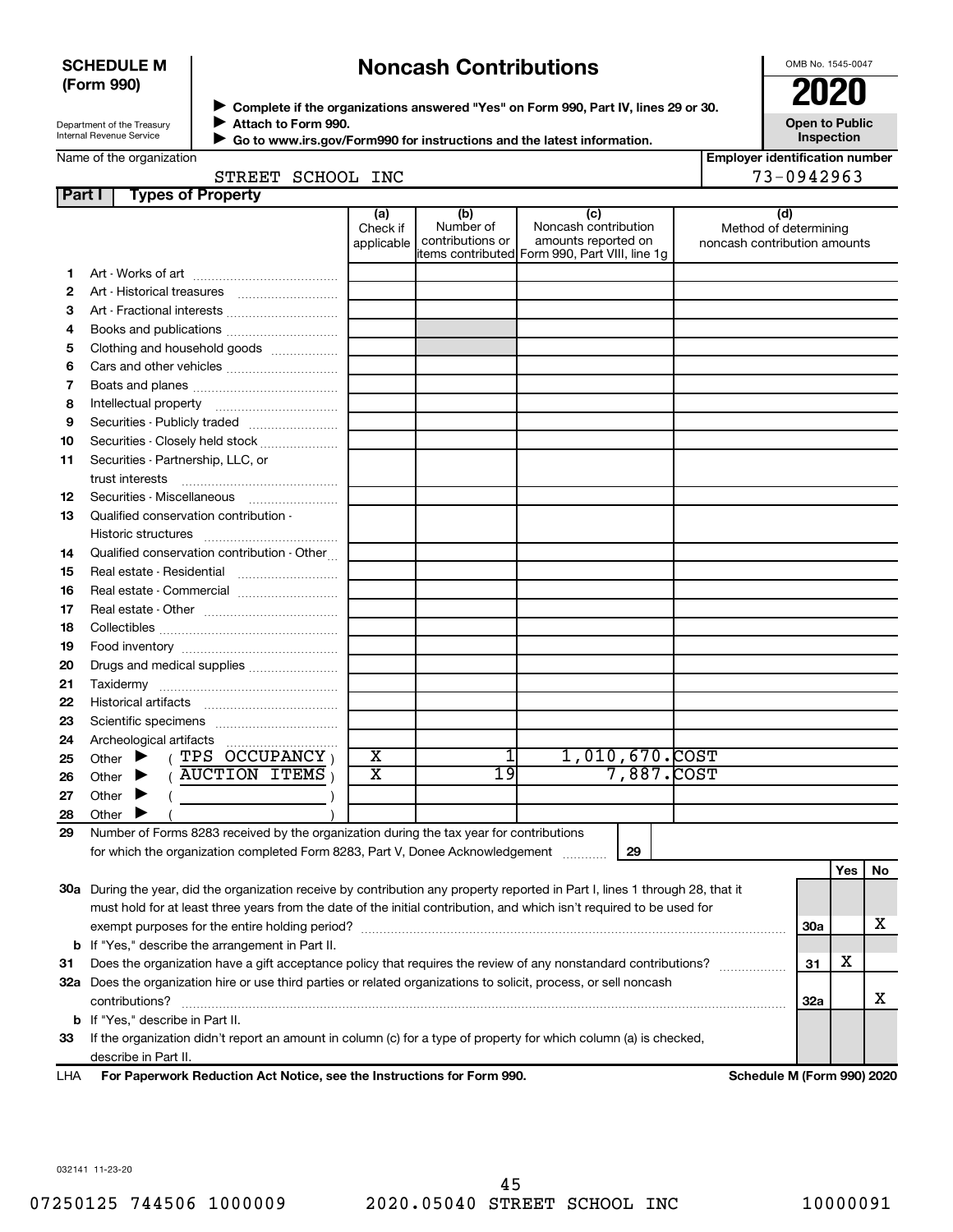**2**

Provide the information required by Part I, lines 30b, 32b, and 33, and whether the organization is reporting in Part I, column (b), the number of contributions, the number of items received, or a combination of both. Also complete this part for any additional information. **Part II Supplemental Information.** 

|                 | 46 |                            |
|-----------------|----|----------------------------|
| 032142 11-23-20 |    | Schedule M (Form 990) 2020 |
|                 |    |                            |
|                 |    |                            |
|                 |    |                            |
|                 |    |                            |
|                 |    |                            |
|                 |    |                            |
|                 |    |                            |
|                 |    |                            |
|                 |    |                            |
|                 |    |                            |
|                 |    |                            |
|                 |    |                            |
|                 |    |                            |
|                 |    |                            |
|                 |    |                            |
|                 |    |                            |
|                 |    |                            |
|                 |    |                            |
|                 |    |                            |
|                 |    |                            |
|                 |    |                            |
|                 |    |                            |
|                 |    |                            |
|                 |    |                            |
|                 |    |                            |
|                 |    |                            |
|                 |    |                            |
|                 |    |                            |
|                 |    |                            |
|                 |    |                            |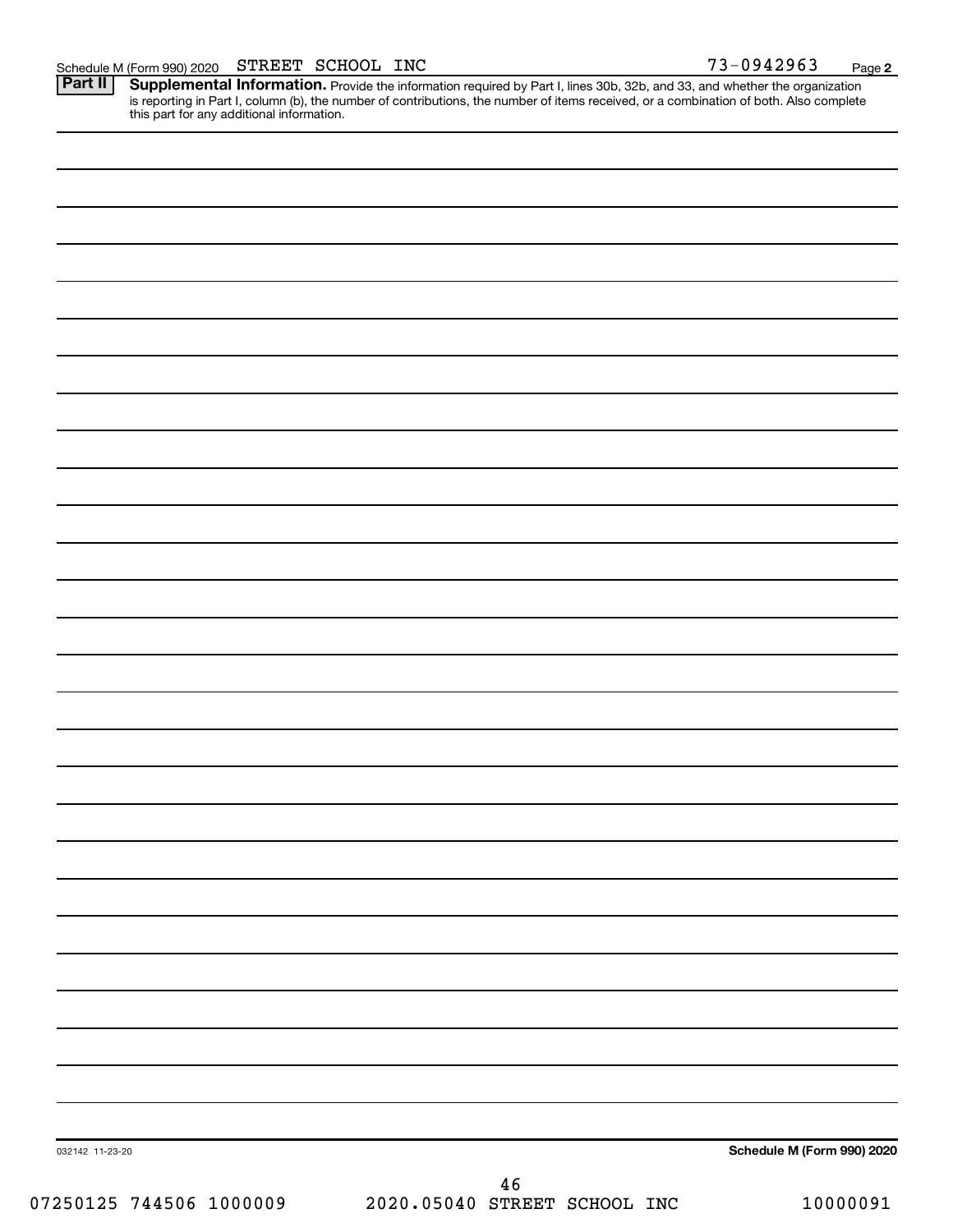Department of the Treasury **(Form 990 or 990-EZ)**

Name of the organization

Internal Revenue Service

**SCHEDULE O Supplemental Information to Form 990 or 990-EZ 2020**<br>(Form 990 or 990-EZ) Complete to provide information for responses to specific questions on

**Complete to provide information for responses to specific questions on Form 990 or 990-EZ or to provide any additional information. | Attach to Form 990 or 990-EZ. | Go to www.irs.gov/Form990 for the latest information.**



**Employer identification number**

STREET SCHOOL INC 73-0942963

FORM 990, PART VI, SECTION B, LINE 11B:

FORM 990 IS REVIEWED FOR ACCURACY AND COMPLETENESS BY THE BOOKKEEPER,

EXECUTIVE DIRECTOR AND TREASURER.

FORM 990, PART VI, SECTION B, LINE 12C:

THE CONFLICT OF INTEREST POLICY IS REVIEWED AND SIGNED ANNUALLY BY

EMPLOYEES AND BOARD MEMBERS. INDIVIDUALS RECEIVE TRAINING TO ENSURE THEY

ARE AWARE THAT THE POLICY MUST BE UPDATED AS SITUATIONS CHANGE.

FORM 990, PART VI, SECTION B, LINE 15:

THE EXECUTIVE DIRECTOR IS REVIEWED BY BOARD OFFICERS. THE OKLAHOMA CENTER FOR NONPOFIT AND/OR ONLINE SERVICES WHICH DEMONSTRATE CURRENT TRENDS ARE USED TO DETERMINE COMPENSATION. KEY EMPLOYEES ARE REVIEWED BY THE PRESIDENT & CEO. THE SAME METHODS ARE USED FOR DETERMINING KEY EMPLOYEE COMPENSATION.

THE OKLAHOMA CENTER FOR NONPOFIT AND/OR ONLINE SERVICES WHICH DEMONSTRATE CURRENT TRENDS ARE USED TO DETERMINE COMPENSATION. KEY EMPLOYEES ARE REVIEWED BY THE PRESIDENT & CEO.

FORM 990, PART VI, SECTION C, LINE 19:

THE ORGANIZATION'S BOARD OF DIRECTORS REVIEWS THE FINANCIAL STATEMENTS ON A MONTHLY BASIS. THE ANNUAL AUDIT FEE IS DISCUSSED AS PART OF THE BUDGETING PROCESS AND MONTHLY FINANCIAL REVIEW, AS NECESSARY. THERE HAS BEEN NO CHANGE IN THIS PROCESS FROM PRIOR YEARS.

032211 11-20-20 **For Paperwork Reduction Act Notice, see the Instructions for Form 990 or 990-EZ. Schedule O (Form 990 or 990-EZ) 2020** LHA FORM 990, PART XII, LINE 2C: 47